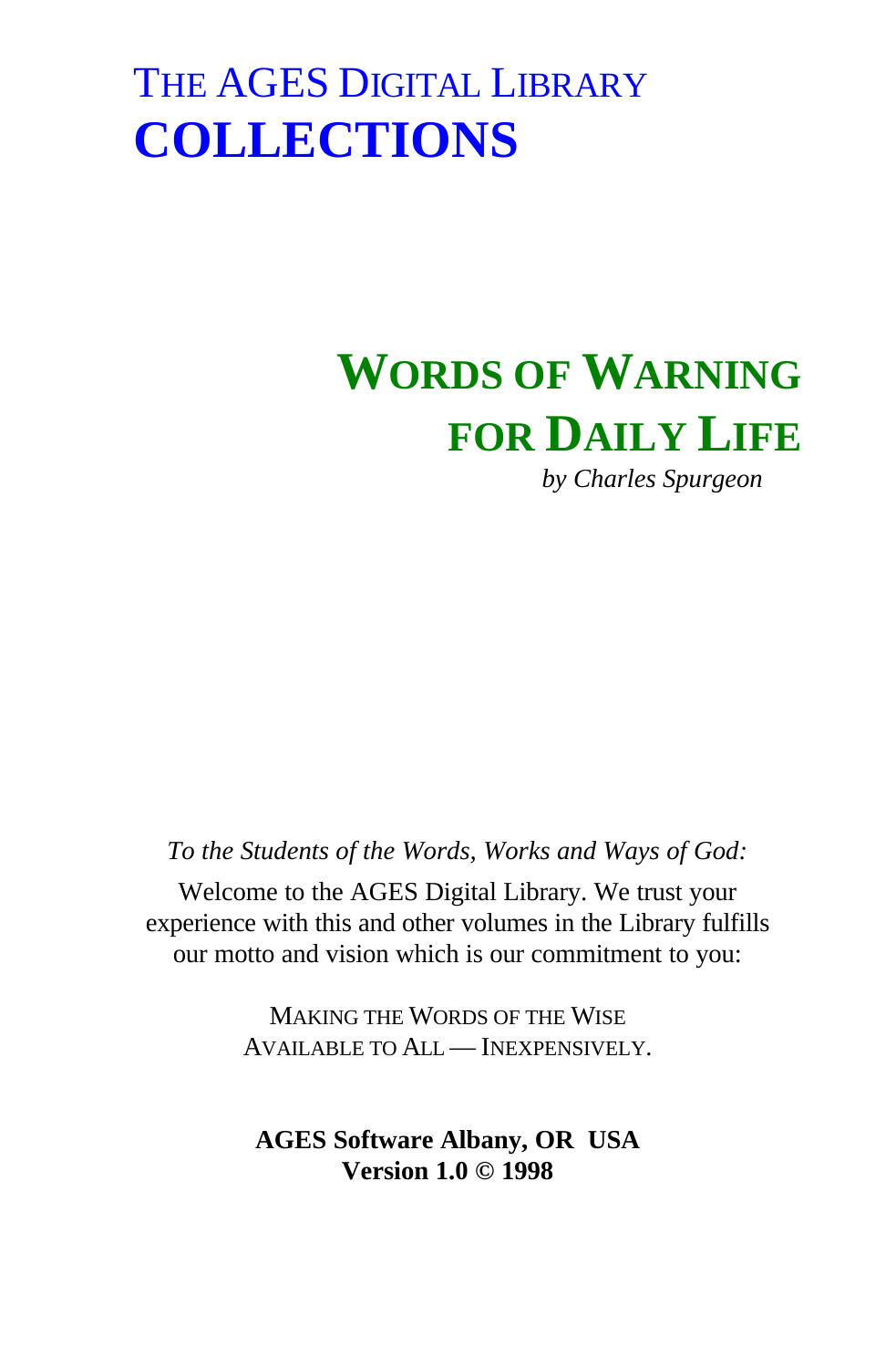#### CONTENTS.

THE GREAT WORLD-PRISON AND THE LIBERATOR THE ONLY SALVATION THOSE WHO TAKE NOT WARNING HOW TO GET SAVING FAITH RUNNING FOR A PURPOSE THE COURSE OF THE WICKED COMING TO CHRIST THE GOSPEL FEAST WARNINGS TO CERTAIN SINNERS CHRIST THE SON OF MAN THE GREAT REMEDY THE KISS OF RECONCILIATION "THOUGH ONE ROSE FROM THE DEAD" THE CASTLE OF SELF ON HALTING BETWEEN TWO OPINIONS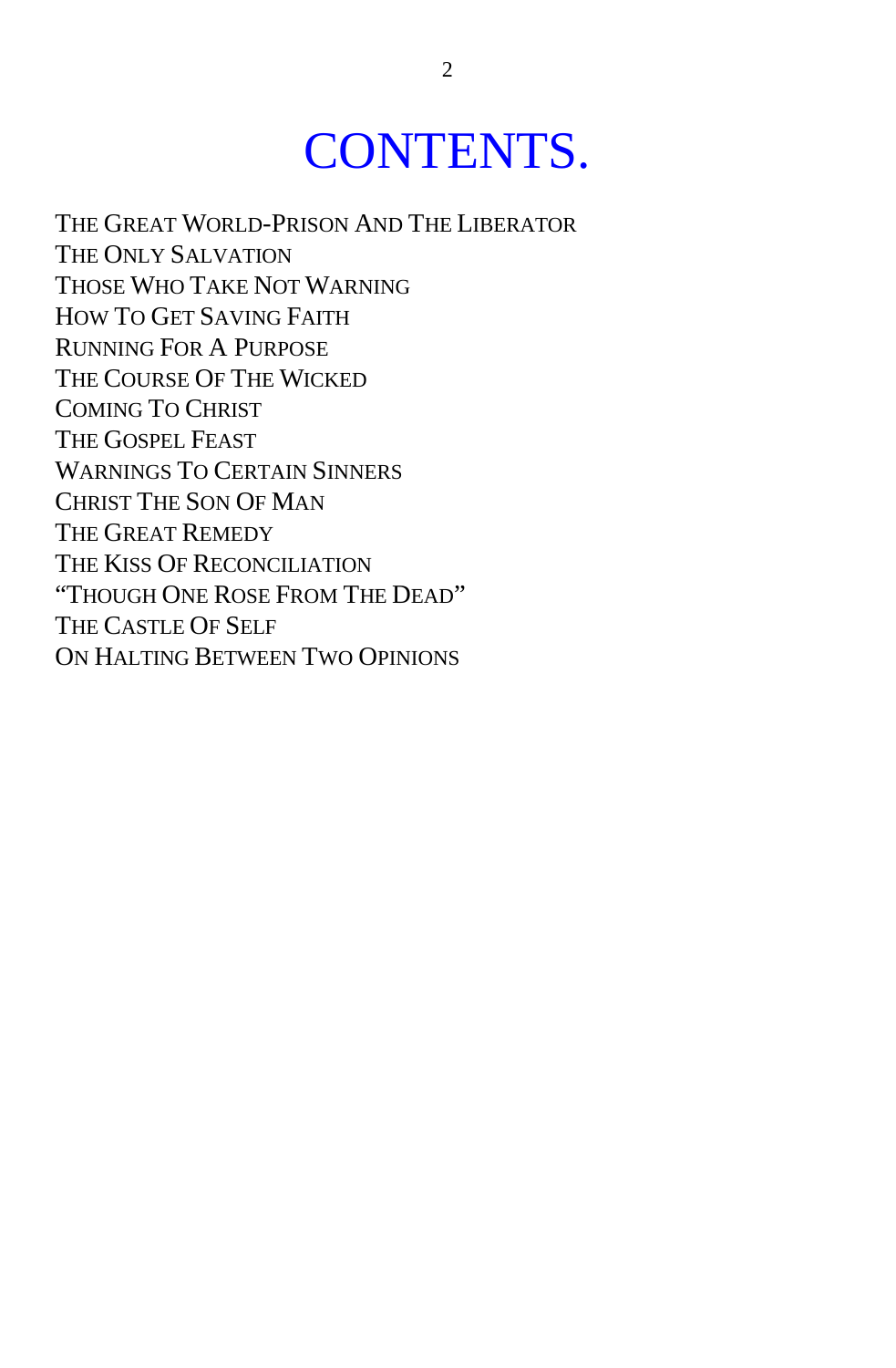# THE GREAT WORLD-PRISON AND THE LIBERATOR.

WHEN preaching in Dover, the mayor of the town lent the ancient townhall for the service, and in passing along, I noticed a large number of grated windows upon a lower level. These belonged to the prison cells, where persons committed for offenses were confined. It struck me as a singular combination, that we should be preaching the gospel of liberty in the upper chamber, while there were prisoners of the law beneath. Perhaps, when we sang praises to God, the prisoners heard us; but the free word above did not give them liberty, nor did the voice of song loose their bonds. Alas! what a picture is this of many. We preach liberty to captives; we proclaim the acceptable year of the Lord; but how many remain year after year in the bondage of Satan, slaves to sin. We send up our notes of praise right joyously to our Father who is in heaven, but our praises cannot give them joy, for alas! their hearts are unused to gratitude. Some are mourning on account of unpardoned sin, and others are deploring their blighted hopes, for they have looked for comfort where it is never to be found.

The little circumstance mentioned fixed itself in my mind, and in private meditations thrust itself upon me. In my day-dream I thought that some angelic warder was leading me along the corridors of this great worldprison, and bidding me look into the various cells where the prisoners were confined, reminding me ever and anon, as I looked sorrowful, that "Jehovah looseth the prisoners."

The first cell is called *the common prison* — the ward of SIN. All the human race have been prisoners here; and those who this day are perfectly at liberty, once wore the heavy chain, and were immured within the black walls. I stepped into it, and instead of hearing notes of mourning and lament, I heard loud and repeated bursts of laughter. The mirth was boisterous and obstreperous. The profane were cursing and blaspheming; others were shouting as though they had found great spoil. I looked into the faces of some of the criminals, and saw sparkling gaiety: their aspect was rather that of wedding-guests than prisoners. Walking to and fro, I noticed captives who boasted that they were free, and when I spoke to them of their prison-house, and urged them to escape, they resented my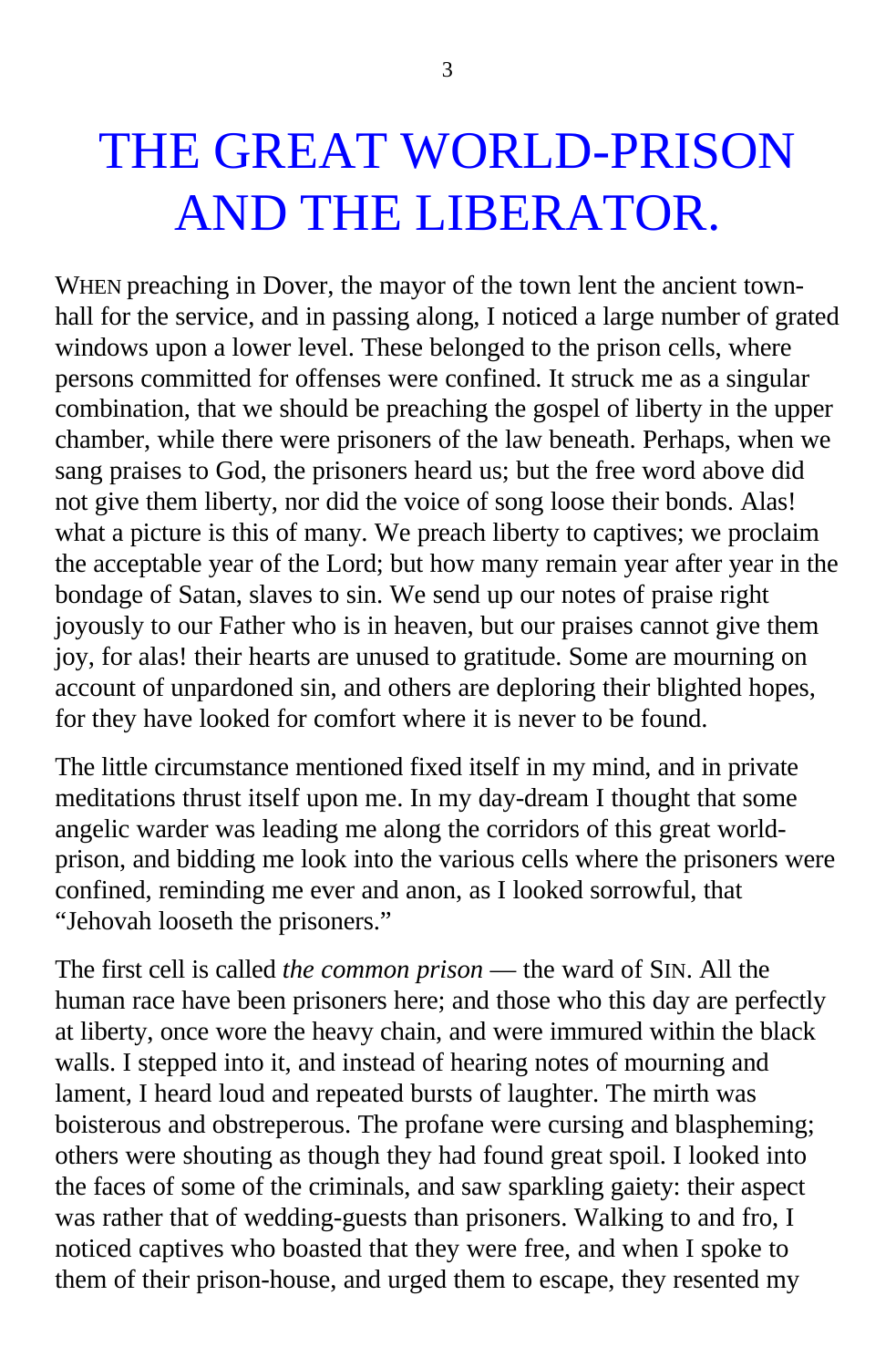advice, saying, "We were born free, and were never in bondage unto any man." They bade me prove my words; and when I pointed to the irons on their wrists, they laughed at me, and said that these were ornaments which gave forth music as they moved; it was only my dull and somber mind, they said, which made me talk of clanking fetters and jingling chains. There were men fettered hard and fast to foul and evil vices, and these called themselves flee-livers, while others whose very thoughts were bound, for the iron had entered into their soul, with braggart looks, cried out to me that they were freethinkers.

I had never seen such bond-slaves before, nor any so fast manacled as these; but ever did I mark as I walked this prison through and through, that the most fettered thought themselves the most free, and those who were in the darkest part of the dungeon, thought they had most light, and those whom I considered to be the most wretched, and the most to be pitied, were the very ones who laughed the most, and raved most madly and boisterously in their mirth.

I looked with sorrow; but I saw a bright spirit touch a prisoner on the shoulder, who thereon withdrew with the shining-one. He went out, and I knew, for I had read — "The Lord looseth the prisoners," I knew that the prisoner had been loosed from the house of bondage. But as he went forth, his late bond-fellows laughed and pointed with the finger, and called him sniveler, hypocrite, mean pretender, and all ill names, until the prison walls rang and rang again with their mirthful contempt! I watched, and saw the mysterious visitant touch another, and then another, and another, and they disappeared. The common conversation of the prison said that they had gone mad; that they were become slaves, or miserable fanatics, whereas I knew that they were gone to be free forever; emancipated from every bond. What struck me most was, that the prisoners who were touched with the finger of delivering love were frequently the worst of the whole crew. I marked one who had blasphemed, but the Divine hand touched him, and he went weeping out of the gate. I saw another who had often scoffed the loudest when he had seen others led away, but he went out as quietly as a lamb. I observed some, whom I thought to be the least depraved of them all, but they were left, and oftentimes the blackest sinners of the whole company were first taken, and I remembered that I had read these words — "The publicans and the harlots enter into the kingdom of God before you."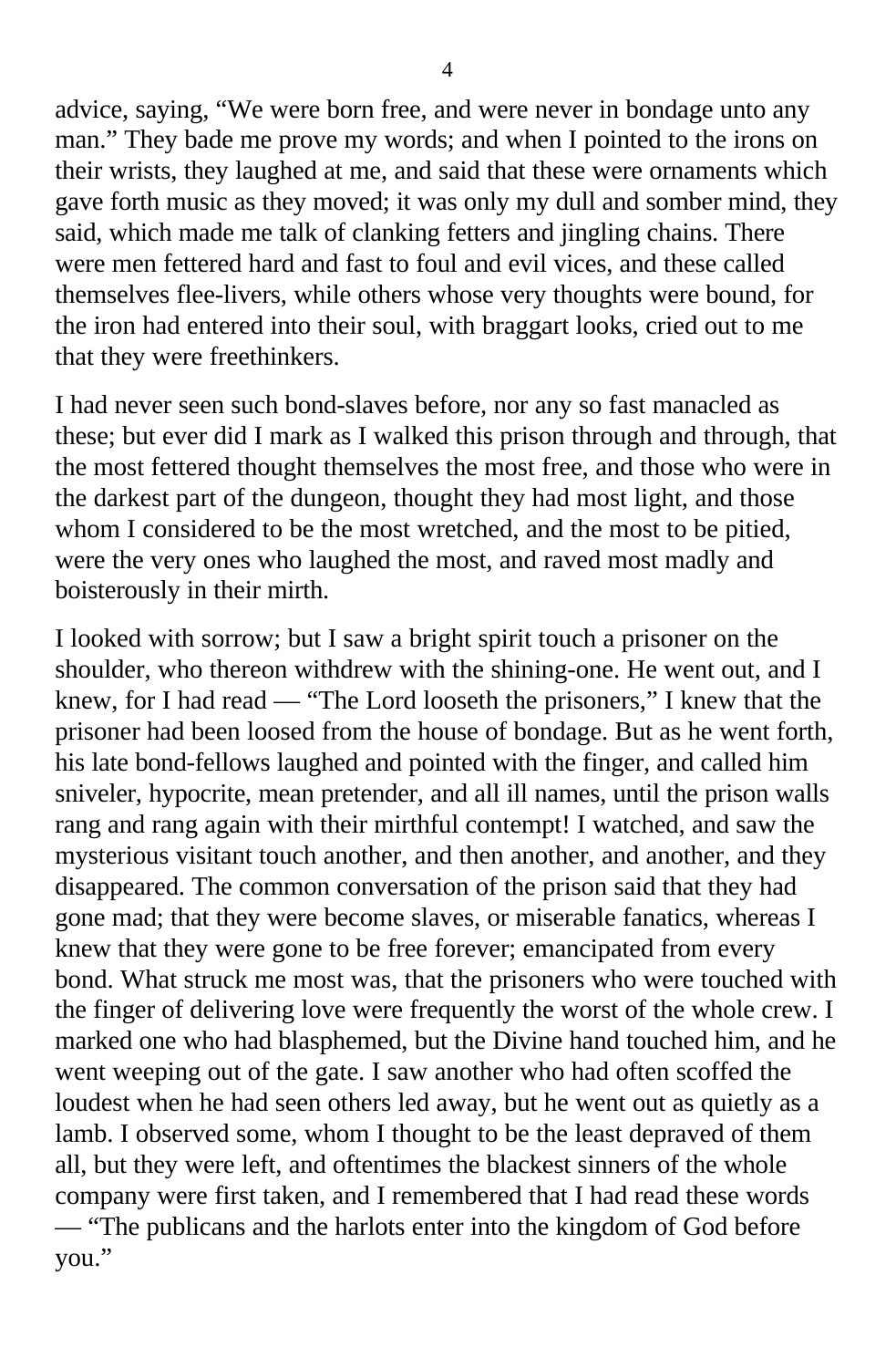As I gazed intently, I saw some of those men who had once been prisoners come back again into the prison — not in the same dress which they had worn before, but arrayed in white robes, looking like new creatures. They began to talk with their fellow-prisoners; and, oh! how sweetly did they speak! They told them there was liberty to be had; that yonder door would open, and that they might escape. They pleaded with their fellow-men, even unto tears. I saw them sit down and talk with them till they wept upon their necks, urging them to escape, pleading as though it were their own life that was at stake. At first I hoped within myself that all the company of prisoners would rise and cry, "Let us 'be free." But no; the more these men pleaded, the harder the others seemed to grow, and, indeed, I found it so when I sought myself to be an ambassador to these slaves of sin.

I asked the guide where those were led who were released from the common ward. He told me that they were taken away to be free, perfectly free; but that before their complete gaol deliverance it was necessary that they should visit a house of detention which he would show me. He led me thither. It was called *the solitary cell.* I had heard much of the solitary system, and I wished to look inside this cell, supposing that it would be a dreadful place. Over the door was written this word — "PENITENCE," and when I opened it I found it so clean and white, and withal so sweet and full of light, that I said this place was fitter to be a house of prayer than a prison, and my guide told me that indeed so it was originally intended, and that nothing but that iron door of unbelief which the prisoners would persist in shutting fast made it a prison at all. When once that door was open, the place became so dear an oratory, that those who were once prisoners therein were wont to come back to the cell of their own accord, and begged leave to use it, not as a prison, but as a closet for prayer all their lives long. He even told me that one was heard to say, when he was dying, that his only regret in dying was, that in heaven there would be no cell of penitence. Here David wrote seven of his sweetest Psalms; Peter also wept bitterly; and the woman who was a sinner washed the feet of her Lord. But this time I was regarding it as a prison, and I perceived that the person in the cell did so consider it. I found that every prisoner in this cell must be there alone. He had been accustomed to mix with the crowd, and find his comfort in the belief that he was a Christian because born in a Christian nation; but he learned that he must be saved alone if saved at all. He had been accustomed aforetime to go up to the house of God in company, and thought that going there was enough; but now every sermon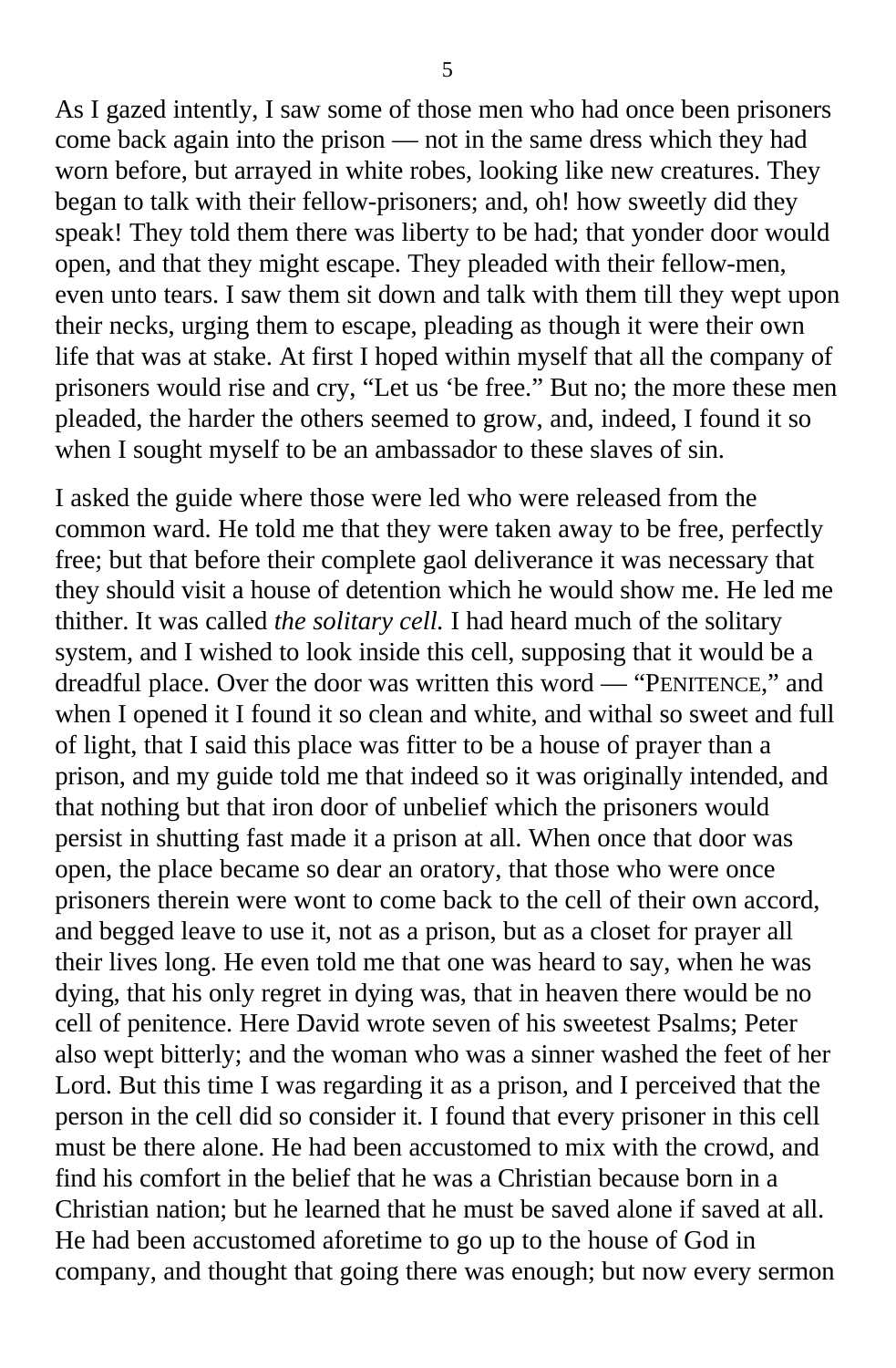seemed to be aimed at him, and every threatening smote his conscience. I remember to have read in the Old Book I quoted just now — "I will pour upon the house of David, and upon the inhabitants of Jerusalem, the spirit of grace and of supplications: and they shall look upon Me whom they have pierced, and they shall mourn for Him, as one mourneth for his only son, and shall be in bitterness for Him, as one that is in bitterness for his firstborn. And the land shall mourn, every family *apart;* the family of the house of David apart, and their wives apart; the family of the house of Nathan apart, and their wives apart; the family of the house of Levi apart, and their wives apart; the family of Shimei apart, and their wives apart; all the families that remain, every family apart, and their wives apart." I noticed that the penitent, while thus alone and apart in his cell, sighed and groaned full oft, and now and then mingled with his penitential utterances some words of unbelief. Alas! were it not for these, that heavy door would long ago have been taken from its hinges. 'Twas unbelief that shut the prisoners in, and if unbelief had been removed from this cell, I say it had been an oratory for heaven, and not a place for disconsolate mourning and lamentation. As the prisoner wept for the past, he prophesied for the future, and groaned that he should never come out of this confinement, because sin had ruined him utterly, and destroyed his soul eternally. How foolish his fears were all men might see, for as I looked round upon this clean and white cell, I saw that the door had a knocker inside, and that if the man had but the courage to lift it, there was a shining one standing ready outside who would open the door at once; yea, more, I perceived that there was a secret spring called *faith,* and if the man could but touch it, though it were but with a trembling finger, it would make the door fly open. Then I noticed that this door had on the lintel and on the two side posts thereof the marks of blood, and any man who looked on that blood, or lifted that knocker, or touched that spring, found the door of unbelief fly open, and he came out from the cell of his solitary penitence to rejoice in the Lord who had put away his sin, and cleansed him forever from all iniquity. So I spoke to this penitent, and bade him trust in the blood, and it may be that through my words the Lord afterwards loosed the prisoner; but this I learned, that no words of mine alone could do it, for in this case, even where repentance was mingled with but a little unbelief, tis the Lord, the Lord alone, who can loose the prisoners.

I passed away from that cell, and halted at another; this, also, had an iron gate of unbelief, as heavy and as ponderous as the former. I heard the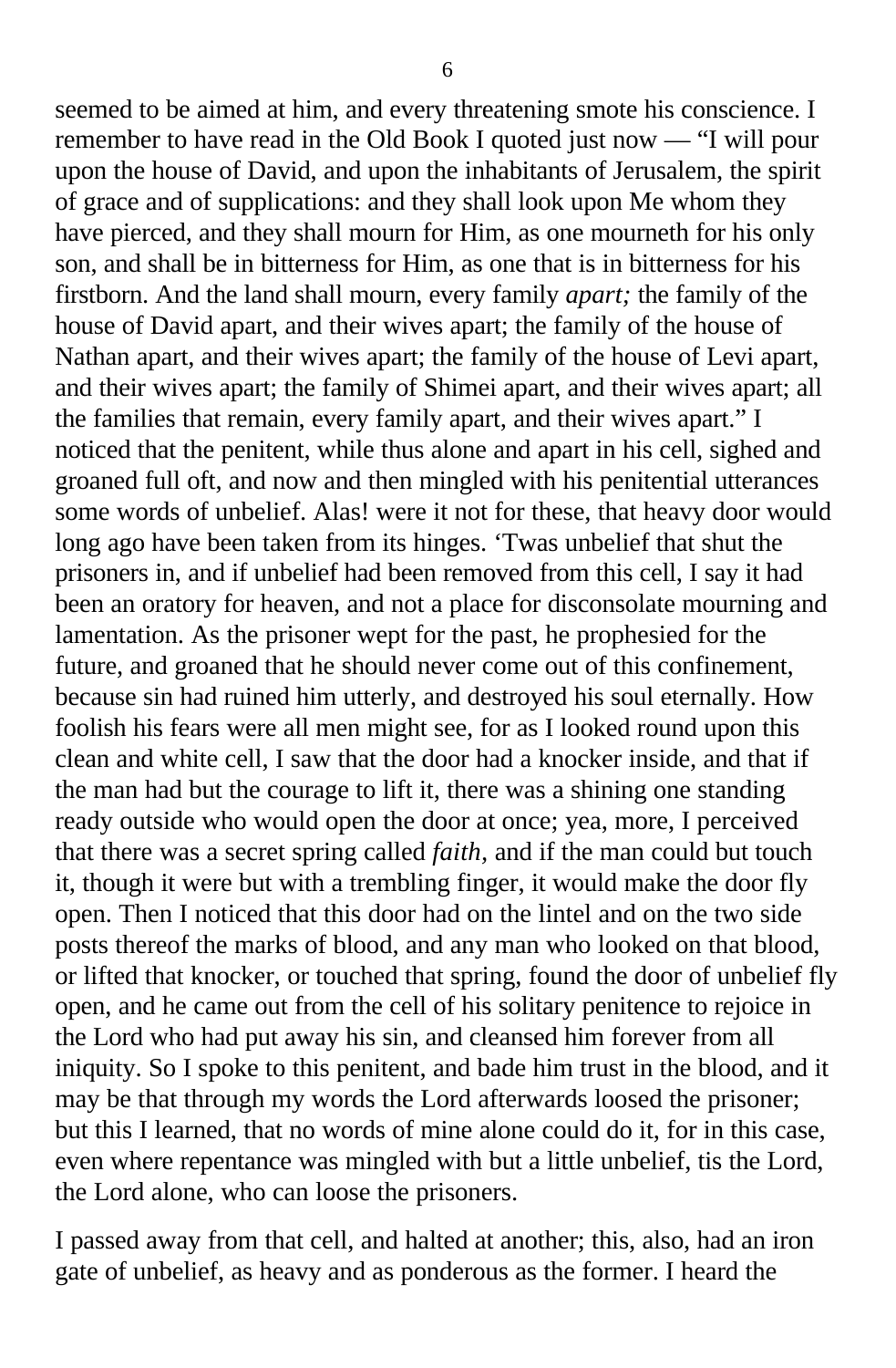warder coming, and when he opened the door for me it grated horribly upon its hinges, and disturbed the silence, for this time I was come into *the silent cell.* The wretch confined here was one who said he *could not pray.* If he could pray, he would be free. He was groaning, crying, sighing, weeping because he could not pray. All he could tell me, as his eye-balls rolled in agony, was this: — "I would, but cannot, pray; I would plead with God, but I cannot find a word, my guilt has smitten me dumb." Back he went, and refused to speak again, but he kept up a melancholy roaring all the day long. In this place no sound was heard but that of wailing; all was hushed except the dropping of his tears upon the cold stone, and his dreary *miserere* of sighs and groans. But do you know, there was a little table in this cell, and on the table lay a key of promise, inscribed with choice words: — "The Lord looked down from the height of His sanctuary: from heaven did the Lord behold the earth; to hear the groaning of the prisoner; to loose those that are appointed to death." Now, thought I, if this man cannot speak, yet God hears his groans; if he cannot plead, God listens to his sighs, and beholds him all the way from heaven, with this purpose, that He may catch even the faintest whisper of this poor man's broken heart and set him free; for though the soul feels it can neither plead nor pray, yet it has prayed, and it shall prevail. I tried to catch the ear of my poor friend a little while, and talked to him, though he would not speak. I reminded him that the Book in his cell contained instances of dumb men whom Jesus had taught to speak, and I told him that Christ was able to make him speak plainly too.

I told the man that, whether he could pray or not, he was bidden to look at the blood-marks over his door; that the publican was justified by the blood, though he could only cry, "God, be merciful to me, a sinner." I pleaded with him to receive the Lord's own testimony, that the Lord Jesus is "able to save unto the uttermost them that come unto God by Him," that He waited to be gracious, and was a God ready to pardon; but after all, I felt that the Lord alone must loose his prisoners. O, gracious God, loose them now!

We hastened to a fourth door. The door opened and shut behind me as I stood alone. 'Twas dark as Egypt in her plague! This was the black hole called *the cell of ignorance.* I groped as a blind man gropeth for the wall. I was guided by my ear by sobs and moans to a spot where there knelt a creature in an earnest agony of prayer. I asked him what made his cell so dark. I knew the door was made of unbelief, which surely shuts out all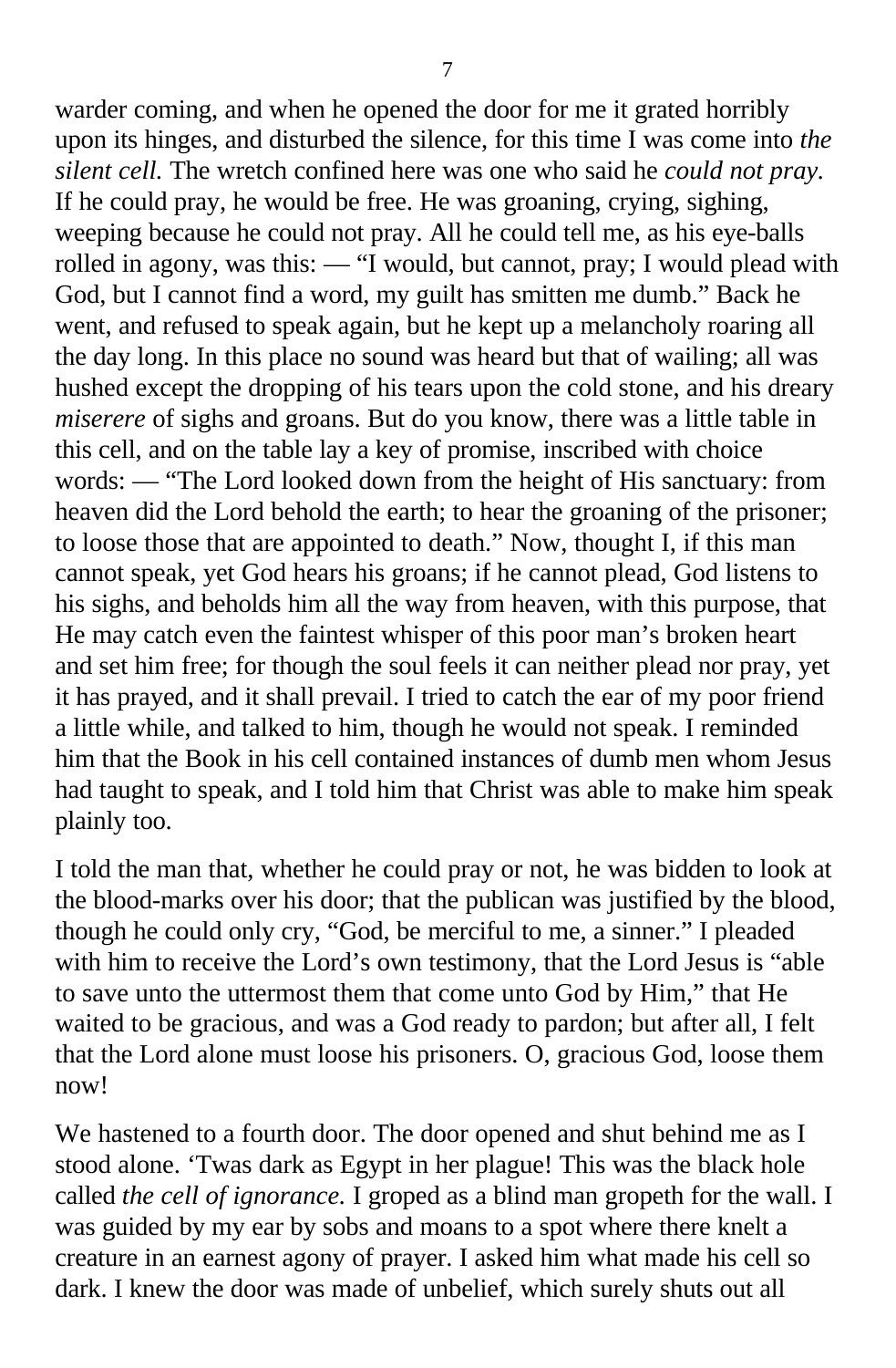light; but I marveled why this place should be darker than the rest, only I recollected to have read of some that sat "in darkness, and in the shadow of death, being bound in affliction and iron." I asked him if there were no windows to the cell. Yes, there were windows, many windows, so people told him; but they had been stopped up years ago, and he did not know the way to open them. He was fully convinced that they never could afford light *to him*. I felt for one of the ancient lightholes, but it seemed as if, instead of giving light, it emitted darkness; I touched it with my hand, and it felt to me to have once been a window such as I had gazed through with delight. He told me it was one of the doctrines of grace which had greatly perplexed him; it was called *Election.* The little light thus shed upon the poor man led him to seek for more. Another darkened window was called *Human Depravity.* The man said: "Oh, there is no hope for me, for I am totally depraved, and my nature is execrating vile; there is no hope for me." I pulled the rags out of this window, and I said to him: "Do you not see that your ruin fits you for the remedy? It is because you are lost that Christ came to save you. Physicians are for the sick, robes for the naked, cleansing for the filthy, and forgiveness for the guilty." He said but little, but he pointed to another window, which was one I had long looked through and seen my Master's glory by its means; it was the doctrine of *Particular Redemption.* "Ah!" said he, "suppose Christ has not redeemed me with His precious blood! Suppose He has never bought me with His death!" I knocked out some old bricks which had been put in by an unskillful hand, which yet blocked out the light, and I told him that Christ did not offer a mock redemption, but one which really did redeem, for "the blood of Jesus Christ, God's Son, cleanseth *us* from all sin."

I passed on and came to another chamber. This room, marked number five, was large, and had many persons in it who were trying to walk to and fro, but every man had a chain round his ankle, and a huge cannon-ball fixed to it — a military punishment, they said, for deserters from the ranks of virtue. This *clog of virtue* troubled the prisoners much. I saw some of them trying to file their chains with rusty nails, and others were endeavoring to fret away the iron by dropping tears of penitence thereon; but these poor men made but little progress at their work. The warder told me that this was the chain of *Habit,* and that the ball which dragged behind was the old propensity to lust and sin. I asked him why they did not get the chains knocked off; and he said they had been trying a long time to be rid of them, but they never could do it in the way they went to work, since the proper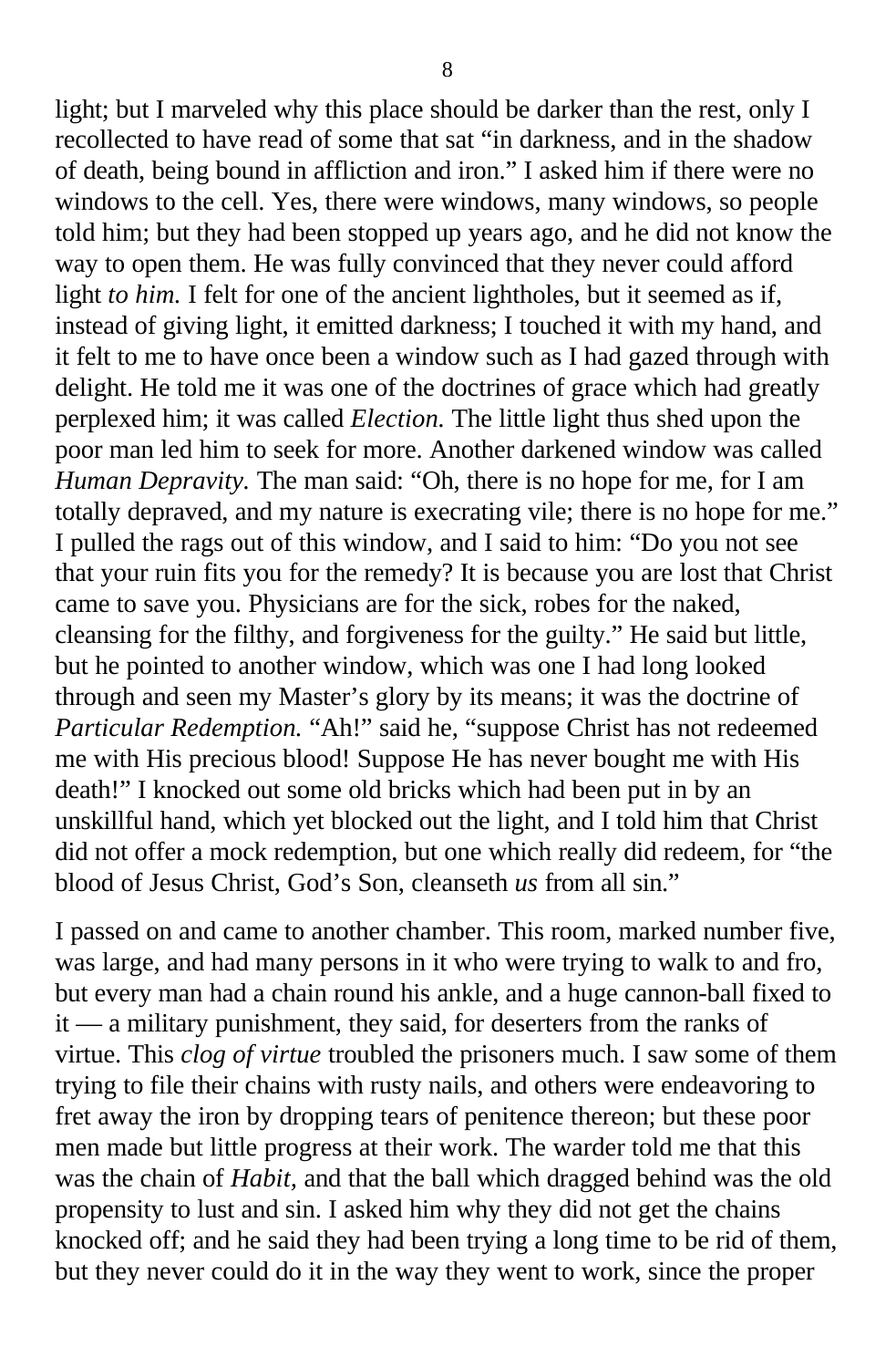way to get rid of the chain of habit was, first of all, to get out of prison; the door of unbelief must be opened, and they must trust in the one great Deliverer, the Lord Jesus, whose pierced hands could open all prison doors; after that, upon the anvil of grace with the hammer of love, their fetters could be broken off. I saw a drunkard led out of his prison, rejoicing in pardoning grace. He had aforetime labored to escape from his drunkenness, but some three or four times he broke his pledge, and went back to his old sin. I saw that man trust in the precious blood, and he became a Christian, and, becoming a Christian, he could no more love his cups; at one stroke of the hammer the ball was gone forever. Another was a swearer; he knew it was wrong to blaspheme the Most High, but he did it still, till he gave his heart to Christ, and then he never blasphemed again, for that foul thing was abhorred.

In almost all prisons where they do not want to make vagabonds worse than when they entered, they have hard labor for them. In the prison I went to see, there was a *hard-labor room.* Those who entered it were mostly very proud people; they held their heads very high, and would not bend; they were birds with fine feathers, and thought themselves quite unfit to be confined, but, being in durance vile, they resolved to work their own way out. They believed in the system of human merit, and hoped in due time to purchase their liberty. They had saved up a few old counterfeit farthings, with which they thought they could by-and-bye set themselves free, though my bright attendant plainly declared their folly and mistake. It was amusing, and yet sad, to see what different works these people were about. Some of them toiled at the tread-wheel; they were going to the stars, they said, and there they were, tread, tread, tread, with all their might; but though they had been laboring for years, and were never an inch higher, yet still they were confident that they were mounting to the skies. Others were trying to make garments out of cobwebs; they were turning wheels, and spinning at a great rate, and, though it came to nothing, they wrought on. They believed they should be free as soon as they had made a perfect garment, and I believe they will. In one place, a company labored to build houses of sand, and when they had built up to some height, the foundations always yielded; but they renewed their efforts, for they dreamed that if a substantial edifice were finished, they would then be allowed to go free. I saw some of them, strangely enough, endeavoring to make wedding garments out of fig-leaves, by sewing them together; but the fig-leaves were of a sort that were shriveled every night, so that they had to begin the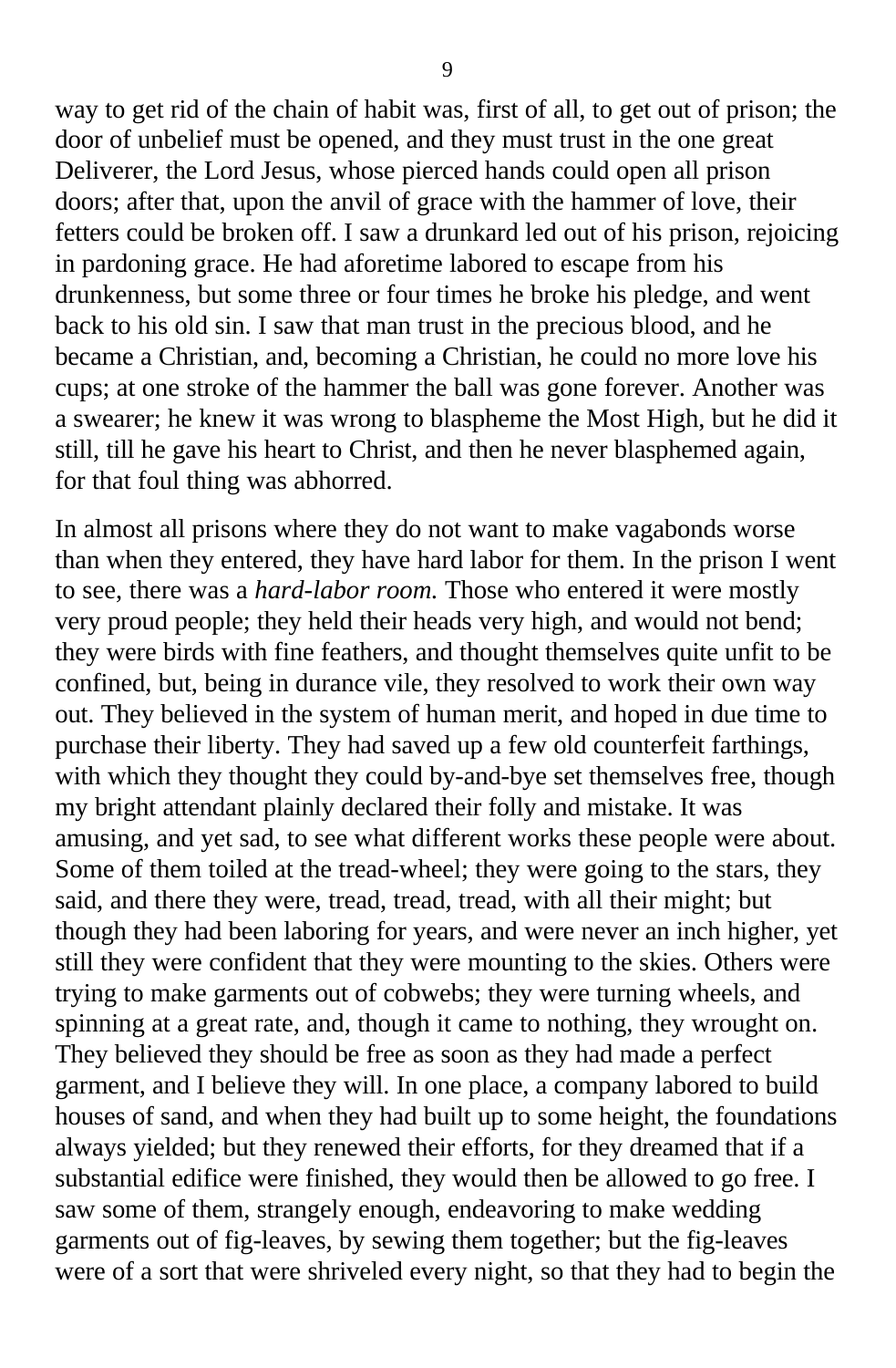next morning their hopeless toil. Some, I noticed, were trying to pump water out of a dry well; the veins stood out upon their brows like whipcords while they worked amain without result. As they labored, like Samson when he was grinding at the mill, I could hear the crack of whips upon their backs. I saw one ten-thonged whip called *the Law,* the terrible Law — each lash being a commandment, and this was laid upon the bare backs and consciences of the prisoners; yet still they kept on work, work, work, and would not turn to the door of grace to find escape. I saw some of them fall down fainting, whereupon their friends strove to bring them water in leaking vessels, called ceremonies; and there were some men called priests, who ran about with cups which had no bottoms in them, which they held up to the lips of these poor fainting wretches to give them comfort. As these men fainted, I thought they would die; but they struggled up again to work. At last they could do no more, and fell down under their burdens utterly broken in spirit; then I saw that every prisoner, who at last so fainted as to give up all hope of his own deliverance by merit, was taken up by a shining spirit, and carried out of the prison and made free forever.

Then I thought within myself, "Surely, surely, these are proud, selfrighteous persons who will not submit to be saved by grace, 'therefore He brought down their heart with labor; they fell down and there was none to help; then they cried unto the Lord in their trouble, and He saved them out of their distresses.' " I rejoiced and blessed God that there was such a prison-house to bring them to Jesus; yet I mourned that there were so many who still loved this house of bondage and would not escape, though there stood one with his finger always pointing to the words: "By the works of the law shall no flesh living be justified;" and to these other words: "By grace are ye saved through faith, and that not of yourselves: it is the gift of God."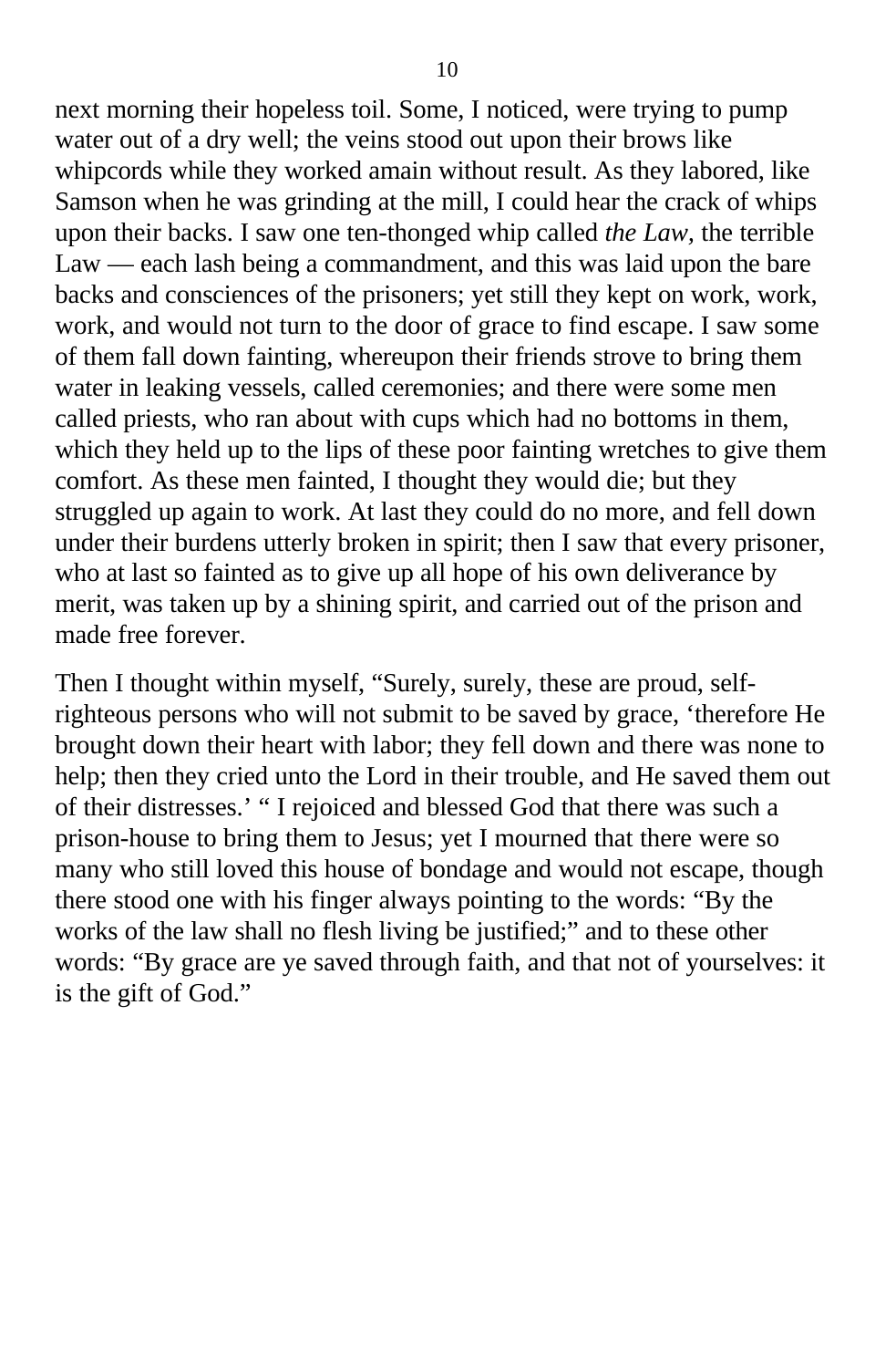#### THE ONLY SALVATION.

WHAT a great word that word" salvation" is! It includes the cleansing of our conscience from all past guilt, the delivery of our soul from all those propensities to evil which now so strongly predominate in us; it takes in, in fact, the undoing of all that Adam did. Salvation is the total restoration of man from his fallen estate; and yet it is something more than that, for God's salvation fixes our standing more secure than it was before we fell. It finds us broken in pieces by the sin of our first parent, defiled, stained, accursed: it first heals our wounds, it removes our diseases, it takes away our curse, it puts our feet upon the rock Christ Jesus, and having thus done, at last it lifts our heads far above all principalities and powers, to be crowned forever with Jesus Christ, the king of heaven. Some people, when they use the word "salvation," understand nothing more by it than deliverance from hell and admittance into heaven. Now, that is not salvation: those two things are the *effects* of salvation. We are redeemed from hell because we are saved, and we enter heaven because we have been saved beforehand. Our everlasting state is the effect of salvation in this life. Salvation, it is true, includes all that, because salvation is the mother of it; but still it were wrong for us to imagine that that is all the meaning of the word. Salvation begins with us as wandering sheep; it follows us through all our mazy wanderings; it puts us on the shoulders of the shepherd; it carries us into the fold; it calls together the friends and the neighbors; it rejoices over us; it preserves us in that fold through life; and then at last it brings us to the green pastures of heaven, beside the still waters of bliss, where we lie down forever, in the presence of the Chief Shepherd, never more to be disturbed.

"Neither is there salvation in any other." Did you ever notice the intolerance of God's religion? In olden times the heathen, who had different gods, all of them respected the gods of their neighbors. For instance, the king of Egypt would confess that the gods of Nineveh were true and real gods, and the prince of Babylon would acknowledge that the gods of the Philistines were true and real gods: but Jehovah, the God of Israel, put this as one of his first commandments, "Thou shalt have none other gods besides Me;" and He would not allow them to pay the slightest possible respect to the gods of any other nation: "Thou shalt hew them in pieces, thou shalt break down their temples, and cut down their groves."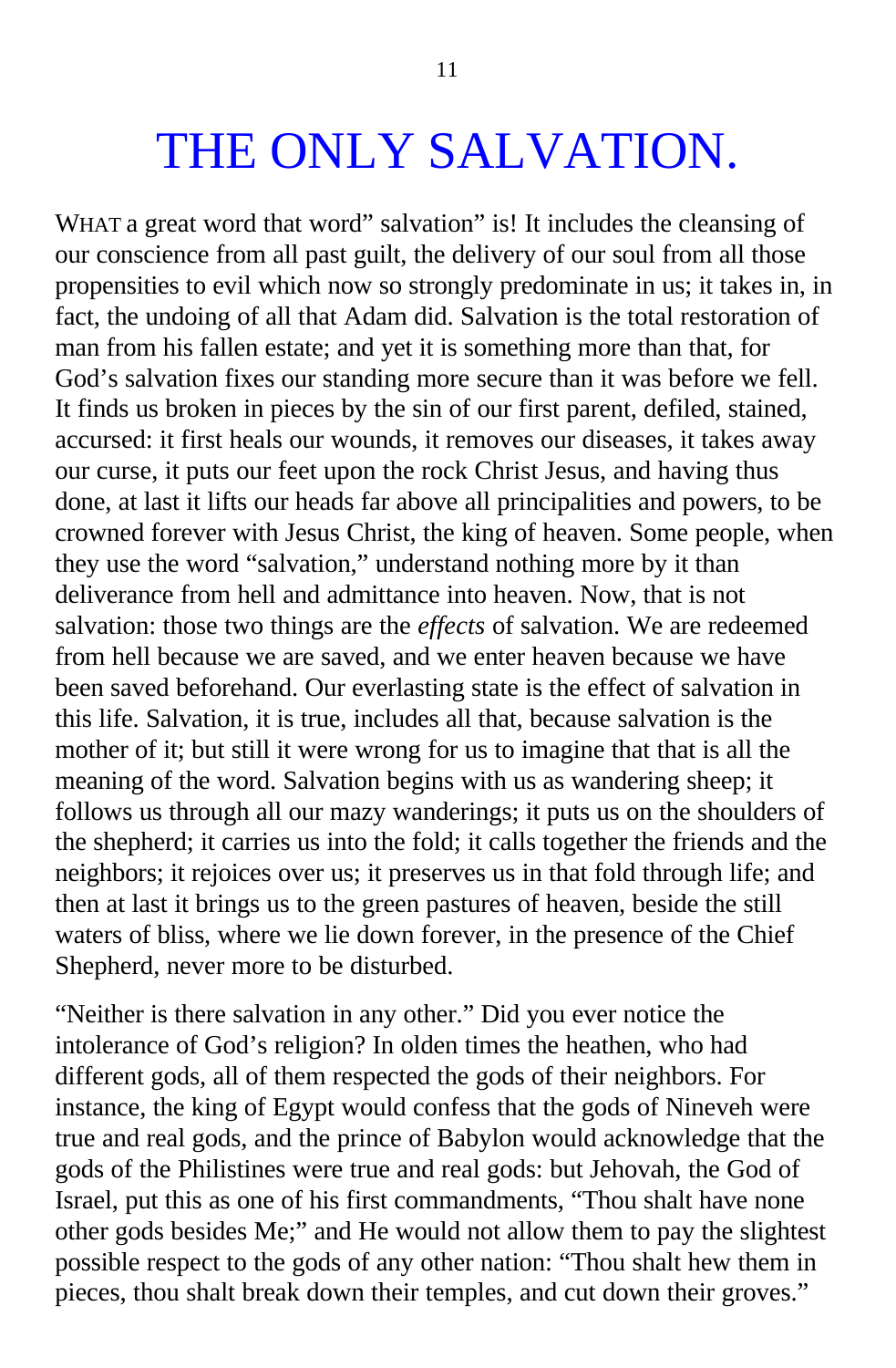All other nations were tolerant the one to the other, but the Jew could not be so. One part of his religion was, "Hear, O Israel, the Lord thy God is one God;" and as the consequence of his belief that there was but one God, and that that one God was Jehovah, he felt it his bounden duty to call all pretended gods by nicknames, to spit upon them, to treat them with contumely and contempt. Now the Christian religion, you observe, is just as intolerant as this. If you .apply to a Brahmin to know the way of salvation, he will very likely tell you at once, that all persons who follow out their sincere religious convictions will undoubtedly be saved. "Here," says he, "are the Mohammedans; if they obey Mohammed, and sincerely believe what he has taught, without doubt, Alla will glorify them at last." And the Brahmin turns round upon the Christian missionary, and says, "What is the use of your bringing your Christianity here to disturb us? I tell you our religion is quite capable of carrying us to heaven, if we are faithful to it." Now just hear how intolerant is the Christian religion: — "Neither is there salvation in any other." The Brahmin may admit that there is salvation in fifty religions besides his own; but we admit no such thing. There is no true salvation out of Jesus Christ. The gods of the heathens may approach us with their mock charity, and tell us that every man may follow out his own conscientious conviction and be saved. We reply: — No such thing: there is no salvation in any other; "for there is none other name under heaven given among men, whereby we must be saved."

Now, what do you suppose is the reason of this intolerance? I believe it is just because there is the truth both with the Jew and with the Christian. A thousand errors may live in peace with one another, but truth is the hammer that breaks them all in pieces. A hundred lying religions may sleep peaceably in one bed, but wherever the Christian religion goes as the truth, it is like a fire brand, and it abideth nothing that is not more substantial than the wood, the hay, and the stubble of carnal error. All the gods of the heathen, and all other religions, are born of hell, and therefore, being children of the same father, it would seem amiss that they should fall out, and chide, and fight; but the religion of Christ is a thing of  $God's$  — its pedigree is from on high, and, therefore, when once it is thrust into the midst of an ungodly and gainsaying generation, it hath neither peace, nor parley, nor treaty with them, for it is truth, and cannot afford to be yoked with error: it stands upon its own rights, and gives to error its due, declaring that it hath no salvation, but that in the truth, and in the truth alone, is salvation to be found.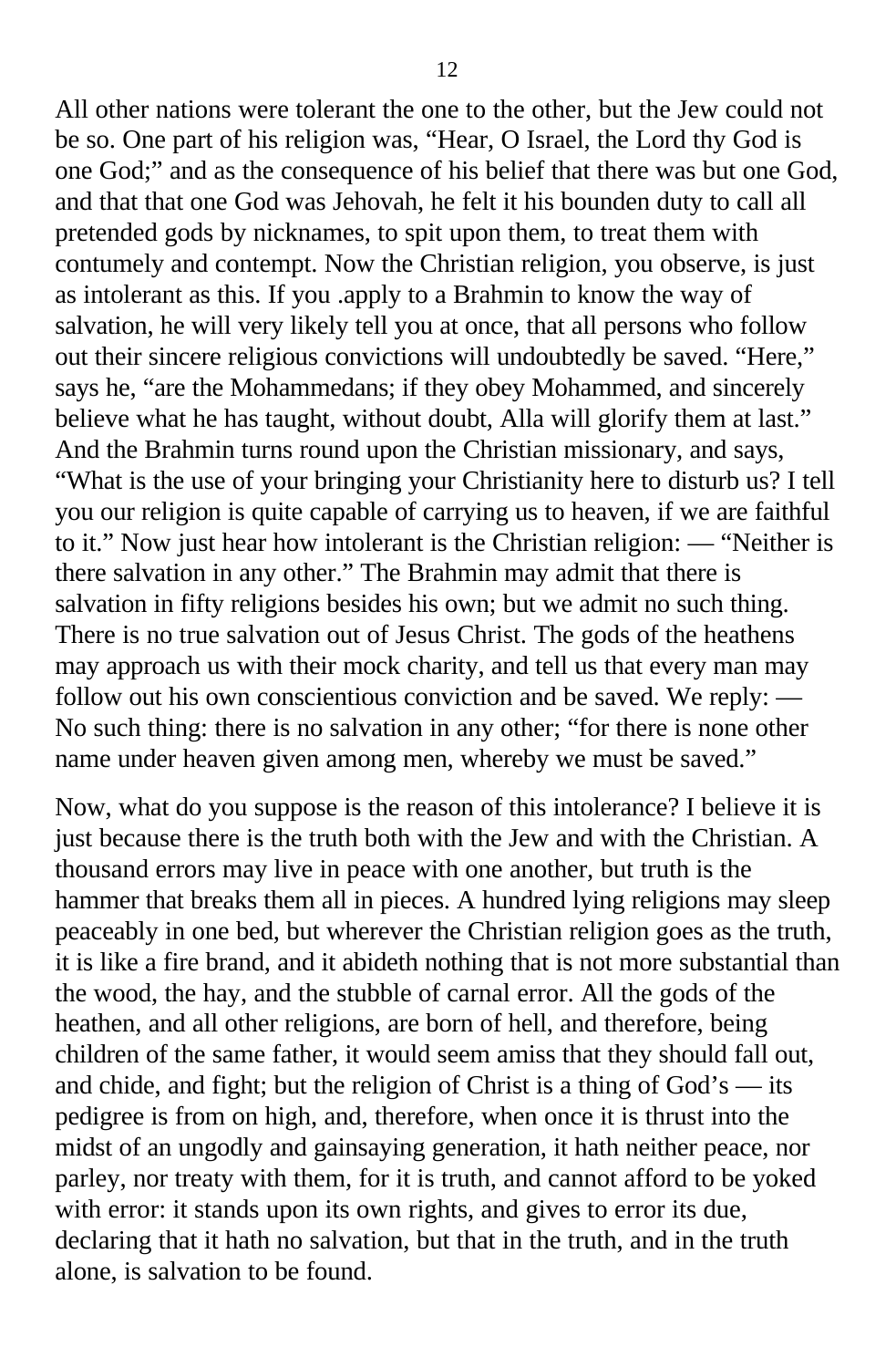Once I thought there was salvation in good works, and I labored hard, and strove diligently to preserve a character for integrity and uprightness; but when the Spirit of God came into my heart, "sin revived and I died," that which I thought had been good proved to be evil; wherein I thought I had been holy I found myself to be unholy. I discovered that my very best actions were sinful, that my tears needed to be wept over, and that my very prayers needed God's forgiveness. I discovered that I was seeking after salvation by the works of the law, that I was doing all my good works from a selfish motive, namely, to save myself, and therefore they could not be acceptable to God. I found out that I could not be saved by good works for two very good reasons: first, I had not got any; and secondly, if I had any, they could not save me. After that I thought, surely salvation might be obtained, partly by reformation, and partly by trusting in Christ; so I labored hard again, and thought if I added a few prayers here and there, a few tears of penitence, and a few vows of improvement, all would be well. But after fagging on for many a weary day, like a poor blind horse toiling round the mill, I found I had got no farther, for there was still the curse of God hanging over me: "Cursed is every one that continueth not in all things that are written in the book of the law to do them;" and there was still an aching void in my heart the world could never fill — a void of distress and care, for I was sorely troubled because I could not attain unto the rest which my soul desired. Have you tried those two ways of getting to heaven? If you have, I trust the Lord, the Holy Spirit, has made you heartily sick of them, for you shall never enter the kingdom of heaven by the right door, until you have first of all been led to confess that all the other doors are barred in your teeth. No man ever did come to God through the strait and narrow way until he had tried all the other ways; and when we find ourselves beaten, and foiled, and defeated, then it is that, pressed by sore necessity, we betake ourselves to the one open fountain, and there wash ourselves, and are made clean.

I could turn to you myself, and tell you that surely there must be salvation in Christ for you, since I have found salvation in Christ for myself. I will never doubt the salvation of anyone, so long as I can but know that Christ has accepted me. Oh! how dark was my despair when I first sought His mercy seat. I thought then that if He had mercy on all the world, yet He would never have mercy on me; the sins of my childhood and my youth haunted me; I sought to get rid of them one by one, but I was caught as in an iron net of evil habits, and I could not overthrow them; and even when I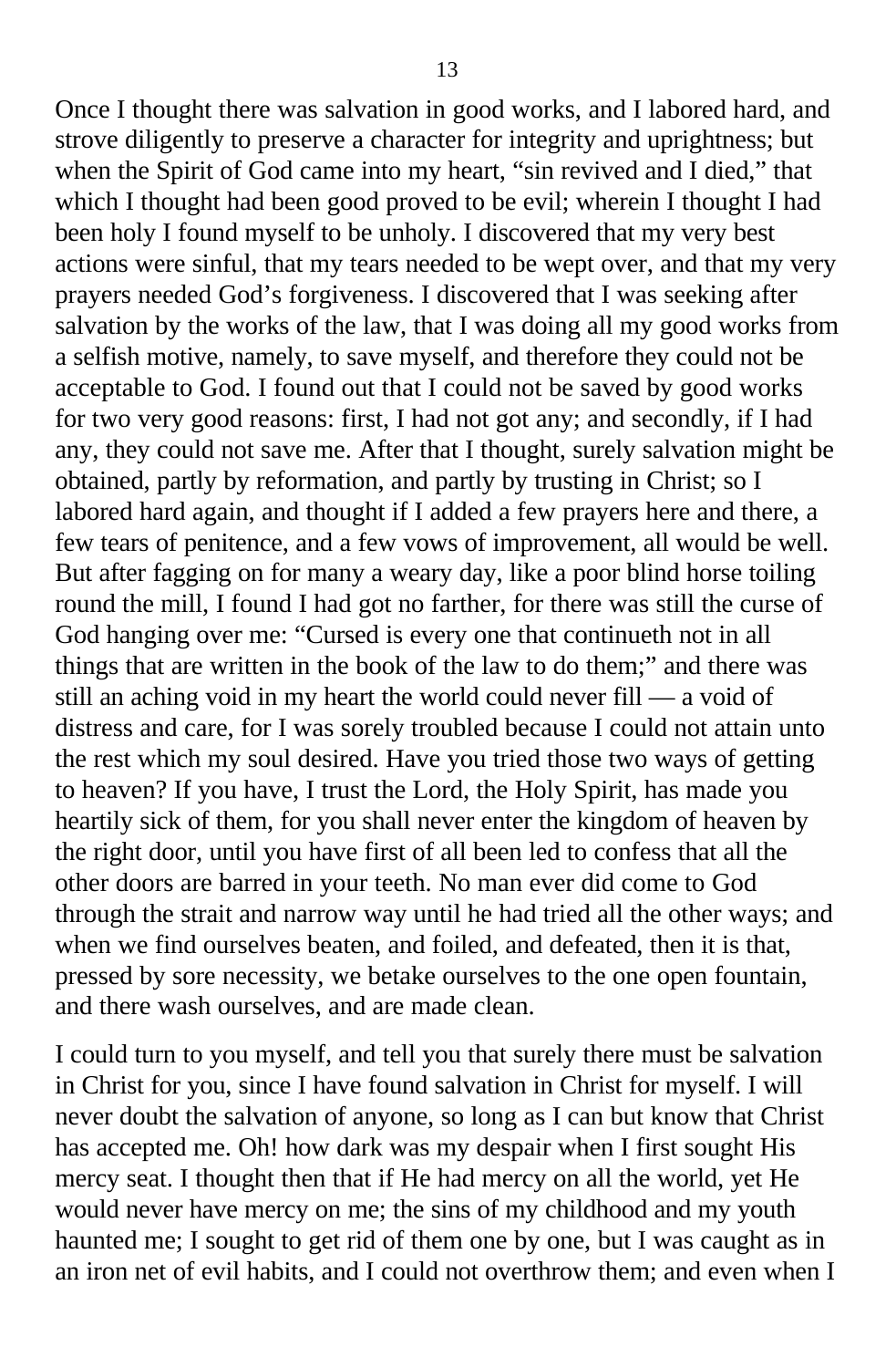could renounce my sin, yet the guilt still did cling to my garments — I could not wash myself clean; I prayed for three long years, I bent my knees in vain, and sought, but found no mercy. But, at last, blessed be His name, when I had given up all hope, and thought that His swift anger would destroy me, and that the pit would open its mouth and swallow me up, then in the hour of my extremity did He manifest Himself to me, and teach me to cast myself simply and solely upon Him. So shall it be with thee, only trust Him, for there is salvation in Him — rest assured of that.

If you do not find salvation in Christ, you will never find it elsewhere. What a dreadful thing it will be for you if you should lose the salvation provided by Christ! For "how shall you escape if you neglect so great salvation?" Whether we are gross sinners or not, how fearful a thing it will be for us to die without first having found an interest in the Savior! O sinner! this should quicken thee in going to the mercy seat; this thought, that if thou findest no mercy at the feet of Jesus, thou canst never find it anywhere else. If the gates of heaven shall never open to thee, remember there is no other gate that can ever be opened for thy salvation. If Christ refuse thee thou art refused; if His blood be not sprinkled on thee thou art lost indeed. Oh! if He keeps thee waiting a little while, still continue in prayer; it is worth waiting for, especially when thou hast this thought to keep thee waiting, namely, that there is none other, no other way, no other hope, no other ground of trust, no other refuge. There I see the gate of heaven, and if I must enter it, I must creep on my hands and knees, for it is a low gate; there I see it, it is a strait and narrow one, I must leave my sins behind me, and my proud righteousness, and I must creep in through that wicket. Come sinner, what sayest thou? Wilt thou go beyond this strait and narrow gate, or wilt thou despise eternal life and risk eternal bliss? Or wilt thou go through it humbly hoping that He who gave Himself for thee will accept thee in Himself, and save thee now, and save thee everlastingly?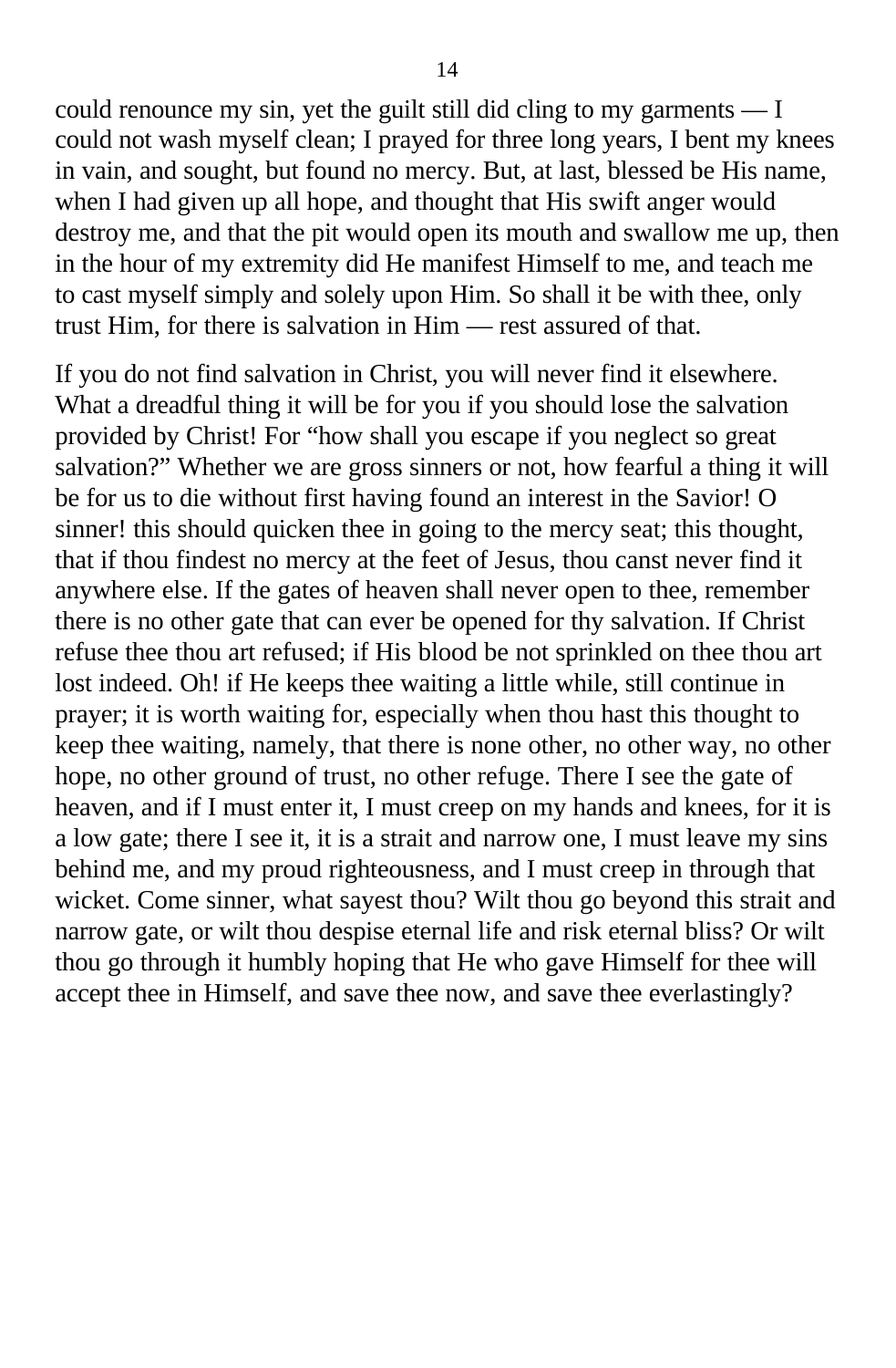## THOSE WHO TAKE NOT WARNING.

IN all worldly things men are always enough awake to understand their own interests. There is scarce a merchant who reads the paper who does not read it in some way or other with a view to his own personal concerns. If he finds that by the rise or fall of the markets he will be either a gainer or a loser, that part of the day's news will be the most important to him. In politics, in everything, in fact, that concerns temporal affairs, personal interest usually leads the van. Men will always be looking out for themselves, and personal and home interests will generally engross the major part of their thoughts. But in religion it is otherwise. In religion men love far rather to believe abstract doctrines, and to talk of general truths, than the searching inquiries which examine their own personal interest in it. You will hear many men admire the preacher who deals in generalities, but when he comes to press home searching questions, by-and-by they are offended. If we stand and declare general facts, such as the universal sinnership of mankind, or the need of a Savior, they will give an assent to our doctrine, and possibly they may retire greatly delighted with the discourse, because it has not affected them; but how often will our audience gnash their teeth, and go away in a rage, because, like the Pharisees with Jesus, they perceive, concerning a faithful minister, that he spoke of *them.* How foolish this is. If in all other matters we like personalities — if in everything else we look to our own concerns, how much more should we do so in religion? for surely every man must give an account for himself at the day of judgment. We must die alone; we must rise at the day of resurrection one by one, and each one for himself must appear before the bar of God; and each one must either have said to Him, as an individual, "Come ye blessed;" or else he must be appalled with the thundering sentence, "Depart, ye cursed." If there were such a thing as national salvation; if it could be possible that we could be saved in the gross and in the bulk, that so, like the sheaves of corn, the few weeds that may grow with the stubble would be gathered in for the sake of the wheat, then, indeed, it might not be so foolish for us to neglect our own personal interests; but if the sheep must, everyone of them, pass under the hand of Him that telleth them, if every man must stand in his own person before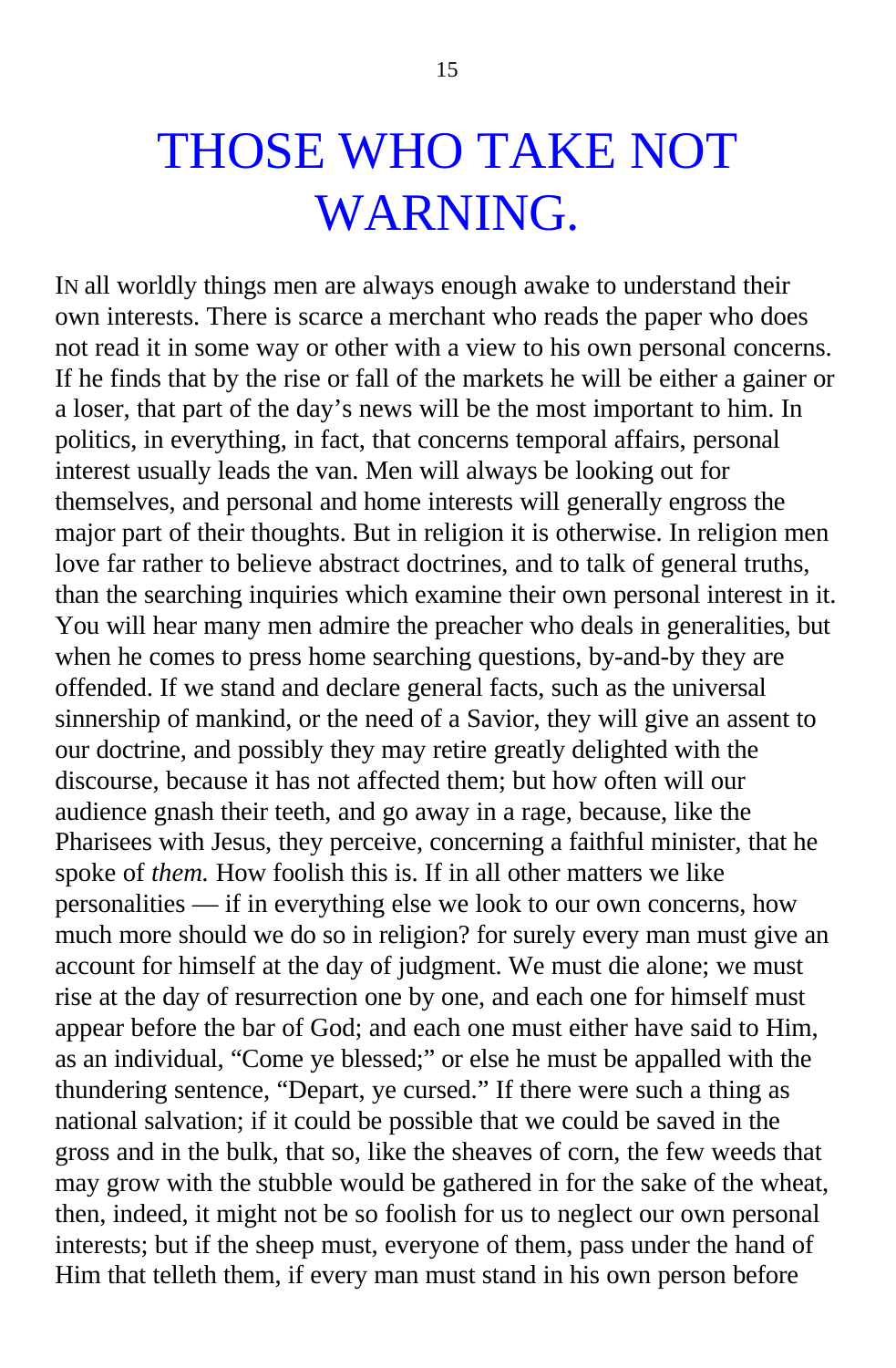God, to be tried for his own acts — by everything that is rational, by everything that conscience would dictate, and self-interest would command, let us each of us look to our own selves, that we be not deceived, and that we find not ourselves at last miserably cast away.

A warning may be all that could be desired. When in time of war an army is attacked in the night, and cut off and destroyed whilst asleep, if it were impossible for them to be aware of the attack, and if they had used all diligence in placing their sentinels, but nevertheless the foe were so wary as to destroy them, we should weep; we should attach no blame to anyone, but should deeply regret, and should give to that host our fullest pity. But if, on the other hand, they had posted their sentinels, and the sentinels were wide awake, and gave to the sleepy soldiers every warning that could be desired, but nevertheless the army were cut off, although we might for common humanity regret the loss thereof, yet at the same time we should be obliged to say, if they were foolish enough to sleep when the sentinels had warned them; if they folded their arms in presumptuous sloth, after they had had sufficient and timely notice of the progress of their bloodthirsty enemy, then in their dying, we cannot pity them: their blood must rest upon their own heads. So it is with you. If men perish and have not been sufficiently warned to escape from the wrath to come, the Christian may pity them even when they stand before the bar of God; although the fact of their not having been warned will not fully excuse them, yet it will go far to diminish their eternal miseries, which otherwise might have fallen upon their heads; for we know it is more tolerable for unwarned Tyre and Sidon in the day of judgment, than it is for any city, or any nation that has had the Gospel proclaimed in its ears.

"He heard the sound of the trumpet." In far-off lands the trumpet sound of warning is not heard. Alas! there are myriads of our fellow-creatures who have never been warned by God's ambassadors, who know not that wrath abideth on them, and who do not yet understand the only way and method of salvation.

The trumpet was not only *heard,* but *its warning was understood.* When the man heard the trumpet, he understood by it that the enemy was at hand, and yet he took not warning.

In many of your cases the warning has been *very frequent.* If the man heard the trumpet sound once and did not regard it, possibly we might excuse him; but how many have heard the trumpet sound of the gospel very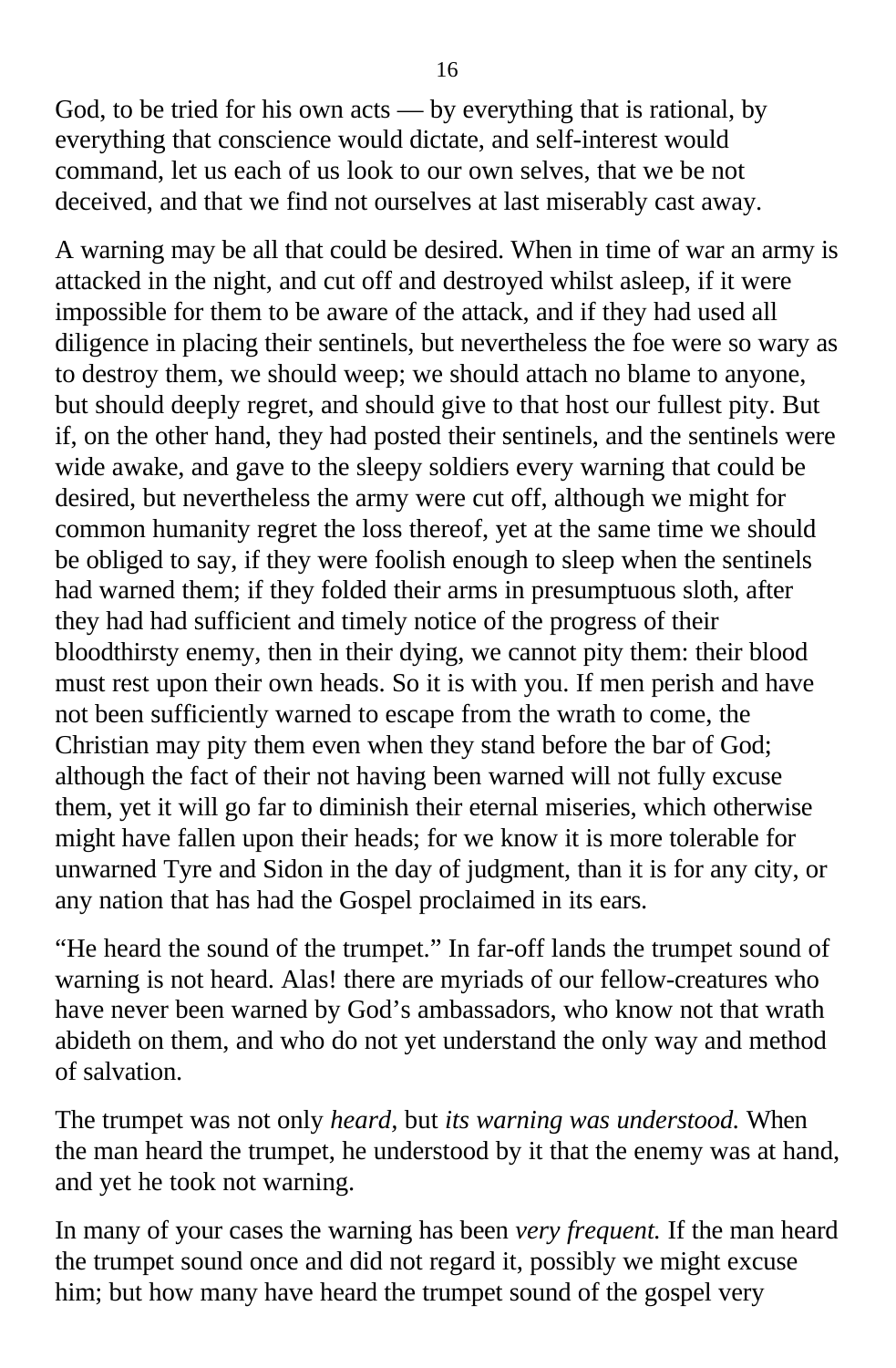frequently. There you are, young man. You have had many years of a pious mother's teaching, many years of a pious minister's exhortations. Wagon loads of sermons have been exhausted upon you. You have had many sharp providences, many terrible sicknesses. Often when the death bell has tolled for your friend, your conscience has been aroused. To you warnings are not unusual things; they are very common. O my readers! if a man should hear the gospel but once, his blood would be upon his own head for rejecting it; but of how much sorer punishment shall you be thought worthy who have heard it many and many a time! Ah, I may well weep, when I think how many sermons you have listened to, many of you, how many times you have been cut to the heart. A hundred times every year you have gone up to the house of God, and far oftener than that, and you have just added a hundred billets to the eternal pile. A hundred times the trumpet has sounded in your ears, and a hundred times you have turned away to sin again, to despise Christ, to neglect your eternal interests, and to pursue the pleasures and the concerns of this world. Oh, how mad this is, how mad! if a man had but once poured out his heart before you concerning your eternal interests, and if he had spoken to you earnestly, and you had rejected his message, then, even then, ye had been guilty. But what shall we say to you upon whom the shafts of the Almighty have been exhausted? Oh, what shall be done unto this barren ground that hath been watered with shower after shower, and that hath been quickened with sunshine after sunshine? What shall be done unto him who being often rebuked, still hardeneth his neck? Shall he not be suddenly destroyed, and that without remedy, and shall it not then be said, "His blood lieth at his own door, his guilt is on his own head"?

And I would just have you recollect one thing more. This warning that you have had so often, has come to you *in time*. "Ah," said an infidel once, "God never regards man. If there be a God, he would never take notice of men." Said a Christian minister, who was sitting opposite to him in the carriage, "The day may come, sir, when you will learn the truth of what you have just said." "I do not understand your allusion, sir," said he. "Well, sir, the day may come, when you may call, and He will refuse; when you may stretch out your hands and He will not regard you, but as He has said in the Book of Proverbs, so will He do, 'Because I called, and ye refused; because I stretched out my hands, and no man regarded, I also will mock at your calamity, I will laugh when your fear cometh.' "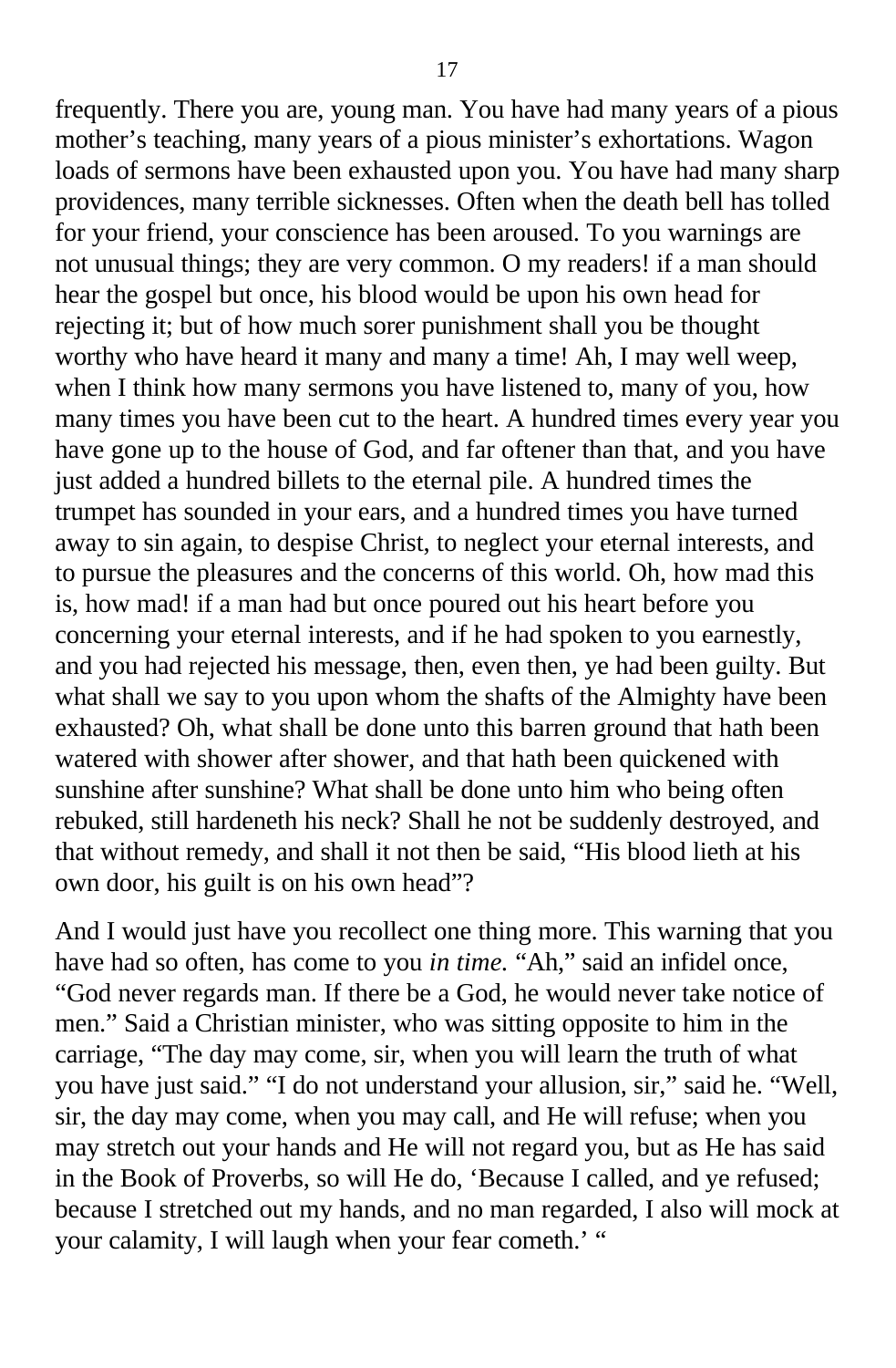But your warning has not come too late. You are not warned on a sick bed, at the eleventh hour, when there is but a bare possibility of salvation, but you are warned in time, you are warned today, you have been warned for these many years that are now past. If God should send a preacher to the damned in hell, that were an unnecessary addition to their misery. Surely, if one could go and preach the gospel through the fields of Gehenna, and tell them of a Savior they had despised, and of a gospel that is now beyond their reach, that were taunting poor souls with a vain attempt to increase their unutterable woe; but to preach the gospel now is to preach in a hopeful period; for "now is the accepted time: now is the day of salvation."

Warn the boatman before he enters the current, and then, if he is swept down the rapids, he destroys himself. Warn the man before he drinks the cup of poison, tell him it is deadly: and then, if he drinks it, his death lies at his own door. And so, let us warn you before you depart this life; let us preach to you while as yet your bones are full of marrow, and the sinews of your joints are not loosed. We have then warned you in time, and so much the more shall your guilt be increased, because the warning was timely; it was frequent, it was earnest, it was appropriate, it was arousing, it was continually given to you, and yet you sought not to escape from the wrath to come.

Some say, "Well, I did not attend to the warning, because I did not believe there was any necessity for it." Ah! You were told that after death there was a judgment, and you did not believe there was any necessity that you should be prepared for that judgment. You were told that by the works of the law there shall no flesh living be justified, and that only through Christ can sinners be saved; and you did not think there was any necessity for Christ. Well you ought to have thought there was a necessity. You knew there was a necessity in your inner consciousness. You talked very large things when you stood up as an unbeliever, a professed unbeliever: but you know there was a still small voice that while you spake belied your tongue. You are well aware that in the silent watches of the night you have often trembled; in a storm at sea you have been on your knees to pray to a God whom on the land you have laughed at; and when you have been sick nigh unto death, you have said," Lord, have mercy upon me;" and so you have prayed, that you have believed it after all. But if you did not believe it, you ought to have believed it. There was enough in reason to have taught you that there was a hereafter; the Book of God's revelation was plain enough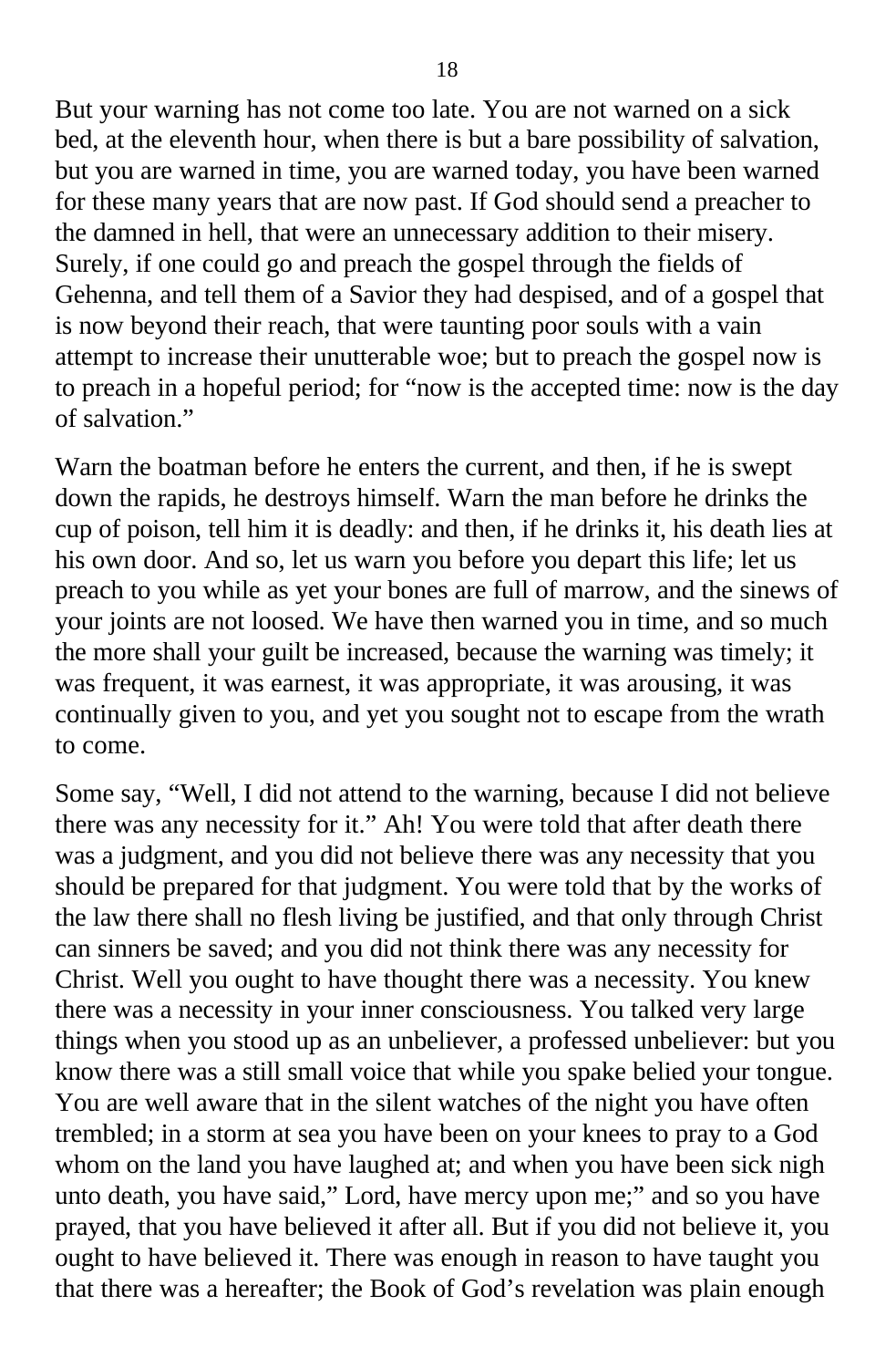to have taught it to you, and if you have rejected God's Book, and rejected the voice of reason and of conscience, your blood is on your own head. Your excuse is idle. It is worse than that, it is profane and wicked, and still on your own head be your everlasting torment.

"But," cries another, "I did not like the trumpet. I did not like the Gospel that was preached." Says one, "I did not like certain doctrines in the Bible. I thought the minister preached too harsh doctrines sometimes; I did not agree with the Gospel; I thought the Gospel ought to have been altered, and not have been just what it was." You did not like the trumpet, did you? Well, but God made the trumpet, God made the Gospel; and inasmuch as ye did not like what God made, it is an idle excuse. What was that to you what the trumpet was, so long as it warned you? And surely, if it had been time of war, and you had heard a trumpet sounded to warn you of the coming of the enemy, you would not have sat still, and said, "Now I believe that is a brass trumpet; I would like to have had it made of silver." No, but the sound would have been enough for you, and up you would have been to escape from the danger. And so it must be now with you. It is an idle pretense that you did not like it. You ought to have liked it, for God made the Gospel what it is.

But you say, "I did not like the man that blew it." Well, if you did not like one messenger of God, there are many in this city. Could you not find one you did like? You did not like one man's manner: it was too theatrical; you did not like another's: it was too doctrinal; you did not like another's: it was too practical — there are plenty of them, you may take which you do like, but if God has sent the men, and told them how to blow, and if they blow to the best of their ability, it is all in vain for you to reject their warnings, because they do not blow the way you like. Ah, we do not find fault with the way a man speaks, if we are in a house that is on fire. If the man calls, "Fire! Fire!" we are not particular what note he takes, we do not think what a harsh voice he has got. You would think anyone a confounded fool who should lie in his bed, to be burned, because he said he did not like the way the man cried "Fire." Why his business was to have been out of bed and down the stairs at once, as soon as he heard it.

But another says: "I did not like the man himself; I did not like the man that blew the trumpet; I could hear him, but I had a personal dislike to him, and so I did not take any notice of what the trumpet said." Verily, God will say to thee at last: "Thou fool, what hadst thou to do with that man; to his own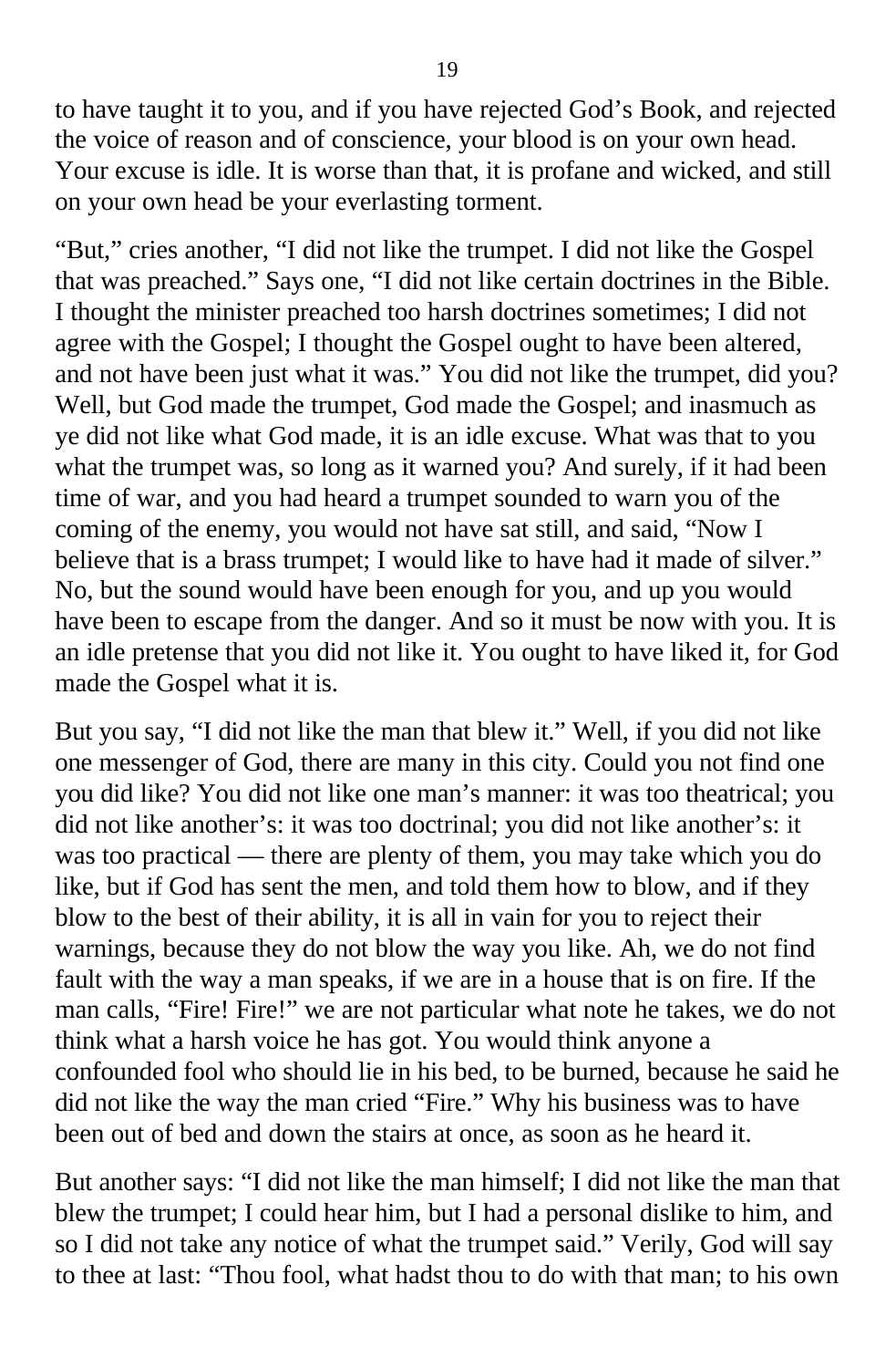master he stands or falls; thy business was with thyself." What would you think of a man who has fallen overboard from a ship, and when he is drowning, some sailor throws him a rope, and there it is. Well, he says, in the first place, "I do not like that rope; I don't think that rope was made at the best manufactory; there is some tar on it too, I do not like it;" and in the next place, "I do not like that sailor who threw the rope over, I am sure he is not a kind-hearted man, I do not like the look of him at all;" and then comes a gurgle and a groan, and down he is at the bottom of the sea; and when he was drowned, they said that it served him right, and if he would not lay hold of the rope, but would be making such foolish and absurd objections, when it was a matter of life and death, then on his own head be his blood. And so shall it be with you at last. You are so busy with criticizing the minister, and his style, and his doctrine, that your own soul perishes. Remember you may get into hell by criticism, but you will never criticize your soul out of it. You may there make the most you can of it. You may be there and say: "I did not like the minister, I did not like his manner, I did not like his matter;" but all your dislikings will not get one drop of water to cool your burning tongue, nor serve to mitigate the unalleviated torments of that world of agony.

There are many other people who say, "Ah, well, I did none of those things, but I had a notion that the trumpet sound ought to be blown to everybody else, but not to me." Ah, that is a very common notion. "All men think all men mortal but themselves," said a good poet; and all men think all men need the Gospel, but not themselves. Let each of us recollect that the Gospel has a message to each one of us.

"Well," says another," "but I was so busy, I had so much to do, that I could not possibly attend to my soul's concerns." What will you say of the man who had so much to do that he could not get out of the burning house, but was burnt to ashes? What will you say of the man who had so much to do, that, when he was dying, he had not time to send for a physician? Why, you will say, "Then he ought not to have had so much to do." And if any man in the world has a business which causes him to lose his own soul for want of time, let him lay this question to his heart, "What shall it profit a man, if he gain the whole world, and lose his own soul?" But it is false — it is false — men have got time. It is the want of will, not want of way. You have time, sir, have you not, despite all your business, to spend in pleasure? You have time to read your newspaper — have you no time to read your Bible? You have time to sing a song — have you no time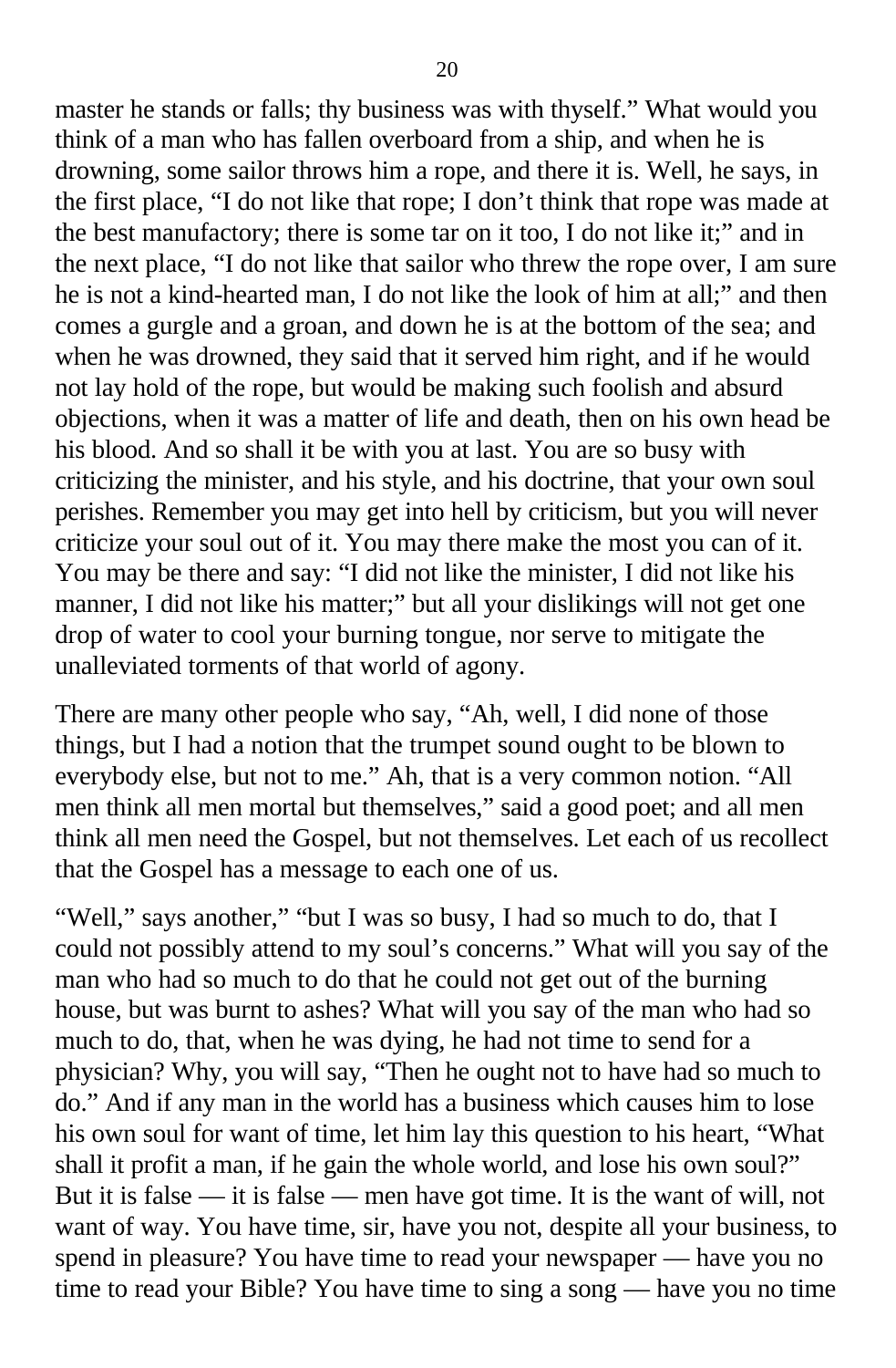to pray a prayer? Why, you know when farmer Brown met farmer Smith in the market one day, he said to him, "Farmer Smith, I can't think how it is you find time for hunting. Why, man, what with sowing and mowing and reaping and plowing, and all that, my time is so fully occupied on my farm, that I have no time for hunting." "Ah," said he, "Brown, if you liked hunting as much as I do, if you could not find time, you'd make it." And so it is with religion; the :reason why men cannot find time for it is, because they do not like it well enough. If they liked it, they would find time. And besides, what time does it want? What time does it require? Can I not pray to God over my ledger? Can I not snatch a text at my very breakfast, and think over it all day? May I not, even when I am busy in the affairs of the world, be thinking of my soul, and casting myself upon a Redeemer's blood and atonement? It wants no time. There may be some time required; some time for my private devotions, and for communion with Christ; but when I grow in grace, I shall think it right to have more and more time; the more I can possibly get, the happier I shall be, and I shall never make the excuse that I have no time.

"Well," says another, "but I thought I had time enough; you do not want me, sir, to be religious in my youth, do you? I am a lad, and may I not have a little frolic and sow my wild oats as well as anybody else?" Well — yes, yes; but, at the same time, the best place for frolic that I know of, is where a Christian lives; the finest happiness in all the world is the happiness of a child of God. You may have your pleasures — oh, yes! you shall have them doubled and trebled, if you are a Christian. You shall not have things that worldlings call pleasures, but you shall have some that are a thousand times better. But only look at that sorrowful picture. There, far away in the dark gulf of woe, lies a young man, and he cries, "Ah, I meant to have repented when I was out of my apprenticeship, and died before my time was up." "Ah!" says another by his side, "and I thought, whilst I was a journeyman, that when I came to be a master, I would then think of the things of Christ, but I died before I had got money enough to start for myself." And then a merchant behind wails with bitter woe, and says: "Ah! I thought I would be religious when I had got enough to retire on, and live in the country; then I should have time to think of God, when I had got all my children married out, and my concerns settled about me, but here I am shut up in hell; and now, what are all my delays worth, and what is all the time I gained for all the paltry pleasures in the world? Now I have lost my soul over them." We experience great vexation if we are unpunctual in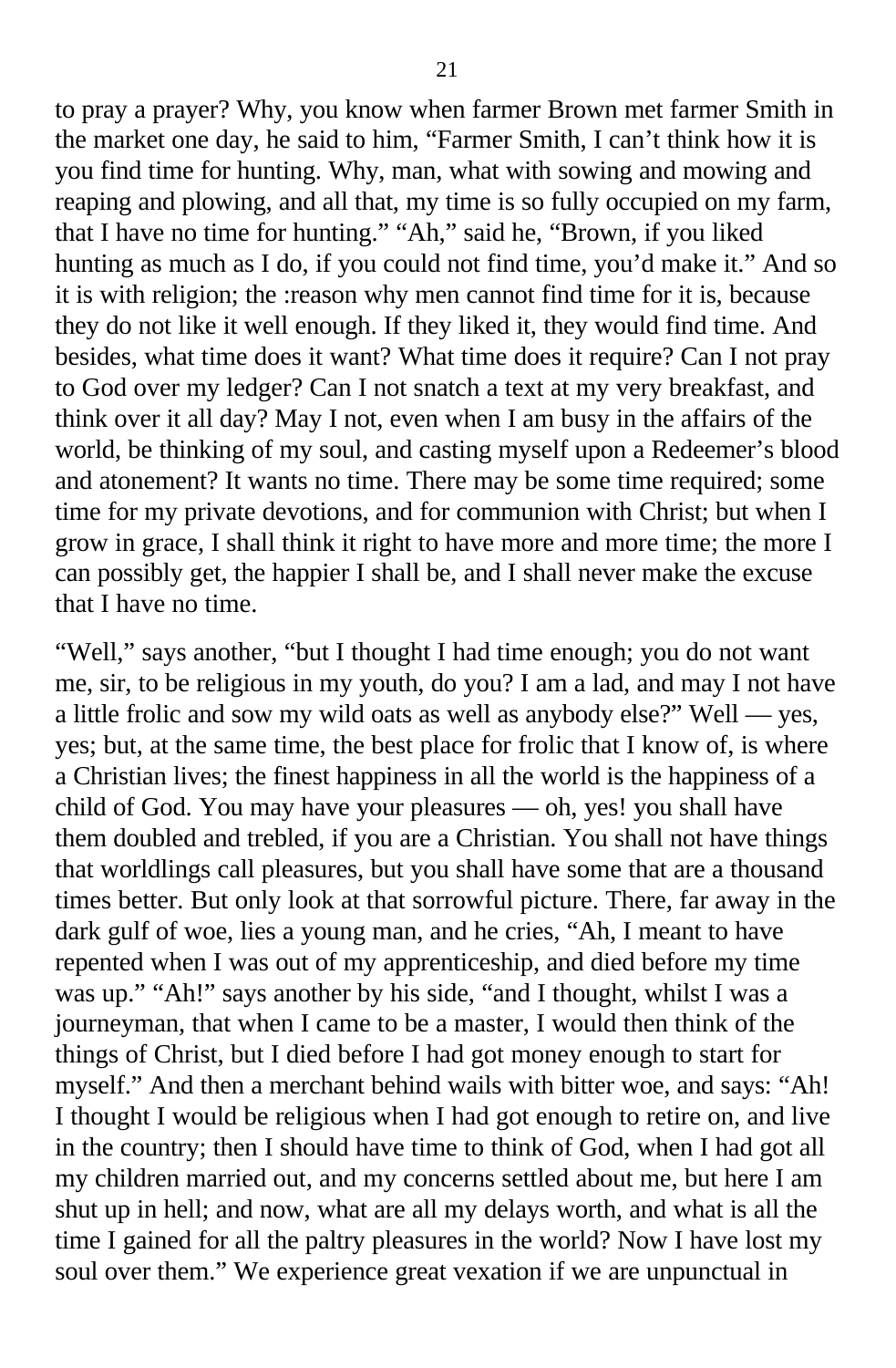many places; but we cannot conceive what must be the horror and dismay of men who find themselves too late in the next world! Ah, friends, if I knew there was one here who said, "I shall repent next Wednesday," I would have him feel in a dreadful state till that Wednesday came; for what if he should die? Oh, what if he should die? Would his promise of a Wednesday's repentance save him from a Thursday damnation?

Now, *the sinner will perish* — he will perish certainly; but, last of all, he will perish *without excuse* — his blood shall be on his own head. When a man is bankrupt, if he can say: "It is not through reckless trading — it has been entirely through the dishonesty of one I trusted that I am what I am;" he takes some consolation, and he says, "I cannot help it." But, O my readers! if you make bankrupts of your own souls, after you have been warned, then your own eternal bankruptcy shall lie at your own door. Should never so great a misfortune come upon us, if we can trace it to the providence of God, we bear it cheerfully; but if we have inflicted it upon ourselves, then how fearful is it! And let every man remember that, if he perish after having heard the Gospel, he will be his own murderer. Sinner, thou wilt drive the dagger into thine heart thyself. If thou despisest the Gospel, thou art preparing fuel for thine own bed of flames, thou art hammering out the chain for thine own everlasting binding: and when damned, thy mournful reflection will be this: "I have damned myself, I cast myself into this pit; for I rejected the Gospel; I despised the message; I trod under foot the Son of man; I would have none of His rebukes. I despised His Sabbaths; I would not hearken to His exhortations, and now I perish by mine own hand, the miserable suicide of my own soul."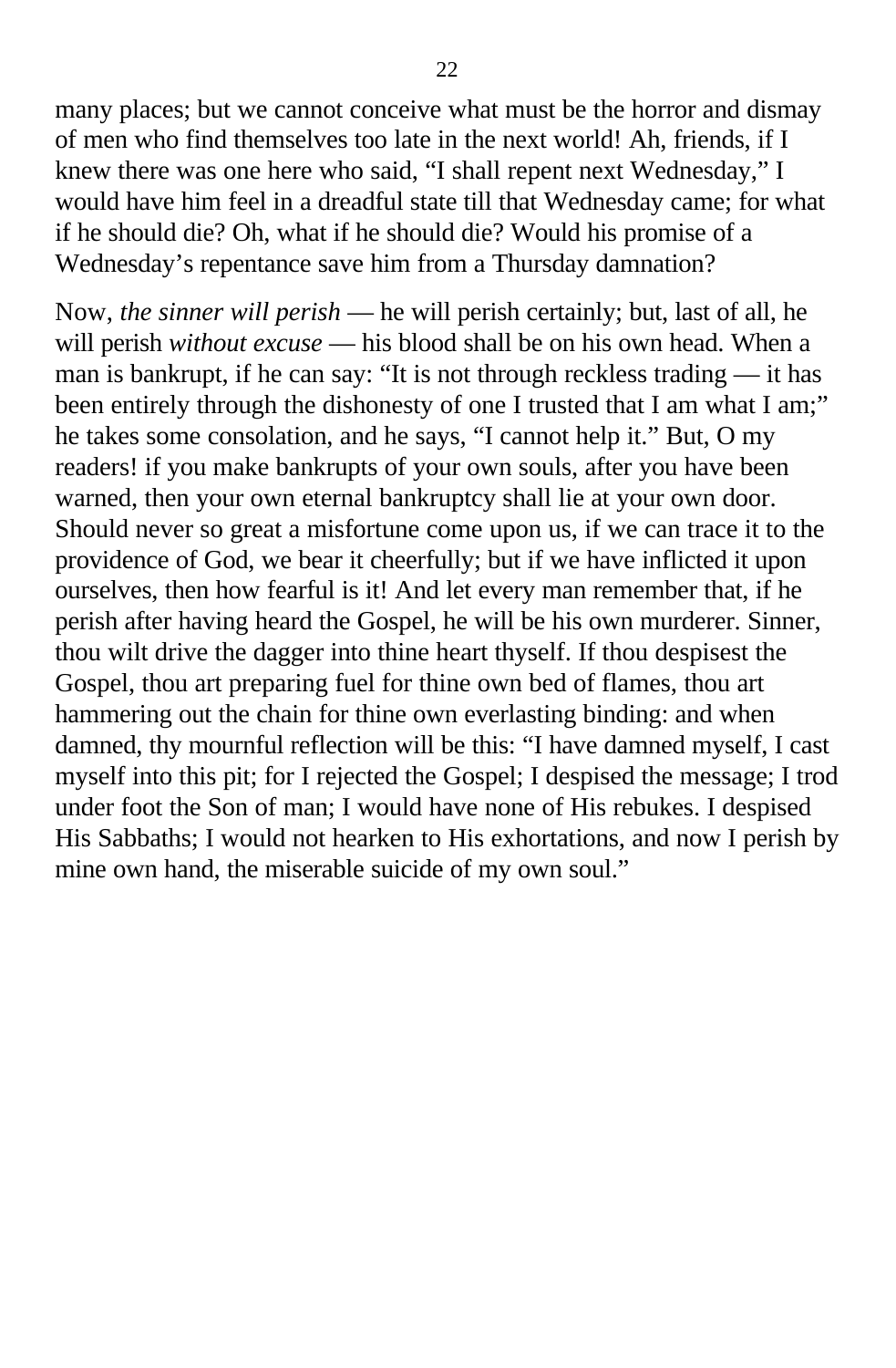### HOW TO GET SAVING FAITH.

"BY grace are ye saved." Because God is gracious, therefore sinful men are forgiven, converted, purified, and saved. It is not because of anything in them, or that ever can be in them, that they are saved; but because of the boundless love, goodness, pity, compassion, mercy, and grace of God. Tarry a moment, then, at the well-head. Behold the pure river of water of life as it proceeds out of the throne of God and of the Lamb. What an abyss is the grace of God! Who can fathom it? Like all the rest of the divine attributes, it is infinite. God is full of love, for "God is love"; God is full of goodness, and the very name "God" is but short for "good." Unbounded goodness and love enter into the very essence of the Godhead. It is because "His mercy endureth for ever" that men are not destroyed; because "His compassions fail not" that sinners are brought to Himself and forgiven. Right well remember this, for else you may fall into error by fixing your minds so much upon the faith which is the channel of salvation as to forget the grace which is the fountain and source even of faith itself. Faith is the work of God's grace in us. No man can say that Jesus is the Christ but by the Holy Ghost. "No man cometh unto Me," saith Christ, "except the Father which hath sent Me draw him." So that faith, which is coming to Christ, is the result of divine drawing. Grace is the first and last moving cause of salvation, and faith, important as it is, is only an important part of the machinery which grace employs. We are saved "through faith," but it is "by grace." Sound forth those words as with the archangel's trumpet: "By grace are ye saved."

Faith occupies the position of a channel or conduit-pipe. Grace is the fountain and the stream: faith is the aqueduct along which the flood of mercy flows down to refresh the thirsty sons of men. It is a great pit when the aqueduct is broken. It is a sad sight to see around!

HOW CAN WE OBTAIN AND INCREASE OUR FAITH? A very earnest question this to many. They say they want to believe but cannot. A great deal of nonsense is talked upon this subject. Let us be practical in our dealing with it. "What am I to do in order to believe?" The shortest way is to believe, and if the Holy Spirit has made you honest and candid, you will believe as soon as the truth is set before you. Anyhow, the Gospel command is clear: "Believe in the Lord Jesus Christ, and thou shalt be saved."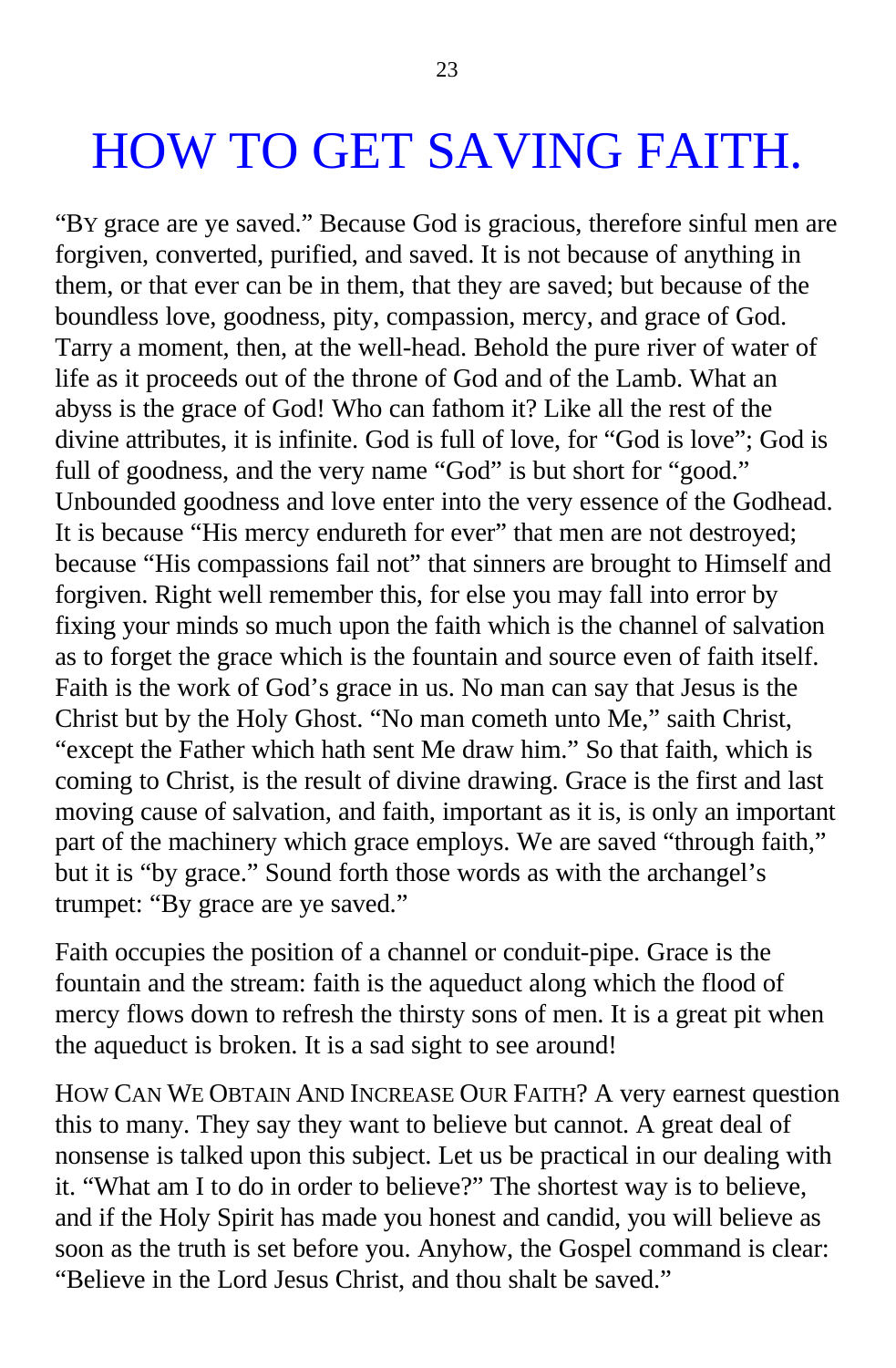But still, *if you have a difficulty, take it before God in prayer.* Tell the great Father exactly what it is that puzzles you, and beg Him by His Holy Spirit to solve the question. If I cannot believe a statement in a book I am glad to inquire of the author what he meant, and if he is a true man his explanation will satisfy me; much more will the divine explanation satisfy the heart of the true seeker. The Lord is willing to make Himself known; go to Him, and see if it be not so.

Furthermore, if faith seem difficult, it is possible that God the Holy Spirit will enable you to believe if you *hear very frequently and earnestly that which you are commanded to believe.* We believe many things because we have heard them so often. Do you not find it so in common life, that if you hear a thing fifty times a day, at last you come to believe it? Some men have come to believe that which is false by this process: I should not wonder but what God often blesses this method in working faith concerning that which is true, for it is written, "Faith cometh by hearing." If I earnestly and attentively hear the Gospel, it may be that one of these days I shall find myself believing that which I hear, through the blessed operation of the Spirit upon my mind.

The Samaritans believed because of what the woman told them concerning Jesus. Many of our beliefs arise out of the testimony of others. I believe that there is such a country as Japan: I never saw it, and yet I believe that there is such a place because others have been there. I believe I shall die: I have never died, but a great many have done so whom I once knew, and I have a conviction that I shall die also; the testimony of many convinces me of this fact. Listen, then, to those who tell you how they were saved, how they were pardoned, how they have been changed in character: if you will but listen you will find that somebody just like yourself has been saved. If you have been a thief, you will find that a thief rejoiced to wash away his sin in the fountain of Christ's blood. You that have been unchaste in life, you will find that men who have fallen that way have been cleansed and changed. If you are in despair, you have only to get among God's people, and inquire a little, and some who have been equally in despair with yourself will tell you how He saved them. As you listen to one after another of those who have tried the word of God, and proved it, the divine Spirit will lead you to believe. Have you not heard of the African who was told by the missionary that water sometimes became so hard that a man could walk on it? He declared that he believed a great many things the missionary had told him; but he never would believe that. When he came to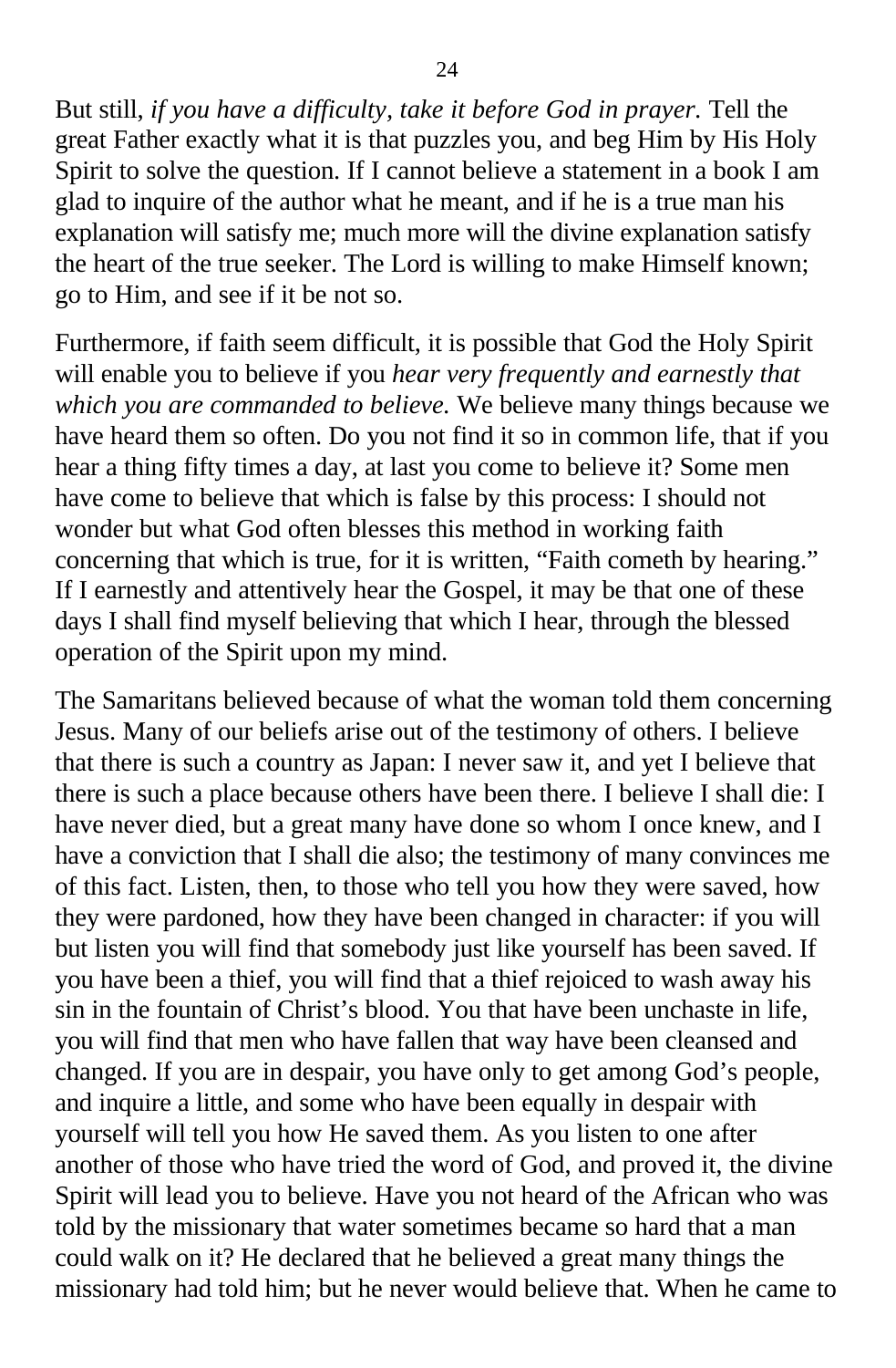England it came to pass that one frosty day he saw the river frozen, but he would not venture on it. He knew that it was a river, and he was certain that he would be drowned if he ventured upon it. He could not be induced to walk the ice till his friend went upon it; then he was persuaded, and trusted himself where others had ventured. So, mayhap, while you see others believe, and notice their joy and peace, you will yourself be gently led to believe. It is one of God's ways of helping us to faith.

A better plan still is this, — *note the authority upon which you are commanded to believe,* and this will greatly help you. The authority is not mine, or you might well reject it. It is not even the Pope's, or you might even reject that. But you are commanded to believe upon the authority of God Himself. *He* bids you believe in Jesus Christ, and you must not refuse to obey your Maker. The foreman of a certain works in the north had often heard the Gospel, but he was troubled with the fear that he might not come to Christ. His good master one day sent a card round to the works — "Come to my house immediately after work." The foreman appeared at his master's door, and the master came out, and said, somewhat roughly, "What do you want, John, troubling me at this time? Work is done; what right have you here?" "Sir," said he, "I had a card from you saying that I was to come after work." "Do you mean to say that merely because you had a card from me you are to come up to my house and call me out after business hours?" "Well, sir," replied the foreman, "I do not understand you, but it seems to me that, as you sent for me, I had a right to come." "Come in, John," said his master, "I have another message that I want to read to you," and he sat down and read these words: "Come unto Me, all ye that labor and are heavy laden, and I will give you rest." "Do you think after such a message from Christ that you can be wrong in going to Him?" The poor man saw it all at once, and believed, because he saw that he had good warrant and authority for believing. So have you, poor soul; you have good authority for coming to Christ, for the Lord Himself bids you trust Him.

If that does not settle you, *think over what it is that you have to believe,* that the Lord Jesus Christ suffered in the room and place and stead of men, and is able to save all who trust Him. Why, this is the most blessed fact that ever men were told to believe: the most suitable, the most comforting, the most divine truth that ever was set before men. I advise you to think much upon it, and search out the grace and love which it contains. Study the four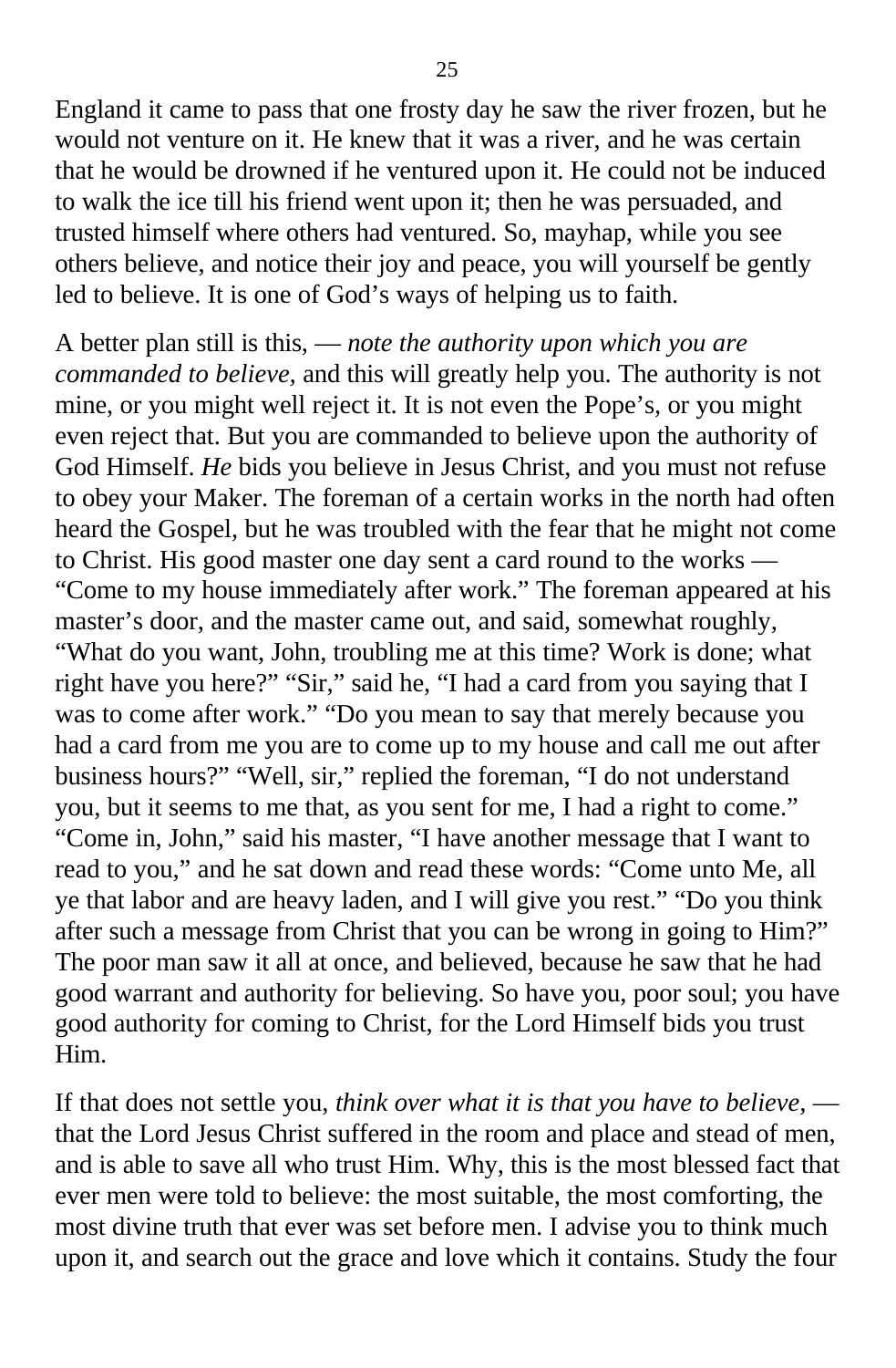Evangelists, study Paul's epistles, and then see if the message is not such a credible one that you are forced to believe it.

If that does not do, then *think upon the person of Jesus Christ* — think of who He is and what He did, and where He is now, and what He is now; think often and deeply. When He, even such an one as He, bids you trust Him, surely then your heart will be persuaded. For how can you doubt *Him?*

If none of these things avail, then there is something wrong about you altogether. *Submit yourself to God!* May the Spirit of God take away your enmity and make you yield. You are a rebel, a proud rebel, and that is why you do not believe your God. Give up your rebellion; throw down your weapons; yield at discretion; surrender to your King. I believe that never did a soul throw up its hands in self-despair, and cry, "Lord, I yield," but what faith became easy to it before long. It is because you still have a quarrel with God, and intend to have your own will and your own way, that therefore you cannot believe. "How can ye believe," said Christ, "that have honor one of another?" Proud self creates unbelief. Yield to your God, and then shall you sweetly believe in your Savior.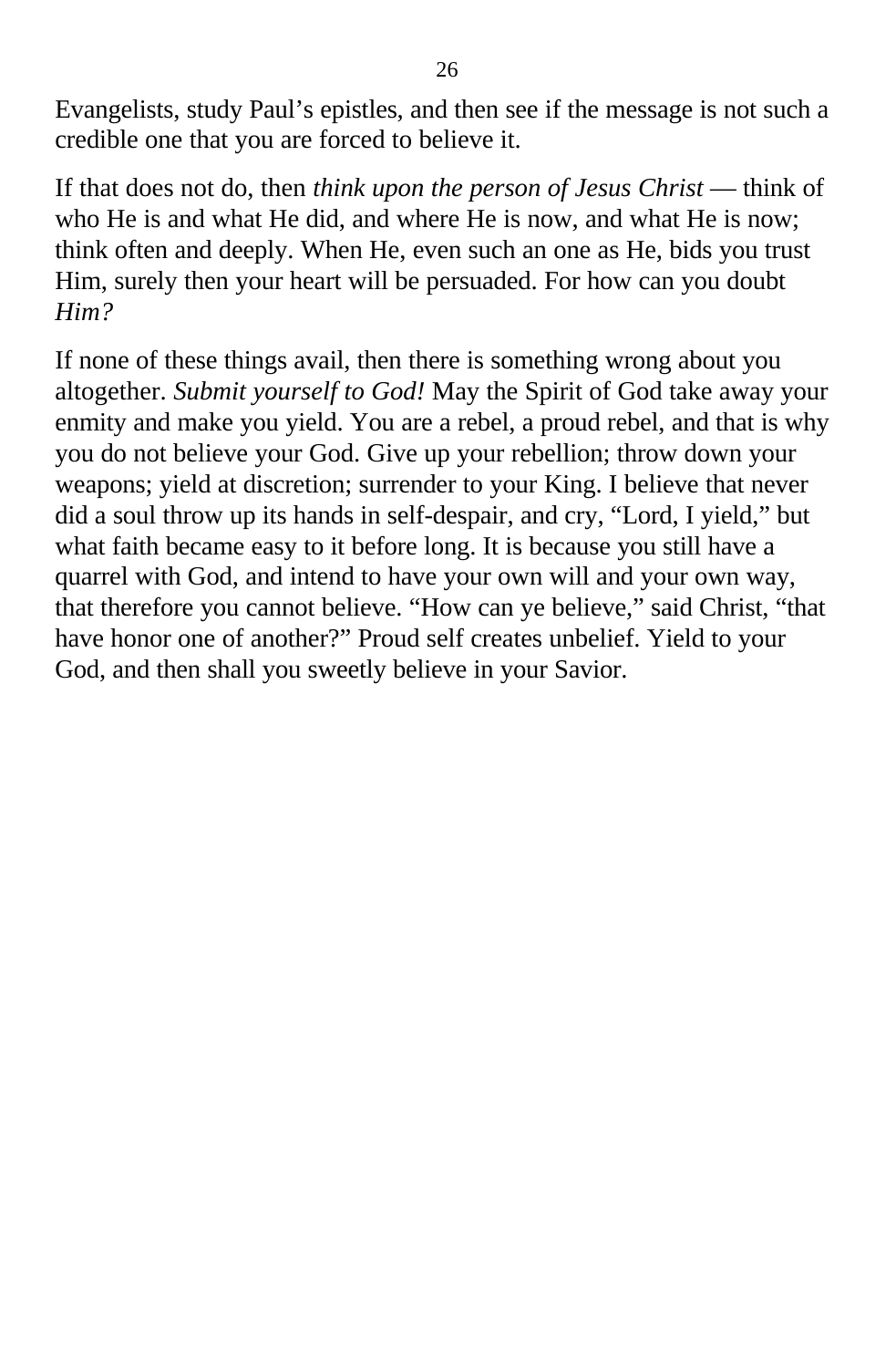## RUNNING FOR A PURPOSE.

SOME people think they must be religious, *in order to be respectable.* There are a vast number of people in the world who go to church and to chapel, because everybody else does so. It is disreputable to waste your Sundays, not to be found going up to the house of God; therefore they take a pew and attend the services, and they think they have done their duty: they have obtained all that they sought for, when they can hear their neighbors saying, "Such-and-such a man is a very respectable person; he is always very regular at his church; he is a very reputable person, and exceedingly praiseworthy." Verily, if this be what you seek after in your religion, you shall get it; for the Pharisees who sought the praise of men "had their reward." But when you have gotten it, what a poor reward it is! Is it worth the drudgery? I do not believe that the drudgery to which people submit, in order to be called respectable, is at all compensated by what they gain. I am sure, for my own part, I would not care a solitary rap what I was called, or what I was thought; nor would I perform anything that was irksome to myself for the sake of pleasing any man who ever walked beneath the stars, however great or mighty he may be. It is the sign of a fawning, cringing spirit, when people are always seeking to do that which renders them respectable. The esteem of men is not worth the looking after, and sad it is, that this should be the only prize which some men put before them in the poor religion which they undertake.

Another set of people take up with religious life *for what they can get by it.* I have known trades-people attend church for the mere sake of getting the custom of those who went there. I have heard of such things as people knowing which side their bread was buttered, and going to that particular denomination, where they thought they could get the most by it. Loaves and fishes drew some of Christ's followers, and they are very attracting baits, even to this day. Men find there is something to be gotten by religion. Among the poor it is, perhaps, some little charity to be obtained, and among those who are in business, it is the custom which they think to get. "Verily I say unto you, they have their reward;" for the church is ever foolish and unsuspicious. We do not like to suspect our fellow creatures of following us from sordid motives. The church does not like to think that a man would be base enough to pretend to religion for the mere sake of what he can get; and, therefore, we let these people easily slip through, and they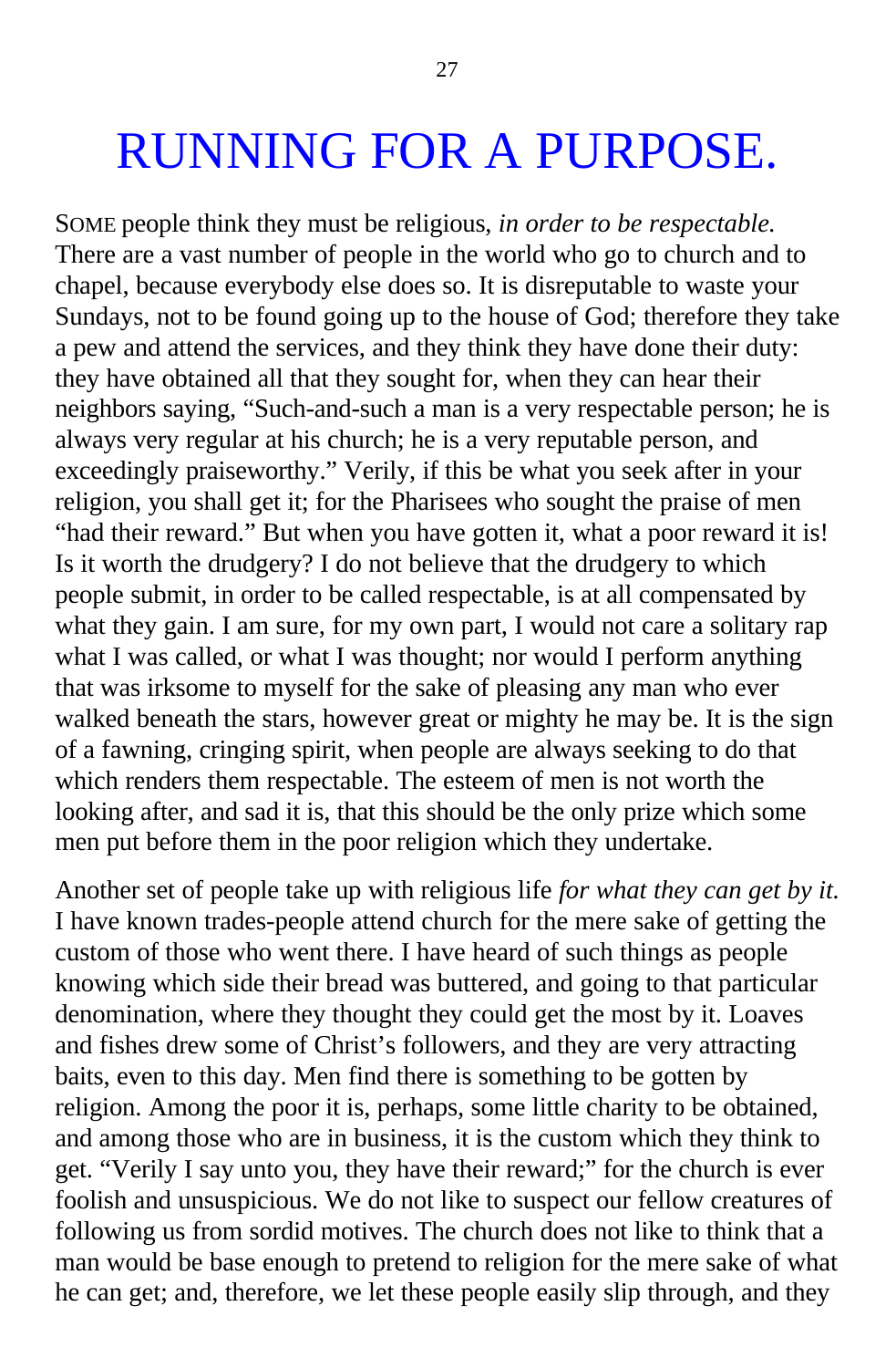have their reward. But ah, at what a price they buy it! They have deceived the Lord's servants for gold, and they have entered into His church as base hypocrites for the sake of a piece of bread; and they shall be thrust out at last with the anger of God behind them, like Adam driven out of Eden, with the flaming Cherubim with a sword turning every way to keep the tree of life; and they shall forever look back upon this as the most fearful crime they have committed — that they pretended to be God's people when they were not, and entered into the midst of the fold when they were but wolves in sheeps' clothing.

There is yet another class; and when I have referred to them, I will mention no more. These are the people who take up with religion for the sake *of quieting their conscience;* and it is astonishing how little of religion will sometimes do that. Some people tell us that if in the time of storm men would pour bottles of oil upon the waves, there would be a great calm at once. I have never tried it, and it is most probable I never shall, for my organ of credulity is not large enough to accept so extensive a statement. But there are some people who think that they can calm the storm of a troubled conscience by pouring a little of the oil of a profession about religion upon it; and it is amazing how wonderful an effect this really has. I have known a man who was drunk many times in a week, and who got his money dishonestly, and yet he always had an easy conscience by going to his church or chapel regularly on the Sunday. We have heard of a man who could "devour widows' houses" — a lawyer who could swallow up everything that came in his way, and yet he would never go to bed without saying his prayers; and that stilled his conscience. We have heard of other persons, especially among the Romanists, who would not object to thieving, but who would regard eating anything but fish on a Friday as a most fearful sin, supposing that, by making a fast on the Friday, all the iniquities of all the days in the week would be put away. They want the outward forms of religion to keep the conscience quiet; for Conscience is one of the worst lodgers to have in your house when he gets quarrelsome: there is no abiding with him; he is an ill bed-fellow; ill at lying down, and equally troublesome at rising up. A guilty conscience is one of the curses of the world: it puts out the sun, and takes away the brightness from the moonbeam. A guilty conscience casts a noxious exhalation through the air, removes the beauty from the landscape, the glory from the flowing river, the majesty from the rolling floods. There is nothing beautiful to the man who has a guilty conscience. He needs no accusing; everything accuses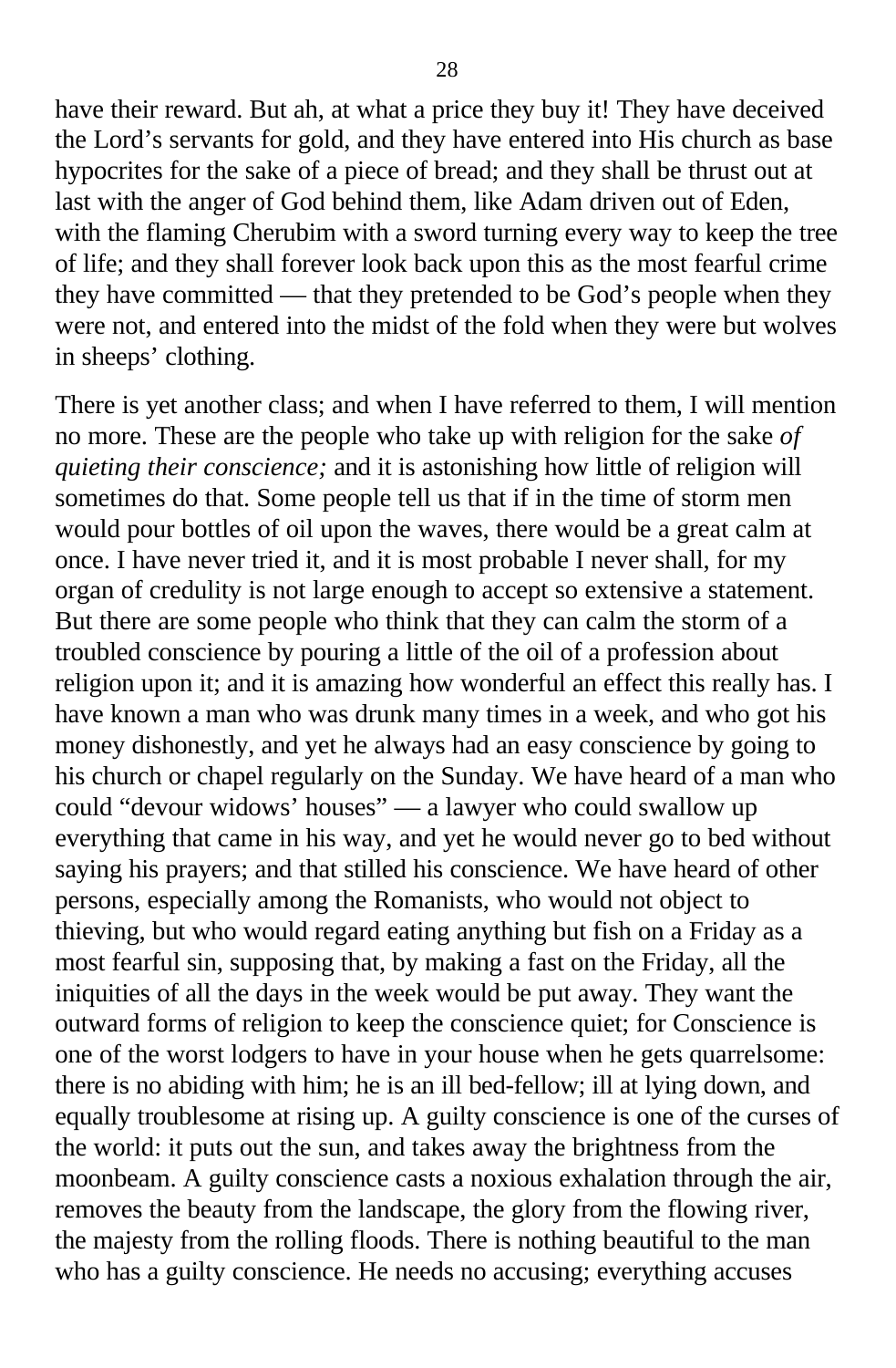him. Hence people take up with religion just to quiet them. They take the Sacrament sometimes; they go to a place of worship; they sing a hymn now and then; they give a guinea to a charity; they intend to leave a portion in their will to build alms-houses; and in this way conscience is lulled asleep, and they rock him to and fro with religious observances, till there he sleeps while they sing over him the lullaby of hypocrisy, and he wakes not until he shall wake with that rich man who was here clothed in purple, but in the next world did lift up his eyes in hell, being in torments, without a drop of water to cool his burning tongue.

The Apostle says, "*So* run that ye may obtain." There are some people who certainly never will obtain the prize, because they are not even *entered.* Their names are not down for the race, and therefore it is quite clear that they will not run, or, if they do run, they will run without having any warrant whatever for expecting to receive the prize. There are some who will tell you themselves, "We make no profession — none whatever." It is quite as well, perhaps, that you do not; because if you did, you would be hypocrites, and it is better to make no profession at all than to be hypocrites. Still, recollect, your names are not down for the race, and therefore you cannot win. If a man tells you in business that he makes no profession of being honest, you know that he is a confirmed rogue. If a man makes no profession of being religious, you know what he is — he is irreligious — he has no fear of God before his eyes, he has no love to Christ, he has no hope of heaven. He confesses it himself. Strange that men should be so ready to confess this. You don't find persons in the street willing to acknowledge that they are confirmed drunkards. Generally, a man will repudiate it with scorn. You never find a man saying to you, "I don't profess to be a chaste living man." You don't hear another say, "I don't profess to be anything but a covetous wretch." No; people are not so fast about telling their faults: and yet you hear people confess the greatest fault to which man can be addicted: they say, "I make no profession" which means just this — that they do not give God His due. God has made them, and yet they won't serve Him; Christ hath come into the world to save sinners, and yet they will not regard Him; the gospel is preached, and yet they will not hear it; they have the Bible in their houses, and yet they will not attend to its admonitions; they make no profession of doing so. It will be short work with them at the last great day. There will be no need for the books to be opened, no need for a long deliberation in the verdict. They do not profess to be pardoned; their guilt is written upon their own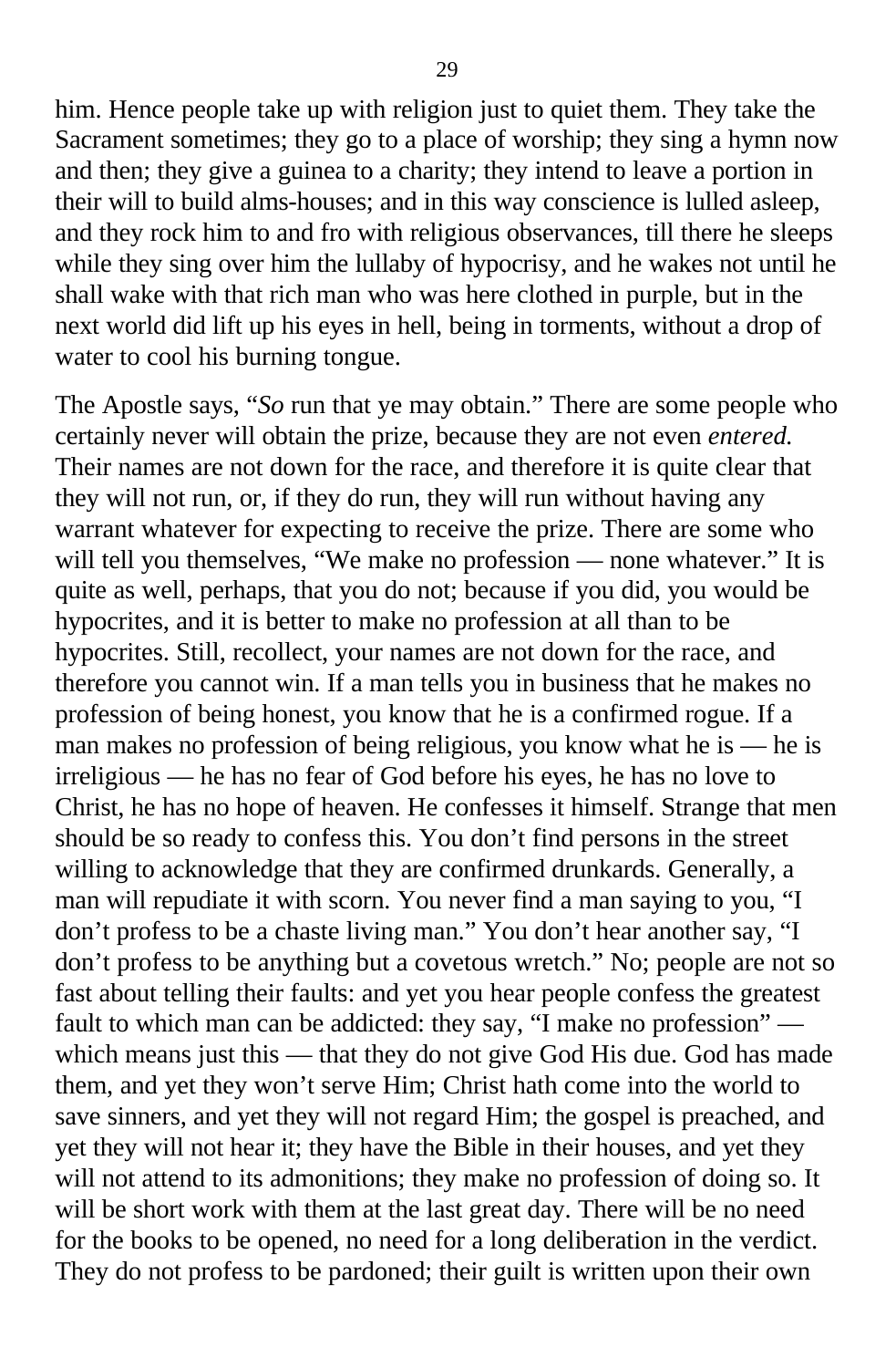foreheads, their brazen shamelessness shall be seen by the whole world, as a sentence of destruction written upon their very brows. You cannot expect to win heaven unless your names are entered for the race. If there be no attempts whatever made, even at so much as a profession of religion, then of course you may just sit down and say, "Heaven is not for me; I have no part nor lot in the inheritance of Israel; I cannot say that my Redeemer liveth; and I may rest quite assured that Tophet is prepared of old *for me.* I must feel its pains and know its miseries; for there are but two places to dwell in hereafter, and if I am not found on the right hand of the Judge there is but one alternative — namely, to be cast away forever into the blackness of darkness."

Then there is another class whose names are down, but they *never started right.* A bad start is a sad thing. If in the ancient races of Greece or Rome a man who was about to run for the race had loitered, or if he had started before the time, it would not matter how fast he ran if he did not start in order. The flag must drop before the horse starts; otherwise, even if it reach the winning post first, it shall have no :reward. There is something to be noted, then, in the starting of the race. I have known men run the race of religion with all their might, and yet they have lost it because they did not start right. You say, "Well, how is that?" Why, there are some people who on a sudden leap into religion. They get it quickly, and they keep it for a time, and at last they lose it because they did not get their religion the right way. They have heard that before a man can be saved, it is necessary that, by the teaching of the Holy Spirit, he should feel the weight of sin, that he should make a confession of it, that he should renounce all hope in his own works, and should look to Jesus Christ alone. They look upon all these things as unpleasant preliminaries, and therefore, before they have attended to repentance, before the Holy Spirit has wrought a good work in them, before they have been brought to give up everything and trust to Christ, they make a profession of religion. This is just setting up in business without a stock in trade, and there must be a failure. If a man has no capital to begin with, he may make a fine show for a little time, but it shall be as the crackling of thorns under a pot, a great deal of noise and much light for a little time, but it shall die out in darkness. How many there are who never think it necessary that there should be heart work within!

Again, there are some runners in the heavenly race who cannot win because they *carry too much weight.* A light weight, of course, has the advantage. There are some people who have an immensely heavy weight to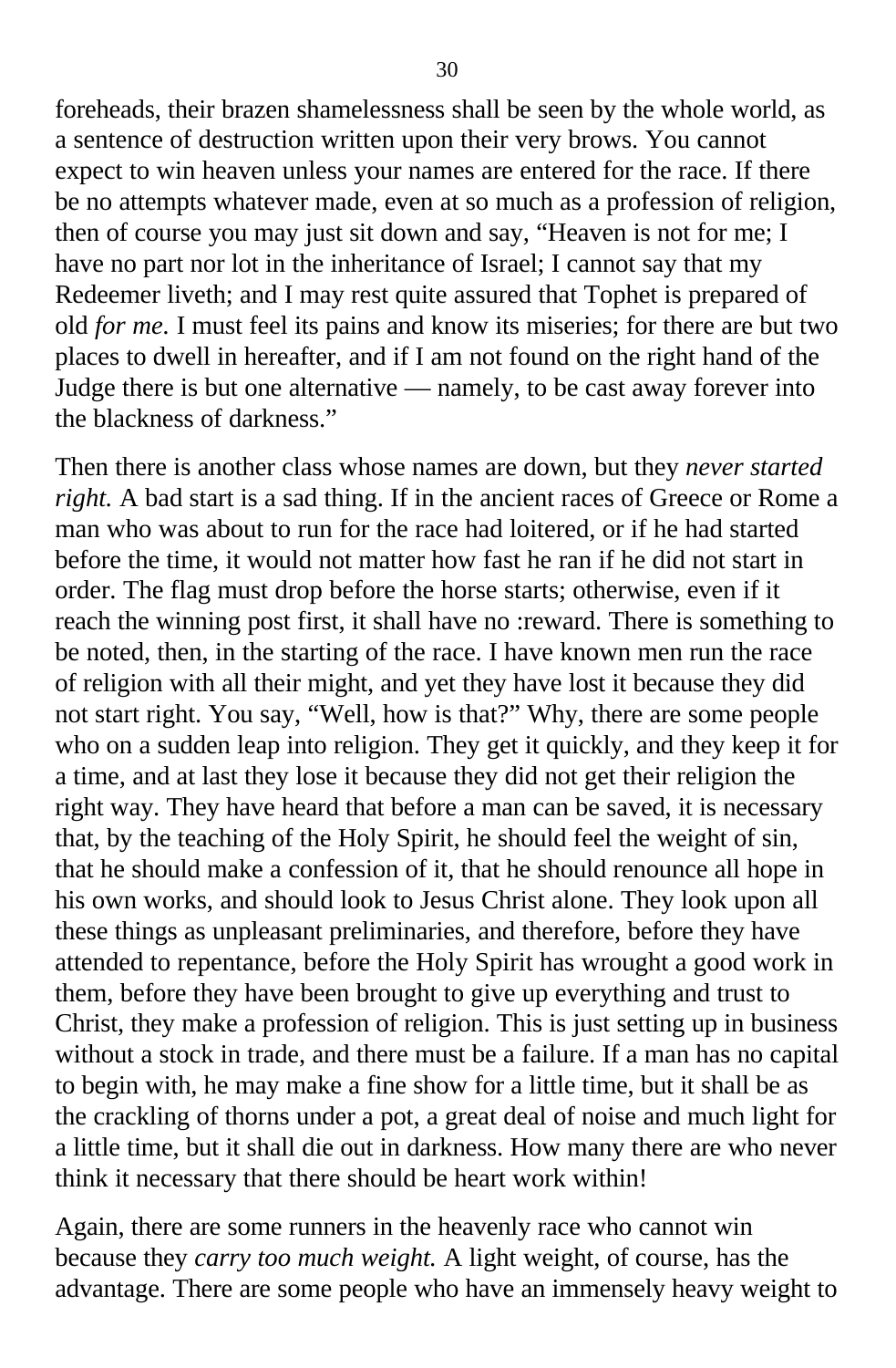carry. "How hardly shall a rich man enter into the kingdom of heaven!" What is the reason? Because he carries so much weight; he has so much of the cares and pleasures of this world; he has such a burden that he is not likely to win, unless God should please to give him a mighty mass of strength to enable him to bear it. We find many men willing to be saved, as they say; they receive the Word with great joy, but by-and-bye thorns spring up and choke the Word. They have so much business to do; they say they must live; they forget they must die. They have such a deal to attend to, they cannot think of living near to Christ. They find they have little time for devotions; morning prayer must be cut short, because their business begins early; they can have no prayer at night, because business keeps them so late. How can they be expected to think of the things of God? They have so much to do to answer this question — "What shall I eat? what shall I drink? and wherewithal shall I be clothed?" It is true they read in the Bible that their Father who is in heaven will take care of them in these things if they will trust Him. But they say, "Not so." Those are enthusiasts according to their notions who rely upon providence. They say, the best providence in all the world is hard work; and they say rightly; but they forget that into the bargain of their hard work "it is in vain to rise up early and sit up late, and eat the bread of carefulness; for except the Lord build the house, they labor in vain that build it." You see two men running a race. One of them as he starts, lays aside every weight; he takes off his garment and away he runs. There goes the other poor fellow; he has a whole load of gold and silver upon his back. Then around his loins he has many distrustful doubts about what shall become of him in the future, what will be his prospects when he grows old, and a hundred other things. He does not know how to roll his burden upon the Lord. See how he flags, poor fellow, and how the other distances him, leaves him far behind, has gained the corner, and is coming to the winning post. It is well for us if we can cast everything away except that one thing needful, and say, "This is my business, to serve God on earth, knowing that I shall enjoy Him in heaven." For when we leave our business to God, we leave it in better hands than if we took care of it ourselves. They who carve for themselves generally cut their fingers; but they who leave God to carve for them, shall never have an empty plate. He who will walk after the cloud shall go aright, but he who will run before it shall soon find that he has gone a fool's errand. "Blessed is the man who trusteth in the Lord, and whose hope the Lord is." "The young lions do lack and suffer hunger, but they that wait upon the Lord shall not want any good thing." Our Savior said,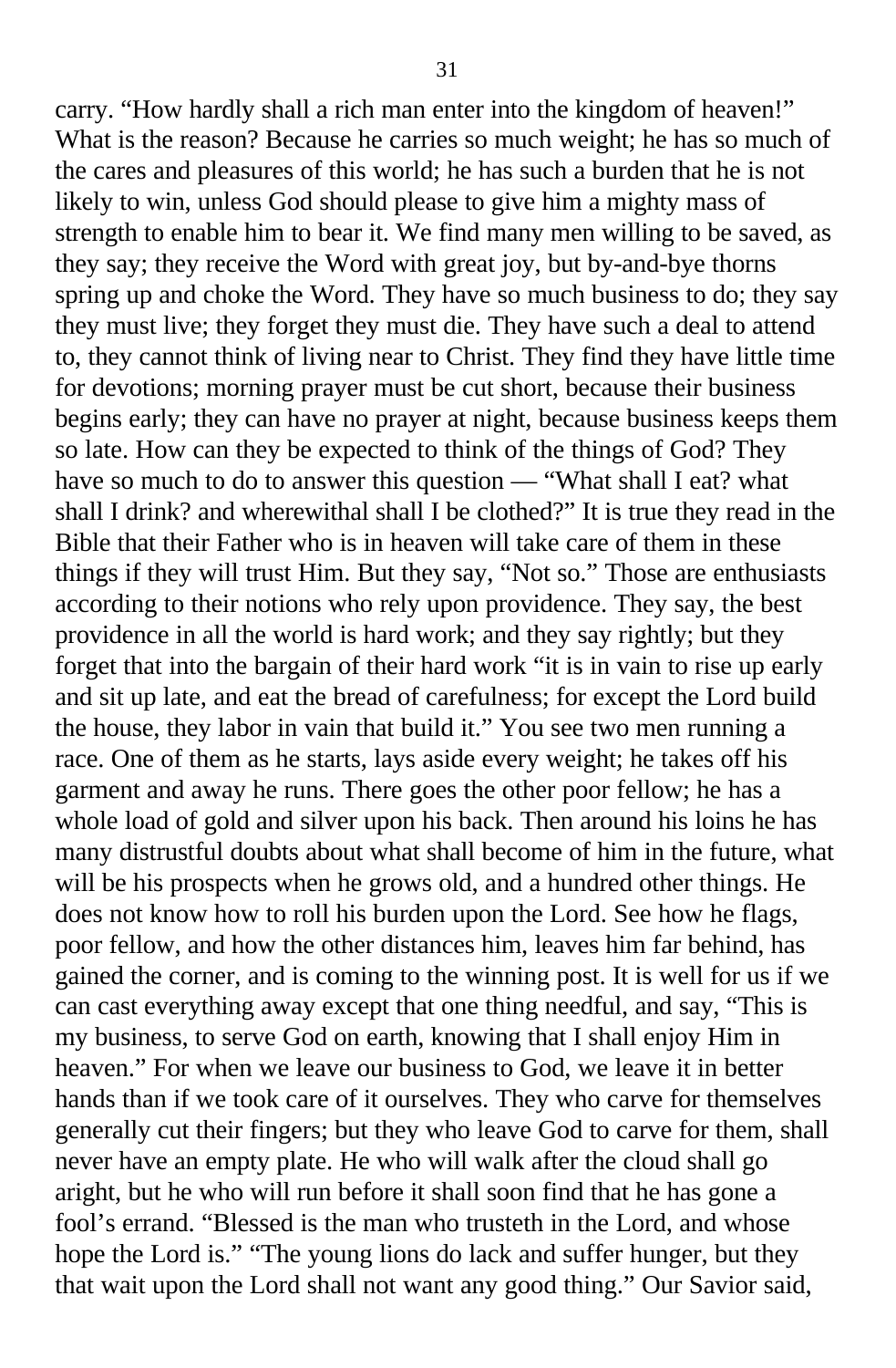"Consider the lilies of the field, how they grow; they toil not, neither do they spin, and yet I say unto you that even Solomon in all his glory was not arrayed like one of these." "Behold the fowls of the air, for they sow not, neither do they reap, nor gather into barns, yet your heavenly Father feedeth them; are ye not much better than they?" "Trust in the Lord and do good, and verily thou shalt be fed." "His place of defense shall be the munitions of rocks; bread shall be given him, his waters shall be sure." "Seek ye first the kingdom of God and His righteousness, and all these things shall be added unto you." Carry the weight of this world's cares about you, and it will be as much as you can do to carry them and to stand upright under them, but as to running a race with such burdens, it is just impossible.

It is very well now to be sailing over the smooth waters of life, but the rough billows of Jordan will make you want a Savior. It is hard work to die without a hope; to take that last leap in the dark is a frightful thing indeed. I have seen the old man die when he has declared he would not die. He has stood upon the brink of death, and he has said, "All dark, dark, dark! O God, I cannot die." And his agony has been fearful when the strong hand of the destroyer has seemed to push him over the precipice. He "lingered shivering on the brink, and feared to launch away." And frightful was the moment when the foot slipped and the solid earth was left, and the soul was sinking into the depths of eternal wrath. You will want a Savior then, when your pulse is faint and few; you will need an angel then to stand at your bedside; and when the spirit is departing, you will need a sacred convoy to pilot you through the dark clouds of death and guide you through the iron gate, and lead you to the blessed mansion in the land of the hereafter. Oh, "seek ye the Lord while He may be found, call ye upon Him while He is near: Let the wicked forsake his way, and the unrighteous man his thoughts: and let him return unto the Lord and He will have mercy upon him; and to our God, for He will abundantly pardon. For My thoughts are not your thoughts, neither are your ways My ways, saith the Lord. For as the heavens are higher than the earth, so are My ways higher than your ways, and My thoughts than your thoughts." O Lord, turn us and we shall be turned. Draw us and we will run after Thee; .and Thine shall be the glory; for the crown of our race shall be cast at Thy feet, and Thou shalt have the glory forever and ever.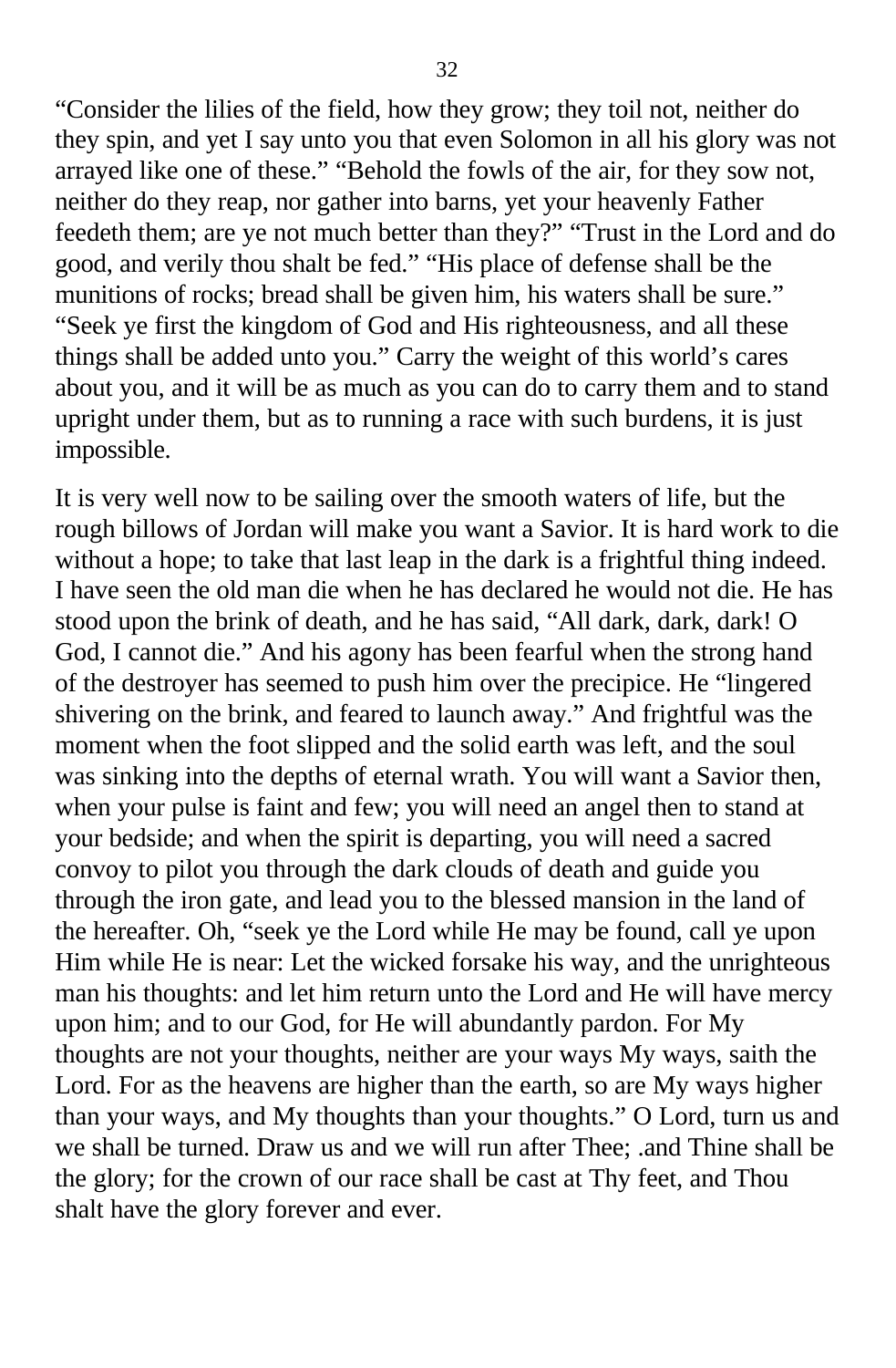### THE COURSE OF THE WICKED.

IT is quite certain that there are immense benefits attending our present mode of burial in extra mural cemeteries. It was high time that the dead should be removed from the midst of the living — that we should not worship in the midst of corpses, and sit in the Lord's house on the Sabbath, breathing the noxious effluvia of decaying bodies. But when we have said this, we must remember that there are some advantages which we have lost by the removal of the dead, and more especially by the wholesale mode of burial which now seems very likely to become general. We are not so often met by the array of dead. In the midst of our crowded cities we sometimes see the sable hearse bearing the relics of men to their last homes, but the funeral ceremonies are now mostly confined to those sweet sleeping places beyond our walks, where rest the bodies of those who are very dear to us. Now, I believe the sight of a funeral is a very healthful thing for the soul. Whatever harm may come to the body by walking through the vault and the catacomb, the soul can there find much food for contemplation, and much excitement for thought. In the great villages, where some of us were wont to dwell, we remember how, when the funeral came. now and then, the tolling of the bell preached to all the villagers a better sermon than they had heard in the church for many a day; and we recollect how, as children, we used to cluster around the grave, and look at that which was not so frequent an occurrence in the midst of a rare and spare population; and we remember the solemn thoughts which used to arise even in our young hearts when we heard the words uttered, "Earth to earth, ashes to ashes, dust to dust." The solemn falling of the few grains of ashes upon the coffin-lid was the sowing of good seed in our hearts. And afterwards, when we have in our childish play climbed over those nettle-bound graves, and seated ourselves upon those moss-grown tombstones, we have had many a lesson preached to us by the dull, cold tongue of death, more eloquent than aught we have heard from the lip of living man, and more likely to abide with us in after years; but now we see little of death. We have fulfilled Abraham's wish beyond what he desired — we "bury the dead out of our sight;" it is rarely that we see them, and a stranger passing through our streets might say, "Do these live always? for I see no funerals amongst the millions of this city; I see no signs of death."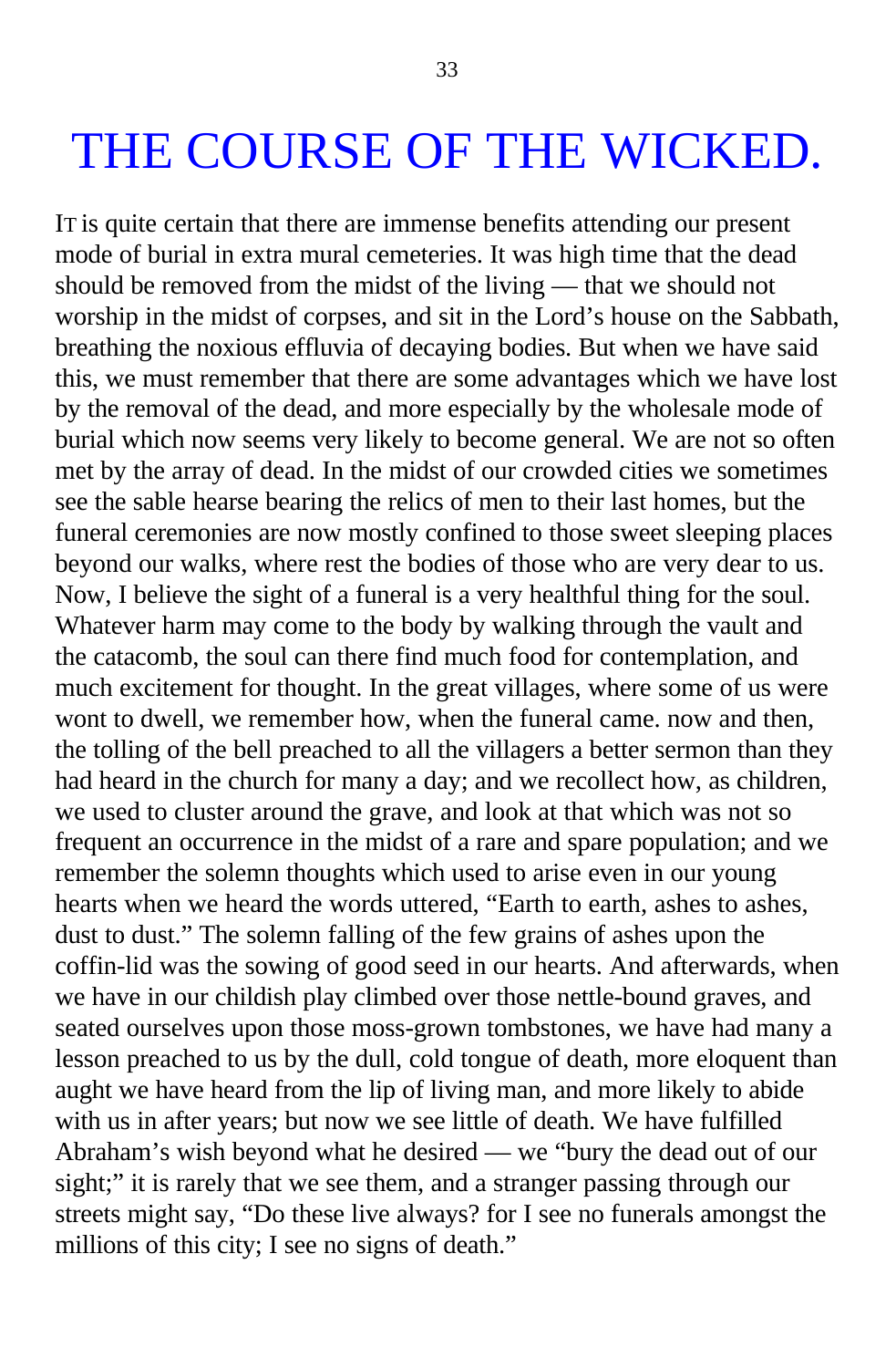Shall we just take the wicked man's arm and walk with him to the house of God? When he begins to go, if he be one who has neglected going in his childhood, which perhaps is not extremely likely; when he begins to go even in his childhood, or whenever you choose to mention, you will notice that he is not often affected by the sound of the ministry. He goes up to the chapel with flippancy and mirth. He goeth to it as he would to a theater or any other place of amusement, as a means of passing away his Sabbath and killing time. Merrily he trippeth in there; but I have seen the wicked man when he went away look far differently from what he did when he entered. His plumes had been trailed in the dust. As he walks home there is no more flippancy and lightness, for he says, "Surely the Lord God has been in that place and I have been compelled to tremble. I went to scoff, but I was obliged, in coming away, to confess that there is a power in religion, and the services of God's house are not all dullness after all." Perhaps you have hoped good of this man. But, alas! he forgot it all, and cast away all his impressions. And he came again the next Sunday, and that time he felt again. Again the arrow of the Lord seemed to stick fast in his heart. But, alas! it was like the rushing of water. There was a mark for a moment, but his heart was soon healed, he felt not the blow; and as for persuading him to salvation, he was like the deaf adder: "charm we never so wisely," he would not regard us so as to turn from his ways. And I have seen him come and go till years have rolled over his head, and he has still filled his seat, and the minister is still preaching, but in his case preaching in vain. Still are the tears of mercy flowing for him; still are the thunders of justice launched against him; but he abideth just as he was. In him there is no change except this, that now he groweth hard and callous. You do not now hear him say that he trembles under the Word — not he. He is like a horse that hath been in the battle, he feareth not the noise of the drum nor the rolling of the smoke, and careth not for the din of the cannon. He cometh up, he heareth a faithful warning, and he saith, "What of it? this is for the wicked." He heareth an affectionate invitation, and he saith, "Go thy way, when I have a more convenient season I will send for thee." And so he comes and goes up to the house of God and back again. Like the door upon its hinges he turns into the sanctuary today, and out of it tomorrow. "He comes and goes from the place of the holy." It may be, however, he goes even further. Almost persuaded to be a Christian by some sermon from a Paul, he trembles at his feet. He thinks he really repents; he unites himself with the Christian Church: he makes a profession of religion; but, alas! his heart has never been changed. The sow is washed, but it is the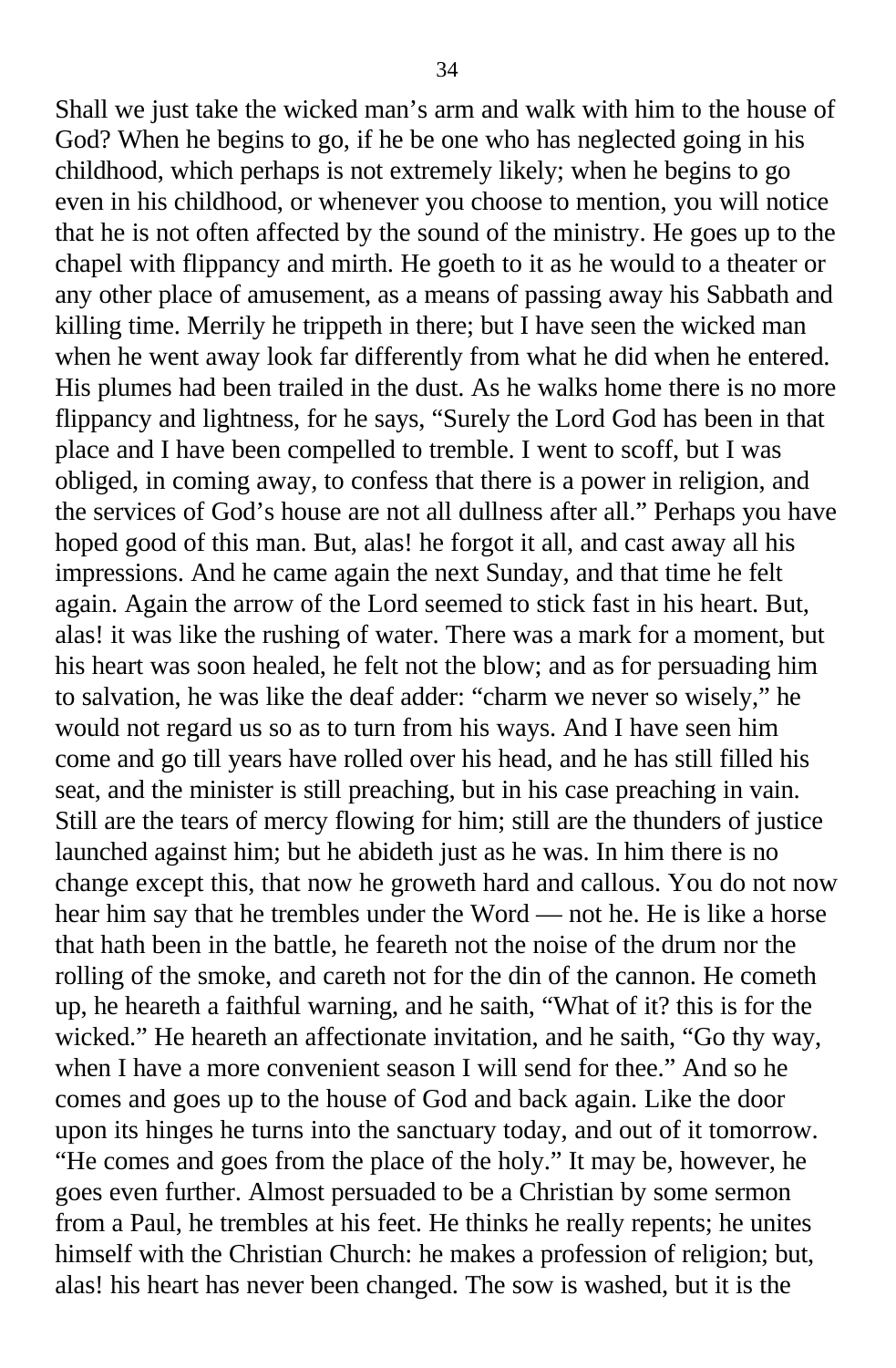sow still. The dog has been driven from its vomit, but its doggish nature is there the same. The Ethiopian is clothed in a white garment, but he hath not changed his skin. The leopard hath been covered all over, but he hath not washed his spots away. He is the same as ever he was. He goes to the baptismal pool a black sinner, and he comes out of it the same. He goes to the table of the Lord a deceiver; he eats the bread and drinks the wine, and he returns the same. Sacrament after Sacrament passes away. The Holy Eucharist is broken in his presence; he receives it, but he comes and he goes, for he receives it not in the love of it. He is a stranger to vital godliness, and as a wicked man "he comes and he goes from the place of the holy."

But is it not a marvelous thing that men should be able to do this? I have sometimes heard a preacher so earnestly put the matter of salvation before men, that I have said, "Surely they must see this." I have heard him plead as though he pleaded for his own life, and I have said, "Surely they must feel this." And I have turned round, and I have seen the handkerchief used to brush away the tear, and I have said, "Good must follow this." You have brought your own friends under the sound of the Word, and you have prayed the whole sermon through that the arrow may reach the white and penetrate the center of the mark, and you said to yourself, "What an appropriate discourse." Still you kept on praying, and you were pleased to see that there was some emotion. You said, "Oh, it will touch his heart at last!" But is it not strange that, though wooed by love divine, man will not melt; though thundered at by Sinai's own terrific thunderbolts, they will not tremble; yea, though Christ Himself incarnate in the flesh should preach again, yet would they not regard Him, and mayhap would treat Him today as their parents did but yesterday, when they dragged Him out of the city and would have cast Him headlong from the summit of the mount on which the city was built. I have seen the wicked come and go from the place of the holy till his conscience was seared, as with a hot iron. I have seen him come and go from the place of the holy till he had become harder than the nether millstone, till he was past feeling, given up "to work all manner of uncleanness with greediness."

But now we are going to change our journey. Instead of going to the house of God we will go another way. I have seen the wicked go to the place of the holy, that is to the *judgment bench.* We have had glaring instances even in the criminal calendar of men who have been seen sitting on a judgment bench one day, and in a short time they have been standing at the dock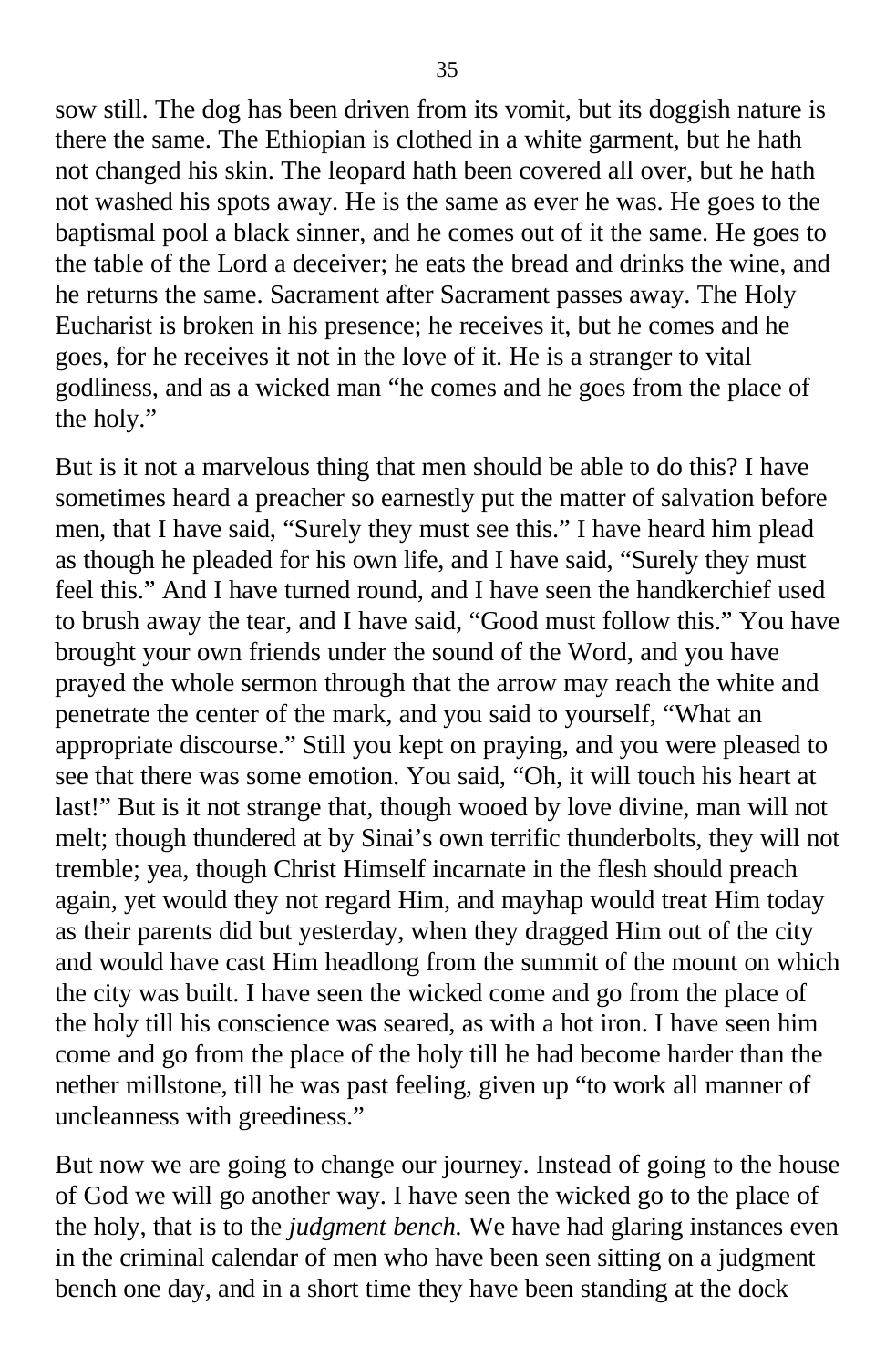themselves. I have wondered what must be the peculiar feelings of a man who officiates as a judge, knowing that he who judges has been a lawbreaker himself. A wicked man, a greedy, lustful, drunken man — you know such are to be discovered among petty magistrates. We have known these sit and condemn the drunkard, when, had the world known how they went to bed the night before, they would have said of them, "Thou that judgest another doest the same things thyself." There have been instances known of men who have condemned a poor wretch for shooting a rabbit or stealing a few pheasants' eggs or some enormous crime like that, and they themselves have been robbing the coffers of the bank, embezzling funds to an immense extent, and cheating everybody. How singular they must feel! One would think it must be a very strange emotion that passes over a man when he executes the law upon one which he knows ought to be executed upon himself. And yet, I have seen the wicked come and go from the holy place, until he came to think that his sins were no sins, that the poor must be severely upbraided for their iniquities, that what he called the lower classes must be kept in check, not thinking that there are none so low as those who condemn others whilst they do the same things themselves; speaking about checks and barriers, when neither check nor barrier were of any use to himself; talking of curbing others and of judging righteous judgment, when had righteous judgment been carried out to the letter, he would himself have been the prisoner, and not have been honored with a commission from Government.

I may have seen the wicked man buried in a quiet way. He is taken quietly to his tomb with as little pomp as possible, and he is with all decency and solemnity interred in the grave. And now listen to the minister. If he is a man of God, when he buries such a man as he ought to be buried, you do not hear a solitary word about the character of the deceased; you hear nothing at all about any hopes of everlasting life. He is put into his grave. The minister well remembers how he did "come and go from the place of the holy;" he recollects full well how he used to sit in the gallery and listen to his discourse. And there is one who weeps; and the minister stands there and weeps, too, to think how all his labor has been lost, and one of his hearers has been destroyed, and that without hope. But note how cautiously he speaks, even to the wife. He would give her all the hope he could, poor widow as she is, and he speaks very gently. She says, "I hope my husband is in heaven." He holds his tongue; he is very silent; if he is of a sympathetic nature he will be quiet. And when he speaks about the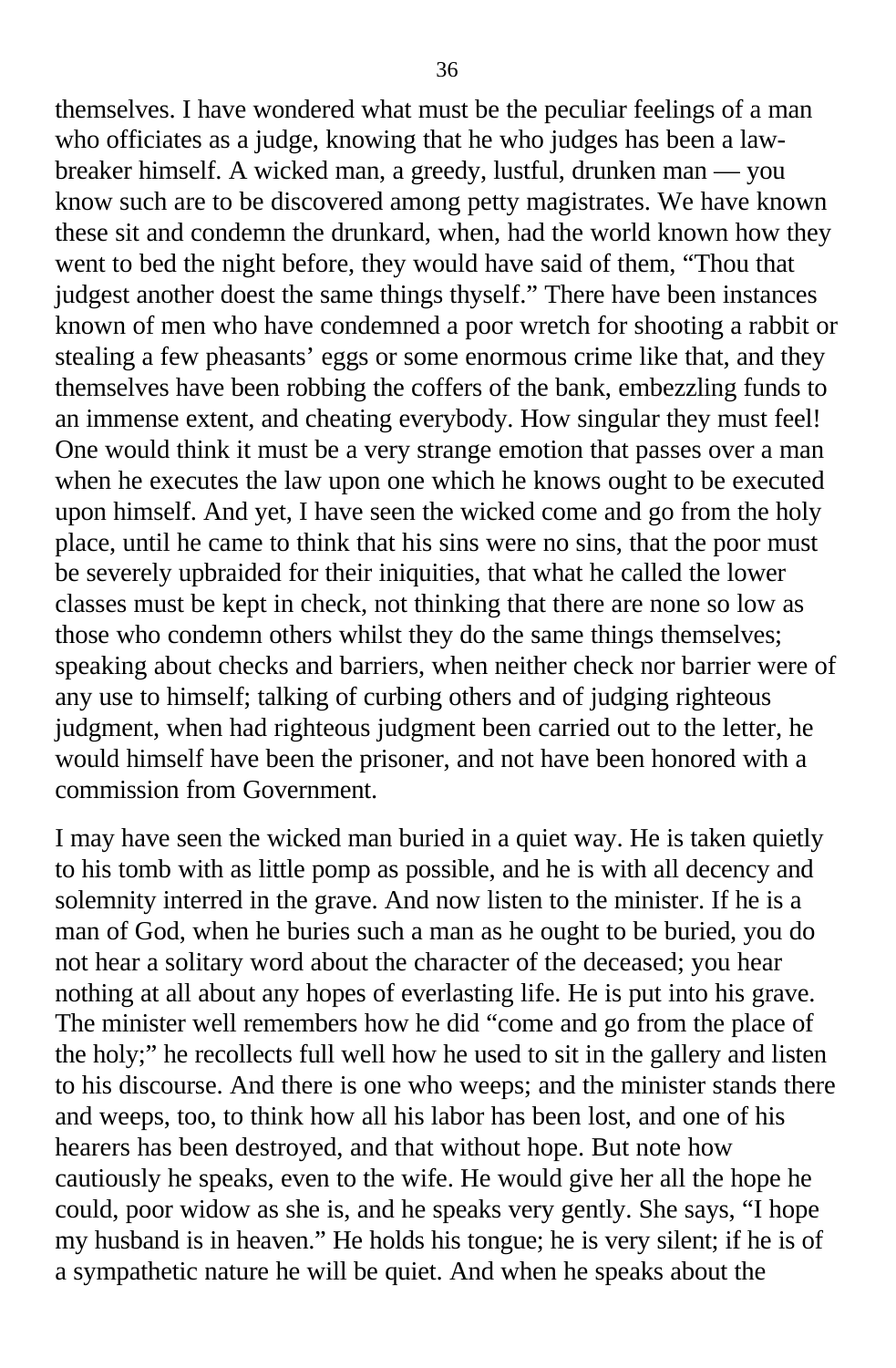deceased in his next Sunday's sermon, if he mentions him at all, he refers to him as a doubtful case; he uses him rather as a beacon than as an example, and bids other men beware how they presume to waste their opportunities, and let the golden hours of their Sabbath-day roll by disregarded. "I have seen the wicked buried who have come and gone from the place of the holy." As for the pompous funeral, that was ludicrous. A man might almost laugh to see the folly of honoring the man who deserved to be dishonored, but as for the still and silent and truthful funeral, how sad it is! But after all, we ought to judge ourselves very much in the light of our funerals. That is the way we judge other things. Look at your fields tomorrow. There is a flaunting poppy, and there by the hedge-rows are many flowers hat lift their heads to the sun. Judging them by their leaf, you might prefer them to the sober colored wheat. But wait until the funeral, when the poppy shall be gathered and the weeds shall be bound up in a bundle to be burned gathered into a heap in the field to be consumed, to be made into manure for the soil. But see the funeral of the wheat. What a magnificent funeral has the wheat-sheaf. "Harvest home!" is shouted as it is carried to the garner, for it is a precious thing. Even so let each of us so live, as considering that we must die. Oh, I would desire to live that when I leave this mortal state, men may say, "There is one gone who sought to make the world better! However rough his efforts might have been, he was an honest man; he sought to serve God, and there lies he who feared not the face of man." I would have every Christian seek to win such a funeral as this — a funeral like Stephen's: "And devout men carried Stephen to his burial, and made great lamentation over him."

Every man likes to live a little longer than his life — Englishmen especially — for there is scarcely to be found a rock in all England up which even a goat might scarcely climb, where there may not be discovered the initials of the names of men, who never had any other mode of attaining to fame, and therefore thought they would inscribe their names there. Go where you will, you find men attempting to be known; and this is the reason why many people write in newspapers, else they never would be known. A hundred little inventions we all of us have for keeping our names going after we are dead. But with the wicked man it is all in vain; he shall be forgotten. He has done nothing to make anybody remember him. Ask the poor: "Do you remember So-and-so?" "Hard master, sir, very. He always cut us down to the last sixpence; and we do not wish to recollect him." Their children will not hear his name; they will forget him entirely. Ask the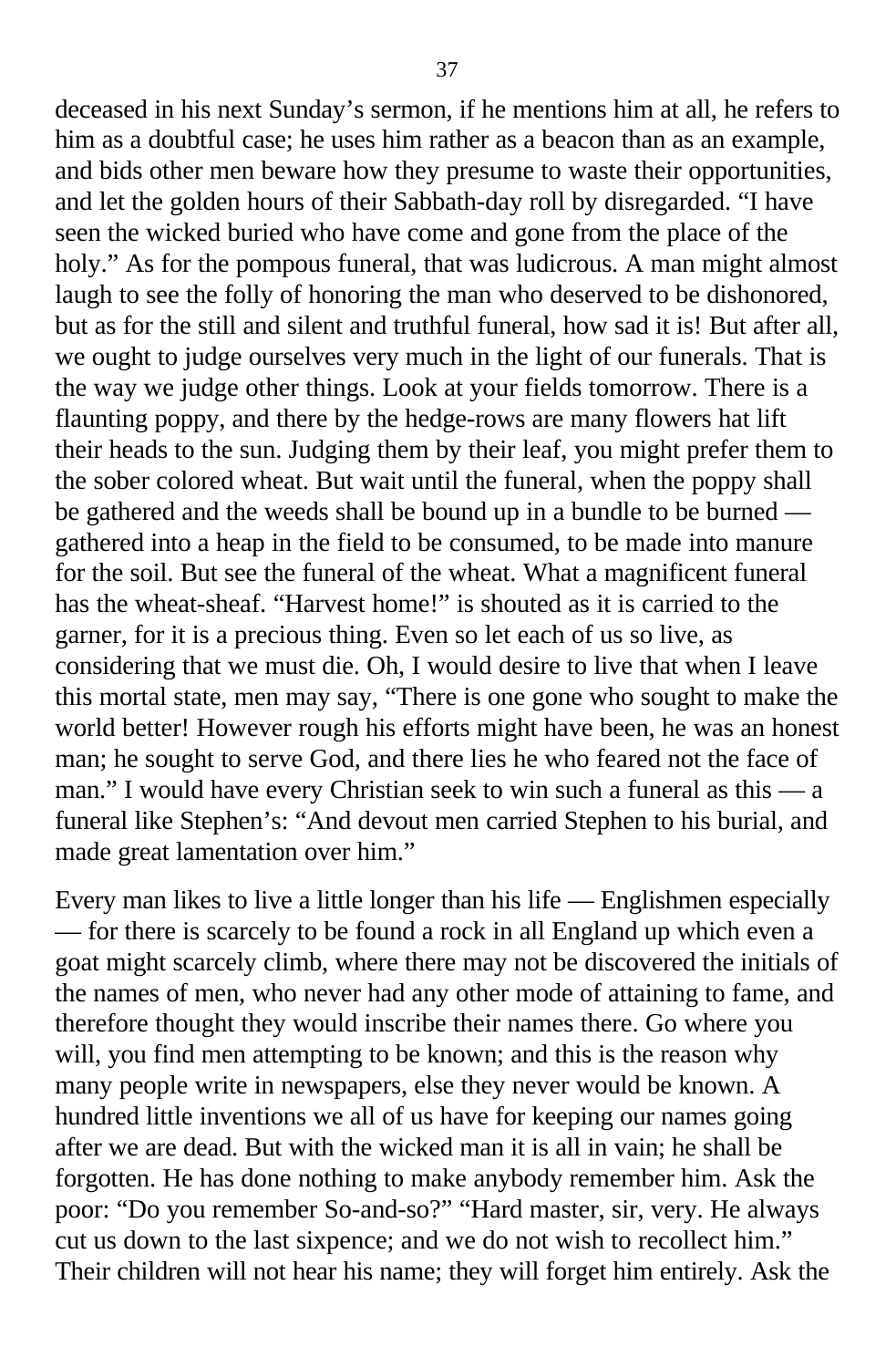church, "Do you remember So-and-so? he was a member." "Well," says one, "I remember him certainly, his name was on the books, but we never had his heart. He used to come and go, but I never could talk with him. There was nothing spiritual in him. There was a great deal of sounding bell-metal and brass, but no gold. I never could discover that he had the 'root of the matter' in him." No one thinks of him, and he will soon be forgotten. The chapel grows old, there comes up another congregation, and somehow or other they talk about the old deacons who used to be there, who were good and holy men, and about the old lady who used to be so eminently useful in visiting the sick; about the young man who rose out of that church, who was so useful in the cause of God; but you never hear mention made of *his* name; he is quite forgotten. When he died his name was struck out of the books; he was reported as being dead, and all remembrance of him died with him. I have often noticed how soon wicked things die when the man dies who originated them. Look at Voltaire's philosophy; with all the noise it made in his time — where is it now? There is just a little of it lingering, but it seems to have gone. And there was Tom Paine, who did his best to write his name in letters of damnation, and one would think he might have been remembered. But who cares for him now? Except amongst a few, here and there, his name has passed away. And all the names of error, and heresy, and schism, where do they go? You hear about St. Austin to this day, but you never hear about the heretics he attacked. Everybody knows about Athanasius, and how he stood up for the divinity of the Lord Jesus Christ; but we have almost forgotten the life of Arius, and scarcely ever think of those men who aided and abetted him in his folly. Bad men die out quickly, for the world feels it is a good thing to be rid of them; they are not worth remembering.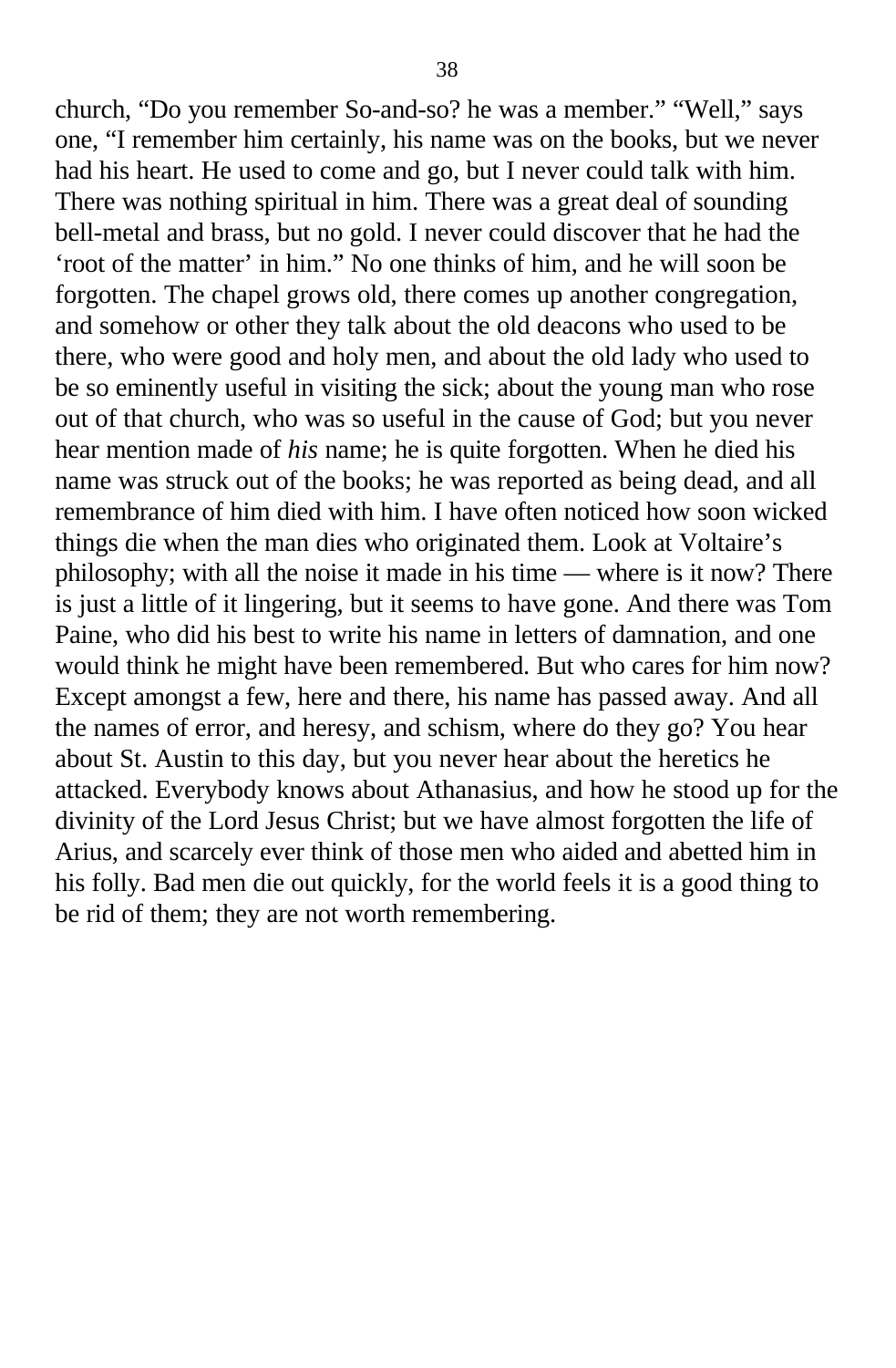# COMING TO CHRIST.

"COMING to Christ" is a very common phrase in Holy Scripture. It is used to express those acts of the soul wherein, leaving at once our selfrighteousness, and our sins, we fly unto the Lord Jesus Christ, and receive His righteousness to be our covering, and His blood to be our atonement. Coming to Christ, then, embraces in it repentance, self-negation, and faith in the Lord Jesus Christ, and it sums within itself all those things which are the necessary attendants of these great states of heart, such as the belief of the truth, earnestness of prayer to God, the submission of the soul to the precepts of God's gospel, and all those things which accompany the dawn of salvation in the soul. Coming to Christ is just the one essential thing for a sinner's salvation. He that cometh not to Christ, do what he may, or think what he may, is yet in "the gall of bitterness and in the bonds of iniquity." Coming to Christ is the very first effect of regeneration. No sooner is the soul quickened than it at once discovers its lost estate, is horrified thereat, looks out for a refuge, and believing Christ to be a suitable one, flies to Him and reposes in Him. Where there is not this corning to Christ, it is certain that there is as yet no quickening: where there is no quickening, the soul is dead in trespasses and sins, and being dead it cannot enter into the kingdom of heaven. "No man can come to Me, except the Father which hath sent Me draw him." Wherein does this inability lie?

First, it does not lie in any *physical* defect. If in coming to Christ, moving the body or walking with the feet should be of any assistance, certainly man has all physical power to come to Christ in that sense. I remember to have heard a very foolish Antinomian declare, that he did not believe any man had the power to walk to the house of God unless the Father drew him. Now, the man was plainly foolish, because he must have seen that as long as a man was alive and had legs, it was as easy for him to walk to the house of God as to the house of Satan. If coming to Christ includes the utterance of a prayer, man has no physical defect in that respect; if he be not dumb, he can say a prayer as easily as he can utter blasphemy. It is as easy for a man to sing one of the songs of Zion as to sing a profane and libidinous song. There is no lack of physical power in coming to Christ. All that can be wanted with regard to the bodily strength man most assuredly has, and any part of salvation which consists in that is totally and entirely in the power of man without any assistance from the Spirit of God. Nor,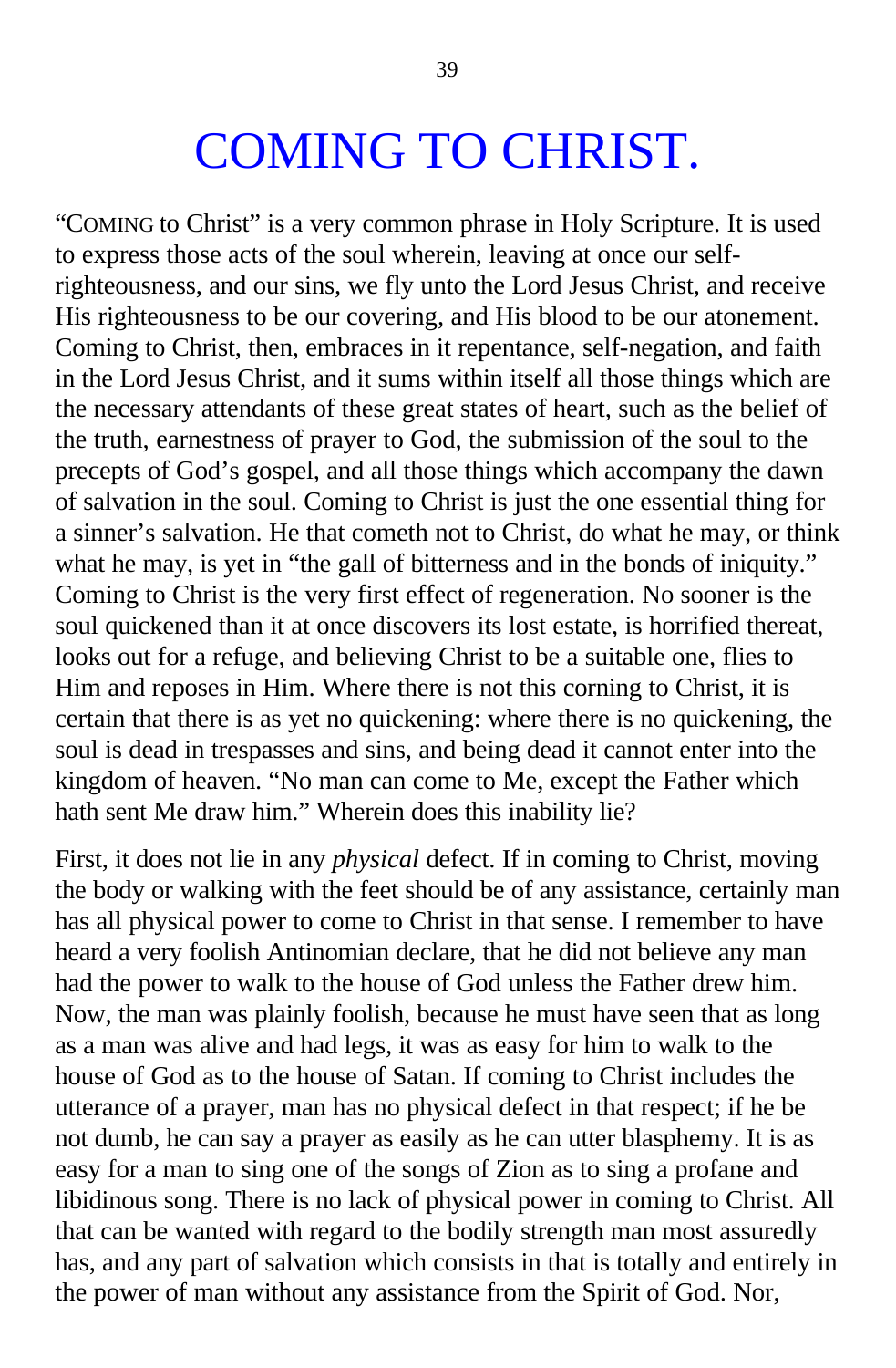again, does this inability lie in any *mental* lack. I can believe the Bible to be true just as easily as I can believe any other book to be true. So far as believing on Christ is an act of the mind, I am just as able to believe on Christ as I am able to believe on anybody else. Let his statement be but true, it is idle to tell me I cannot believe it. I can believe the statement that Christ makes as well as I can believe the statement of any other person. There is no deficiency of faculty in the mind: it is as capable of appreciating as a mere mental act the guilt of sin, as it is of appreciating the guilt of assassination. It is just as possible for me to exercise the mental idea of seeking God, as it is to exercise the thought of ambition. I have all the mental strength and power that can possibly be needed, so far as mental power is needed in salvation at all. Nay, there is not any man so ignorant that he can plead a lack of intellect as an excuse for rejecting the Gospel. The defect, then, does not lie either in the body, or, what we are bound to call, speaking theologically, the mind. It is not any lack or deficiency there, although it is the vitiation of the mind, the corruption or the ruin of it, which, after all, is the very essence of man's inability.

Through the fall, and through our own sin, the nature of man has become so debased, and depraved, and corrupt, that it is impossible for him to come to Christ without the assistance of God the Holy Spirit. Now, in trying to exhibit how the nature of man thus renders him unable to come to Christ, take this figure. You see a sheep; how willingly it feeds upon the herbage! You never knew a sheep sigh after carrion; it could not live on lion's food. Now bring me a wolf; and you ask me whether a wolf cannot eat grass, whether it cannot be just as docile and as domesticated as the sheep. I answer, no; because its nature is contrary thereunto. You say, "Well, it has ears and legs; can it not hear the shepherd's voice, and follow him whithersoever he leadeth it?" I answer, certainly; there is no physical cause why it cannot do so, but its nature forbids, and therefore I say it *cannot* do so. Can it not be tamed? Cannot its ferocity be removed? Probably it may so far be subdued that it may become apparently tame; but there will always be a marked distinction between it and the sheep, because there is a distinction in nature. Now, the reason why man cannot come to Christ, is not because he cannot come, so far as his body or his mere power of mind is concerned, but because his nature is so corrupt that he has neither the will nor the power to come to Christ unless drawn by the Spirit. But let me give you a better illustration. You see a mother with her babe in her arms. You put a knife into her hand, and tell her to stab that babe to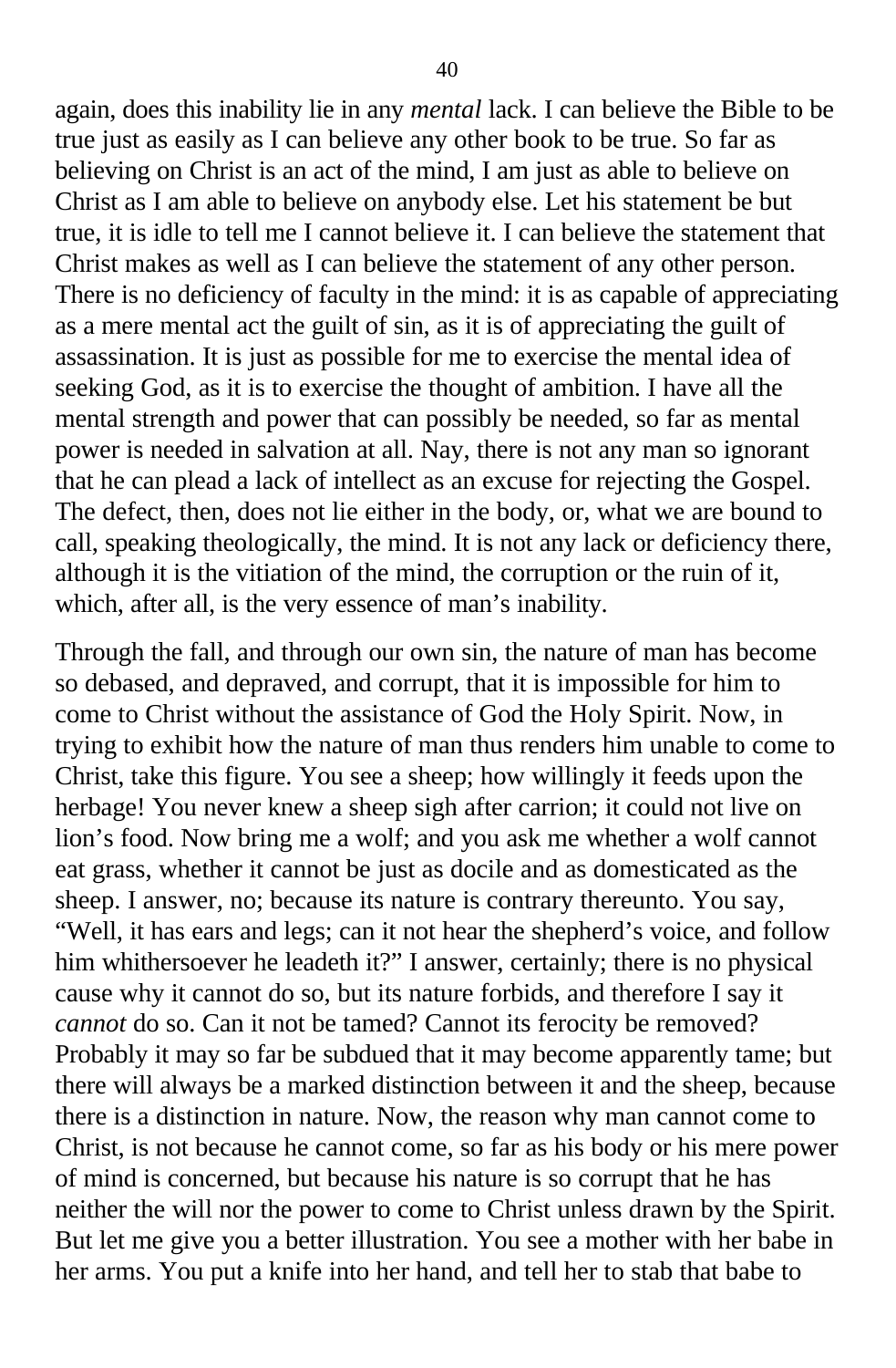the heart. She replies, and very truthfully, "I cannot." Now, so far as her bodily power is concerned, she can, if she pleases; there is the knife, and there is the child. The child cannot resist, and she has quite sufficient strength in her hand immediately to stab it to its heart. But she is quite correct when she says she cannot do it. As a mere act of the mind, it is quite possible she might think of such a thing as killing the child, and yet she says she cannot think of such a thing as killing the child; and she does not say falsely, for her nature as a mother forbids her doing a thing from which her soul revolts. Simply because she is that child's parent she feels she cannot kill it.

It is even so with a sinner. Coming to Christ is so obnoxious to human nature that, although, so far as physical and mental forces are concerned (and these have but a very narrow sphere in salvation), men could come if they would: it is strictly correct to say that they cannot and will not unless the Father who hath sent Christ doth draw them.

Man is by nature blind within. The Cross of Christ, so laden with glories, and glittering with attractions, never attracts him, because he is blind and cannot see its beauties. Talk to him of the wonders of the creation, show to him the many-colored arch that spans the sky, let him behold the glories of a landscape, he is well able to see all these things; but talk to him of the wonders of the covenant of grace, speak to him of the security of the believer in Christ, tell him of the beauties of the Person of the Redeemer, he is quite deaf to all your description; you are as one that playeth a goodly tune, it is true; but he regards not, he is deaf, he has no comprehension. I ask, do you find your power equal to your will. You could say, even at the bar of God Himself, that you are sure you are not mistaken in your willingness; you are willing to be wrapt up in devotion, it is your will that your soul should not wander from a pure contemplation of the Lord Jesus Christ, but you find that you cannot do that, even when you are willing, without the help of the Spirit. Now, if the quickened child of God finds a spiritual inability, how much more the sinner who is dead in trespasses and sin? If even the advanced Christian, after thirty or forty years, finds himself sometimes willing and yet powerless — if such be his experience, — does it not seem more than likely that the poor sinner who has not yet believed, should find a need of strength as well as a want of will?

But, again, there is another argument. If the sinner has strength to come to Christ, I should like to know how we are to understand those continual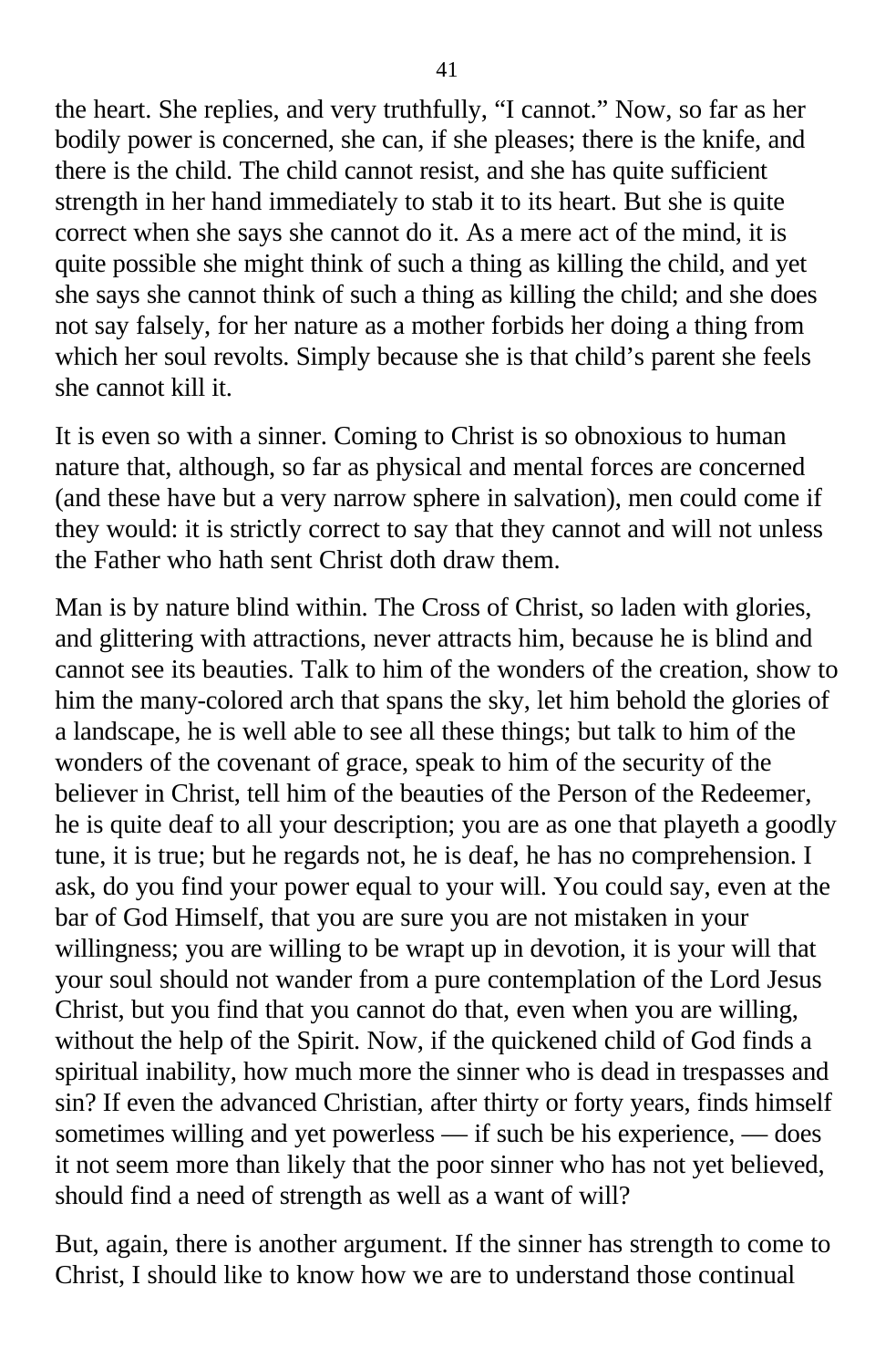descriptions of the sinner's state which we meet with in God's holy Word? Now, a sinner is said to be dead in trespasses and sins. Will you affirm that death implies nothing more than the absence of a will? "Surely a corpse is quite as unable as unwilling?" says one. "Well then, if I cannot save myself, and cannot come to Christ, I must sit still and do nothing." If men do say so, on their own heads shall be their doom. There are many things you can do. To be found continually in the house of God is in your power; to study the Word of God with diligence is in your power; to renounce your outward sin, to forsake the vices in which you indulge, to make your life honest, sober, and righteous, is in your power. For this you need no help from the Holy Spirit; all this you can do yourself; but to come to Christ truly is not in your power, until you are renewed by the Holy Ghost. But mark you, your want of power is no excuse, seeing that you have no desire to come, and are living in willful rebellion against God. Your want of power lies mainly in the obstinacy of nature. Suppose a liar says that it is not in his power to speak the truth, that he has been a liar so long that he cannot leave it off; is that an excuse for him? Suppose a man who has long indulged in lust should tell you that he finds his lusts have so girt about him like a great iron net that he cannot get rid of them, would you take that as an excuse? Truly it is none at all. If a drunkard has become so foully a drunkard, that he finds it impossible to pass a public-house without stepping in, do you therefore excuse him? No, because his inability to reform lies in his nature, which he has no desire to restrain or conquer. The thing that is done, and the thing that causes the thing that is done, being both from the root of sin, are two evils which cannot excuse each other. What though the Ethiopian cannot change his skin, nor the leopard his spots? It is because you have learned to do evil that you cannot now learn to do well; and instead, therefore, of letting you sit down to excuse yourselves, let me put a thunderbolt beneath the seat of your sloth, that you may be startled by it and aroused. Remember, that to sit still is to be damned to all eternity.

And, now, we gather up our ends, and conclude by trying to make a practical application of the doctrine; and we trust a comfortable one. "Well," says one, "if what this man teaches be true, what is to become of my religion? for do you know, I have been a long while trying, and I do not like to hear you say a man cannot save himself. I believe he can, and I mean to persevere; but if I am to believe what you say, I must give it all up and begin again." It will be a very happy thing if you do. Remember, what you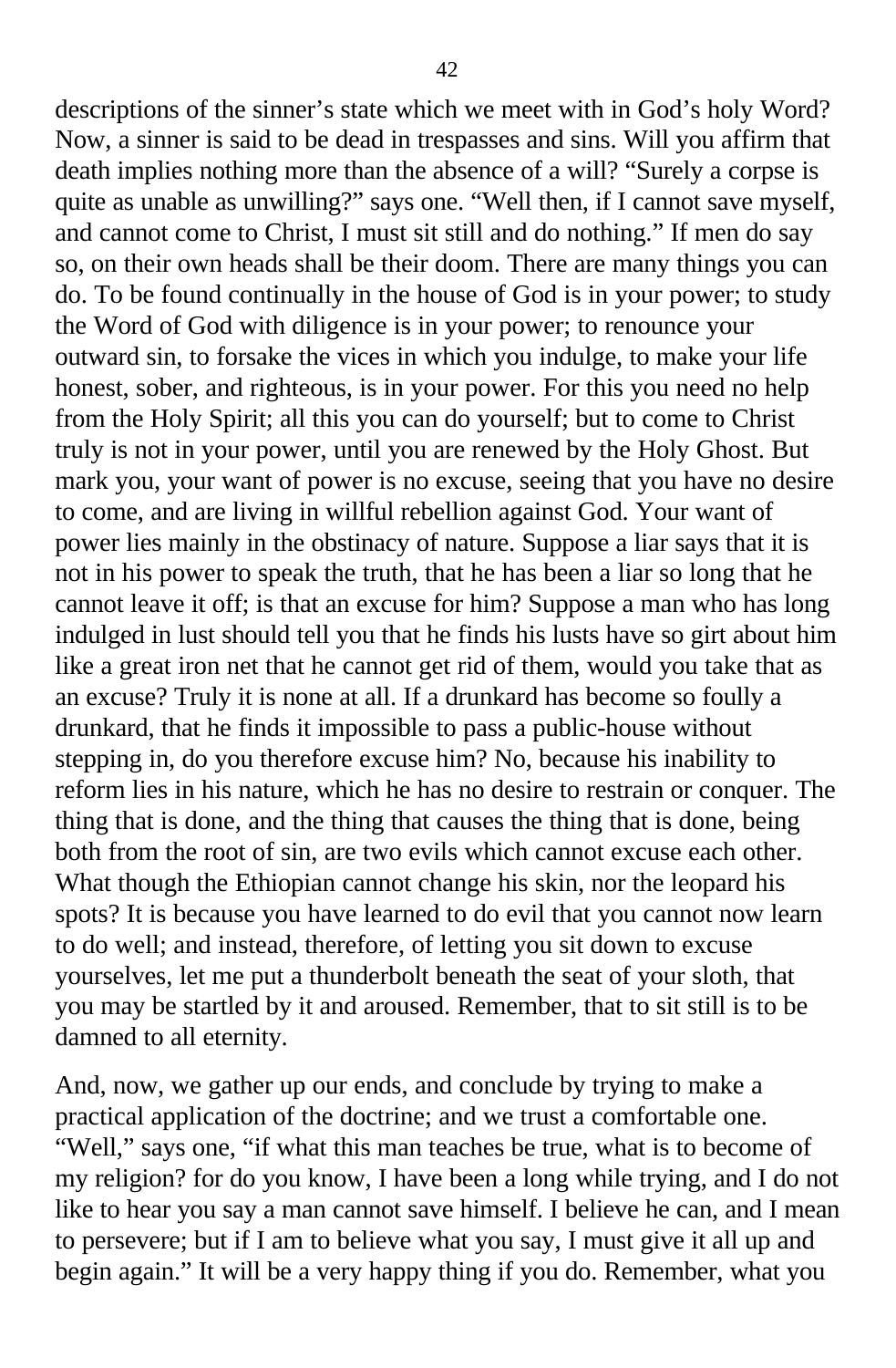are doing is building your house upon the sand, and it is but an act of charity if I can shake it a little for you. Let me assure you, in God's name, if your religion has no better foundation than your own strength, it will not stand you at the bar of God. Nothing will last to eternity, but that which came from eternity. Unless the everlasting God has done a good work in your heart, all you may have done must be unraveled at the last day of account. It is all in vain for you to be a church-goer or chapel-goer, a good keeper of the Sabbath, an observer of your prayers: it is all in vain for you to be honest to your neighbors and reputable in your conversation; if you hope to be saved by these things, it is all in vain for you to trust in them. Go on; be as honest as you like, keep the Sabbath perpetually, be as holy as you can. I would not dissuade you from these things. God forbid! Grow in them, but oh, do not trust in them, for if you rely upon these things you will find they will fail you when most you need them. And if there be anything else that you have found yourself able to do unassisted by divine grace, the sooner you can get rid of the hope that has been engendered by it the better for you, for it is a foul delusion to rely upon anything that flesh can do. A spiritual heaven must be inhabited by spiritual men, and preparation for it must be wrought by the Spirit of God.

"Well," cries another, "I have been sitting under a ministry where I have been told that I could, at my own option, repent and believe, and the consequence is that I have been putting it off from day to day. I thought I could come one day as well as another; that I had only to say, 'Lord, have mercy upon me,' and believe, and then I should be saved. Now you have taken all this hope away for me. I feel amazement and horror taking hold upon me." I am very glad of it. This was the effect which I hoped to produce. I pray that you may feel this a great deal more. When you have no hope of saving yourself, I shall have hope that God has begun to save you. As soon as you say, "Oh, I cannot come to Christ. Lord, draw me, help me," I shall rejoice over you. He who has got a will, though he has not power, has grace begun in his heart, and God will not leave him until the work is finished. But, careless sinner, learn that thy salvation now hangs in God's hand. Oh, remember thou art entirely in the hand of God! Thou hast sinned against Him, and if He wills to damn thee, damned thou art. Thou canst not resist His will nor thwart His purpose. Thou has deserved His wrath, and if He chooses to pour the full shower of that wrath upon thy head, thou canst do nothing to avert it.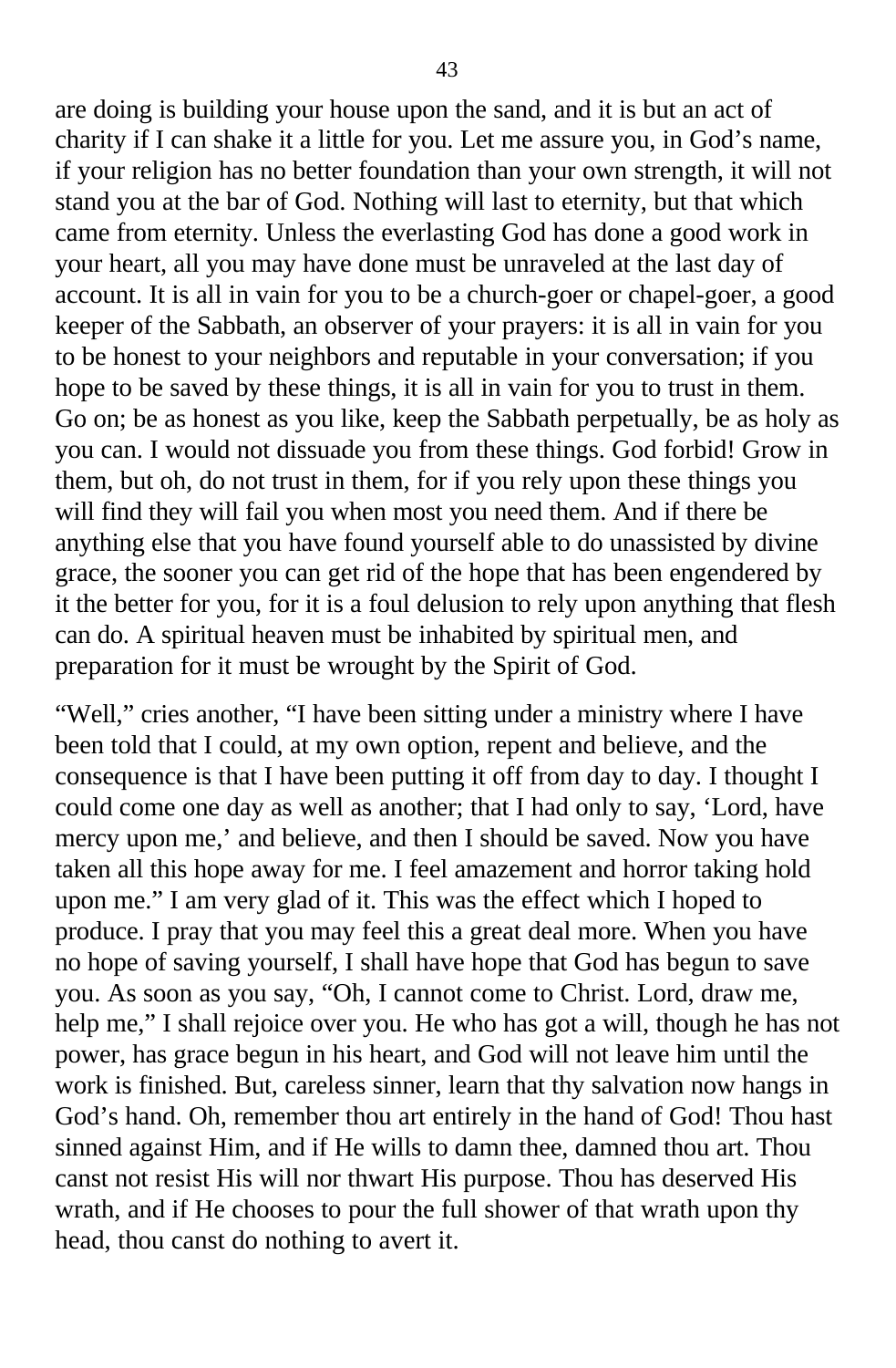If, on the other hand, He chooses to save thee, He is able to save thee to the very uttermost. But thou liest as much in His hand as the summer's moth beneath thine own finger. He is the God whom thou art grieving everyday. Doth it not make thee tremble to think that thy eternal destiny now hangs upon the will of Him whom thou hast angered and incensed? Dost not this make thy knees knock together, and thy blood curdle? If it does so, I rejoice, inasmuch as this may be the first effect of the Spirit's drawing in thy soul. Oh, tremble to think that the God whom thou hast angered, is the God upon whom thy salvation or thy condemnation entirely depends! Tremble, and "kiss the Son lest He be angry, and ye perish from the way while His wrath is kindled but a little."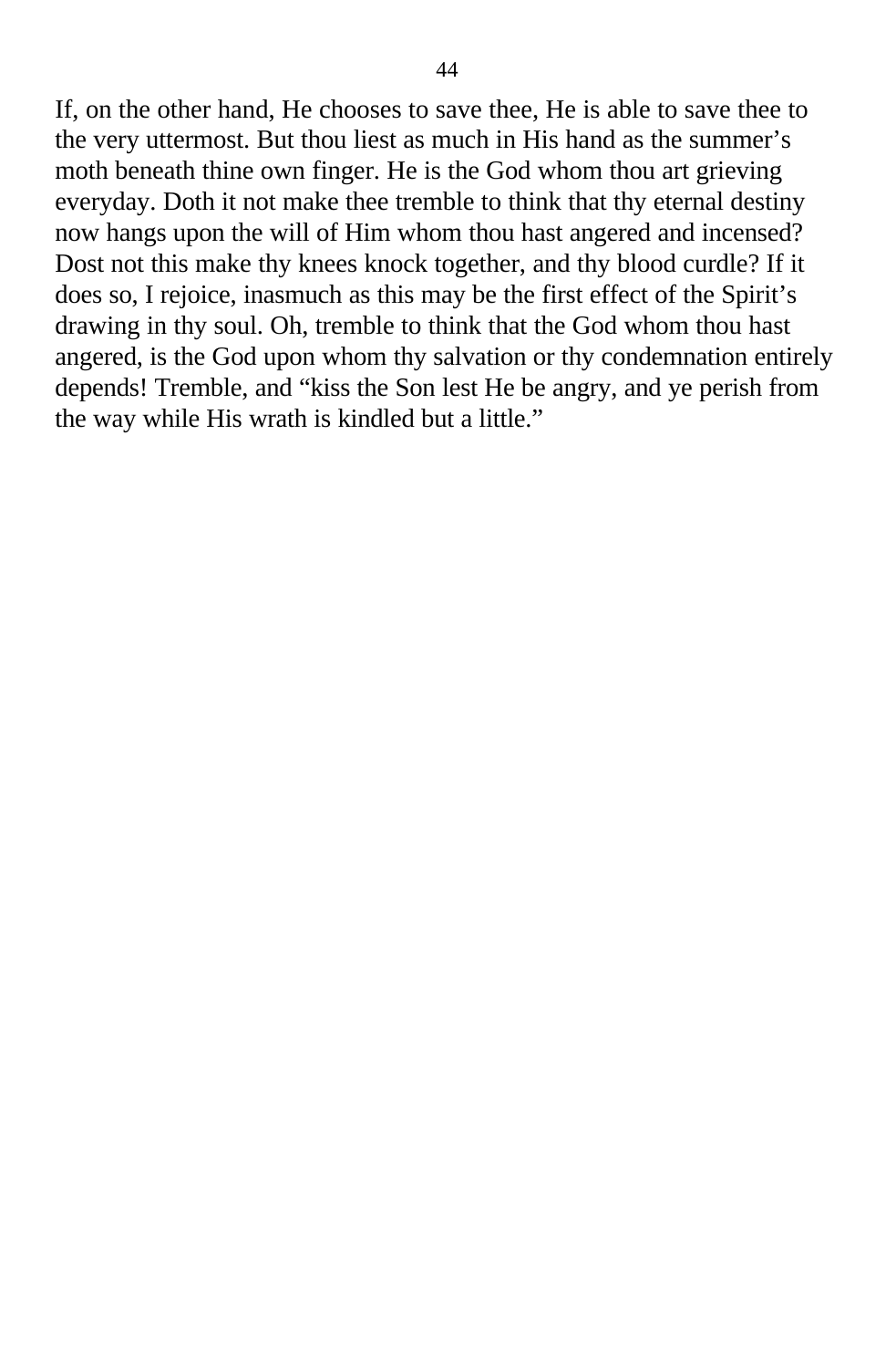### THE GOSPEL FEAST.

THE plan of salvation is simply declared — "Whosoever believeth in the Lord Jesus Christ shall be saved." For you who have violated all the precepts of God, and have disdained His mercy and dared His vengeance, there is yet mercy proclaimed, for "Whosoever calleth upon the name of the Lord shall be saved." "For this is a faithful saying and worthy of all acceptation, that Christ Jesus came into the world to save sinners, of whom I am chief;" "Whosoever cometh unto Him He will in no wise cast out, for He is able also to save unto the uttermost them that come unto God by Him, seeing He ever liveth to make intercession for us." Now all that God asks of you — and this He gives you — is that you will simply look at His bleeding Dying Son, and trust your souls in the hands of Him whose name alone can save from death and hell. Is it not a marvelous thing, that the proclamation of this gospel does not receive the unanimous consent of men? One would think that as soon as ever this was preached, "That whosoever believeth shall have eternal life," everyone, "casting away every man his sins and his iniquities," would lay hold on Jesus Christ, and look alone to His cross. But alas! such is the desperate evil of our nature, such the pernicious depravity of our character, that this message is despised, the invitation to the Gospel feast is rejected, and there are many who are enemies of God by wicked works, enemies to the God who preaches Christ, enemies to Him who sent His Son to give His life a ransom for many. Strange, I say, it is that it should be so, yet nevertheless it is the fact, and hence the necessity for the command — "Compel them to come in."

You are poor in circumstances, but this is no barrier to the kingdom of heaven, for God hath not exempted from His grace the man who shivers in rags, and who is destitute of bread. In fact, if there be any distinction made, the distinction is on your side, and for your benefit — "Unto you is the word of salvation sent;" "For the poor have the Gospel preached unto them." You have no faith, you have no virtue, you have no good work, you have no grace, and what is poverty worse still, you have no hope. Come and welcome to the marriage feast of His love. "Whosoever will, let Him come and take of the waters of life freely."

You are not only poor, but you are *maimed.* There was a time when you thought you could work out your own salvation without God's help, when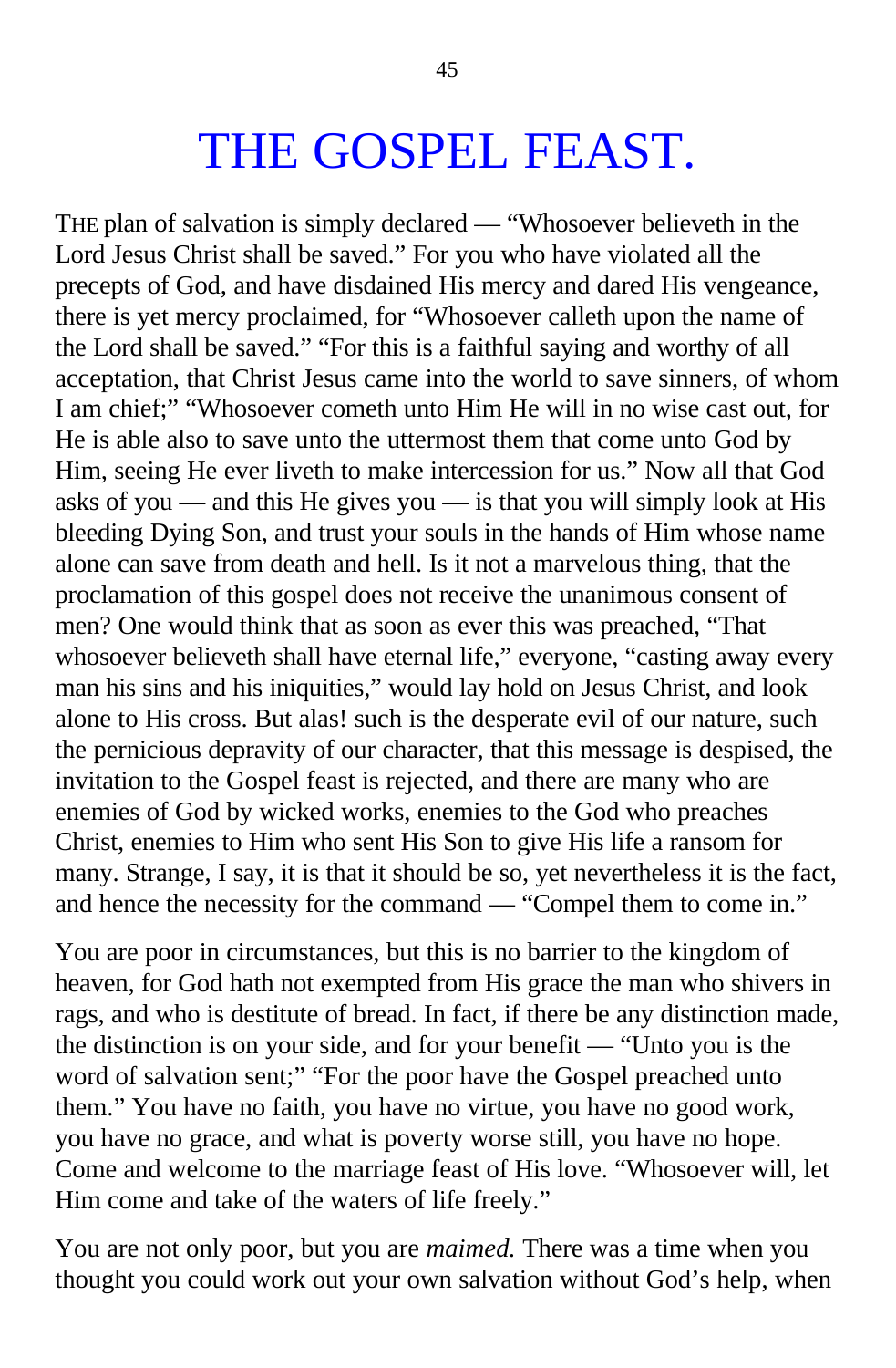you could perform good works, attend to ceremonies, and get to heaven by yourselves; but now you are maimed, the sword of the law has cut off your hands, and now you can work no longer; you say, with bitter sorrow —

#### **"***The best performance of my hands, Dares not appear before Thy throne.***"**

You have lost all power now to obey the law; you feel that when you would do good, evil is present with you. You are maimed; you have given up, as a forlorn hope, all attempt to save yourself, because you are maimed and your arms are gone. But you are worse off than that, for if you could not work your way to heaven, yet you could walk your way there along the road by faith; but you are maimed in the feet as well as in the hands; you feel that you cannot believe, that you cannot repent, that you cannot obey the stipulations of the Gospel. You feel that you are utterly undone, powerless in every respect to do anything that can be pleasing to God. Before *you* am I to lift up the blood-stained banner of the cross, "Whoso calleth upon the name of the Lord shall be saved;" and unto you I cry "Whosoever will let him come and take of the water of life freely."

There is yet another class. You are *halt.* You are halting between two opinions. You are sometimes seriously inclined, and at another time worldly gaiety calls you away. What little progress you do make in religion is but a limp. You have a little strength, but that is so little that you make but painful progress. To you also is the word of this salvation sent. Though you halt between two opinions, the Master sends you this message: "How long halt ye between two opinions? if God be God, serve Him; if Baal be God, serve him." Consider thy ways: set thine house in order, for thou shalt die and not live. Because I will do this, prepare to meet thy God, O Israel! Halt no longer, but: decide for God and His truth.

And yet I see another class, — *the blind.* Yes, you that cannot see yourselves, that think yourselves good when you are full of evil, that put bitter for sweet and sweet for bitter, darkness for light and light for darkness. You, blind souls that cannot see your lost estate, that do not believe that sin is so exceedingly sinful as it is, and who will not be persuaded to think that God is a just and righteous God, to you am I sent. To you too that cannot see the Savior, that see no beauty in Him that you should desire Him; who see no excellence in virtue, no glories in religion, no happiness in serving God, no delight in being His children; to you, also, I speak. "Go into the highways and hedges." Here we bring in all ranks and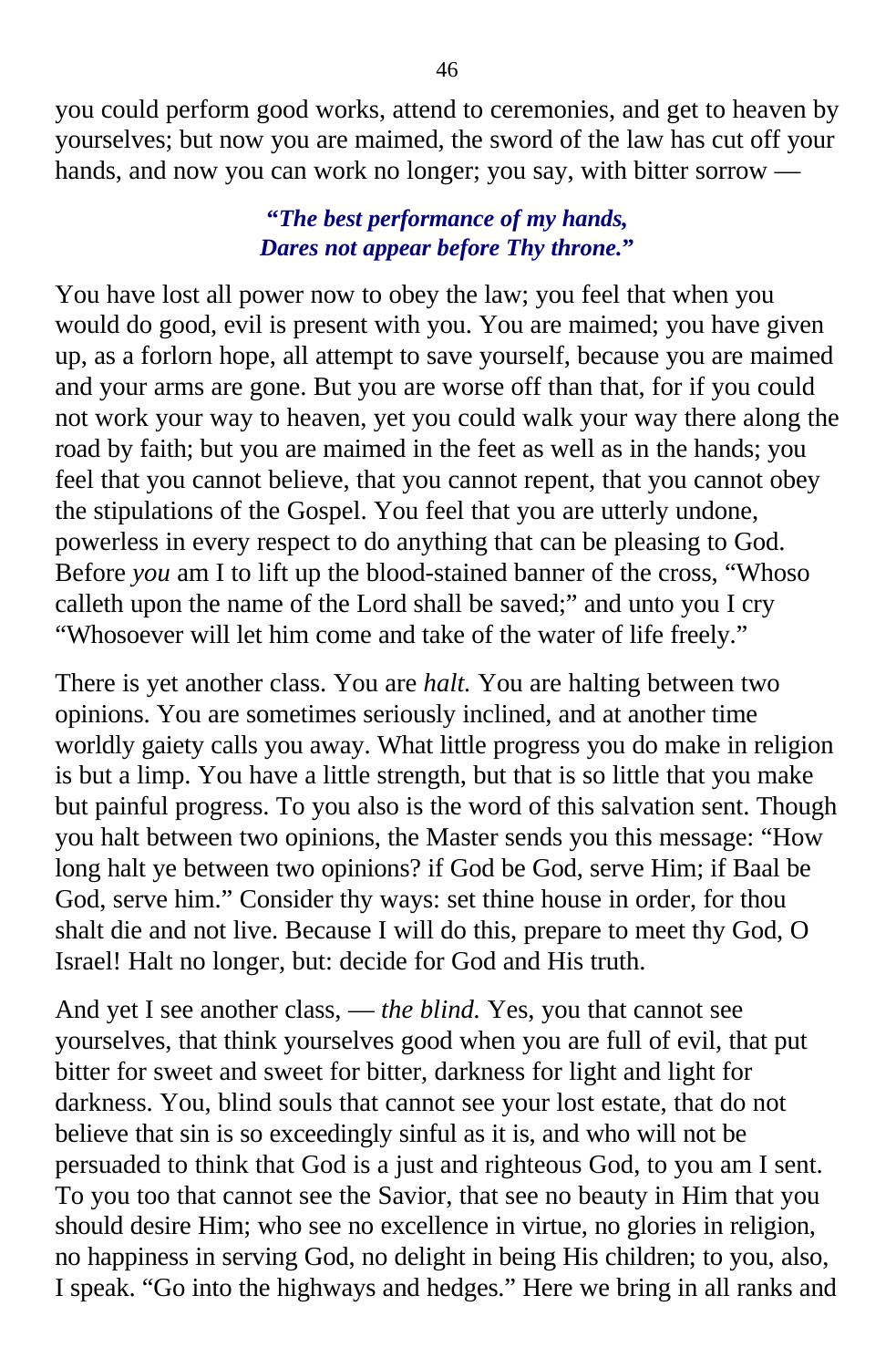conditions of men — my lord upon his horse in the highway, and the woman trudging about her business, the thief waylaying the traveler — all these are in the highway, and they are all to be compelled to come in, and there away in the hedges there lie some poor souls whose refuges of lies are swept away, and who are seeking now to find some little shelter for their weary heads. This is the universal command — compel them to come in.

Well did Melanchthon say, "Old Adam is too strong for young Melanchthon." As well might a little child seek to compel Sampson, as I seek to lead a sinner to the cross of Christ. Lo, I see the great mountain of human depravity and stolid indifference, but by faith I cry, "Who art thou, O great mountain? before Zerubbabel thou shalt become a plain."

Unconverted, unreconciled, unregenerate men and women, I am to COMPEL YOU TO COME IN. Permit me first of all to accost you in the highways of sin and tell you over again my errand. The King of Heaven sends a gracious invitation to you. He says, "As I live, saith the Lord, I have no pleasure in the death of him that dieth, but had rather that he should turn unto Me and live:" "Come now and let us reason together, saith the Lord, though your sins be as scarlet they shall be as wool; though they be red like crimson they shall be whiter than snow." Permit me to tell you what the King has done for you. He knew your guilt, He foresaw that you would ruin yourself. He knew that His justice would demand your blood, and in order that this difficulty might be escaped, that His justice might have its full due, and that you might yet be saved, *Jesus Christ hath died.* Will you just for a moment glance at this picture. You see that man there on His knees in the garden of Gethsemane, sweating drops of blood. You see this next; you see that miserable sufferer tied to a pillar and lashed with terrible scourges, till the shoulder bones are seen like white islands in the midst of a sea of blood. Again you see this third picture; it is the same man hanging on the cross with hands extended, and with feet nailed fast, dying, groaning, bleeding; methought the picture spoke and said, "It is finished." Now all this hath Jesus Christ of Nazareth done, in order that God might consistently with His justice pardon sin; and the message to you is this — "Believe on the Lord Jesus Christ and thou shalt be saved." That is, trust Him, renounce thy works, and thy ways, and set thine heart alone on this man, who gave Himself for sinners.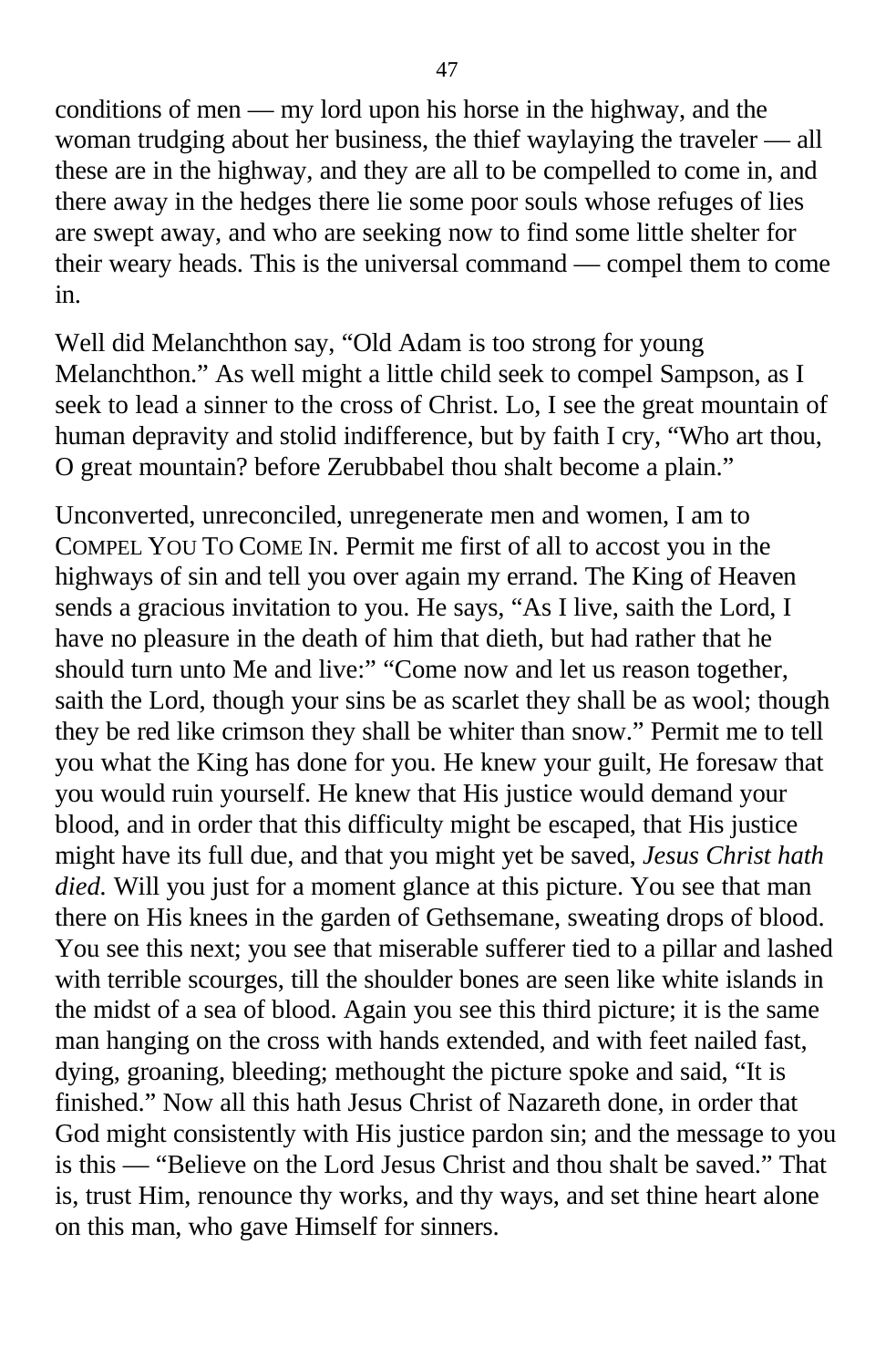Do you turn away? You tell me it is nothing to you; you cannot listen to it; that you will hear me by-and-bye; but you will go your ways and attend to your farm and merchandise. Stop, I was not told merely to tell you and then go about my business. No; I am told to compel you to come in; and permit me to observe that there is one thing I can say — and to which God is my witness — that I am in earnest with you in my desire that you should comply with this command of God.

But do you spurn it? Do you still refuse it? Then I must change my tone a minute. I will not merely tell you the message, and invite you as I do with all earnestness, and sincere affection — I will go further. Sinner, in God's name I *command* you to repent and believe. Do you ask me whence my authority? I am an ambassador of heaven. I command you to believe in the Lord Jesus Christ; not on my own authority, but on the authority of Him who said, "Go ye into all the world and preach the gospel to every creature;" and then annexed this solemn sanction, "He that believeth and is baptized shall be saved, but he that believeth not shall be damned."

But do you turn away and say you will not be commanded? Then again will I change my note. Let me tell thee from my own soul what I know of Him. I, too, once despised Him. He knocked at the door of my heart and I refused to open it. He came to me, times without number, morning by morning, and night by night; He checked me in my conscience and spoke to me by His Spirit, and when, at last, the thunders of the law prevailed in my conscience, I thought that Christ was cruel and unkind. Oh, I can never forgive myself that I should have thought so ill of Him. But what a loving reception did I have when I went to Him. I thought He would smite me, but His hand was not clenched in anger but opened wide in mercy. I thought full sure that His eyes would dart lightning-flashes of wrath upon me; but, instead thereof, they were full of tears. He fell upon my neck and kissed me; He took off my rags and did clothe me with His righteousness, and caused my soul to sing aloud for joy; while in the house of my heart and in the house of His church there was music and dancing, because His son that He had lost was found, and he that was dead was made alive. I exhort you, then, to look to Jesus Christ and to be lightened. Sinner, you will never regret, — I will be bondsman for my Master that you will never regret it, — you will have no sigh to go back to your state of condemnation; you shall go out of Egypt and shall go into the Promised Land and shall find it flowing with milk and honey. The trials of Christian life you shall find heavy, but you will find grace will make them light. And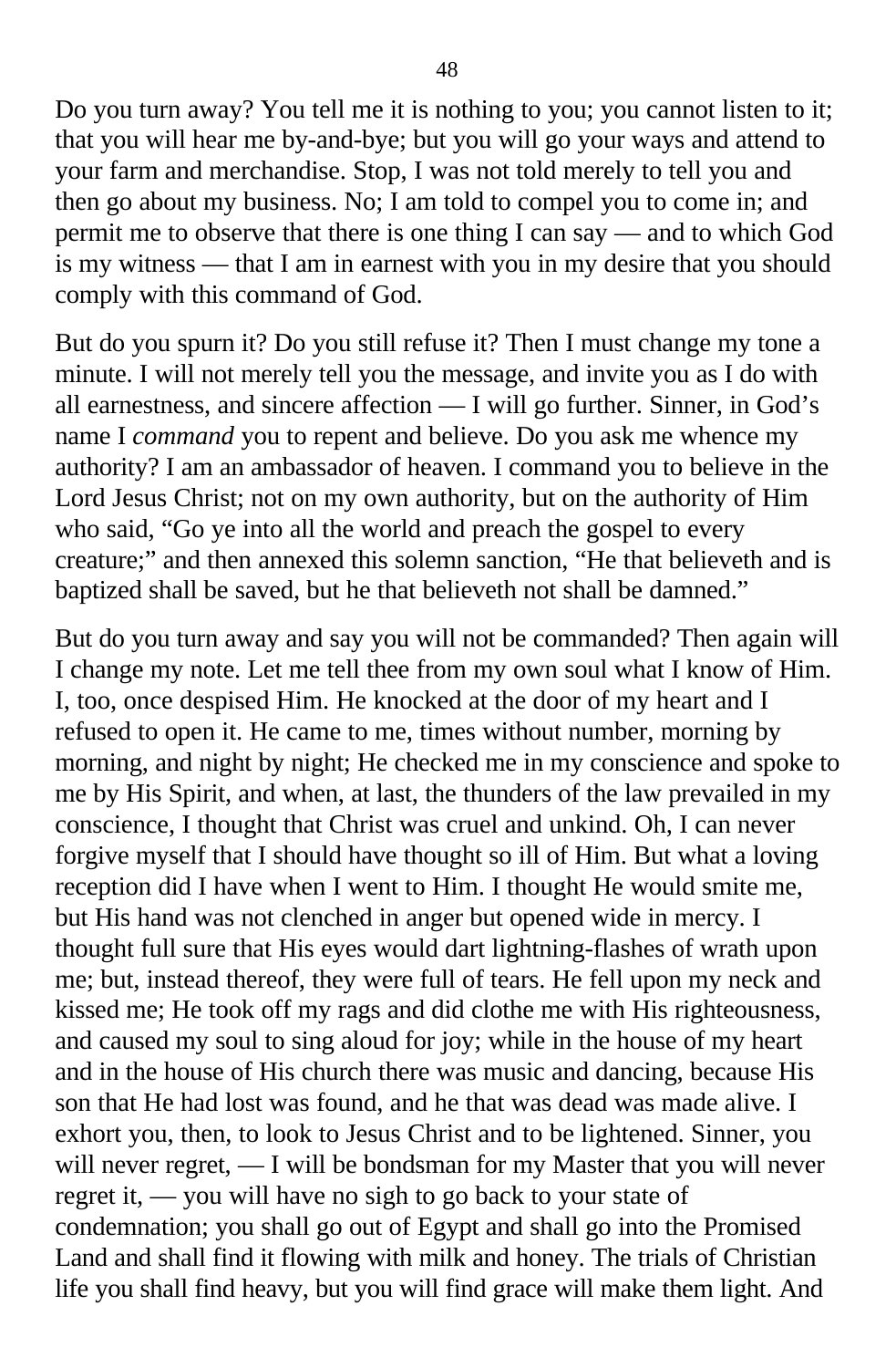as for the joys and delights of being a child of God, if I lie you shall charge me with it in days to come. If you will taste and see that the Lord is good, I am not afraid but that you shall find that He is not only good, but better than human lips ever can describe.

I know not what arguments to use with you. I appeal to your own selfinterests. Would it not be better for you to be reconciled to the God of heaven than to be His enemy? What are you getting by opposing God? Are you the happier for being his enemy? Answer, pleasure seeker: hast thou found delights in that cup? Answer me, self-righteous man: hast thou found rest for the sole of thy foot in all thy works? Oh, thou that goest about to establish thine own righteousness, I charge thee let conscience speak. Hast thou found it to be a happy path? Ah, my friend, "Wherefore dost thou spend thy money for that which is not bread, and thy labor for that which satisfieth not; hearken diligently unto me, and eat ye that which is good, and let your soul delight itself in fatness." I exhort you by everything that is sacred and solemn, everything that is important and eternal, flee for your lives, look not behind you, stay not in all the plain, stay not until you have proved, and found an interest in the blood of Jesus Christ, that blood which cleanseth us from all sin. Are you still cold and indifferent? Will not the blind man permit me to lead him to the feast? Will not the poor mart allow me to walk side-by-side with him? Must I use some stronger words. Must I use some other compulsion to compel you to come in? Ye, from the greyheaded down to the tender age of childhood, if ye lay not hold on Christ, your blood shall be on your own head. If there be power in man to bring his fellow (as there is when man is helped by the Holy Spirit), that power shall be exercised. I ENTREAT you, I entreat you stop and consider. Do you know what it is you are rejecting? You are rejecting Christ, your only Savior. "Other foundation can no man lay;" "There is none other name given among men whereby we must be saved." I cannot bear that ye should do this, for I remember what you are forgetting: the day is coming when you will want a Savior. It is not long ere weary months shall have ended, and your strength begin to decline; your pulse shall fail you, your strength shall depart, and you and the grim monster — death, must face each other. What will you do in the swelling of Jordan without a Savior? Death-beds are stony things without the Lord Jesus Christ. It is an awful thing to die anyhow; he that hath the best hope, and the most triumphant faith, finds that death is not a thing to laugh at. It is a terrible thing to pass from the seen to the unseen, from the mortal to the immortal, from time to eternity,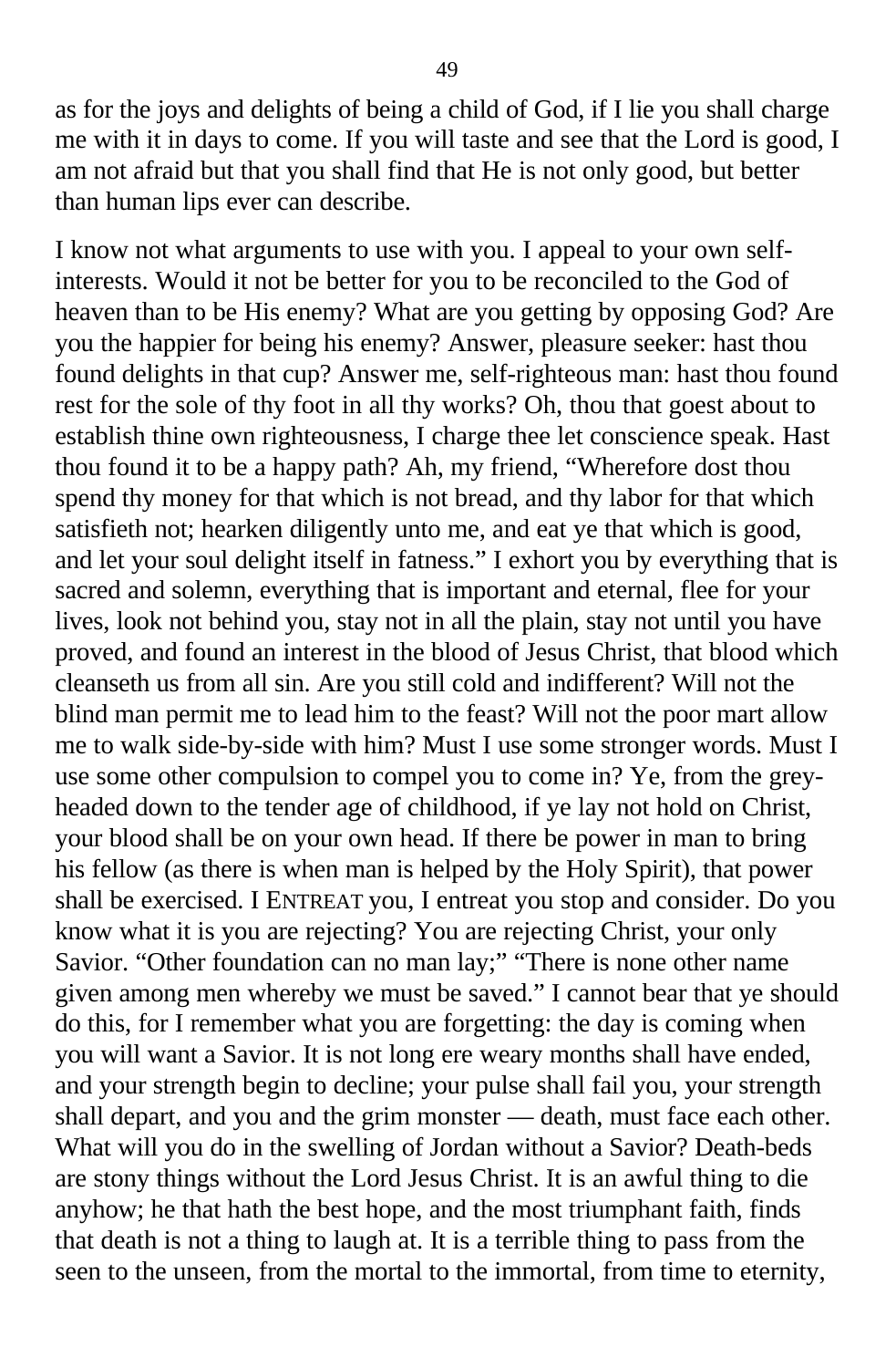and you will find it hard to go through the iron gates of death without the sweet wings of angels to conduct you to the portals of the skies. It will be a hard thing to die without Christ. I cannot help thinking of you. I see you acting the suicide and I picture myself standing at your bedside and hearing your cries, and knowing that you are dying without hope. I cannot bear that. I think I am standing by your coffin now, and looking into your claycold face, and saying, "This man despised Christ and neglected the great salvation." I think what bitter tears I shall weep then, if I think that I have been unfaithful to you, and how those eyes fast closed in death, shall seem to chide me and say, "Minister, you were not in earnest with me; you amused me, you preached to me, but you did not plead with me. You did not know what Paul meant when he said, 'As though God did beseech you by us we pray you in Christ's stead, be ye reconciled to God.' "

I picture myself standing at the bar of God. As the Lord liveth, the day of judgment is coming. You believe that? You are not an infidel; your conscience would not permit you to doubt the Scripture. Perhaps you may have pretended to do so, but you cannot. You feel there must be a day when God shall judge the world in righteousness. I see you standing in the midst of that throng, and the eye of God is fixed on you. It seems to you that He is not looking anywhere else, but only upon you, and He summons you before Him; and He reads your sins, and He cries, "Depart ye cursed into everlasting fire in hell!" I cannot bear to think of you in that position; it seems as if every hair on my head must stand on end to think of any being damned.

As I must stand before my Judge at last, I feel that I shall not make full proof of my ministry unless I entreat with many tears that ye would be saved, that ye would look unto Jesus Christ and receive His glorious salvation. But does not this avail? Are all our entreaties lost upon you; do you turn a deaf ear? Then again I change my note. Sinner, I have pleaded with you as a man pleadeth with his friend, and were it for my *own* life I could not speak more earnestly than I do speak concerning *yours.* And therefore, if ye put away these entreaties I have something else; — I must *threaten* you. You shall not always have such warnings as these. A day is coming, when hushed shall be the voice of every Gospel minister, at least for you; for your ear shall be cold in death. It shall not be anymore threatening; it shall be the fulfillment of the threatening. There shall be no promise, no proclamations of pardon and of mercy; no peace-speaking blood, but you shall be in the land where the preachings of the Gospel are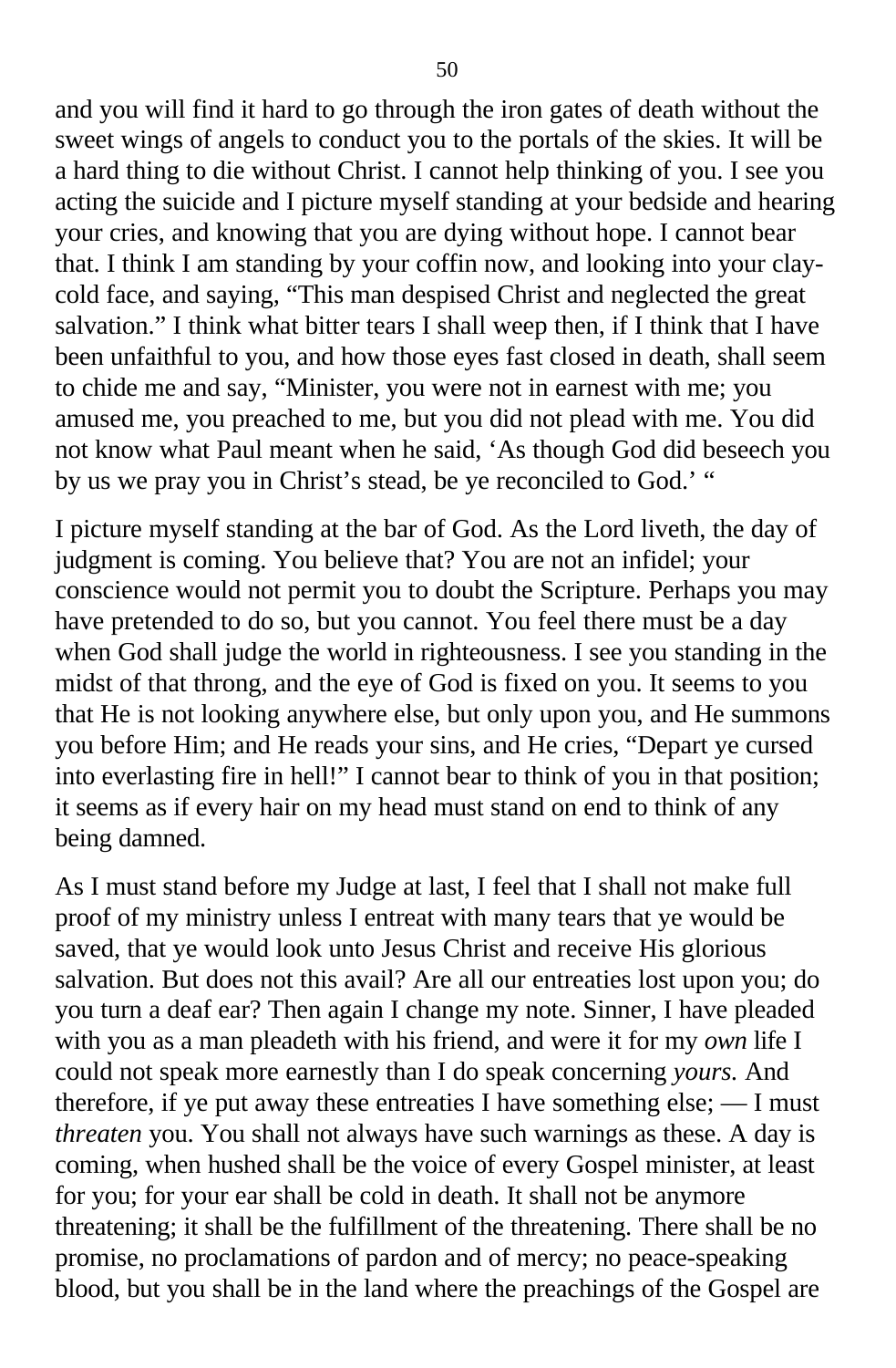forbidden because they would be unavailing. I charge you then, listen to this voice that now addresses your conscience; for if not, God shall speak to you in His wrath, and say unto you in His hot displeasure, "I called and ye refused; I stretched out My hand and no man regarded; therefore will I mock at your calamity; I will laugh when your fear cometh." Sinner, I threaten you again. Remember, it is but a short time you may have to hear these warnings. Come, then, let the threatening have power with you. I do not threaten because I would alarm without cause, but in hopes that threatening may drive you to the place where God hath prepared the feast of the Gospel. Have I exhausted all that I can say? No, I will come to you again. Tell me what it is, that keeps you from Christ. I hear one say, "Oh, sir, it is because I feel myself too guilty." That cannot be, my friend, that cannot be. "But, sir, I am the chief of sinners." Friend, you are not. The chief of sinners died and went to heaven many years ago; his name was Saul of Tarsus, afterwards called Paul the apostle. He was the chief of sinners, I know he spoke the truth. "No," but you say still, "I am too vile." You cannot be viler than the *chief* of sinners. You must, at least, be second worst. Even supposing you are the worst now alive, you are second worst, for he was chief. But suppose you are the worst, is not that the very reason why you should come to Christ? The worse a man is, the more reason he should go to the hospital or physician. The more poor you are, the more reason you should accept the charity of another. Now, Christ does not want any merits of yours. He gives freely. The worse you are, the more welcome you are. But let me ask you a question: Do you think you will ever get better by stopping away from Christ? If so, you know very little as yet of the way of salvation at all. No, sir, the longer you stay the worse you will grow; your hope will grow weaker, your despair will become stronger; the nail with which Satan has fastened you down will be more firmly clenched, and you will be less hopeful than ever. Come, I beseech you, recollect there is nothing to be gained by delay, but by delay everything may be lost. "But," cries another, "I feel I cannot believe." No, my friend, and you never will believe if you look first at your believing. Remember, I am not to invite you to faith, but to invite you to Christ. But you say, "What is the difference?" Why, just this. If you first of all say, "I want to believe a thing," you never do it. But your first inquiry must be, "What is this thing that I am to believe?" Then will faith come as the consequence of that search. Our first business has not to do with faith, but with Christ. Come, I beseech you, on Calvary's mount, and see the cross. Behold the Son of God, He who made the heavens and the earth, dying for your sins.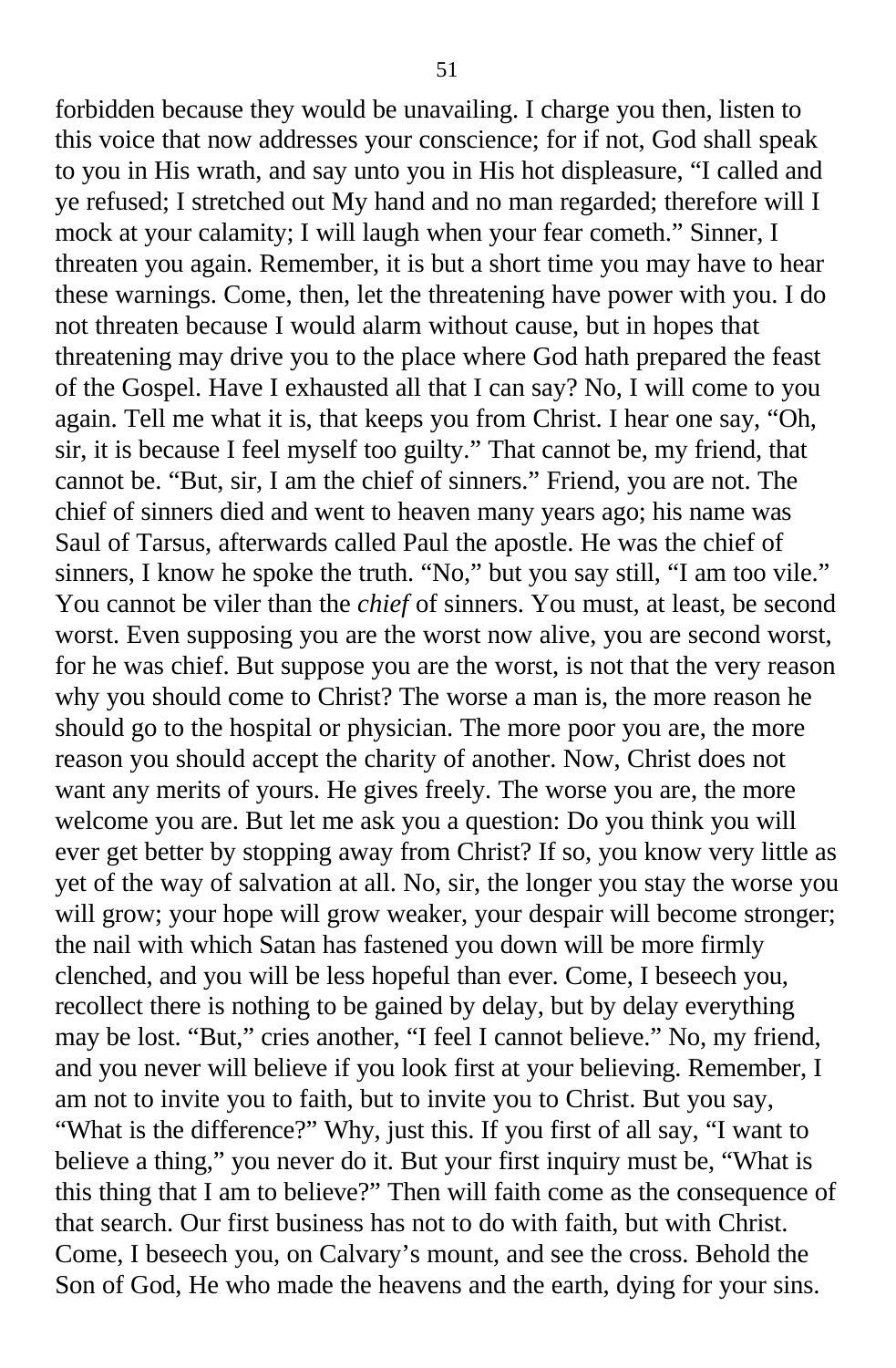Look to Him, is there not power in Him to save? Look at His face so full of pity. Is there not love in His heart to prove Him *willing* to save? Sure sinner, the sight of Christ will help thee to believe. Do not believe first, and then go to Christ, or else thy faith will be a worthless thing; go to Christ without any faith, and cast thyself upon Him, sink or swim. But I hear another cry, "Oh sir, you do not know how often I have been invited, how long I have rejected the Lord." I do not know, and I do not want to know; all I know is that my Master has sent me, to compel you to come in; so come along with me now. You may have rejected a thousand invitations; don't make this the thousandth-and-one. You have been up to the house of God, and you have only been Gospel-hardened.

I cannot let you go on such idle excuses as that; if you have lived so many years slighting Christ, there are so many reasons why now you should not slight him. But did I hear you whisper that this was not a convenient time? Then what must I say to you? When will that convenient time come? Shall it come when you are in hell? Will that time be convenient? Shall it come when you are on your dying bed, and the death-rattle is in your throat shall it come then? Or when the burning sweat is scalding your brow; and then again, when the cold clammy sweat is there, shall those be convenient times? When pains are racking you, and you are on the borders of the tomb? Remember, I have no authority to ask you to come to Christ *tomorrow.* The invitation is, "*To-day* if ye will hear his voice, harden not your hearts as in the provocation," for the Spirit saith "to-day." "Come *now* and let us reason together;" why should you put it off? It may be the last warning you shall ever have. You may never have so earnest a discourse addressed to you. You may not be pleaded with as I would plead with you now. You may go away, and God may say, "He is given unto idols, let him alone." He shall throw the reins upon your neck; and then, mark — your course is sure, but it is sure damnation and swift destruction.

Is it all in vain? Will you not now come to Christ? Then what more can I do? I have but one more resort, and that shall be tried. I can be permitted to weep for you; I can be allowed to pray for you. You shall scorn the address if you like; you shall laugh at the preacher; you shall call him fanatic if you will; he will not chide you, he will bring no accusation against you to the great Judge. Your offense, so far as he is concerned, is forgiven before it is committed; but you will remember that the message that you are rejecting is a message from One who loves you, and it is given to you also by the lips of one who loves you. You will recollect that you may play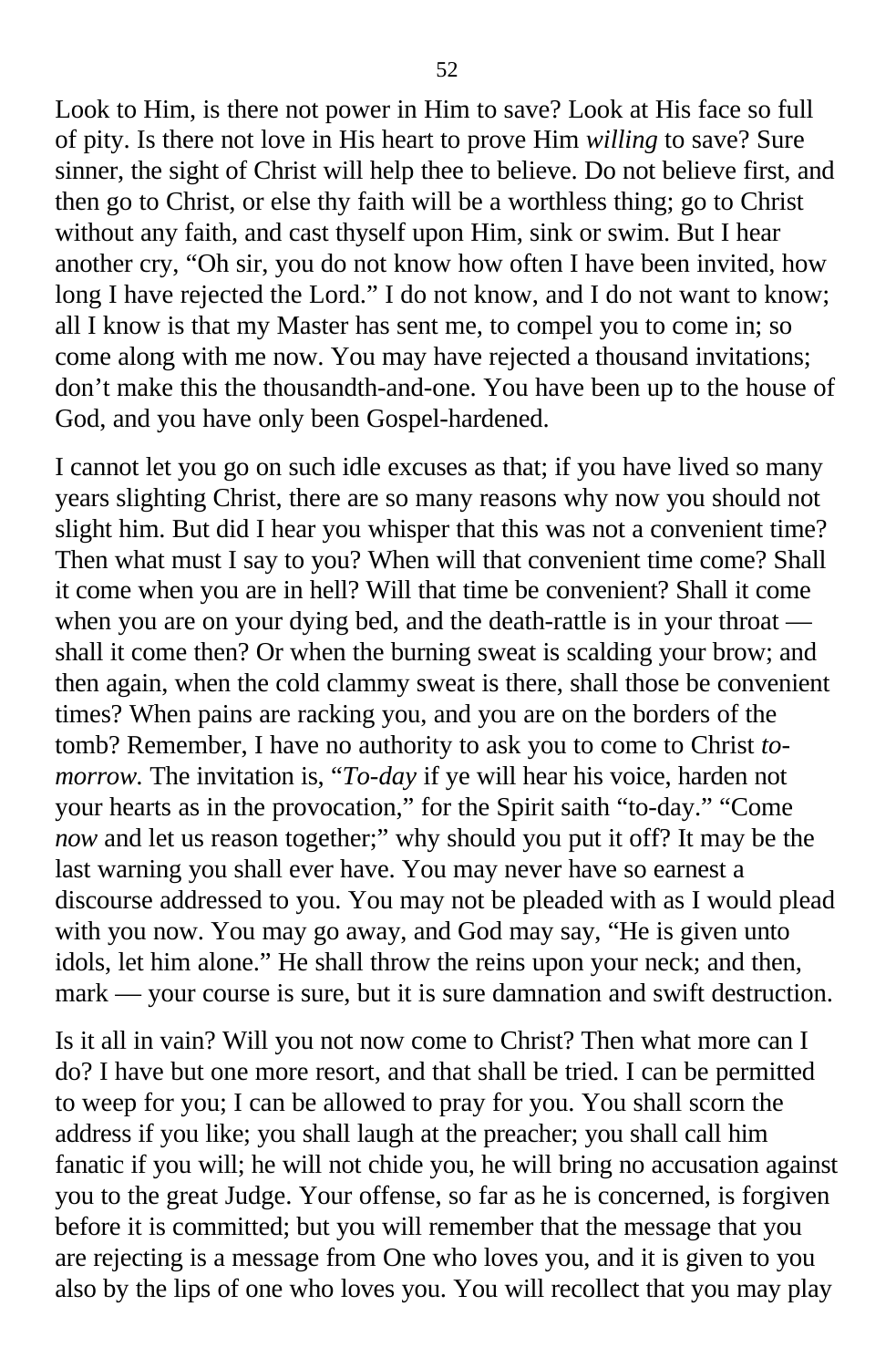your soul away with the devil, that you may listlessly think it a matter of no importance; but there is at least one who is in earnest about your soul. I say again, when words fail us we can give tears — for words and tears are the arms with which Gospel ministers compel men to come in. I heard but the other day of a young man, and his father's hope was that he would be brought to Christ. He became acquainted, however, with an infidel; and now he neglects his business, and lives in a daily course of sin. I saw his father's poor wan face; I did not ask him to tell me the story himself, for I felt it was raking up a trouble and opening a sore; I fear, sometimes, that good man's grey hairs may be brought with sorrow to the grave. Young men, you do not pray for yourselves, but your mothers wrestle for you. You will not think of your own souls, but your father's anxiety is exercised for you. I have been at prayer-meetings, when I have heard children of God pray there, and they could not have prayed with more earnestness and more intensity of anguish if they had been each of them seeking their own soul's salvation. And is it not strange that we should be ready to move heaven and earth for your salvation, and that still you should have no thought for *yourself,* no regard to eternal things?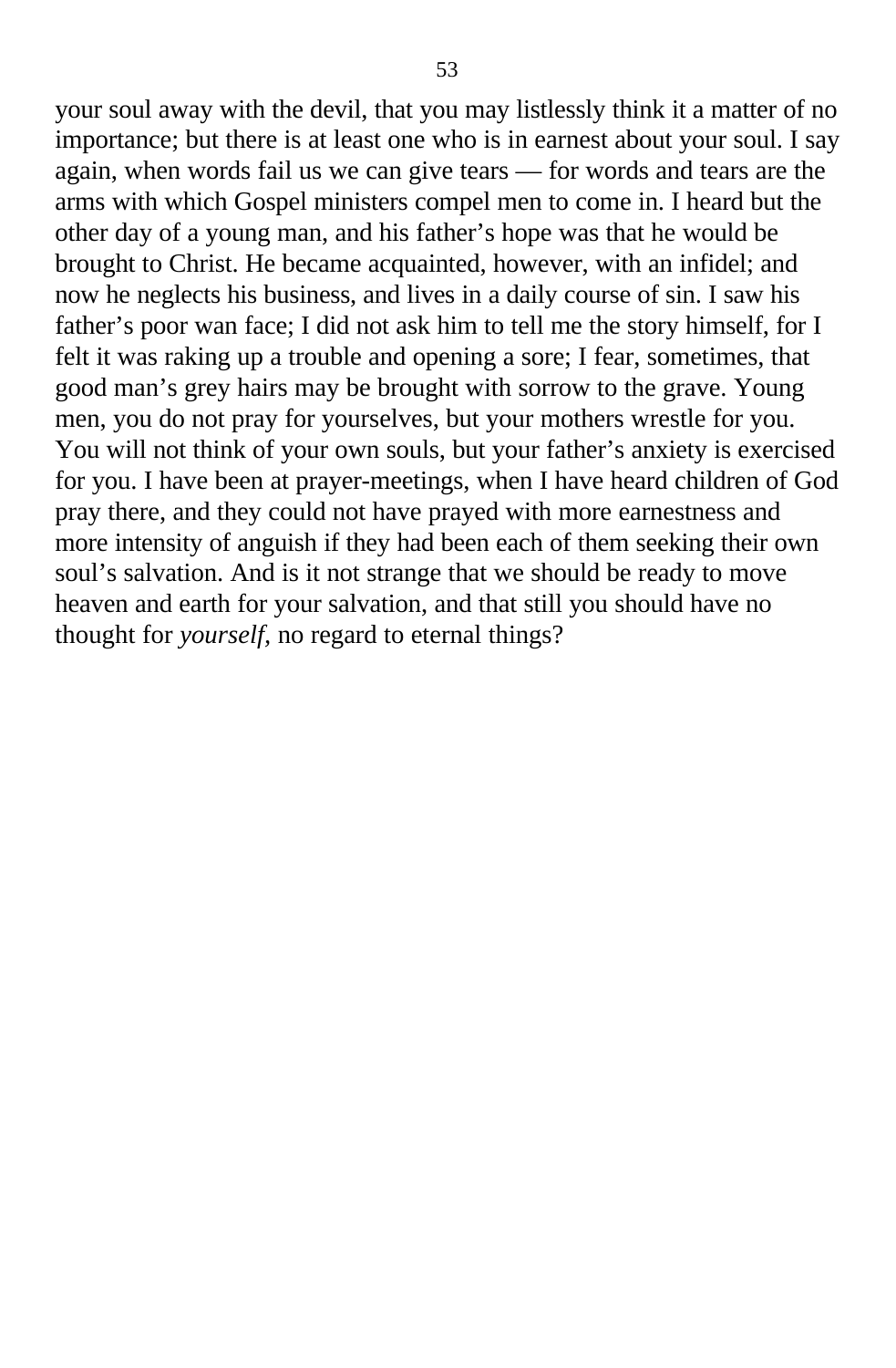# WARNINGS TO CERTAIN SINNERS.

CAIN was of the wicked one and slew his brother. "The way of Cain" is not hard to describe. He is too proud to offer atonement for his sin; he prefers his own way of sacrifice; he presents a bloodless oblation; he hates the obedience of faith; he smites the faithful Abel. See ye the way of Cain, and beware, Oh, proud self-righteous ones, lest ye run therein, for the steps are few from self-righteous pride to hatred of true believers, and murder is not far in advance. There is the seed of every infamy in the proud spirit of selfjustification, and it is a great mercy that it does not oftener show itself in all its terrific ripeness. Look ye, bold boasters of your own merits, at the mangled body of the first martyr, for this is the full-blown development of your rebellious self-conceit. From all pride and vain-glory, from all selfrighteousness and hatred of the cross of Christ, good Lord deliver us.

There are many persons whose brother's blood cries to God from the ground. *There is the seducer;* he spake with honeyed words, and talked of love, but the poison of asps was under his tongue, for lust was in his heart. He came to a fair temple as a worshipper, but he committed infamous sacrilege, and left *that* to be the haunt of demons which once was the palace of purity. Such men are received into society; they are looked upon as gentlemen, while the fallen woman, the harlot-sister, she may hide herself beneath the shadow of night. None will make excuse for her sin; but the man, the criminal — he is called a respectable and reputable man — he may fill places of trust, and posts of honor, and there are none who point the finger of scorn at him. Sir, the voice of that poor fallen sister's blood crieth to heaven against thee, and in the day of judgment her damnation shall be on thy skirts; all the infamy into which thou hast plunged her shall lie at thy door; and among the dreadful sights of hell, two eyes shall glare at thee through the murky darkness like the eyes of serpents, burning their way into thine inmost soul. "Thou didst deceive, and decoy me to the pit," saith she; "thine arms dragged me down to hell, and here I lie to curse thee forever and ever as the author of my eternal ruin."

Oh! there is one sinner who can look upon this in a solemn light! Who is it that has gone down to the pit? You man yonder — who is it that died but a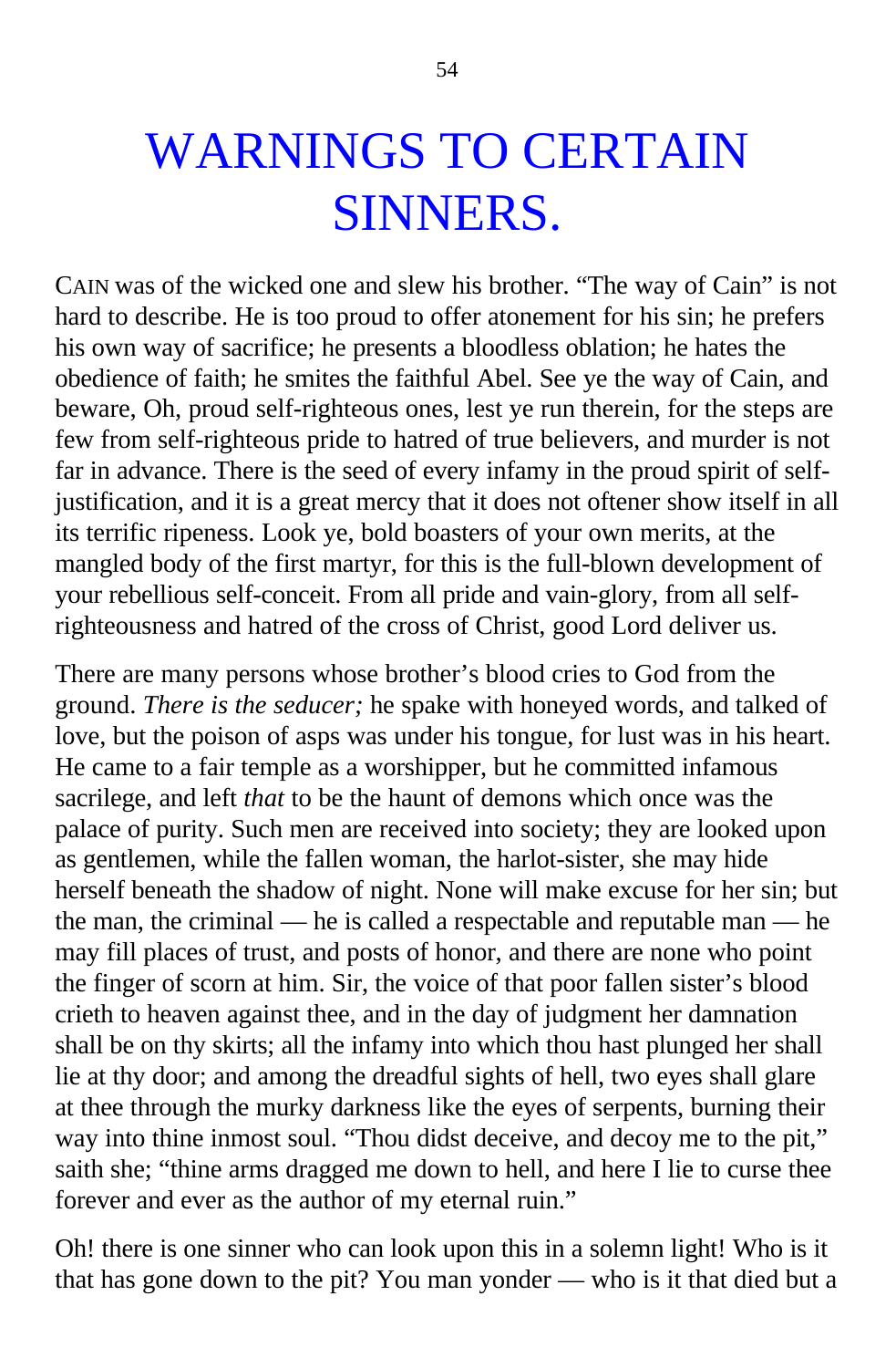few days ago? The woman who loved you as she loved her own soul; who idolized you; who thought you an angel. Shall I say it before God and to your face? — you ruined her. And what next, sir? You cast her off as though she were but dirt, and threw her into the kennel with a broken heart. And being there, her god having cast her off — for you were her god — she fell into despair, and despair led to dreadful consequences, and to direr ruin still. She has gone, and you are glad of it; *glad of it,* for you will hear no more of her now, you say. Sir, you *shall* hear of it; you *shall* hear of it; you *shall* hear of it! As long as you live her spirit shall haunt you; track you to the filthy joy which you have planned for a future day; and on your death-bed she shall be there to twist her fingers in your hair, to tear your soul out of your body, and drag it down to the hell appointed for such fiends as you; for you spilt her blood, the blood of her who trusted you a fair, frail thing, worthy to be an angel's sister, and you pulled her down, and made her a devil's tool! God save you! for if He does not, your damnation shall be sevenfold. Oh! thou son of Belial, what shall be thy doom when God dealeth with thee as thou deservest? Are these hot words? Not half so hot as I would make them. I would send them hissing into your souls if I were able; not so much to condemn you as with the hope that though you cannot make good the mischief you have done, you may yet turn from the error of your ways to seek a Savior's blood, and find pardon for this great iniquity.

Then there are men *who educate youth in sin.* Satan's captains and marshals; strong men with corrupt hearts, who are never better pleased than when they see the buds of evil swelling and ripening into crime. We have known some such; men of an evil eye, who not only loved sin themselves, but delighted in it in others; patted the boy on his back when he uttered his first oath; rewarded him when he committed his first theft. Satan has his Sunday-school teachers; hell has its missionaries who compass sea and land to make one proselyte, and make him tenfold more a child of hell than they are themselves. Most of our villages are cursed with one such wretch, and is there a street in London which is not the haunt of one such fiend, or more? Wretch, hast thou sought to entangle them in thy net? Hast thou, like the spider, thrown first one film about them and then another, till thou hast them safely in thy coils to drag them down to the den of Beelzebub? Then the voice of thy brother's blood crieth from the ground, and at the judgment this shall be a witness which thou shalt not be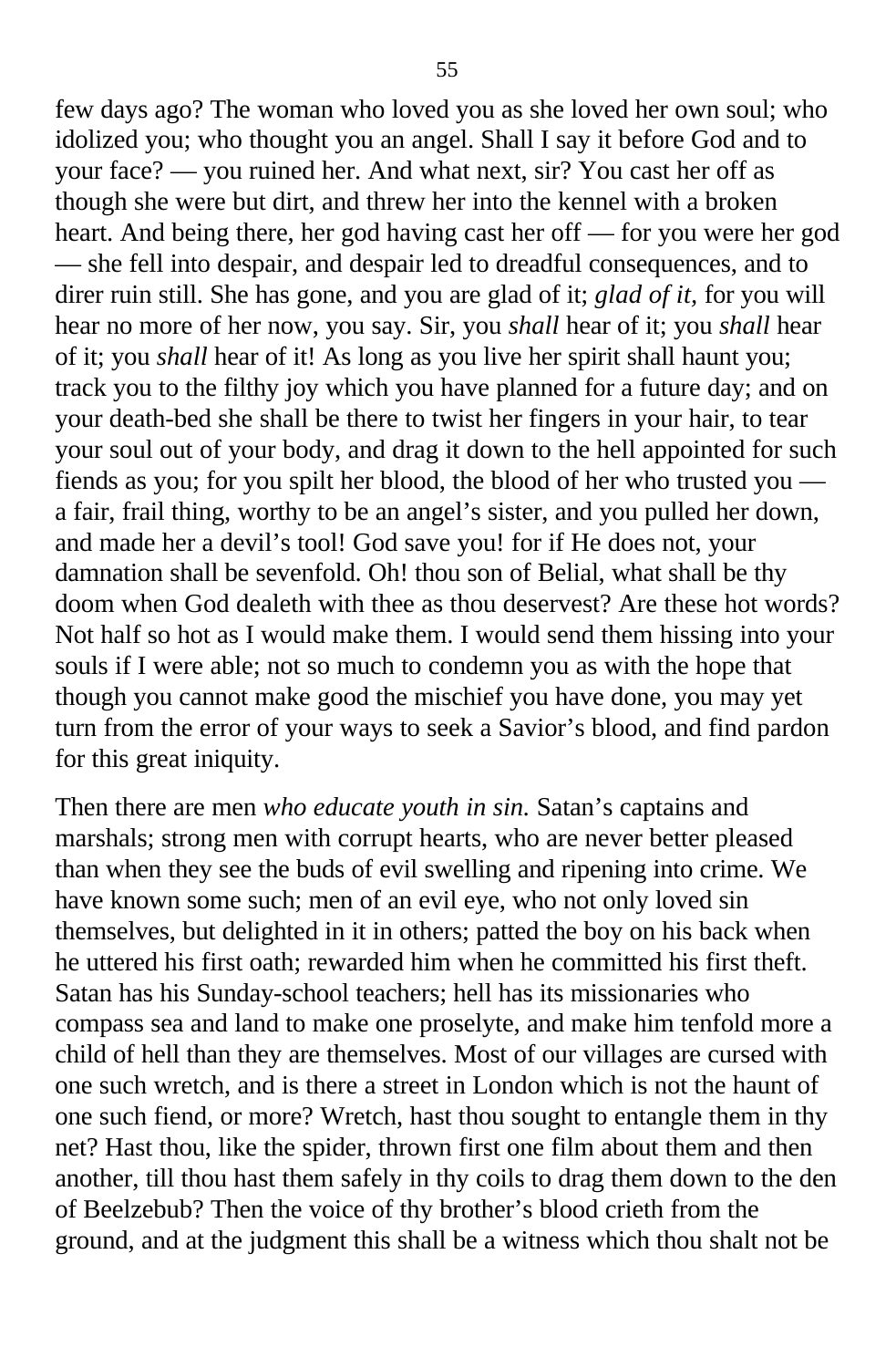able to confute, the witness of the blood of souls ruined by thy foul and evil training. Beware ye who hunt for the precious life!

Ay, and some base men who, *if they see young converts, will take a pride in putting stumbling-blocks in their way.* They no sooner discover that there is some little working of conscience, than they laugh, they sneer, they point the finger. How often have I seen this in the husband who seeks to prevent the wife's attendance at the house of God; in the young man who jeers at his companion because he felt something of the power of religion! Is not this too frequent in our great establishments in London; where one young man kneels to pray and many are found to laugh at him and hurl some foul term at his head; not content to perish themselves. Like dogs pursuing a hart so will the wicked haunt the godly. Oh! you who are the enlisting-sergeants for the Black Prince of Darkness, you who seem never so happy as when you set traps for souls to inveigle them to destruction, solemnly do I warn you. Oh! take the warning, lest God's avenging angel, without warning, should soon overtake you with the dividing-sword which shall smite you even to the neck, and make you feel how terrible a thing it is to have tried to ruin the servants of the living God.

Then *there is the infidel,* the man who is not content to keep his sin in his own breast, but must needs publish his villainy; he ascends the platform and blasphemes the Almighty to his face; defies the Eternal; takes Scripture to make it the subject of unhallowed jest; and makes religion a theme for comedy. Take heed, sir, there will be a tragedy by-and-bye, in which you shall be the chief sufferer! What shall I say of those men who are more diligent by far than half God's ministers are, whose names we see placarded on every wall, who will go from town to town, especially where in greatest numbers artisans are dwelling, and never seem content unless they are preaching against something that is pure, and lovely, and of good report; uttering things which would make your cheeks blanch if you heard them, and at the very reading of which the marrow of your bones might melt — dreadful things against the Most High, such as David heard when he said, "Horror hath taken hold of me because of the wicked that keep not thy law." Should I address such, the voice of your brother's blood crieth to Jehovah. The young men you have deluded, the working men you have led astray, the sinners whose lullaby you have sung, the souls you have poisoned with your foul draughts, the multitudes that you have deceived all these shall stand up at the last, an exceeding great army, and pointing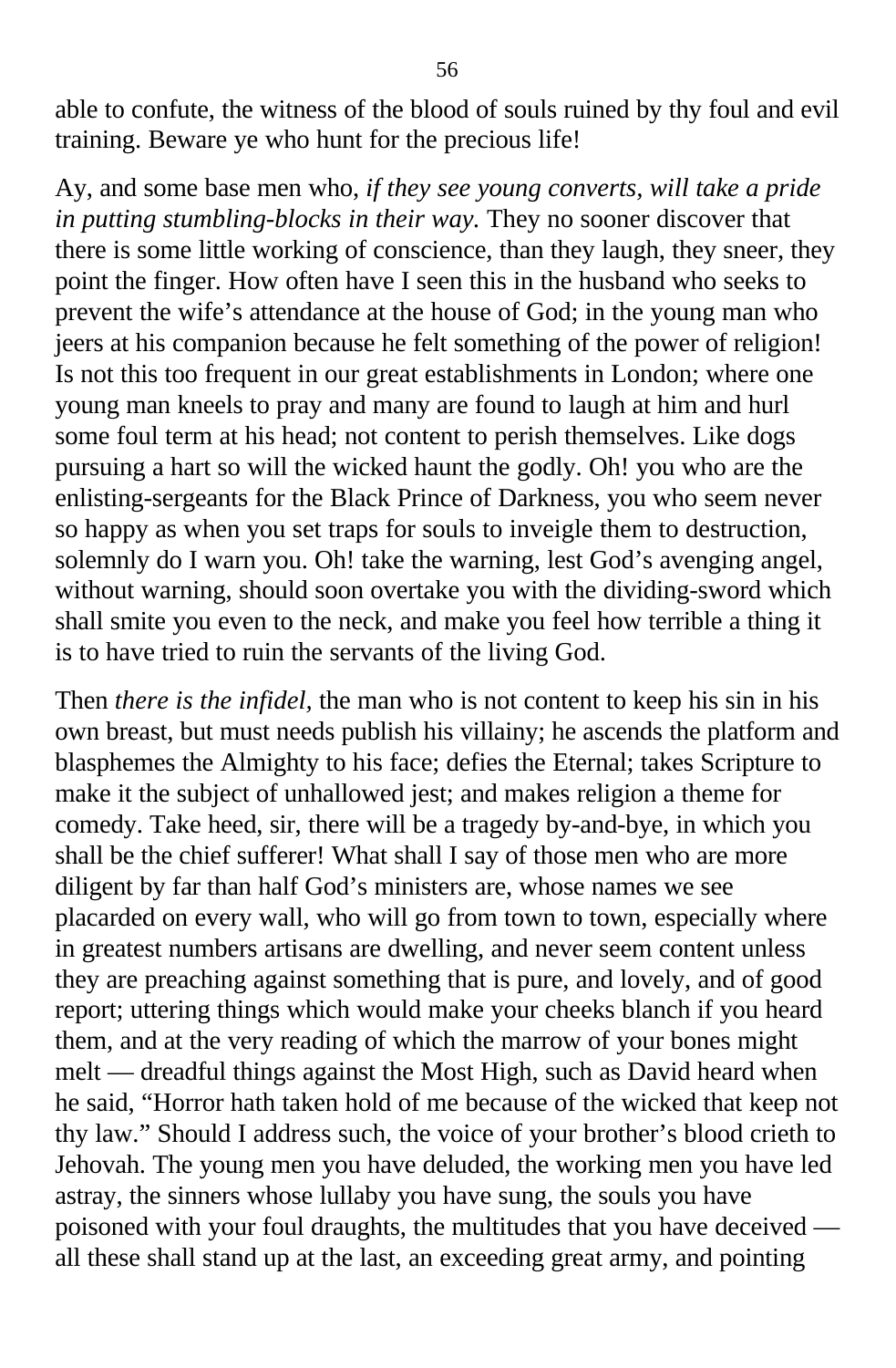their fingers at you, shall demand your swift destruction, because you decoyed them to their doom.

And *what shall I say of the unfaithful preacher;* the slumbering watchman of souls, the man who swore at God's altar that he was called of the Holy Ghost to preach the Word of God; the man upon whose lips men's ears waited with attention while he stood like a priest at God's altar to teach Israel God's laws; the man who performed his duties half-asleep, in a dull and careless manner, until men slept too and thought religion but a dream? What shall I say of *the minister of unholy life,* whose corrupt practice out of the pulpit has made the most telling things in the pulpit to be of no avail, has blunted the edge of the sword of the Spirit, and turned the back of God's army in the day of battle? Ay, what shall I say of the man who has amused his audience with pretty things when he ought to have roused their consciences, who has been rounding periods when he ought to have bean denouncing the judgment of God; who has been preaching a dead morality when he ought to have lifted Christ on high as Moses lifted the serpent in the wilderness? What shall I say of those who have dwindled away their congregations, who have sown strife and schism in Churches of Christ once happy, peaceful, and prosperous? What shall I say of the men who, out of the pulpit, have made a jest of the most solemn things, whose life has been so devoid of holy passion and devout enthusiasm that men have thought truth to be a fiction, religion a stage play, prayer a nullity, the Spirit of God a phantom, and eternity a joke? Among all who will need eternal compassion, surely the unfaithful, unholy, unearnest minister of Christ will be the most pitiable! What did I say? Nay, rather the most contemptible, the most despicable, the most accursed! Surely, every thunderbolt shall make his brow its target, and every arrow of God shall seek his conscience as its mark. If I must perish, let me suffer anyhow but as a minister who has desecrated the pulpit by a slumbering style of ministry, by a want of passion for souls. How shall such men answer for it at the bar of God — the smooth things, the polite and honeyed words, the daubing of men with the untempered mortar of peace, peace, when they should have dealt with them honestly as in God's name? Oh, sirs, if we never play the Boanerges, we shall hear God's thunders in our ears, and that forever and ever, and cursed of men, and cursed of the Most High, shall we be without end. In Tophet we shall have this wail peculiar to ourselves, "We preached what we did not feel; we testified of what we did not know; men received not our witness, for we were hypocrites and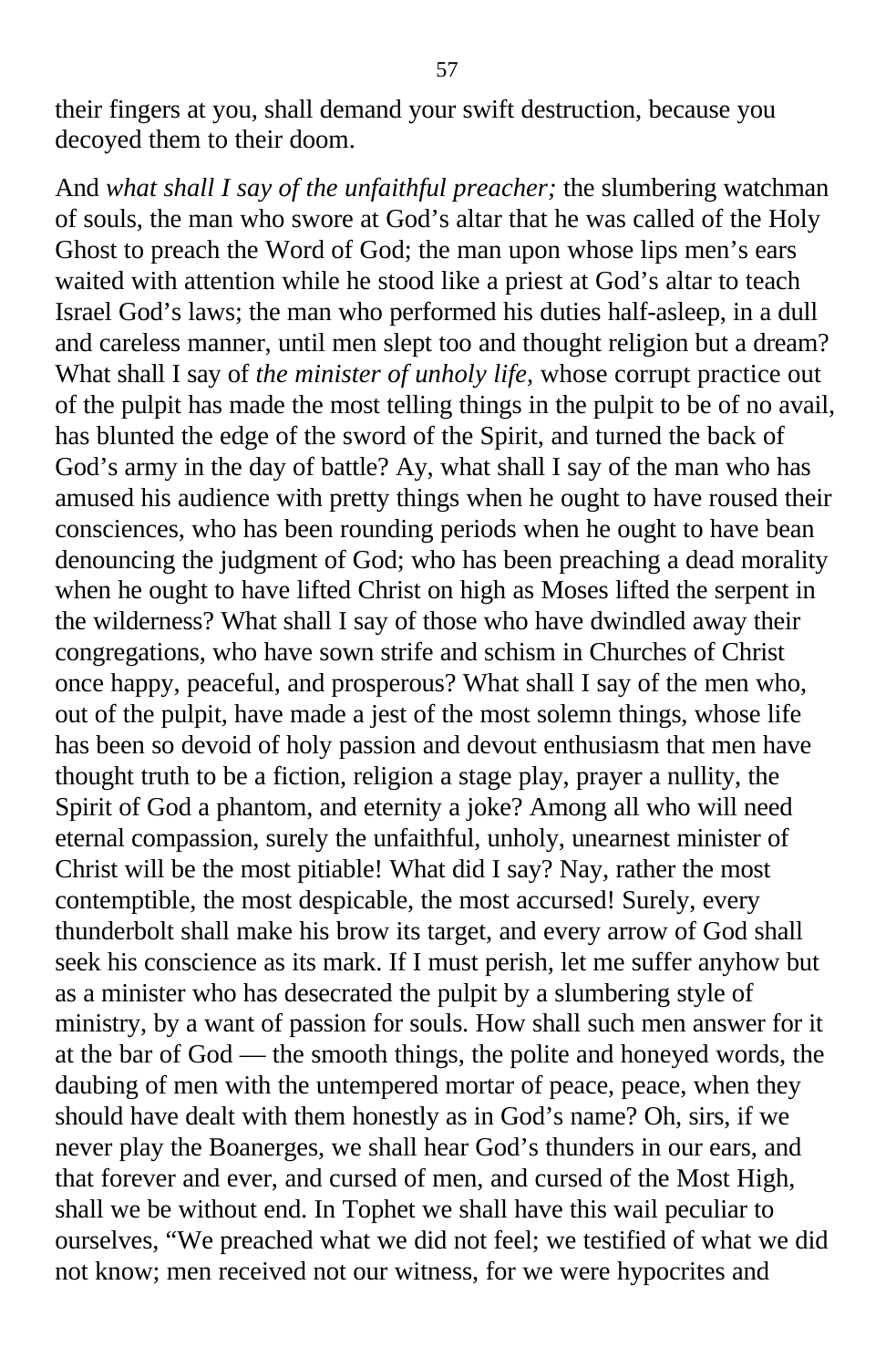deceivers, and now we go down, richly deserving it, to the very lowest depths of perdition."

But the voice of your brother's blood crieth to God from the ground, even though you be no infidel lecturer, though you have never been debauched, though you have taught no heresy, though you have spread no schism. *If your life is unholy your brother*'*s blood is on your skirts.* "Oh," saith one, "if I sin I sin to myself." Impossible! As well might the miasma say, "I am deadly to myself alone;" as well might the cholera say "My deadly breath is for myself only." Your example spreads; you, like the leper, leave uncleanliness on everything you touch. The very atmosphere which surrounds you breeds contagion. What others see you do, they learn to do. Some may rival you, and exceed you, but if you taught them their letters, and they learn to read in hell's book better than you, all that they learn afterwards will come to your door, because the elements of sin they learned from your practice. I am afraid many people never look at their transgressions in this light. Why, you cannot help being leaders and teachers. If in your own house you are a drunkard, your boys will be drunkards too! I have heard of a man who flogged his boy for swearing, swearing at him all the time he did it. We know instances of men who feel as if they would sooner bury their children than see them grow up such as they are themselves, but yet how can it be helped? Your practice must and will influence your children; nay, not your children only, but all with whom you come into connection in the mercantile world. Do not think, sir, if you are a great employer, that your men can know what your life is without being affected by that knowledge. There may be some among them who have an inward principle which will not yield to temptation, but I know of hardly anything more dangerous than for a number of operatives to come constantly into contact with one whom they look up to as a master, who is also a master of the arts of sin, and a doctor of damnation to their souls. Oh! take care, if not for yourselves yet for others, or else, as sure as you live, the voice of your brother's blood will cry unto God from the ground.

What shall the cry be against *open sinners and infidels?* It would be an awful thing to pray for a man's damnation; but there are some people I know of who while they live do so much mischief, that if they were dead, men would breath more freely. I know a village where there lives a man who contaminates half the population. There is a leer upon his face at which virtue blushes; there is a sneer at which even courage quails. He is a wretch so well taught and so deeply instructed in the highest science of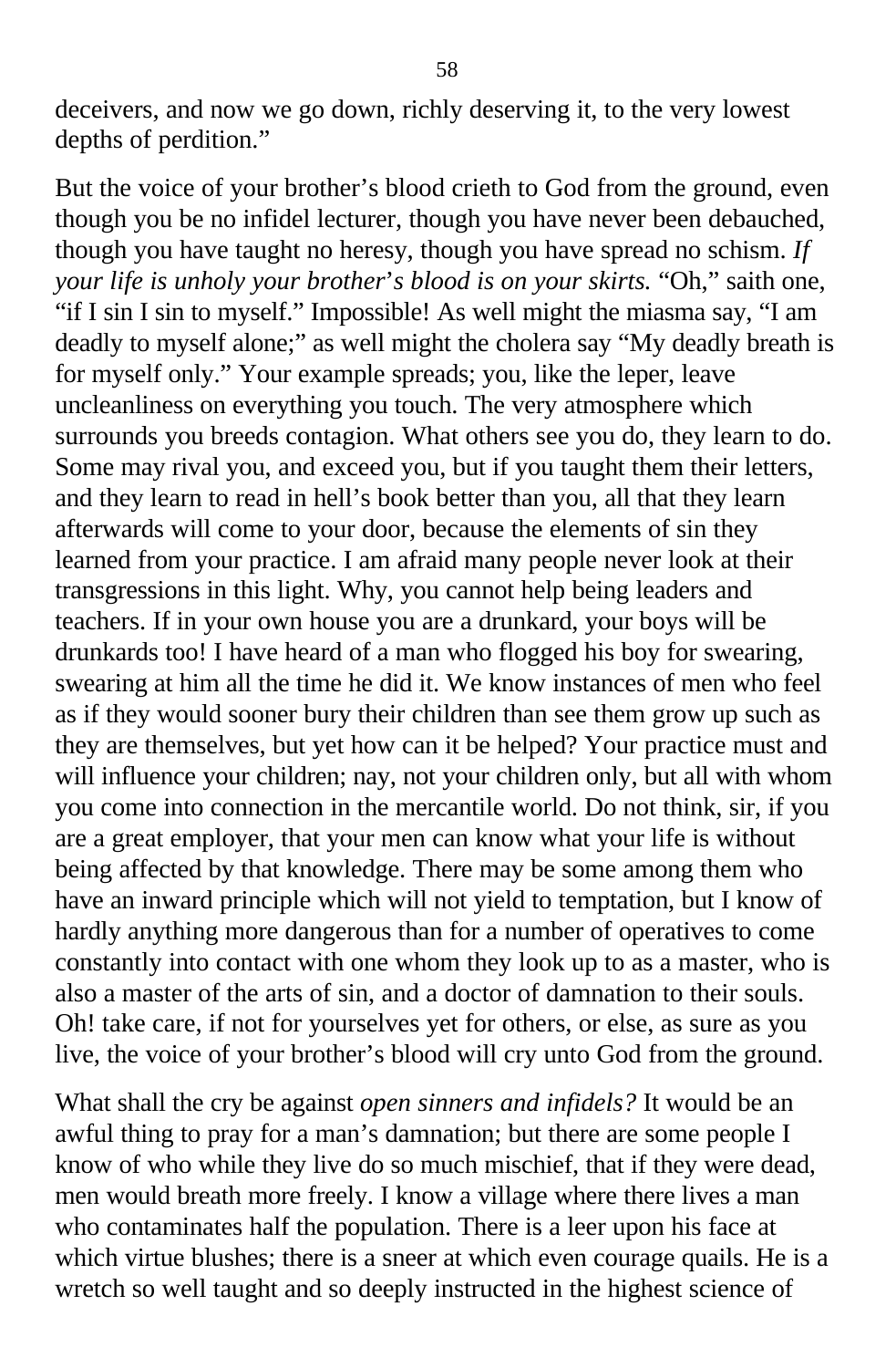iniquity, that wherever he may go he finds none a match for him, either in his reasoning or in the infamous conclusions which he draws; a man who is a deadly Upas-tree, dropping black poison upon all beneath his shadow. I did think once I would half pray that the man might die and go to his doom, but one must not; and yet, were he gone, the saints might say, " 'Tis well," and as over Babylon when she is destroyed and the smoke of her torment goeth up forever, the saints will say "Hallelujah!" so have I thought that over these against whom the blood of many young people cries to God from the ground, when they go at last to their doom, men might almost say, "Hallelujah! for God hath judged the great sinner who did make the people of the earth drunk with the wine of his fornication."

What shall we do to be rid of the past? Can tears of repentance do it? No. Can promises of amendment make a blank page where there are so many blots and blurs? Ah, no! Nothing that we can do can put away our sin. But may not the future atone? May not future zeal wipe out past carelessness? May not the endeavor of our life that is yet to come, make amends for the indolence or vice of the life that is past? No. The blood of our brethren has been shed, and we cannot gather it up. The mischief we have done is not to be retrieved! O God! souls that are lost through us cannot be saved now; the gates of hell are so shut that they can never be opened. No restitution can we make. The redemption of the soul is precious, and it ceaseth forever; the sin is not to be washed away by repentance, nor retrieved by reformation. What then? Hopeless despair for everyone of us, were it not that there is another blood, the blood of One called Jesus, theft crieth from the ground too, and the voice of that blood is "Father, forgive them; Father, forgive them." I hear a voice that says, "Vengeance, vengeance, vengeance," like the voice of Jonah in Nineveh, enough to make every man clothe himself in sackcloth. But a sweeter and a louder cry comes up — "Mercy, mercy, mercy;" and the Father bows His head and says, "Whose" blood is that?" and the voice replies, "It is the blood of Thine onlybegotten, shed on Calvary for sin." The Father lays His thunders by, sheathes His sword, stretches out His hand, and crieth to you, the sons of men, "Come unto Me, and I will have mercy upon you; turn ye, turn ye; I will pour out My Spirit upon you and ye shall live." "Repent and believe the Gospel." Hate the sin that is past, and, trust in Jesus for the future. He is able to save to the uttermost all that come unto God by Him; for the blood of Jesus Christ, God's dear Son, cleanseth us from all sin. Flee, sinner, flee! The avenger of the blood that thou hast shed pursues thee with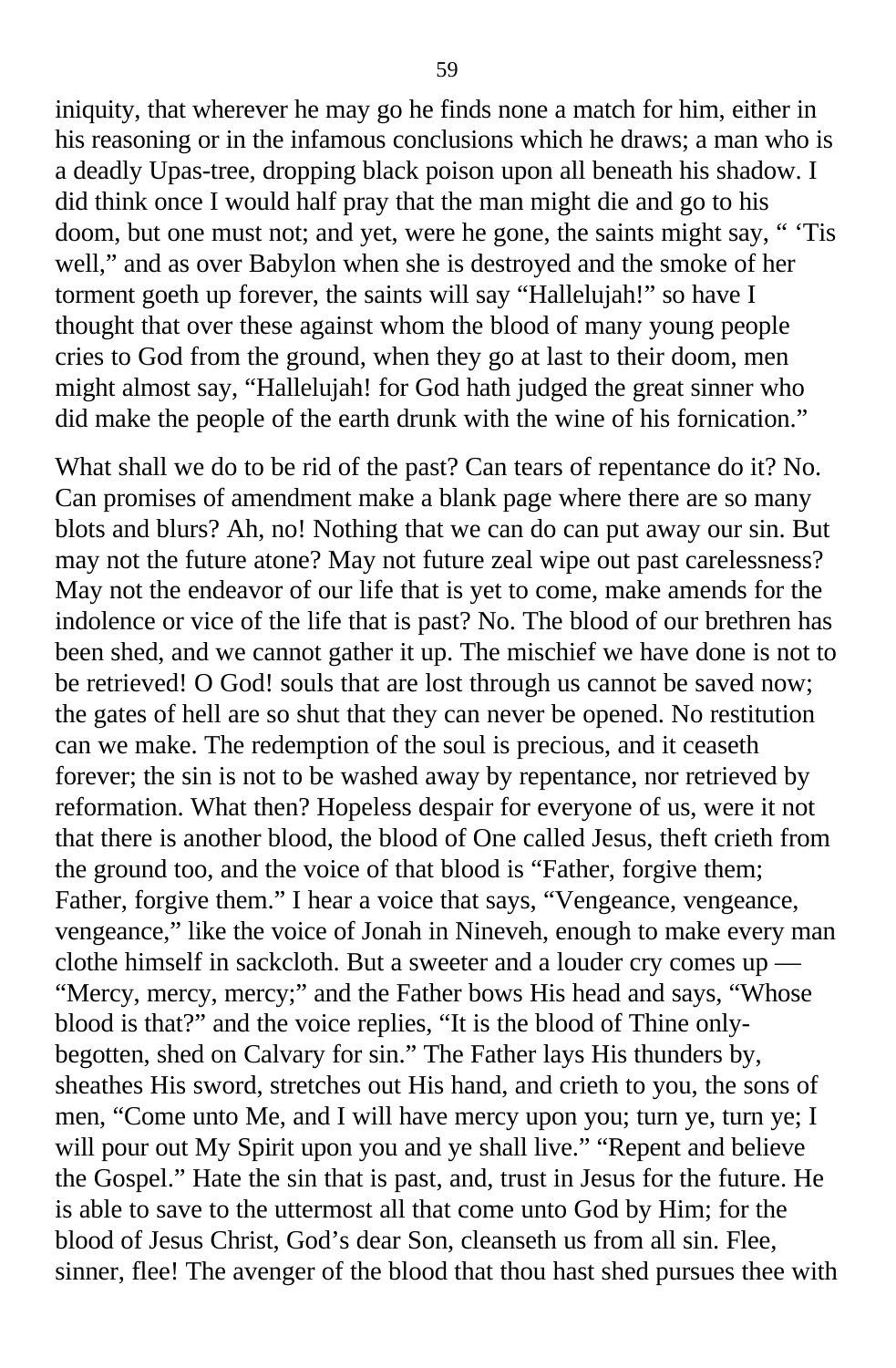hot haste; with feet that are winged, with a heart that is athirst for blood, he pursues thee. Run, man, run! The refuge city is before thee. It is there along the narrow way of faith. Fly, fly, for unless thou reach that city ere he overtake thee he shall smite thee, and one blow shall be thine everlasting ruin. For God's sake do not loiter! Those flowers on the left-hand side care not for them; thou wilt dye that field with thy blood if thou lingerest there! That ale-house on the right hand? Stay for none of these things, He comes! Hark to his footsteps on the hard highway! He comes, he comes, he comes now! Oh, that now thou mayest pass the portals of the refugecity! Trust the Son of God, and sin is forgiven, and you have entered into everlasting life.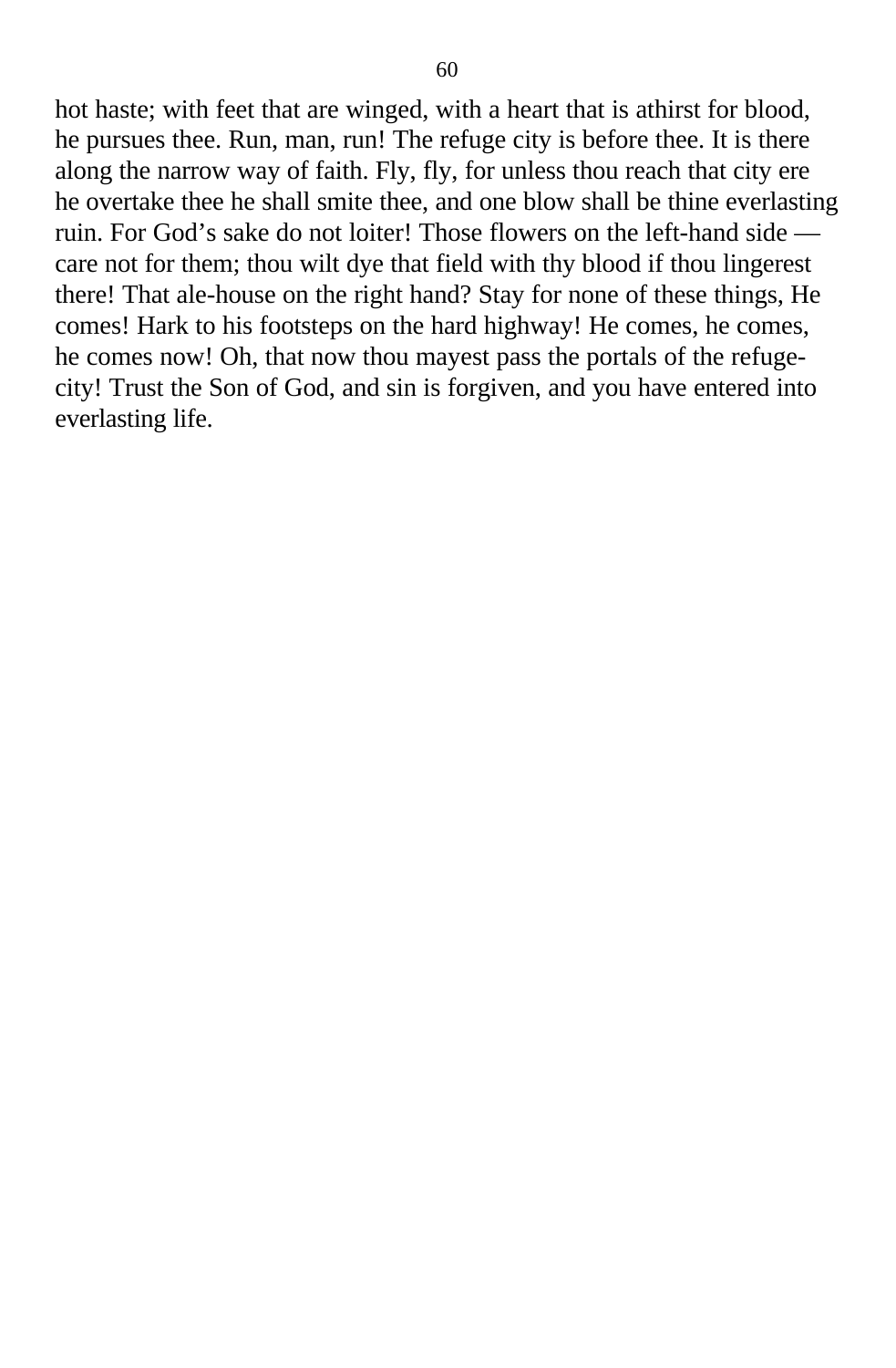### "CHRIST THE SON OF MAN."

HOW fond our Master was of the sweet title, the "Son of man!" If He had chosen, He might always have spoken of Himself as the Son of God, the Everlasting Father, the Wonderful, the Counselor, the Prince of Peace. He hath a thousand gorgeous titles, resplendent as the throne of heaven; but He careth not to use them; to express His humility and let us see the lowliness of Him whose yoke is easy and whose burden is light, He calls not himself the Son of God, but He speaks of Himself evermore as the Son of man who came down from heaven. Let us learn a lesson of humility from our Savior; let us never court great titles nor proud degrees. What are they, after all, but beggarly distinctions whereby one worm is known from another? He that hath the most of them is a worm still, and is in nature no greater than his fellows. If Jesus called Himself the Son of man, when He had far greater names, let us learn to humble ourselves unto men of low estate, knowing that he that humbleth himself shall in due time be exalted. Methinks, however, there is a sweeter thought than this in the name, Son of man. It seems to me that Christ loved manhood so much, that He always desired to honor it; and since it is a high honor, and indeed the greatest dignity of manhood, that Jesus Christ was the Son of man, He is wont to display this name, that He may, as it were, put rich stars upon the breast of manhood, and put a crown upon its head. *Son of man —* whenever He said that word He seemed to put a halo round the head of Adam's children. Yet there is perhaps a more lovely thought still. Jesus Christ called Himself the Son of man, because He loved to be a man. It was a great stoop for Him to come from heaven and to be incarnate. It was a mighty stoop of condescension when He left the harps of angels and the songs of cherubims to mingle with the vulgar herd of His own creatures. But condescension though it was, He loved it. You will remember that when He became incarnate He did not become so in the dark. When He bringeth forth the only begotten into the world, He saith, "Let all the angels of God worship Him." It was told in heaven; it was not done as a dark secret which Jesus Christ would do in the night that none might know it; but all the angels of God were brought to witness the advent of a Savior a span long, sleeping upon a Virgin's breast, and lying in a manger. And ever afterwards, and even now, he never blushed to confess that He was man; never looked back upon His incarnation with the slightest regret; but always regarded it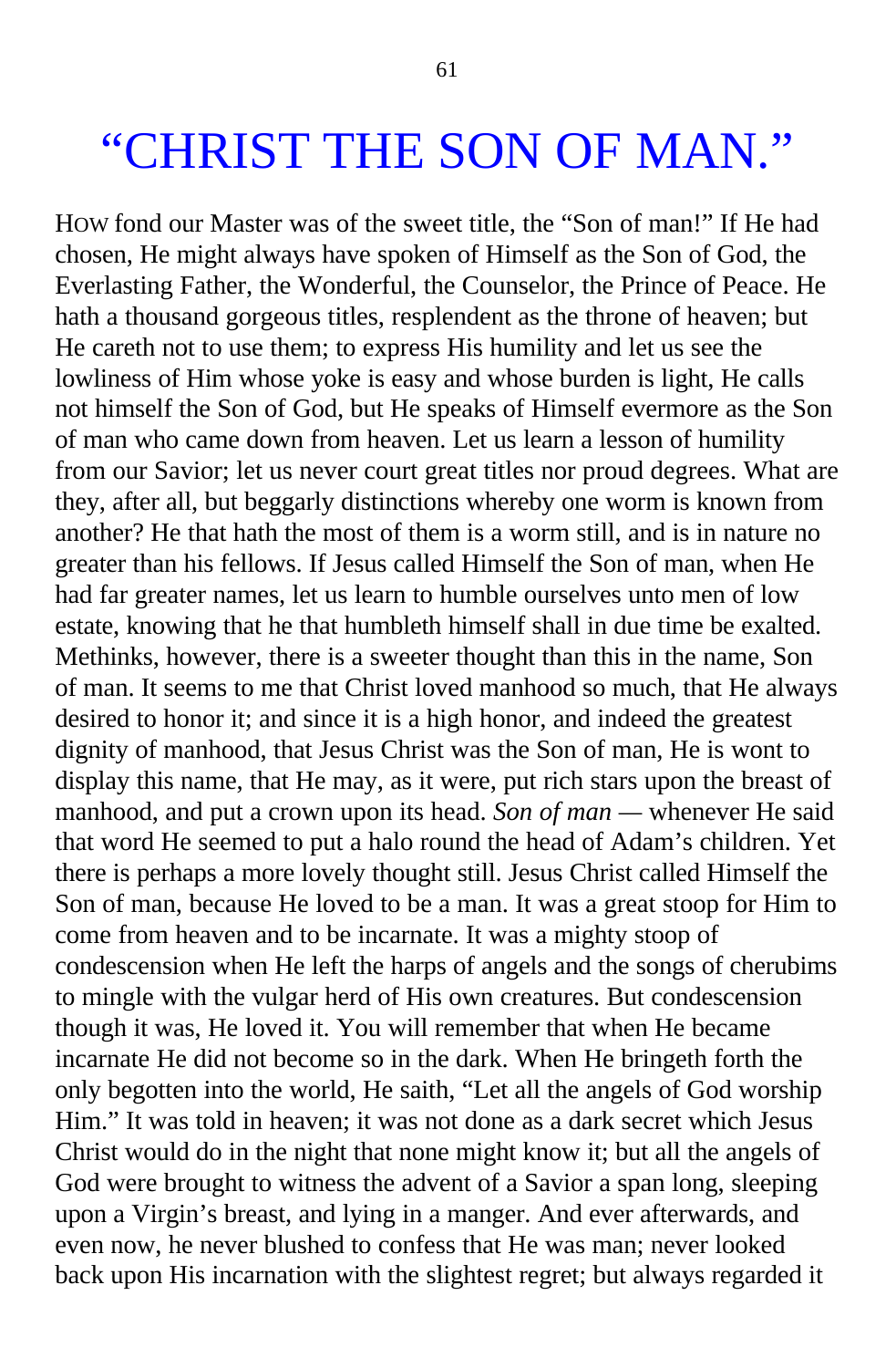with a joyous recollection, thinking Himself thrice happy that He had ever become the Son of man. All hail, thou blessed Jesus! we know how much Thou lovest our race; we can well understand the greatness of Thy mercy towards Thy chosen ones, inasmuch as Thou art evermore using the sweet name which acknowledges that they are bone of Thy bone and flesh of Thy flesh, and Thou art one of them, a brother and a near kinsman.

I will tell you the people whom Christ will save — they are those who are *lost to themselves.* Just imagine a ship at sea passing through a storm: the ship leaks, and the captain tells the passengers he fears they are lost. If they are far away from the shore, and have sprung a leak, they pump with all their might as long as they have any strength remaining; they seek to keep down the devouring element, they still think that they are not quite lost while they have power to use the pumps. At last they see the ship cannot be saved; they give it up for lost, and leap into the boats. The boats are floating for many a day, full of men who have but little food to eat. "They are lost," we say, "lost out at sea." But they do not think so; they still cherish a hope that perhaps some stray ship may pass that way and pick them up. There is a ship on the horizon; they strain their eyes to look at her; they lift each other up; they wave a flag; they rend their garments to make something which shall attract attention; but she passes away; black night comes, and they are forgotten. At length the very last mouthful of food has been consumed; strength fails them, and they lay down their oars in the boat, and lay themselves down to die. You can imagine then how well they understand the awful meaning of the term — "lost." As long as they had any strength left they felt they were not lost; as long as they could see a sail they felt there was yet hope; while there was yet a moldy biscuit left, or a drop of water, they did not give up all for lost. Now the biscuit is gone, and the water is gone; now strength has departed, and the oar lies still: they lie down to die by each other's side, mere skeletons; things that should have been dead days ago, if they had died when all enjoyment of life had ceased. Now they know, I say, what it is to be lost, and across the shoreless waters they seem to hear their death-knell pealing forth that awful word, Lost! lost! lost!

Now, in a spiritual sense, these are the people Christ came to save. Sinner, thou too art condemned. Our father Adam steered the ship awry and she split upon a rock, and she is filling even to her bulwarks now; and pump as philosophy may, it can never keep the waters of her depravity so low as to prevent the ship from sinking. Seeing that human nature is of itself lost, it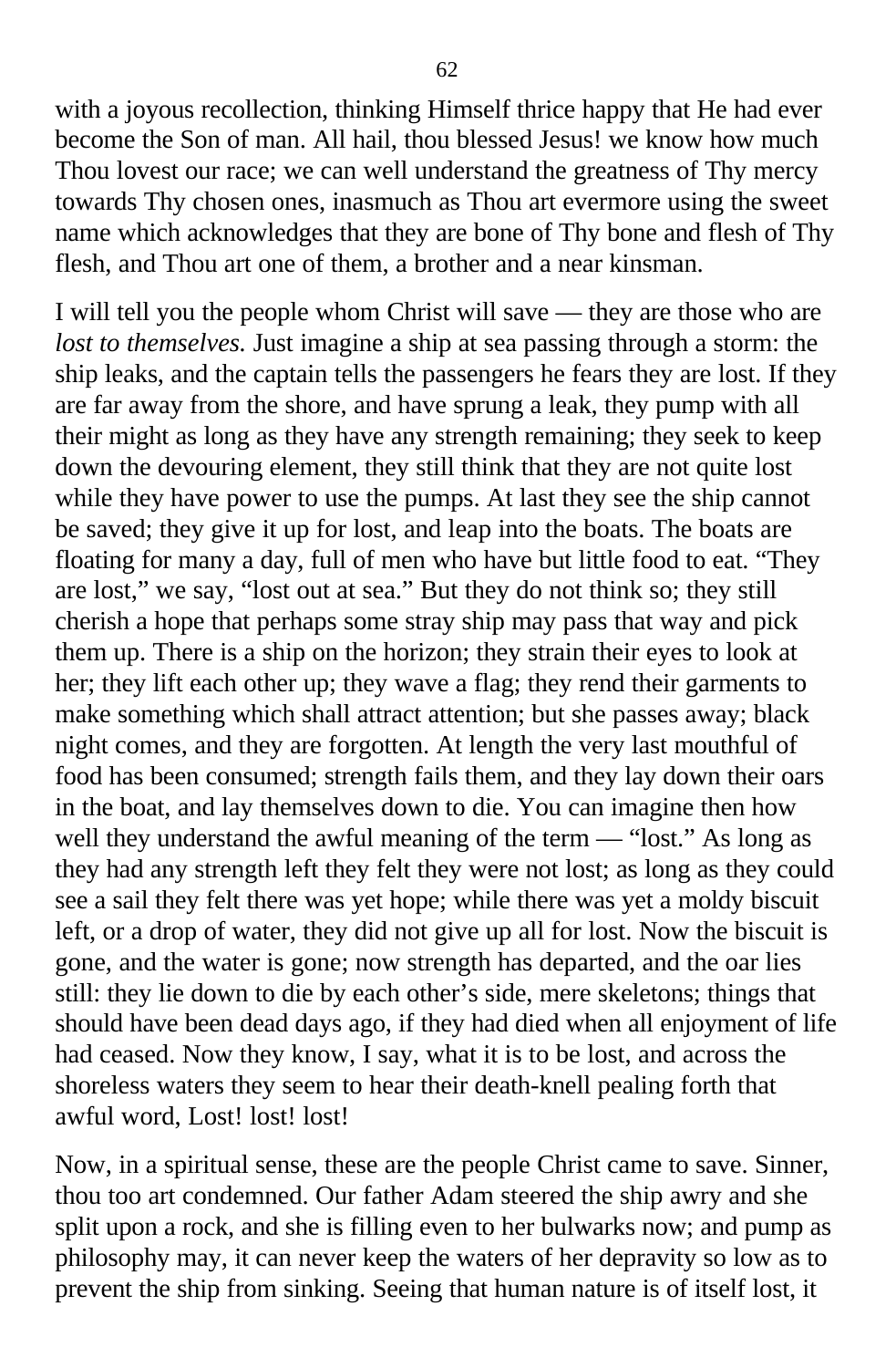hath taken to the boat. She is a fair boat, called the boat of Good Endeavor, and in her you are striving to row with all your might, to reach the shore; but your strength fails you. You say, "Oh, I cannot keep God's law. The more I strive to keep it, the more I find it to be impossible for me to do so. I climb; but the higher I climb the higher is the top above me. When I was in the plains, I thought the mountain was but a moderate hill; but now I seem to have ascended half-way up its steeps, — there it is, higher than the clouds, and I cannot discern the summit." However, you gather up your strength, you try again, you row once more, and at last, unable to do anything, you lay down your oars, feeling that if you are saved, it cannot be by your own works. Still you have a little hope left. There are a few small pieces of moldy biscuit remaining. You have heard that by attention to certain ceremonies you may be saved, and you munch your dry biscuit; but at last that fails you, and you find that neither baptism, nor the Lord's supper, nor any other outward rites, can make you clean, for the leprosy lies deep within. That done, you still look out. You are in hopes that there may be a sail coming, and while floating upon that deep of despair, you think you detect in the distance some new dogma, some fresh doctrine that may comfort you. It passes, however, like the wild phantom ship — it is gone, and you are left at last, with the burning sky of God's vengeance above you, with the deep waters of a bottomless hell beneath you, fire in your heart and emptiness in that ship which once was so full of hope, you lie down despairing, and you cry, — "Lord save me, or I perish!"

Is that your condition, my friend, or *has* that *ever* been your condition? If so, Christ came into the world to seek and to save you; and you He will save, and no one else. He will save only those who can claim this for their title, — "Lost;" who have understood in their own souls what it is to be lost, as to all self-trust, all self-reliance, and all self-hope.

I can look back to the time when I knew myself to be lost. I thought that God meant to destroy me. I imagined that because I felt myself to be lost, I was the special victim of Almighty vengeance; for I said unto the Lord, "Hast Thou set me as the target of all Thine arrows? Am I a sea or a whale, that Thou hast set a mark upon me? Hast thou sewed up mine iniquities in a bag, and sealed my transgressions with a seal? Wilt Thou never be gracious? Hast Thou made me to be the center of all sorrow, the chosen one of heaven to be cursed forever?" Ah! fool that I was! I little knew then, that those who have the curse in themselves are the men whom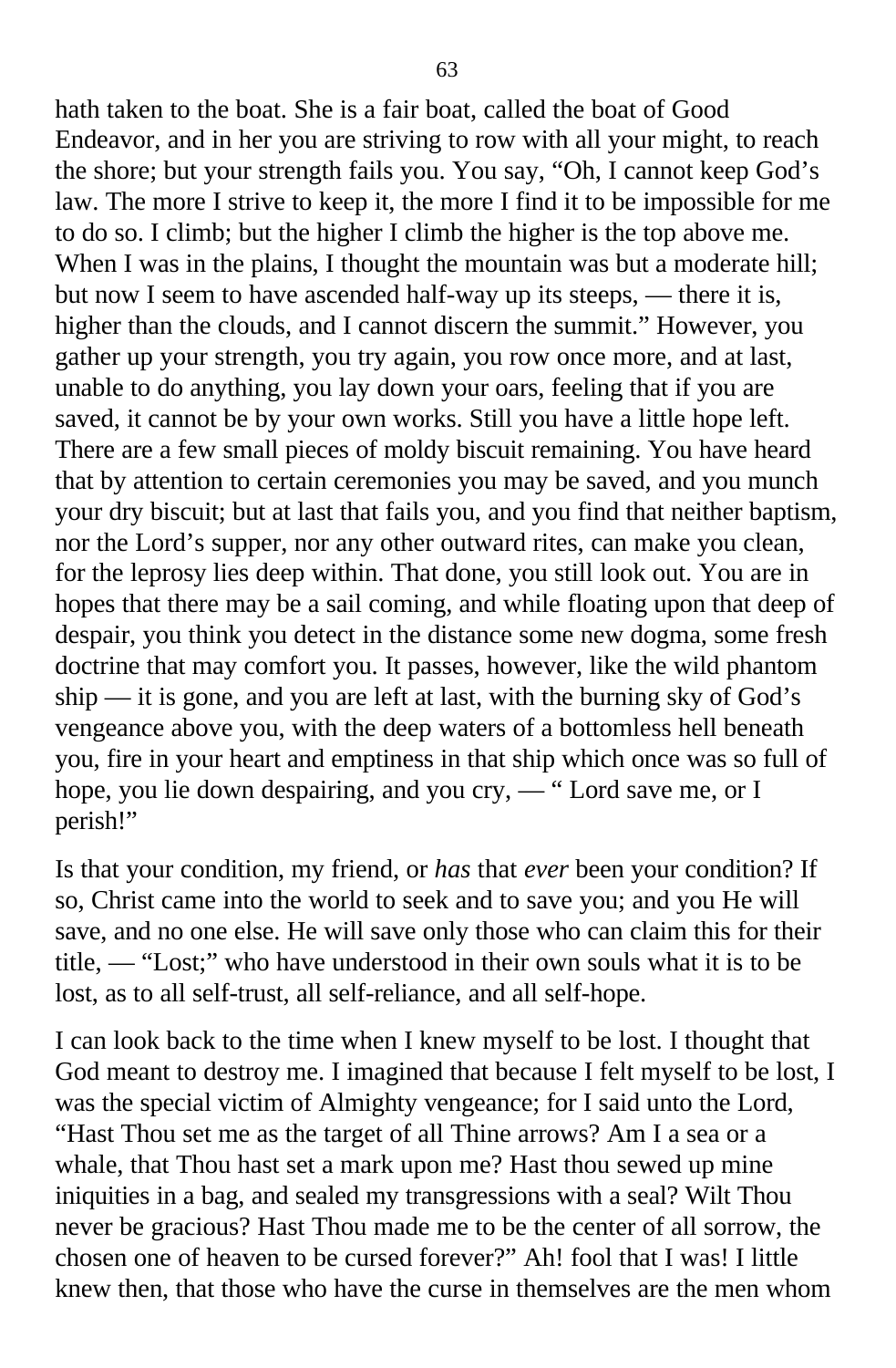God will bless — that we have the sentence of death in ourselves, that we should not trust in ourselves, but in Him who died for us and rose again.

Can you say that you are lost? Was there a time when you traveled with the caravan through this wild wilderness world? Have you left the caravan with your companions, and you are left in the midst of a sea of sand — a hopeless arid waste? And do you look around you, and see no helper; and do you cast your eyes around and see no trust? Is the death-bird wheeling in the sky, screaming with delight because he hopes soon to feed upon your flesh and bones? Is the water bottle dry, and doth the bread fail you? Have you consumed the last of your dry dates, and drunk the last of that brackish water from the bottle; and are you now without hope, without trust in yourself; ready to lie down in despair? Hark thee! The Lord thy God loveth thee; Jesus Christ has bought thee with His blood; thou art, thou shalt be His. He has been seeking thee all this time, and He has found thee at last, in the vast howling wilderness, and now He will take thee upon His shoulders and carry thee to His house rejoicing, and the angels shall be glad over thy salvation. Now, such people must and shall be saved; and this is the description of those whom Jesus Christ came to save. Whom He came to save He will save; you, ye lost ones — lost to all hope and self confidence, shall be saved. Though death and hell should stand in the way, Christ will perform His vow, and accomplish His design.

But for the most part Christ finds His people in His own house; but He finds them often in the worst of tempers, in the most hardened conditions; and He softens their hearts, awakens their consciences, subdues their pride and takes them to Himself; but never would they come to Him unless He came to them. Sheep go astray, but they do not come back again of themselves. Ask the shepherd whether his sheep come back, and he will tell you, "No, sir, they will wander, but they never return." When you find a sheep that ever came back of itself, then you may hope to find a sinner who will come to Christ of himself. No; it must be sovereign grace that must seek the sinner and bring him home.

And when Christ seeks him He SAVES him. Having caught him at last, like the ram of old, in the thorns of conviction, He does not take a knife and slay him as the sinner expects, but He takes him by the hand of mercy and begins to comfort and to save. The Christ who seeks you today, and who has sought you many a day by His providence, will save you. He will first find you when you are emptied of self, and then He will save you. When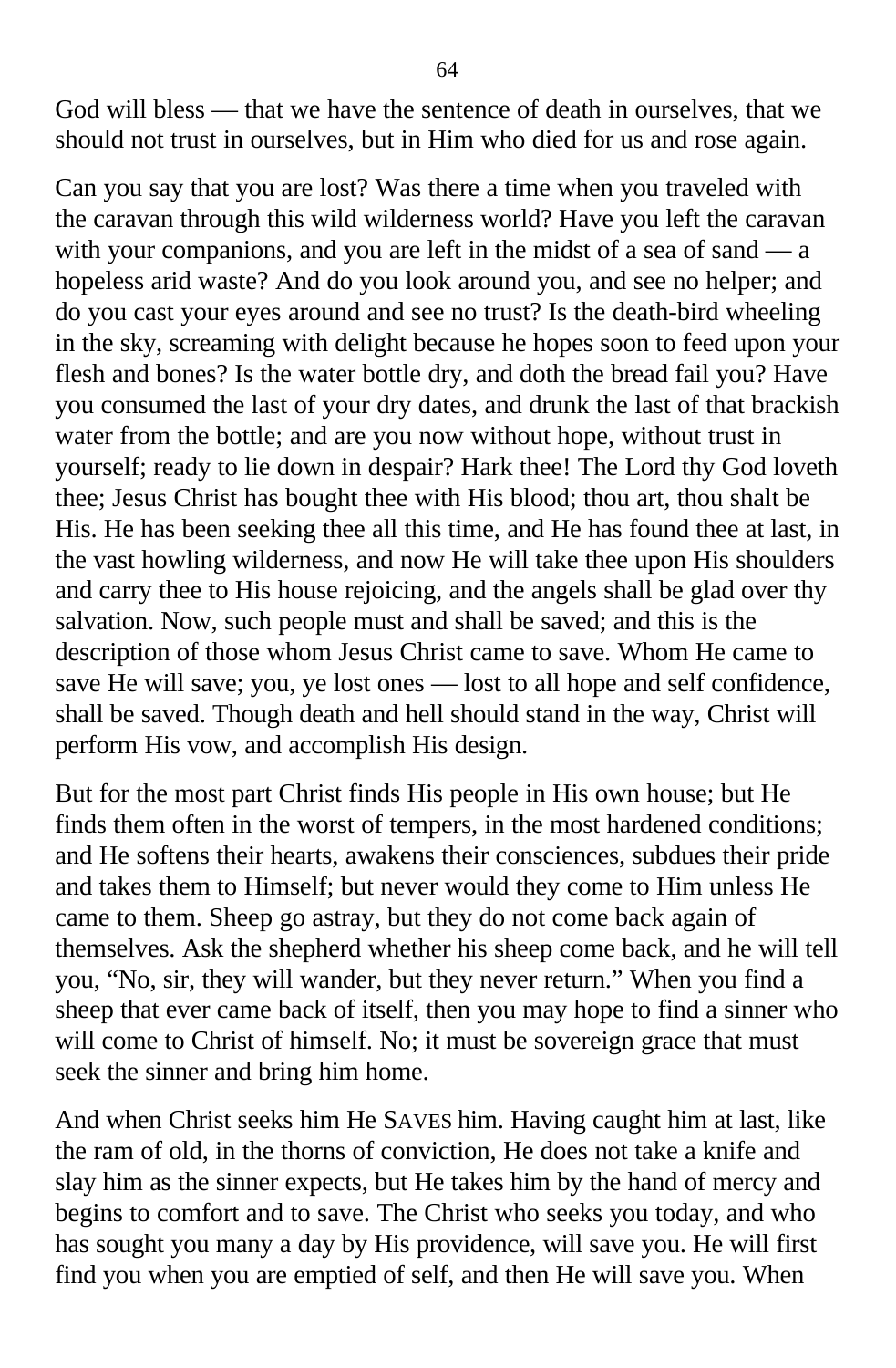you are stripped He will bring forth the best robe and put it on you. When you are dying He will breathe life in your nostrils. When you feel yourselves condemned He will come and blot out your iniquities like a cloud, and your transgressions like a thick cloud. Fear not, ye hopeless and helpless souls, Christ seeks you today, and seeking, He will save you save you here, save you living, save you dying, save you in time, save you in eternity, and give you, even you, the lost ones, a portion among them that are sanctified.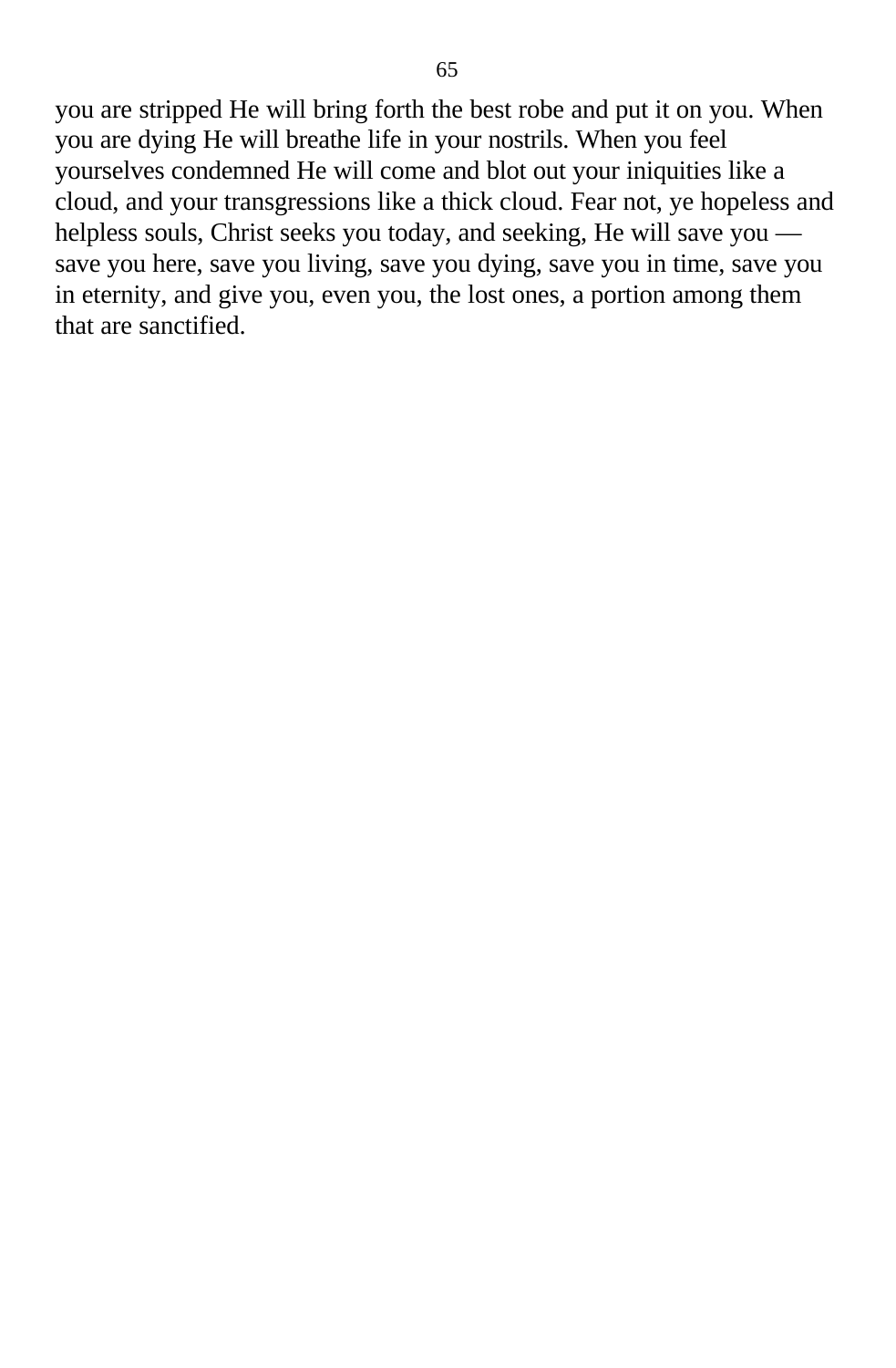# THE GREAT REMEDY.

WE can learn nothing of the Gospel, except by feeling its truths — no one truth of the Gospel is ever truly known and really learned, until we have tested and tried and proved it, and its power has been exercised upon us. I have heard of a naturalist, who thought himself exceedingly wise with regard to the natural history of birds, and yet he had learned all he knew in his study, and had never so much as seen a bird either flying through the air or sitting upon its perch. He was but a fool, although he thought himself exceedingly wise. And there are some men who, like him, think themselves great theologians; they might even pretend to take a doctor's degree in divinity; and yet, if we came to the root of the matter, and asked them whether they ever saw or felt any of these things of which they talked, they would have to say, "No; I know these things in the letter, but not in the spirit; I understand them as a matter of theory, but not as things of my own consciousness and experience." Be assured, that as the naturalist who was merely the student of other men's observations knew nothing, so the man who pretends to religion, but has never entered into the depths and power of its doctrines, or felt the influence of them upon his heart, knows nothing whatever, and all the knowledge he pretendeth to is but varnished ignorance. There are some sciences that may be learned by the head, but the science of Christ crucified can only be learned by the heart.

No man can know the greatness of sin till he has felt it, for there is no measuring-rod for sin, except its condemnation in our own conscience, when the law of God speaks to us with a terror that may be felt.

Some men imagine that the Gospel was devised, in some way or other, to soften down the harshness of God towards sin. Ah! how mistaken the idea! There is no more harsh condemnation of sin anywhere than in the Gospel.

"The blood of Jesus Christ His Son cleanseth us from all sin." There lies the blackness; here stands the Lord Jesus Christ. What will He do with it? Will He go and speak to it, and say, "This is no great evil; this blackness is but a little spot"? Oh! no; He looks at it, and He says, "This is terrible blackness, darkness that may be felt; this is an exceeding great evil." Will He cover it up, then? Will He weave a mantle of excuse and then wrap it round about the iniquity? Ah! no; whatever covering there may have been He lifts it off, and He declares that when the spirit of truth is come He will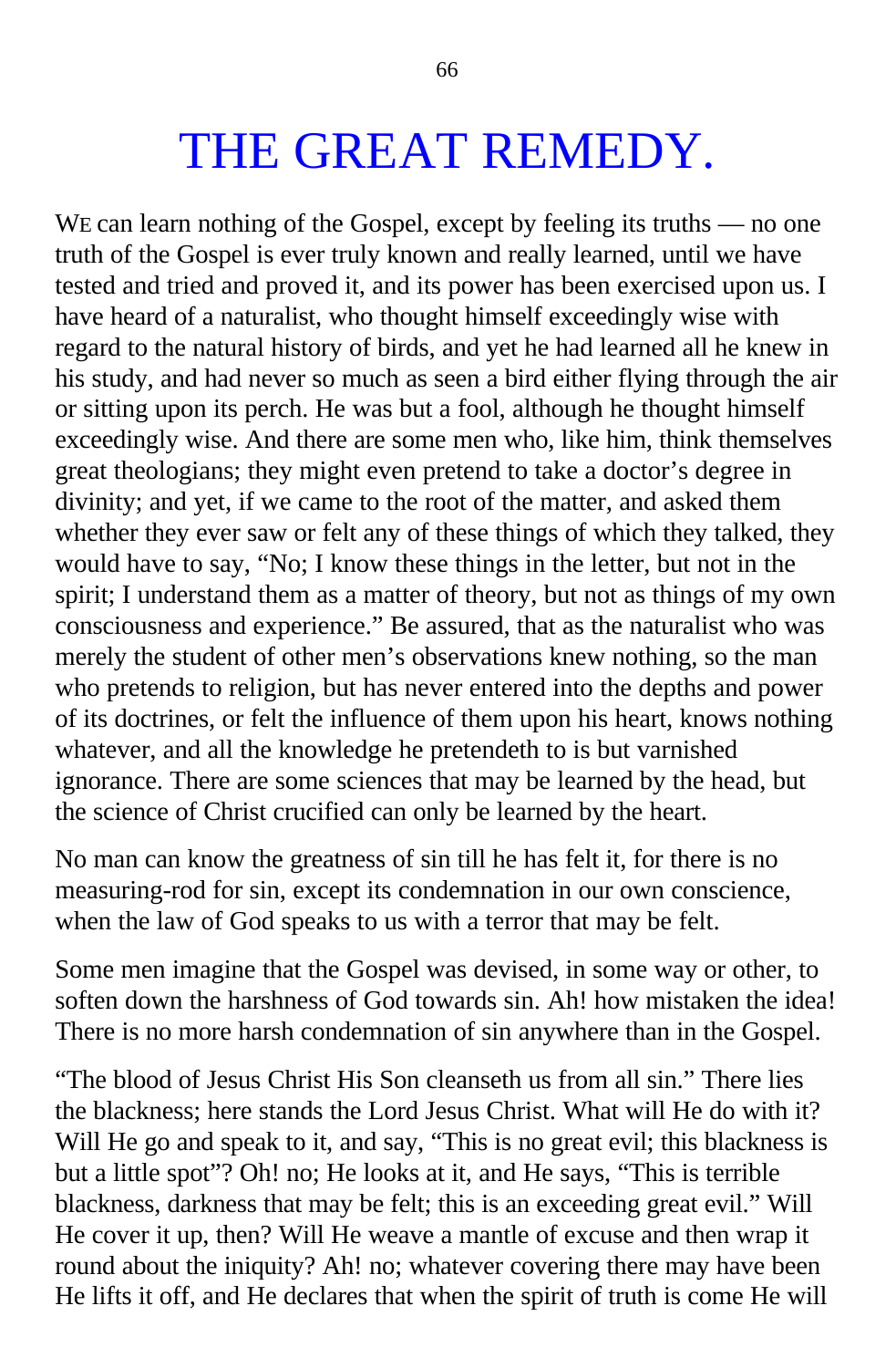convince the world of sin, and lay the sinner's conscience bare and probe the wound to the bottom. What then will He do? He will do a far better thing than make an excuse, or than to pretend in any way to speak lightly of it. He will cleanse it all away, remove it entirely by the power and meritorious virtue of His own blood.

Nor does the Gospel in any way whatever give man a hope that the claims of the law will be in any way loosened. Some imagine that under the old dispensation God demanded great things of man — that He did bind upon man heavy burdens that were grievous to be borne — and they suppose that Christ came into the world to put upon the shoulders of men a lighter law, something which it would be more easy for them to obey — a law which they can more readily keep, or which, if they break, would not come upon them with such terrible threatenings. Ah, not so. The Gospel came not into the world to soften down the law. Till heaven and earth shall pass away, not one jot and tittle of the law shall fail. What God hath said to the sinner in the law, He saith to the sinner in the Gospel. If He declareth that "the soul that sinneth it shall die," the testimony of the Gospel is not contrary to the testimony of the law. If He declares that whosoever breaketh the sacred law shall most assuredly be punished, the Gospel also demands blood for blood, and eye for eye, and tooth for tooth, and doth not relax a solitary jot or tittle of its demands, but is as severe and as terribly just as even the law itself. Do you reply to this, that Christ has certainly softened down the law? I reply, that ye know not, then, the mission of Christ. That is no softening of the law. It is, as it were, the grinding of the edge of the terrible sword of Divine justice, to make it sharper far than it seemed before. Christ hath not put out the furnace; He rather seemeth to heat it seven times hotter. Before Christ came sin seemed unto me to be but little; but when He came sin became exceedingly sinful, and all its dread heinousness started out before the light.

But, says one, "Surely the Gospel does in some degree remove the greatness of our sin? Does it not soften the punishment of sin?" Ah! no. Moses says, "The soul that sinneth, it shall die;" and his sermon is dread and terrible. He sits down. And now comes Jesus Christ, the man of a loving countenance. What says He with regard to the punishment of sin? Our Lord Jesus Christ was all love, but He was all honesty too. "Never man spake like this man," when He came to speak of the punishment of the lost. What other prophet was the author of such dread expressions as these? — "He shall burn up the chaff with unquenchable fire" — These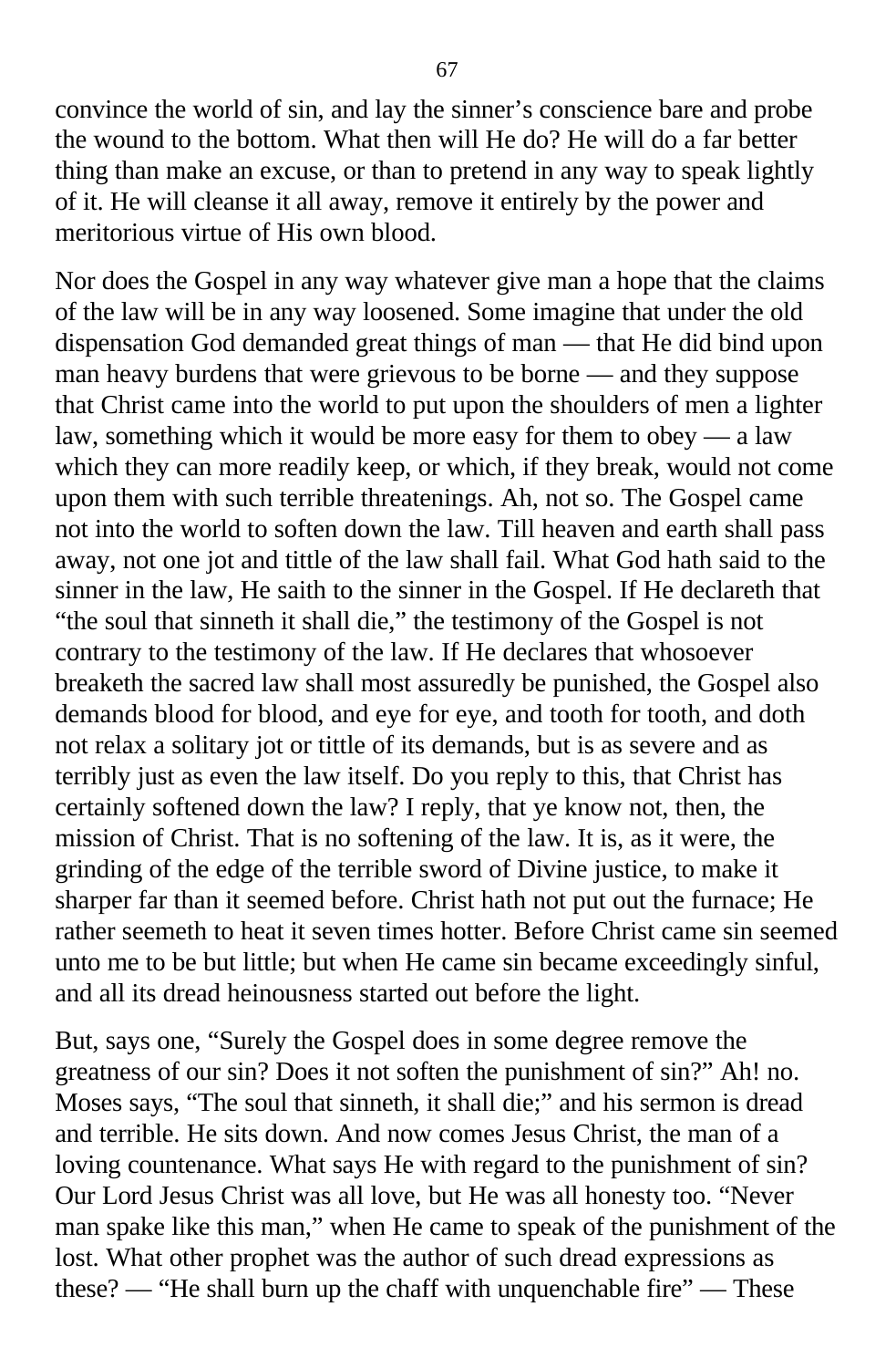shall go away into everlasting punishment;" or these — "Where their worm dieth not, and their fire is not quenched." Stand at the feet of Jesus when He tells you of the punishment of sin, and the effect of iniquity, and you may tremble there far more than you would have done if Moses had been the preacher, and if Sinai had been in the background to conclude the sermon. No, the Gospel of Christ in no sense whatever helps to make sin less. The proclamation of Christ is the same as the utterance of Ezekiel of old — "The iniquity of the house of Israel and Judah is exceedingly great."

Our sins are great; every sin is great; but there are some that in our apprehension seem to be greater than others. There are crimes that the lip of modesty could not mention. I might go far in describing the degradation of human nature in the sins which it has invented. It is amazing how the ingenuity of man seems to have exhausted itself in inventing fresh crimes. Surely there is not the possibility of the invention of a new sin? But if there be, ere long man will invent it, for man seemeth exceedingly cunning, and full of wisdom in the discovery of means of destroying himself and the endeavor to injure his Maker. But there are some sins that show a diabolical extent of degraded ingenuity — some sins of which it were a shame to speak, of which it were disgraceful to think. But "The blood of Jesus Christ cleanseth from *all* sin." There may be some sins of which a man cannot speak, but there is no sin which the blood of Christ cannot wash away. Blasphemy, however profane; lust, however bestial; covetousness, however far it may have gone into theft and rapine; breach of the commandments of God, however much of riot it may have run, all these may be pardoned and washed away through the blood of Jesus Christ. In all the long list of human sins, though that be long as time, there standeth but one sin that is unpardonable, and that one no sinner has committed if he feels within himself a longing for mercy; for that sin once committed, the soul becomes hardened, dead, and seared, and never desireth afterwards to find peace with God. I therefore declare to thee, Oh trembling sinner, that however great thine iniquity may be, whatever sin thou mayest have committed in all the list of guilt, however far thou mayest have exceeded all thy fellow-creatures, though thou mayest have distanced the Pauls and Magdalenes and everyone of the most heinous culprits in the black race of sin, yet the blood of Christ is able now to wash thy sin away. Mark! I speak not lightly of thy sin, it is exceedingly great; but I speak still more loftily of the blood of Christ. Great as are thy sins, the blood of Christ is greater still. Thy sins are like great mountains, but the blood of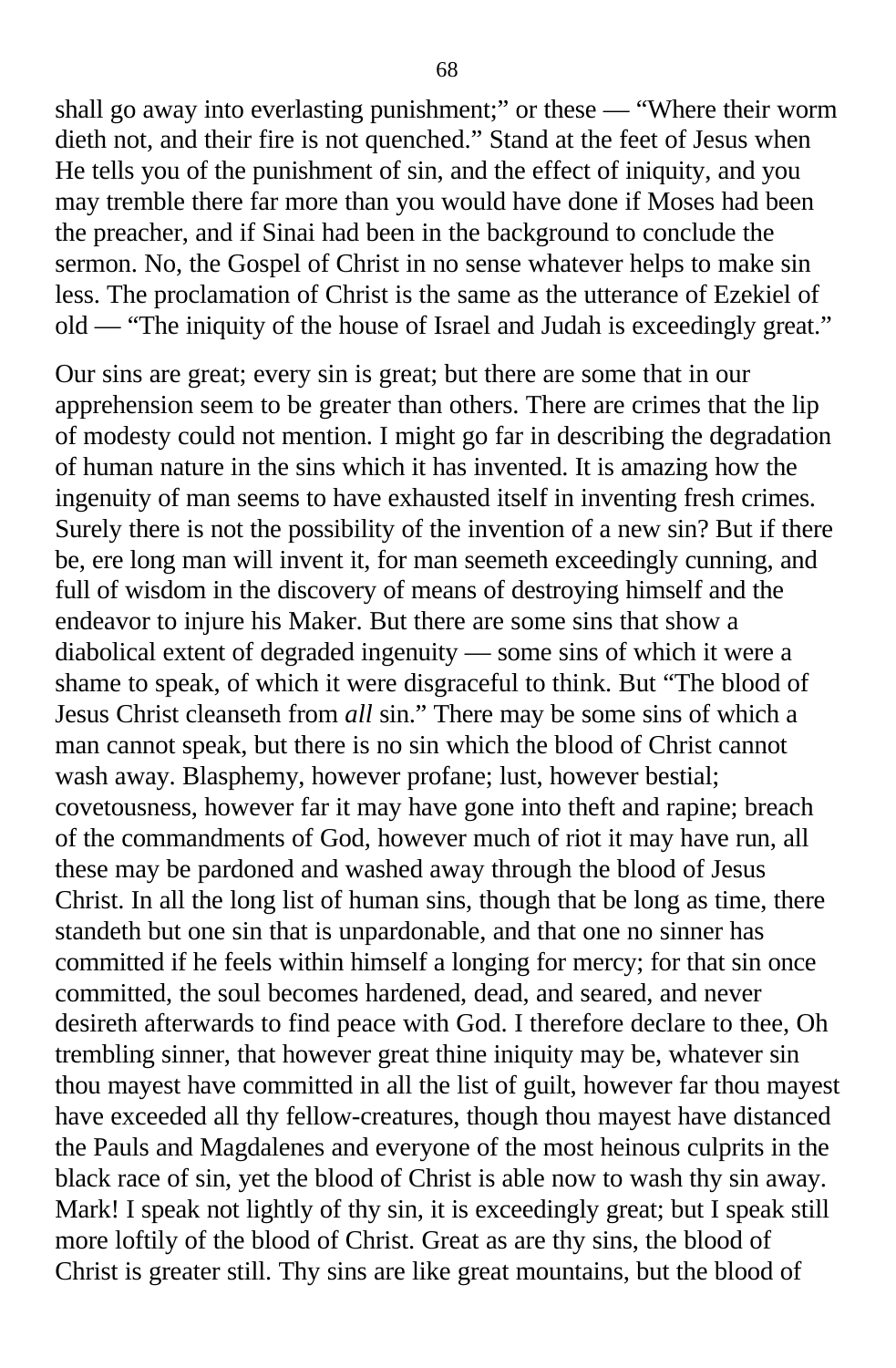Christ is like Noah's flood; twenty cubits upwards shall this blood prevail, and the top of the mountains of thy sin shall be covered.

Whatever I may not be, one thing I know I am  $-$  a sinner, guilty, consciously guilty, and often miserable on account of that guilt. Well, then, the Scripture says: "This is a faithful saying, and worthy of all acceptation, that Jesus Christ came into the world to save sinners."

> **"***And when thine eye of faith is dim, Still trust in Jesus, sink or swim; Thus, at His footstool, how the knee, And Israel***'***s God thy peace shall be.***"**

Let me put my entire trust in the bloody sacrifice which He offered on my behalf. No dependence will I have in my prayings, my doings, my feelings, my weepings, my preachings, my thinkings, my Bible readings, nor all that. I would desire to have good works, and yet in my good works I will not put a shadow of trust.

#### **"***Nothing in my hands I bring, Simply to Thy cross I cling.***"**

And if there be any power in Christ to save I am saved; if there be an everlasting arm extended by Christ, and if that Savior who hung there was "God over all, blessed for ever," and if His blood is still exhibited before the throne of God as the sacrifice for sin, then perish I cannot, till the throne of God shall break, and till the pillars of God's justice shall crumble.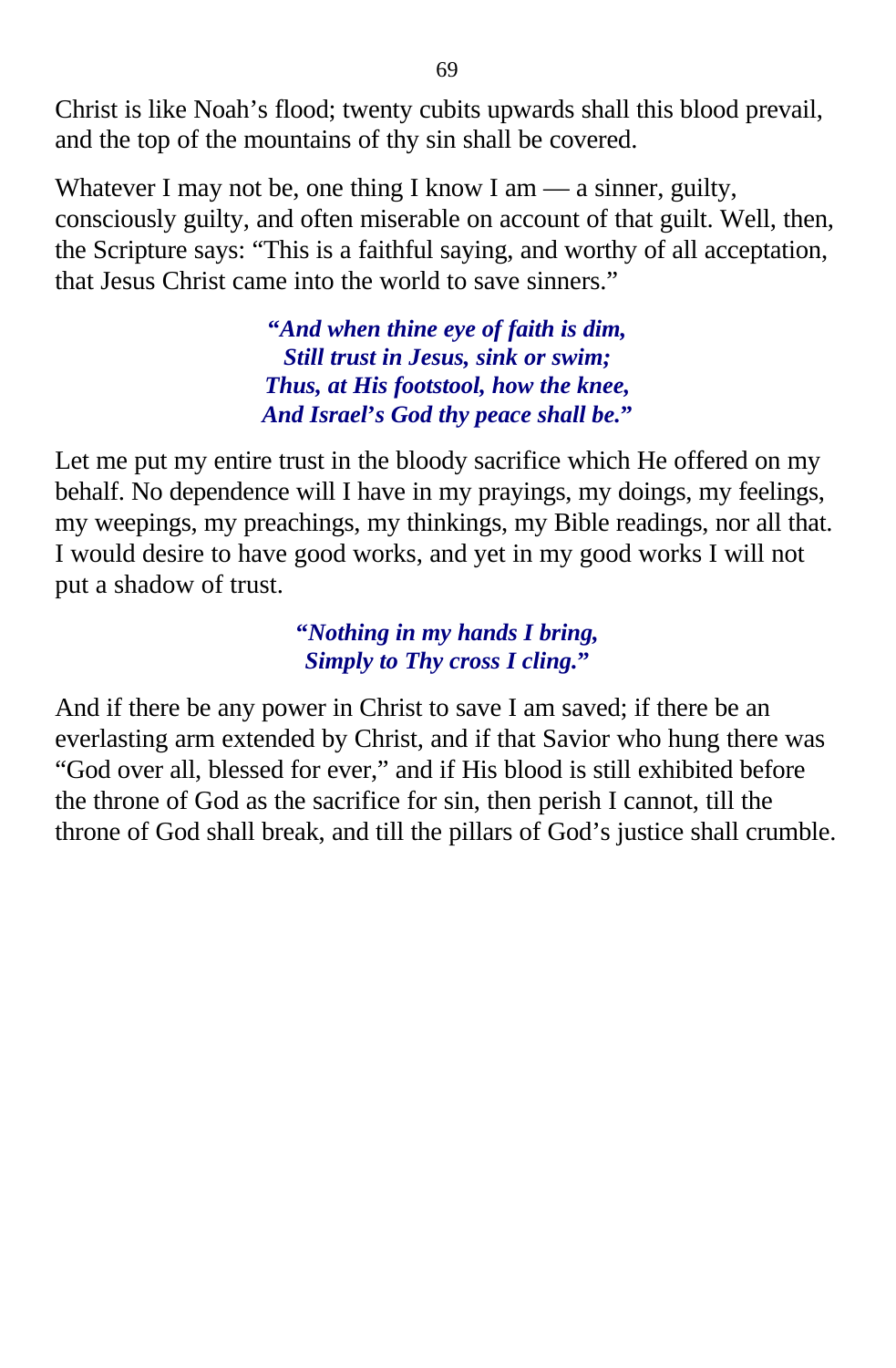# THE KISS OF RECONCILIATION.

THE kiss is a token of enmity removed, of strife ended, and of peace established. You will remember that when Jacob met Esau, although the hearts of the brothers had been long estranged, and fear had dwelt in the breast of one, and revenge had kindled its fires in the heart of the other; when they met they were pacified towards each other, and they fell upon each other's neck, and they kissed: it was the kiss of reconciliation. Now, the very first work of grace in the heart is, for Christ to give the sinner the kiss of His affection, to prove His reconciliation to the sinner. Thus the father kissed his prodigal son when he returned. Before the feast was spread, before the music and the dance began, the father fell upon his son's neck, and kissed him. On our part, however, it is our business to return that kiss; and as Jesus gives the reconciling kiss on God's behalf, it is ours to kiss the lip of Jesus, and to prove by that deed that we are "reconciled to God by the death of His Son." Sinner, thou hast hitherto been an enemy of Christ's Gospel. Thou hast hated His Sabbaths; thou hast neglected His Word; thou hast abhorred His commandments and cast His laws behind thy back; thou hast, as much as lieth in thee, opposed His kingdom; thou hast loved the wages of sin, and the ways of iniquity better than the ways of Christ. What sayest thou? Does the Spirit now strive in thy heart? Then, I beseech thee, yield to His gracious influence, and now let thy quarrel be at an end. Cast down the weapons of thy rebellion; pull out the plumes of pride from thy helmet, and cast away the sword of thy rebellion. Be His enemy no longer; for, rest assured, He wills to be thy friend. With arms outstretched, ready to receive thee, with eyes full of tears, weeping over thine obstinacy, and with bowels moved with compassion for thee, He speaks through me and He says, "Kiss the Son;" be reconciled.

This is the very message of the Gospel — "The ministry of reconciliation." Thus speak we, as God hath commanded us. "We pray you in Christ's stead, be ye reconciled to God." And is this a hard thing we ask of you, that you should be at friendship with Him who is your best friend? Is this a rigorous law, like the commands of Pharaoh to the children of Israel in Egypt, when He bids you simply shake hands with Him who shed His blood for sinners? We ask you not to be friends of death or hell; we beg you rather to dissolve your league with them; we pray that grace may lead you to forswear their company forever, and be at peace with Him who is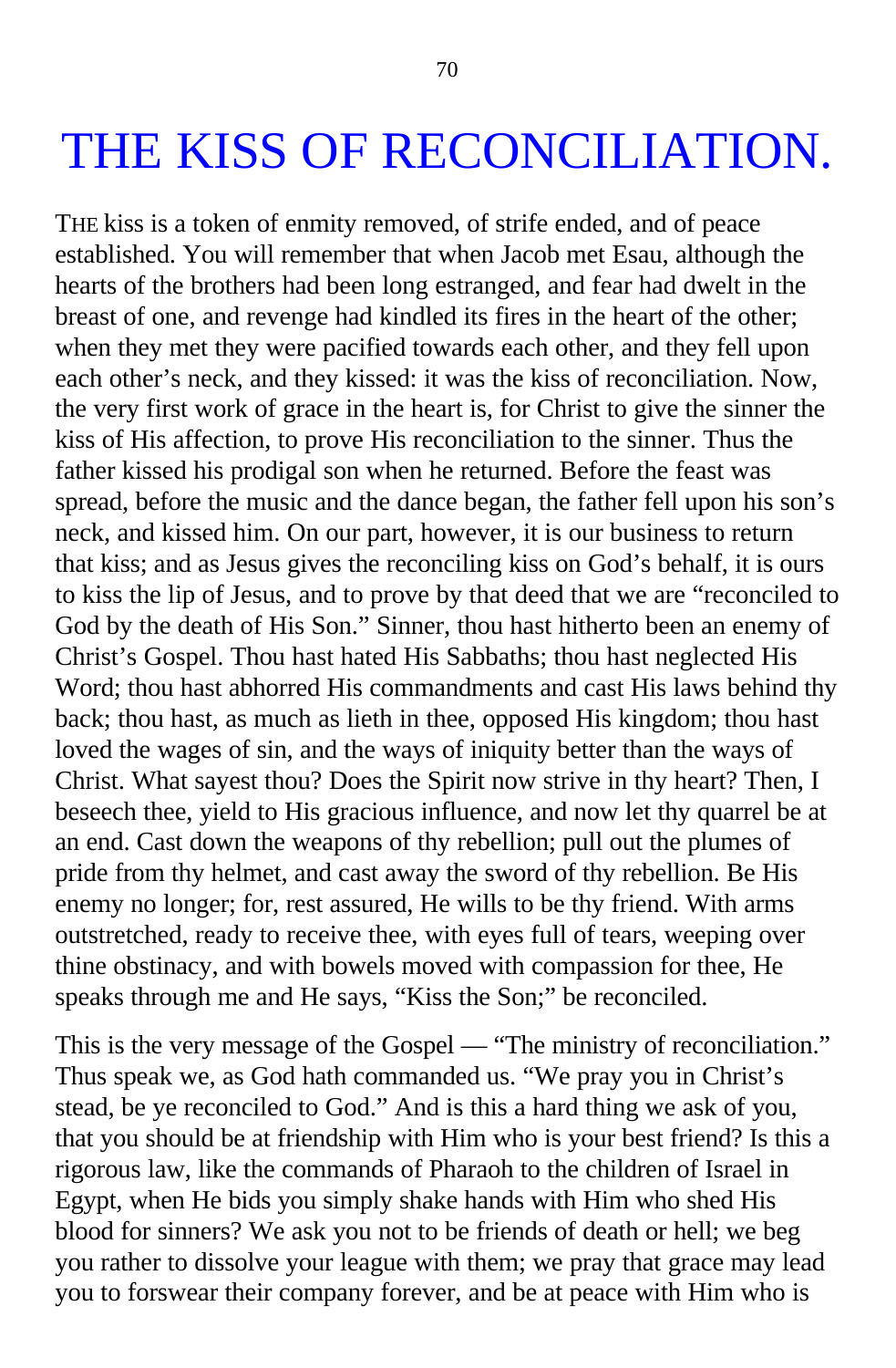incarnate love and infinite mercy. Sinners, why will ye resist Him who only longs to save you? Why scorn Him who loves you? Wily trample on the blood that bought you, and reject the Cross, which is the only hope of your salvation?

Man is utterly ruined and undone. He is lost in a wild waste wilderness. The skin bottle of his righteousness is all dried up, and there is not so much as a drop of water in it. The heavens refuse him rain, and the earth can yield him no moisture. Must he perish? He looks aloft, beneath, around, and he discovers no means of escape. Must he die? Must thirst devour him? Must he fall upon the desert and leave his bones to bleach under the hot sun? No; for the text declares there is a fountain of life. Ordained in old eternity by God in solemn covenant, this fountain, this divine well, takes its spring from the deep foundations of God's decrees. It gusheth up from the depth which coucheth beneath, it cometh from that place which the eagle's eye hath not seen, and which the lion's whelp hath not passed over. The deep foundations of God's government, the depths of His own essential goodness and of His divine nature — these are the mysterious springs from which gush forth that fountain of the "water of life" which shall do good to man. The Son hath digged this well, and bored through massive rocks which prevented this living water from springing upward. Using His Cross as the grand instrument He has pierced through rocks; He has Himself descended to the lowest depth, and He hath broken a passage by which the love and grace of God, the living water which can save the soul, may well up and overflow to quench the thirst of dying men. The Son hath bidden this fountain freely flow, hath removed the stone which laid upon the mouth thereof, and now having ascended on high He standeth there to see that the fountain shall never stay its life-giving course, that its floods shall never be dry, that its depths shall never be exhausted. This sacred fountain, established according to God's good will and pleasure in the covenant, opened by Christ when he died upon the Cross, floweth this day to give life and health, and joy and peace to poor sinners dead in sin, and ruined by the fall. There is a "water of life."

Pause awhile and look at its floods as they come gushing upwards, overflowing on every side, and assuaging men's thirst. Let us look with joyous eye. It is called the "water of life," and richly doth it deserve its name. God's favor is life, and in His presence there is pleasure forevermore; but this water is God's favor, and consequently life. By this water of life is intended God's free grace, God's love for men, so that if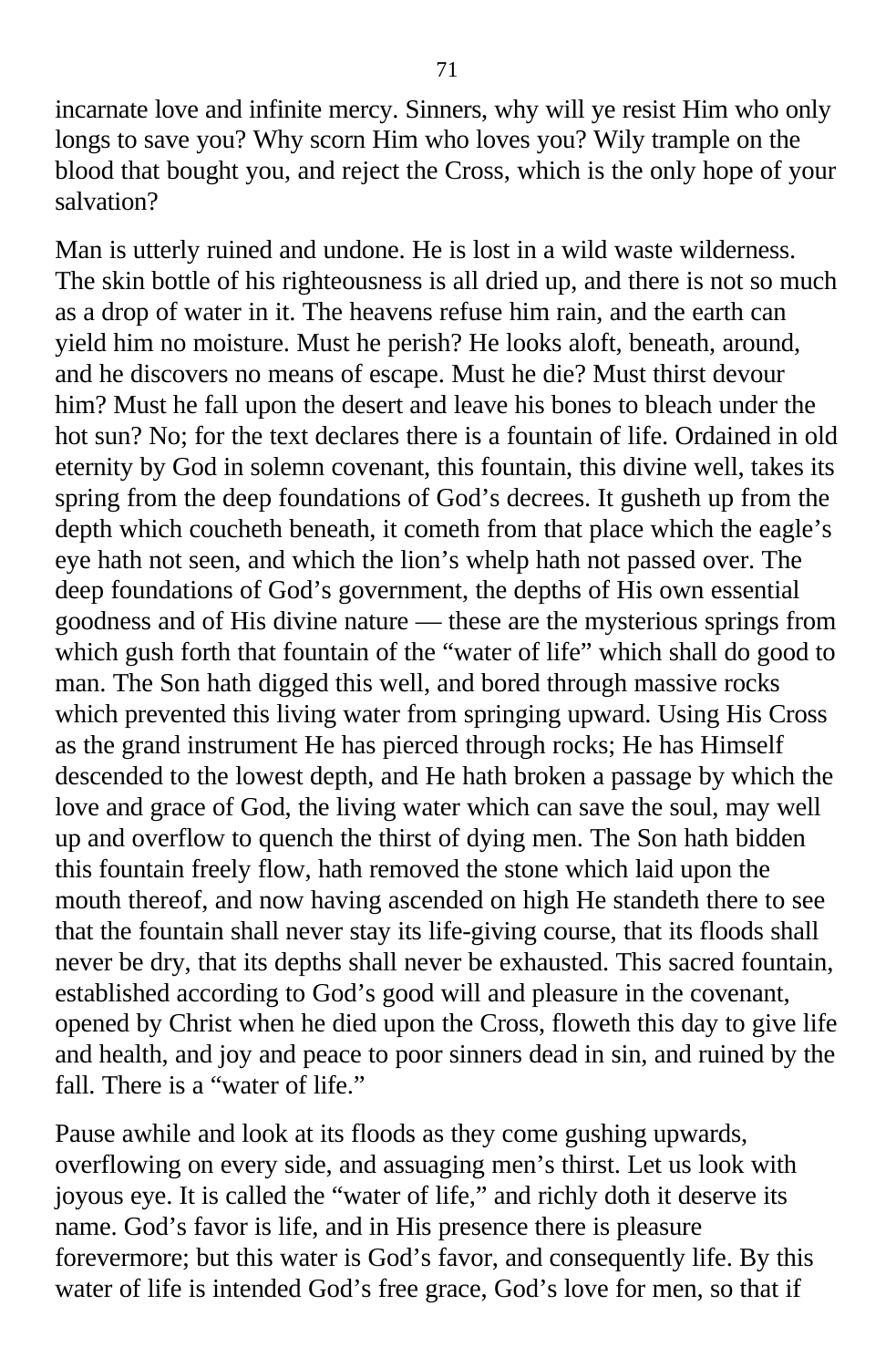you come and drink, you shall find this to be life indeed to your soul, for in drinking of God's grace, you inherit God's love, you are reconciled to God. God stands in a fatherly relation to you, He loves you, and His great infinite heart yearns towards you.

Again, it is living water not simply because it is love, and that is life, but it saves from impending death. The sinner knows that he must die because he is unworthy. He has committed sins so tremendous that God must punish him. God must cease to be just if He does not punish the sins of man. Man when conscious that he has been very guilty stands shivering in the presence of his Maker, feeling in his soul that his doom is signed, and sealed, and that he must certainly be cast away from all hope, and life, and joy. Come hither, then, ye sin-doomed; this water can wash away your sins, and when your sins are washed away then shall ye live; for the innocent must not be punished. Here is water that can make you whiter than driven snow. What though you be black as Kedar's smoky tents, here is water that can purge you, and wash you to the whiteness of perfection, and make you fair as the curtains of king Solomon. These waters well deserve the name of life, since pardon is a condition of life. Unpardoned we die, we perish, we sink into the depths of hell; pardoned we live, we rise, we ascend to the very heights of heaven. See here, then, this ever-gushing fountain will give to all who take thereof, life from the dead, by the pardon of their sins.

"But," saith one, "I have a longing within me which I cannot satisfy. I feel sure that if I be pardoned yet there is something which I want — which nothing I have ever heard of, or have ever seen or handled, can satisfy. I have within me an aching void which the world can never fill." "There was a time," says one, "when I was satisfied with the theater, when the amusements, the pleasures of men of the world, were very satisfactory to me. But lo! I have pressed this olive till it yields no more the generous oil; it is but the dreggy, thick excrement thereof that now I can obtain. My joys have faded; the beauty of my fat valley hath become as a faded flower. No longer can I rejoice in the music of this world." Ah! soul, glad am I that thy cistern has become dry, for till men are dissatisfied with this world they never look out for the next; till the God of this world has utterly deceived them they will not look to Him who is the only living and true God. But hearken! thou that art wretched and miserable, here is living water that can quench thy thirst. Come hither and drink, and thou shalt be satisfied; for he that is a believer in Christ finds enough for him in Christ now, and enough forever. The believer is not the man who has to pace his room, saying, "I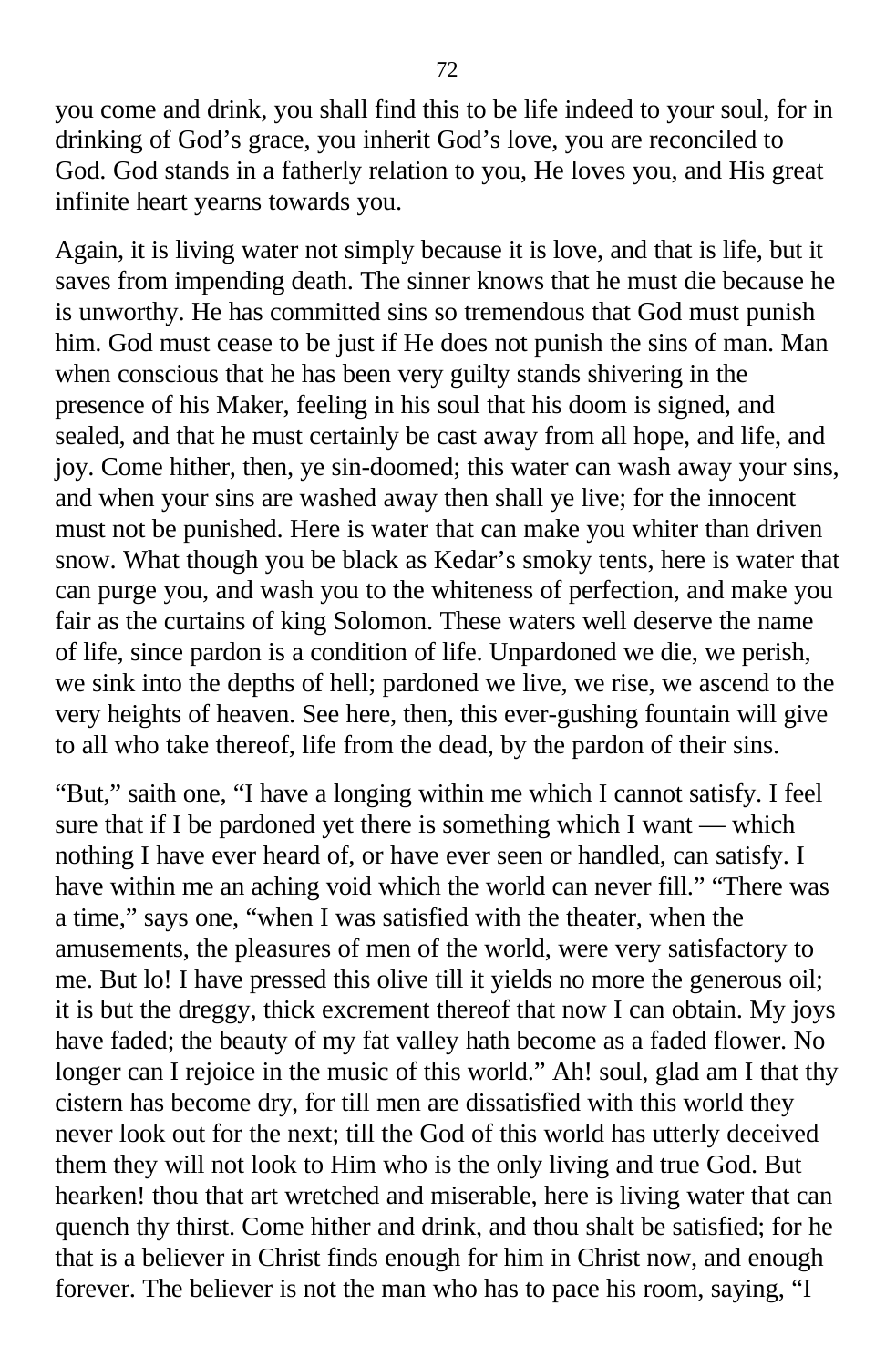find no amusements and no delight." He is not the man whose days are weary, and whose nights are long, for he finds in religion such a spring of joy, such a fountain of consolation, that he is content and happy. Put him in a dungeon and he will find good company; place him in a barren wilderness, still he would eat the bread of heaven; drive him away from friendship, he will find the "friend that sticketh closer than a brother." Blast all his gourds, and he will find shadow beneath the Rock of Ages; sap the foundation of his earthly hopes, but since the foundation of his God standeth sure, his heart will still be fixed, trusting in the Lord. There is such a fullness in religion, that I can honestly testify I never knew what happiness was till I knew Christ; I thought I did. I warmed my hands before the fire of sin, but it was a painted fire. But oh, when once I tasted the Savior's love, and had been washed in Jesu's blood, that was heaven begun below. Oh, if ye did but know the joys of religion, if ye did but know the sweetness of love to Christ, surely ye could not stand aloof! If ye could but catch a glimpse of the believer when he is dancing for joy, you would renounce your wildest mirth, your greatest joy, to become the meanest child in the family of God. Thus, then, it is the living water, it is the water of life, because it satisfies our thirst, and gives us the reality of life which we can never find in anything beneath the sky.

In the name of Almighty God, stand back everything that keeps the willing sinner from Christ. Away with you, away with you! Christ sprinkles His blood upon the way, and cries to you, "Vanish, begone, leave the road clear; *let him come;* stand not in his path; make straight before him his way, level the mountains and fill up the valleys; make straight through the wilderness a highway for him to come, to drink of this Water of Life freely. '*Let him come*.' " Oh, is not that a precious word of command, for it has all the might of Omnipotence in it! God said, "Let there be light: and there was light," and He says, "Let him come," and come he will and must, that is but willing to come. "Whosoever will, let him take of the water of life freely." And now, sinner, remember God says, "*Come*." Is there anything in thy way? Remember, He adds, "*Let him come*." He bids everything stand out of thy way.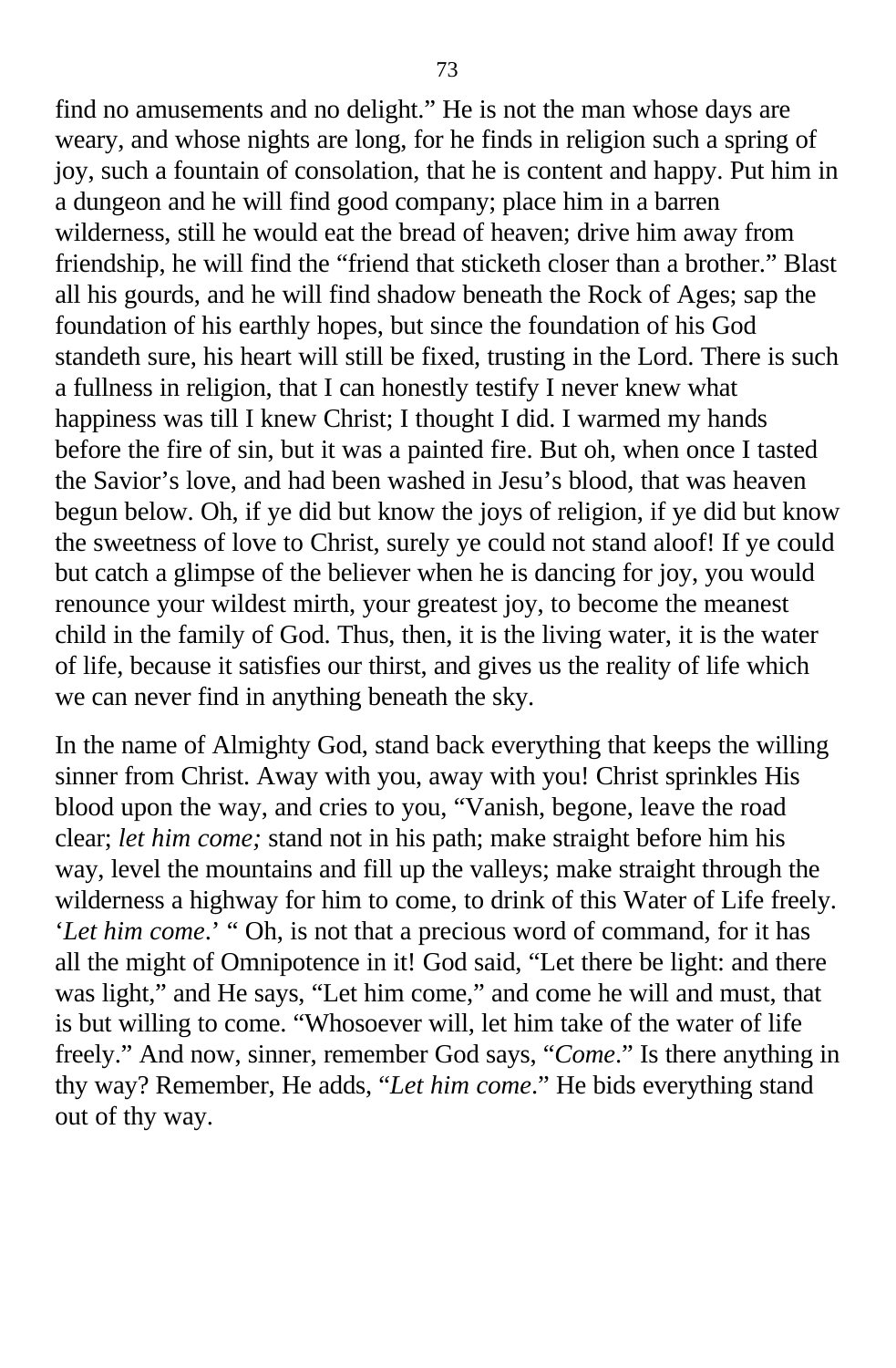## "THOUGH ONE ROSE FROM THE DEAD."

MAN is very loath to think ill of himself. The most of mankind are very prone to indulge in apologies for sin. They say, "If we had lived in better times we had been better men; if we had been born into this world under happier auspices we should have been holier; and if we had been placed in more excellent circumstances we should have been more inclined to the right." The mass of men, when they seek the cause of their sin, seek it anywhere but in the right place. They will not blame their own nature for it; they will not find fault with their own corrupt heart, but they will lay the blame anywhere else. Some of them find fault with their peculiar position. "If," says one, "I had been born rich, instead of being poor, I should not have been dishonest." "Or if," says another, "I had been born in middle life, instead of being rich, I should not have been exposed to such temptations to lust and pride as I am now; but my very condition is so adverse to piety, that I am compelled, by the place I hold in society, to be anything but what I ought to be." Others turn round and find fault with the whole of society; they say that the whole organism of society is wrong; they tell us that everything in government:, everything that concerns the state, everything which melts men into commonwealths, is all so bad that they cannot be good while things are what they are. They must have a revolution, they must upset everything; and then they think they could be holy! Many, on the other hand, throw the blame on their training. If they had not been so brought up by their parents, if they had not been so exposed in their youth, they would not have been what they are. It is their parents' fault; the sin lay at their father's or their mother's door. Or it is their constitution.

Hear them speak for themselves: "If I had such a temper as So-and-so, what a good man I would be! But with my headstrong disposition it is impossible. It is all very well to talk to me; but men have different turns of mind, and my turn of mind is such that I could not by any means be a serious character." Others go a deal farther, and throw the blame on the ministry. "If," say they, "at one time the minister had been more earnest in preaching, I should have been a better man; if it had been my privilege to sit under sounder doctrine and hear the Word more faithfully preached, I should have been better." Or else they lay it at the door of professors of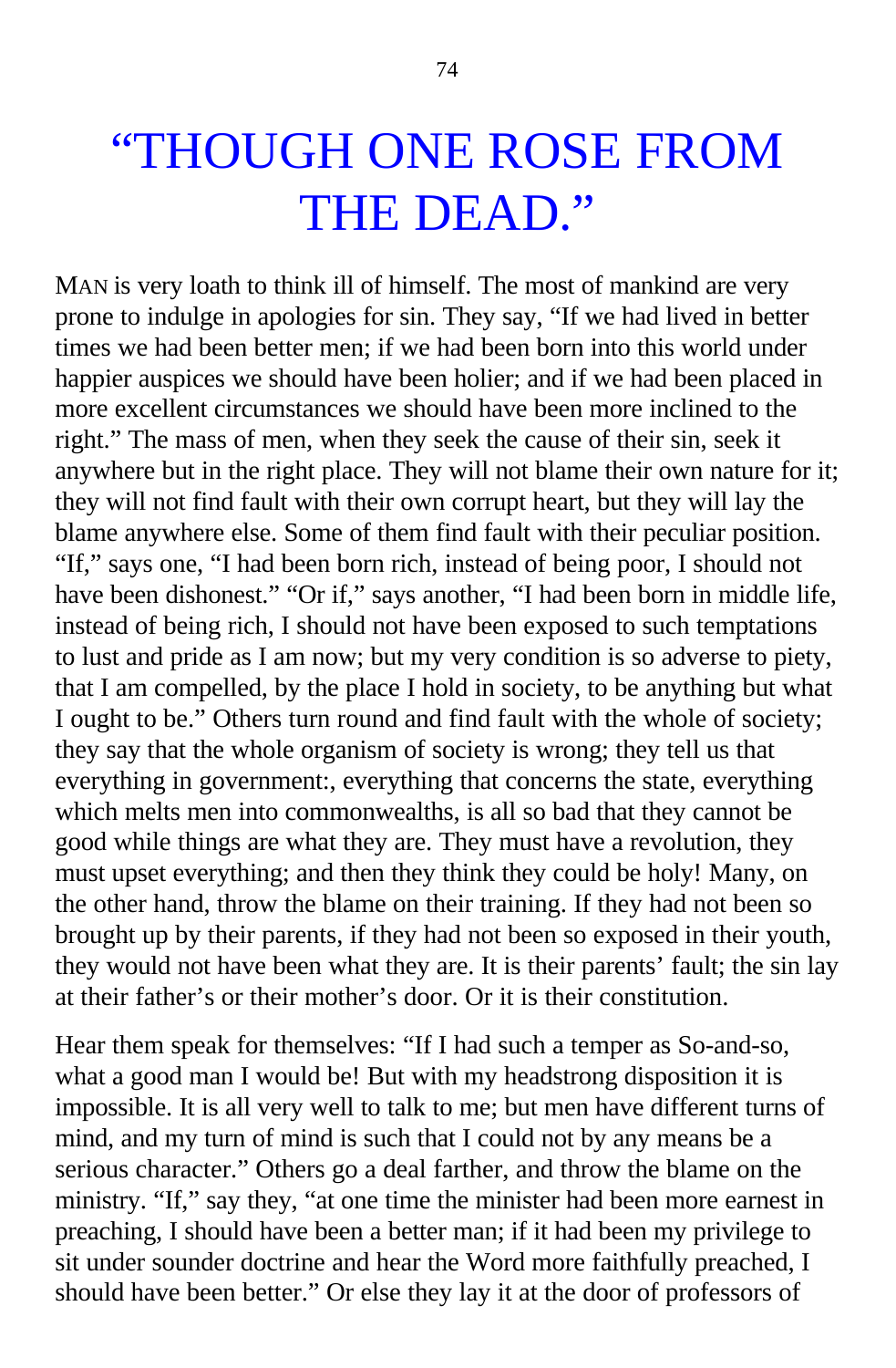religion, and say, "If the Church were more consistent, if there were no hypocrites and no formalists, then we should reform!"

Ah! you are putting the saddle on the wrong horse, you are laying the burden on the wrong back; the blame is in your heart, nowhere else. If your heart were renewed you would be better; but until that is done, if society were remodeled to perfection, if ministers were angels, and professors of religion were seraphs, you would be none the better; but having less excuse you would be doubly guilty, and perish with a more terrible destruction. But yet men will always be having it, that if things were different they would be different too; whereas, the difference must be made in themselves, if they begin in the right place.

Suppose a preacher should come from another world to preach to us, we must naturally suppose that he came from Heaven. Even the rich man did not ask that he or any of his compeers in torment might go out of hell to preach. Spirits that are lost and given up to unutterable wickedness, could not visit this earth; and if they did they could not preach the truth, nor lead us on the road to Heaven which they had not trodden themselves. The advent of a damned spirit upon earth would be a curse, a blight, a withering blast; we need not suppose that such a thing ever did or could occur. The preacher from another world, if such could come, must come from Heaven. He must be a Lazarus who had lain in Abraham's bosom, a pure, perfect, and holy being. Now, imagine for a moment that such an one had descended upon earth; suppose that we heard that a venerable spirit, who had been a long time buried, had on a sudden burst his cerements, lifted up his coffin lid, and was now preaching the Word of Life. Oh! What a rush there would be to hear him preach! What place in this wide world would be large enough to hold his massive congregations! How many thousands of portraits would be published of him, representing him in the dread winding-sheet of death, or as an angel fresh from Heaven! Nations, far remote, would soon hear the news; and every ship would be freighted with passengers, bringing men and women to hear this wondrous preacher and traveler who had returned from the born unknown. And how you would listen! And how solemnly you would gaze at that unearthly specter! And how would your ears be attent to his every word! His faintest syllable would be caught and published everywhere throughout the world — the utterances of a man who had been dead and was alive again. And we are very apt to suppose, that if such a thing should happen, there would be numberless conversions, for surely the congregations thus attracted would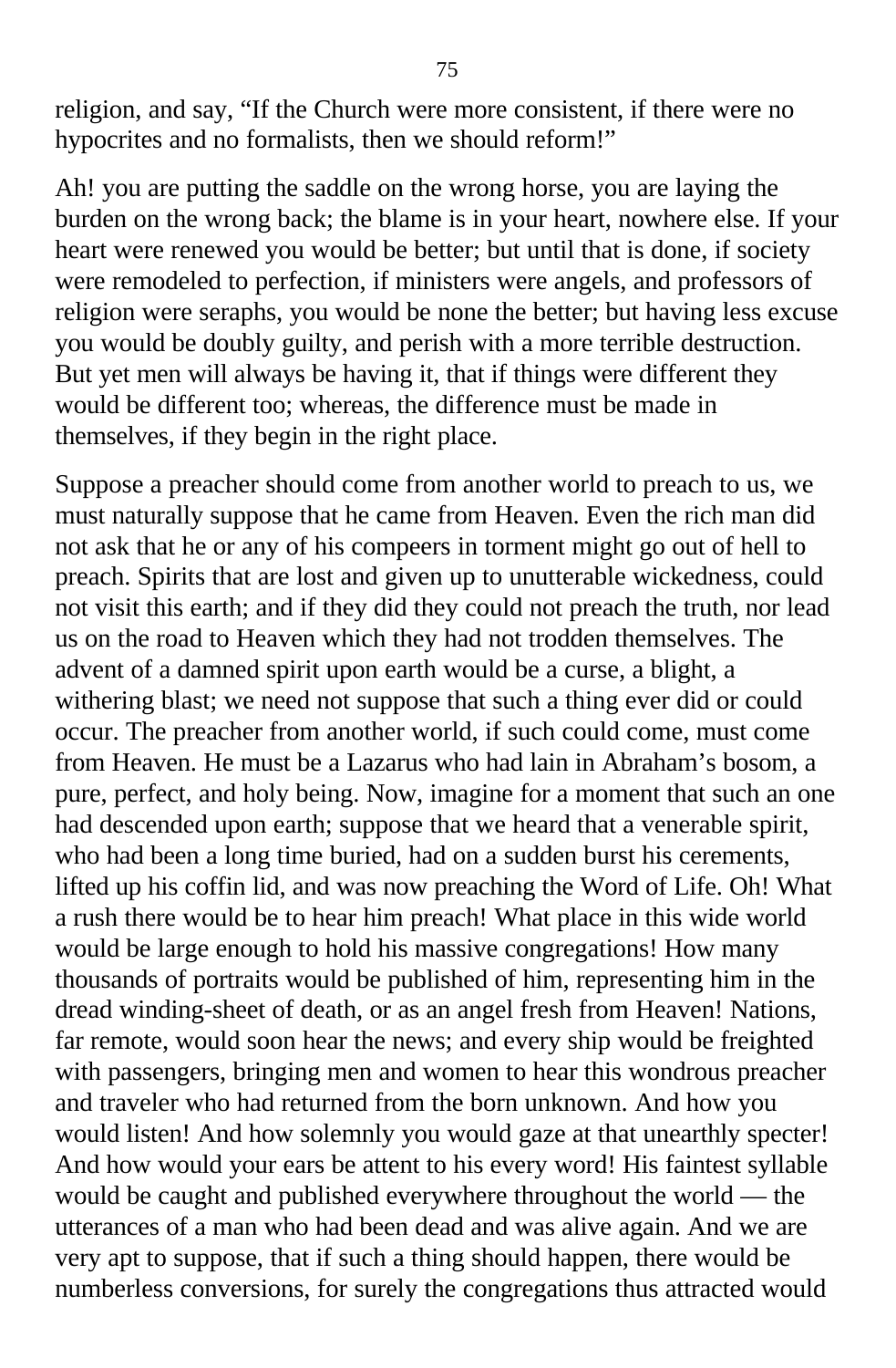be immensely blest? Many hardened sinners would be led to repent; hundreds of halters would be made to decide, and great good would be done. Ah! stop; though the first part of the fairy dream should occur, yet would not the last. If someone should rise from the dead, yet would sinners no more repent through his preaching than through the preaching of any other. God might bless such preaching to salvation, if he pleased; but in itself there would be no more power in the preaching of the sheeted dead, or of the glorified spirit, than there is of feeble man today. "Though one should rise from the dead, they would not repent."

If the testimony of one man who had been raised from the dead were of any value for the confirming of the Gospel, would not God have used it before now? It is undoubtedly true that some have risen from the dead. We find accounts in Holy Scripture of some men who by the power of Christ Jesus, or through the instrumentality of prophets, were raised from the dead; but ye will note this memorable fact, that they never any of them spoke one word which is recorded, by way of telling us what they saw while they were dead. It is memorable that there is not a record of anyone of them having given any description of what they saw while they were dead. Oh, what secrets might he have told out, who had laid in his grave four days! Do ye not suppose that his sisters questioned him? Do ye not think that they asked him what he saw — whether he had stood before the burning throne of God, and been judged for the things done in his body, and whether he had entered into rest? But, however they may have asked, it is certain he gave no answer; for had he given an answer we should have known it now; tradition would have cherished the record. And do ye remember, when Paul once preached a long sermon, even until midnight, there was a young man in the third loft named Eutychus, who fell asleep, and fell down, and was taken up dead? Paul came down and prayed, and Eutychus was restored to life. But did Eutychus get up and preach after he had come from the dead? No; the thought never seems to have struck a single person in the assembly. Paul went on with his sermon, and they sat and listened to him, and did not care one fig about what Eutychus had seen; for Eutychus had nothing more to tell them than Paul had. Of all the number of those who by divine might have been brought again from the shades of death, we have not one secret told; we have not one mystery unraveled by them all.

But if a man should rise from his tomb, and affirm the truth of the Gospel, *the infidel world would be no more near believing than now.* Here comes Mr. Infidel Critic. He denies the evidences of the Bible; evidences which so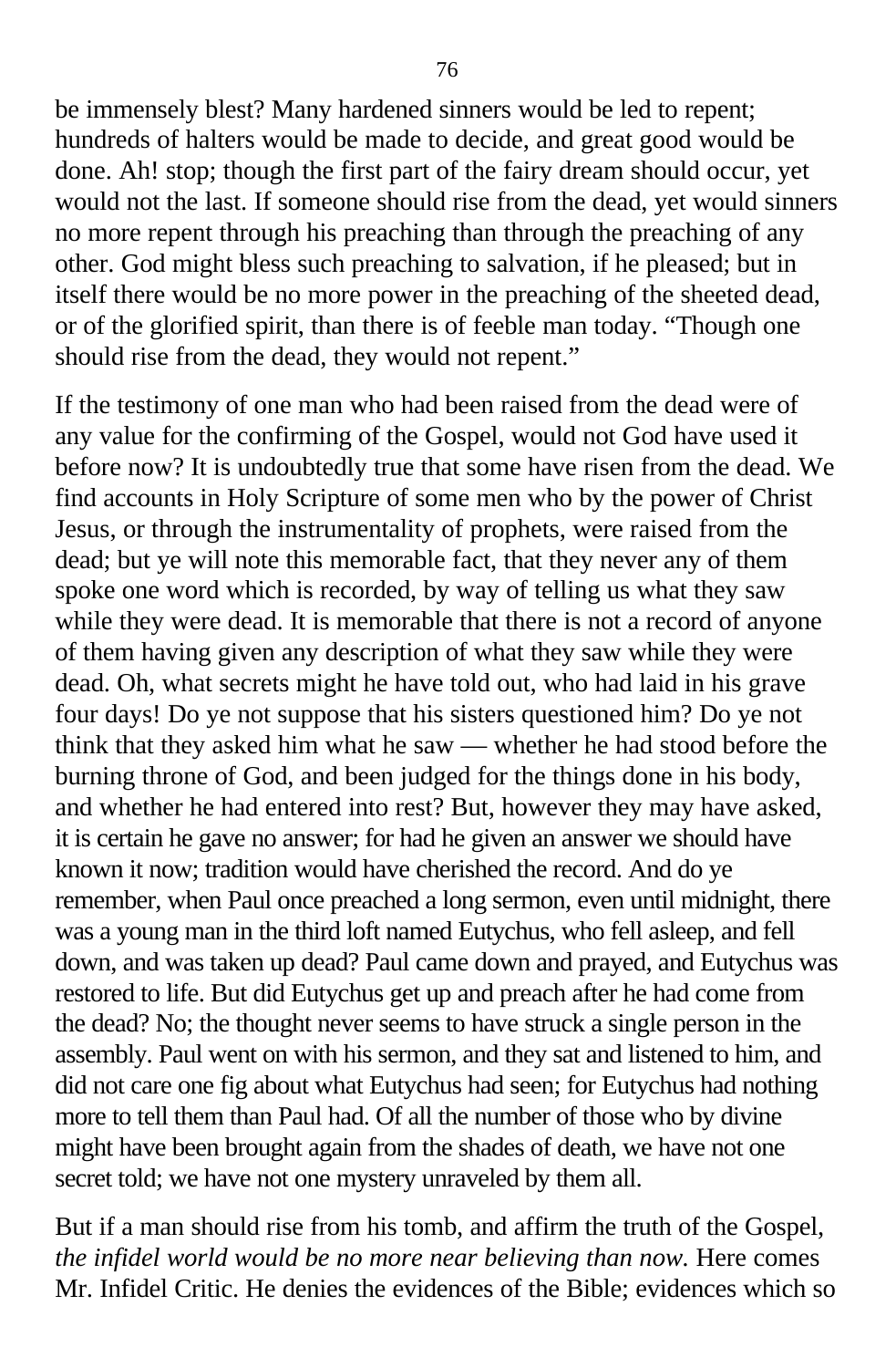clearly prove its authenticity, that we are obliged to believe him to be either blasphemous or senseless, in that he does so, and we leave him his choice between the two. But he dares to deny the truth of Holy Scripture, and will have it that all the miracles whereby it is attested are untrue and false. Do you think that one who had risen from the dead would persuade such a man as that to believe? What? when God's whole creation having been ransacked by the hand of science, has only testified to the truth of revelation — when the whole history of buried cities and departed nations has but preached out the truth that the Bible was true — when every strip of land in the far-off East has been an exposition and a confirmation of the prophecies of Scripture; if men are yet unconvinced, do ye suppose that one dead man rising from the tomb would convince them? No; I see the critical blasphemer already armed for his prey. Hark to him: "I am not quite sure that you ever were dead; sir, you profess to be risen from the dead; I do not believe you. You say you have been dead, and have gone to heaven; my dear man, you were in a trance. You must bring proof from the parish register that you were dead." The proof is brought that he was dead. "Well, now you must prove that you were buried." It is proved that he was buried, and it is proved that some sexton in old times did take up his dry bones and cast his dust in the air. "That is very good; now I want you to prove that you are the identical man that was buried." "Well I am, I know I am; I tell you as an honest man I have been to heaven, and I have come back again." "Well then," says the infidel, "it is not consistent with reason; it is ridiculous to suppose that a man who was dead and buried could ever come to life again, and so I don't believe you, I tell you so straight to your face." That is how men would answer him; and instead of having only the sin of denying many miracles, men would have to add to it the guilt of denying another; but they would not be so much as a tithe of an inch nearer to conviction; and certainly, if the wonder were done in some far-off land, and only reported to the rest of the world, I can suppose that the whole infidel world would exclaim, "Simple childish tales and such traditions have been current elsewhere; but we are sensible men, we do not believe them." Although a churchyard should start into life, and stand up before the infidel who denies the truth of Christianity, I declare I do not believe there would be enough evidence in all the churchyards in the world to convince him. Infidelity would still cry for something more. It is like the horse-leech; it crieth, "Give, give!" Prove a point to an infidel, and he wants it proved again; let it be as clear as noon-day to him from the testimony of many witnesses, yet doth he not believe it. In fact, he doth believe it; but he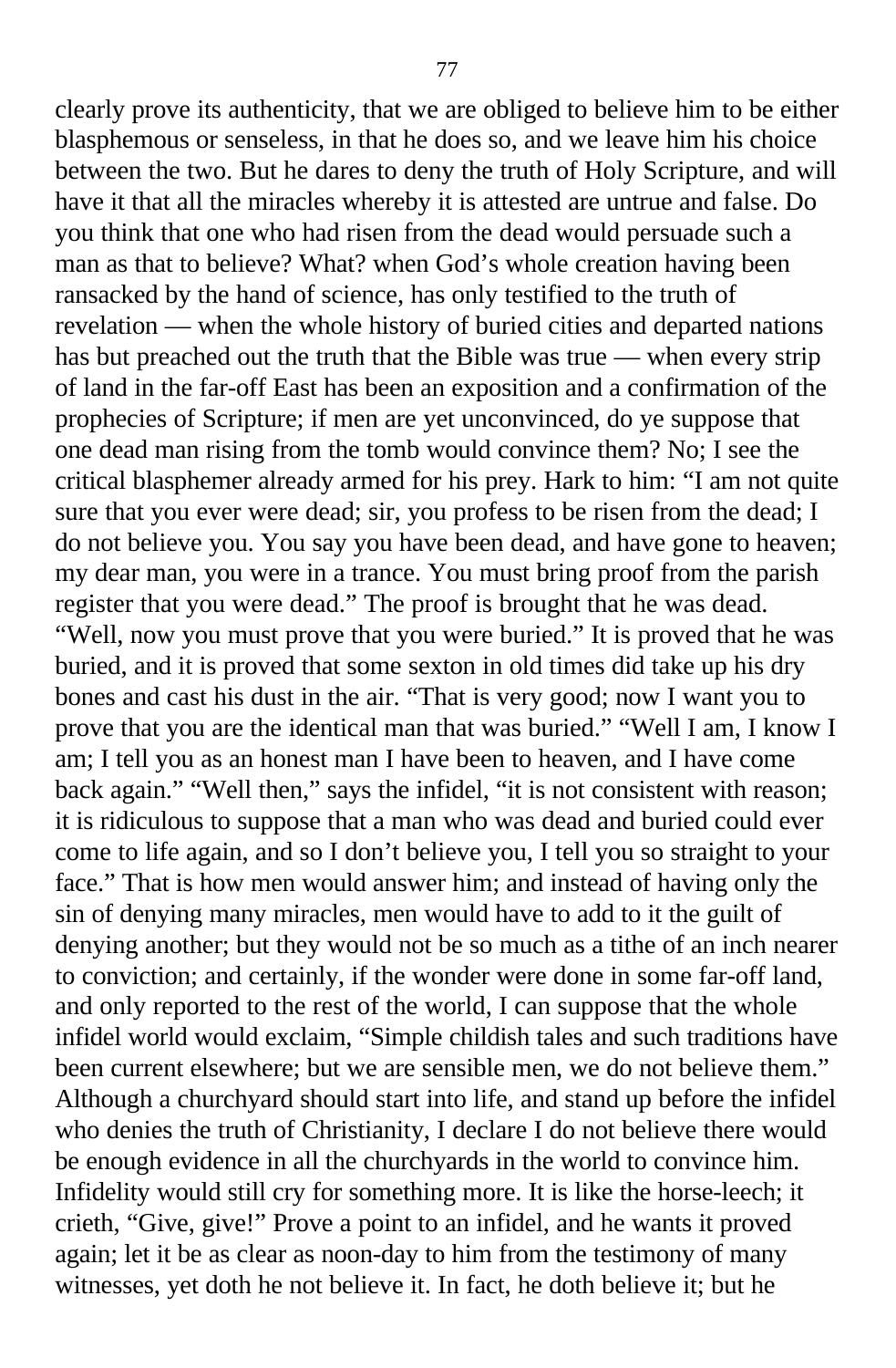pretendeth not to do so, and is an infidel in spite of himself. But certainly the dead man's rising would be little worth for the conviction of such men.

The most numerous class of unbelievers are people who never think at all. There are a great number in this land who eat and drink, and do everything else except think; at least, they think enough to take their shop shutters down of a morning and put them up at night; they think enough to know a little about the rising of the funds, or the rate percent, of interest, or something like how articles are selling, or the price of bread; but their brains seem to be given them for nothing at all, except to meditate upon bread and cheese. To them religion is a matter of very small concern. They dare say the Bible is very true, they dare say religion is all right, but it does not often trouble them much. They suppose they are Christians; for were they not christened when they were babies? They must be Christians — at least they suppose so; but they never sit down to inquire what religion is. They sometimes go to church and chapel and elsewhere; but it does not signify much to them. One minister may contradict another, but they do not know; they dare say they are both right. One minister may fall foul of another in almost every doctrine; it does not signify, and they pass over religion with a queer idea — "God Almighty will not ask us where we went to, I dare say." They do not exercise their judgments at all. Thinking is such hard work for them that they never trouble themselves at all about it. Now, if a man were to rise from the dead tomorrow these people would never be startled. Yes, yes, they would go and see him once, just as they go and see any other curiosity, the living skeleton, or Tom Thumb; they would talk about him a good deal, and say, "There's a man risen from the dead," and possibly some winter evening they might read one of his sermons; but they would never give themselves trouble to think whether his testimony was worth anything or not. No, they are such blocks they never could be stirred; and if the ghost were to come to any of their houses the most they would feel would be they were in a fearful fright; but as to what he said, that would never exercise their leaden brains, and never stir their stony senses. Though one should rise from the dead, the great mass of these people never would be affected.

Then learn this truth, that no outward means in the world can ever bring you to the footstool of divine grace and make you a Christian, if Moses and the prophets have failed. All that can be done now is this: God the Spirit must bless the Word to you, otherwise conscience cannot awaken you, reason cannot awaken you, powerful appeals cannot awaken you, persuasion cannot bring you to Christ. Nothing will ever do it except God the Holy Spirit.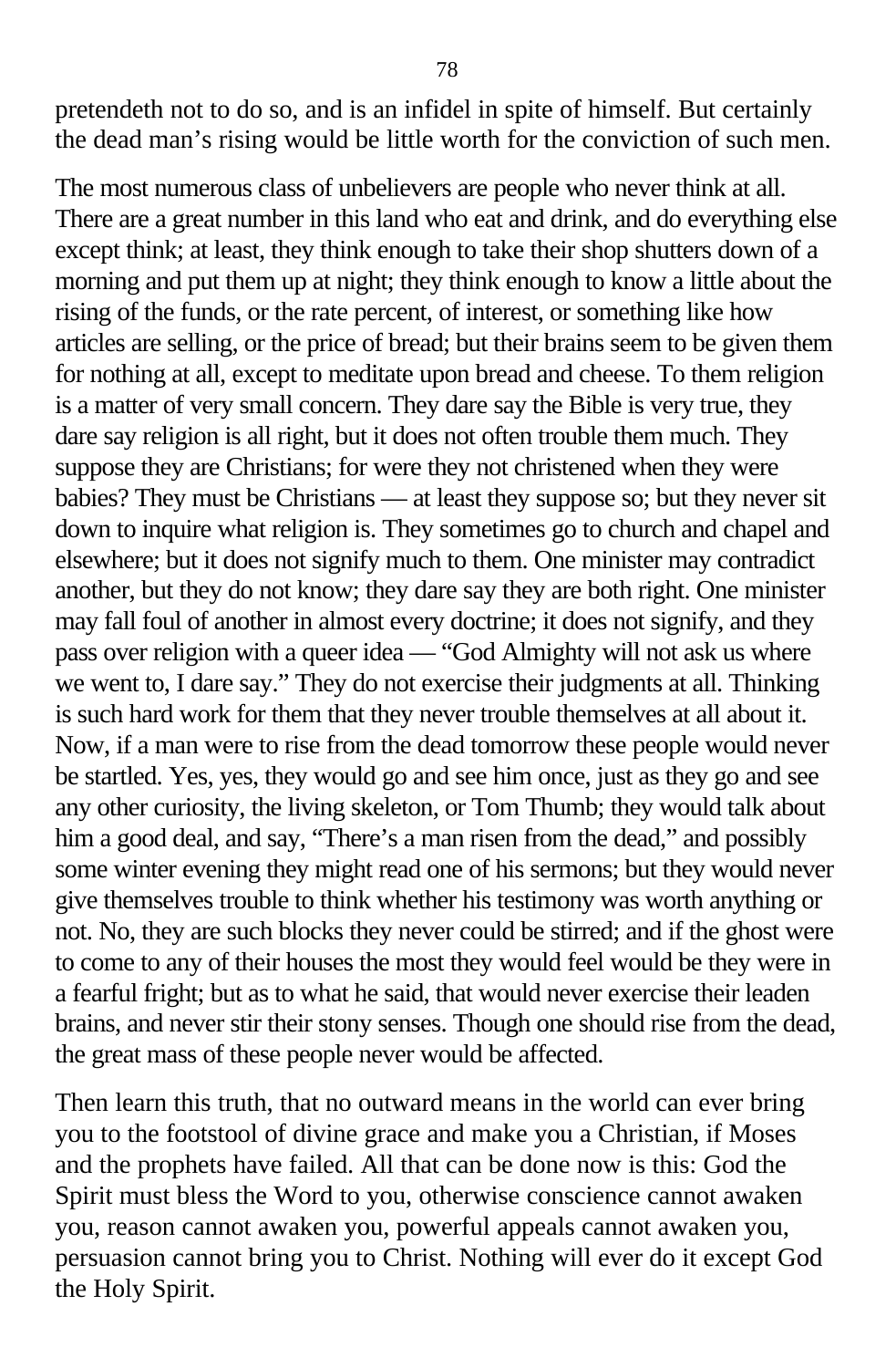## THE CASTLE OF SELF.

STRANGE to say, the great number of those who are saved are just the most unlikely people in the world to have been saved, while a great number of those who perish were once just the very people whom, if natural disposition had anything to do with it, we should have expected to see in Heaven. Why, there is one who in his youth was a child of many follies. Often did his mother weep over him, and cry and groan over her son's wanderings; for what with a fierce high spirit that could brook neither bit nor bridle, what with perpetual rebellions and ebullitions of hot anger, she said, "My son, my son, what wilt thou be in thy riper years? Surely thou wilt dash in pieces law and order, and be a disgrace to thy father's name." He grew up; in youth he was wild and wanton, but wonder of wonders! on a sudden he became a new man, changed, altogether changed; no more like what he was before than angels are like lost spirits. He sat at her feet, he cheered her heart, and the lost, fiery one became gentle, mild, humble as a little child, and obedient to God's commandments. You say, wonder of wonders! But there is another. He was a fair youth; when but a child he talked of Jesus; often when his mother had him on her knee he asked her questions about Heaven; he was a prodigy, a wonder of piety in his youth. As he grew up the tear rolled down his cheek under any sermon; he could scarcely bear to hear of death without a sigh; sometimes his mother caught him, as she thought, in prayer alone. And what is he now? He has just come from sin; he has become the debauched, desperate villain, has gone far into all manner of wickedness and lust, and sin, and has become more corrupt than other men could have made him; only his own evil spirit, once confined, has now developed itself, he has learned to play the lion in his manhood, as once he played the fox in his youth. It very frequently is so. Some abandoned, wicked fellow, has had his heart broken, and been led to weep and has cried to God for mercy, and renounced his vile sin; whilst some fair maiden by his side hath heard the same sermon, and if there was a tear she brushed it away; she still continues just what she was, "without God and without hope in the world." God has taken the base things of the world, and has just picked His people out of the very roughest of men, in order that He may prove that it is not natural disposition, but that "Salvation is of the Lord" alone.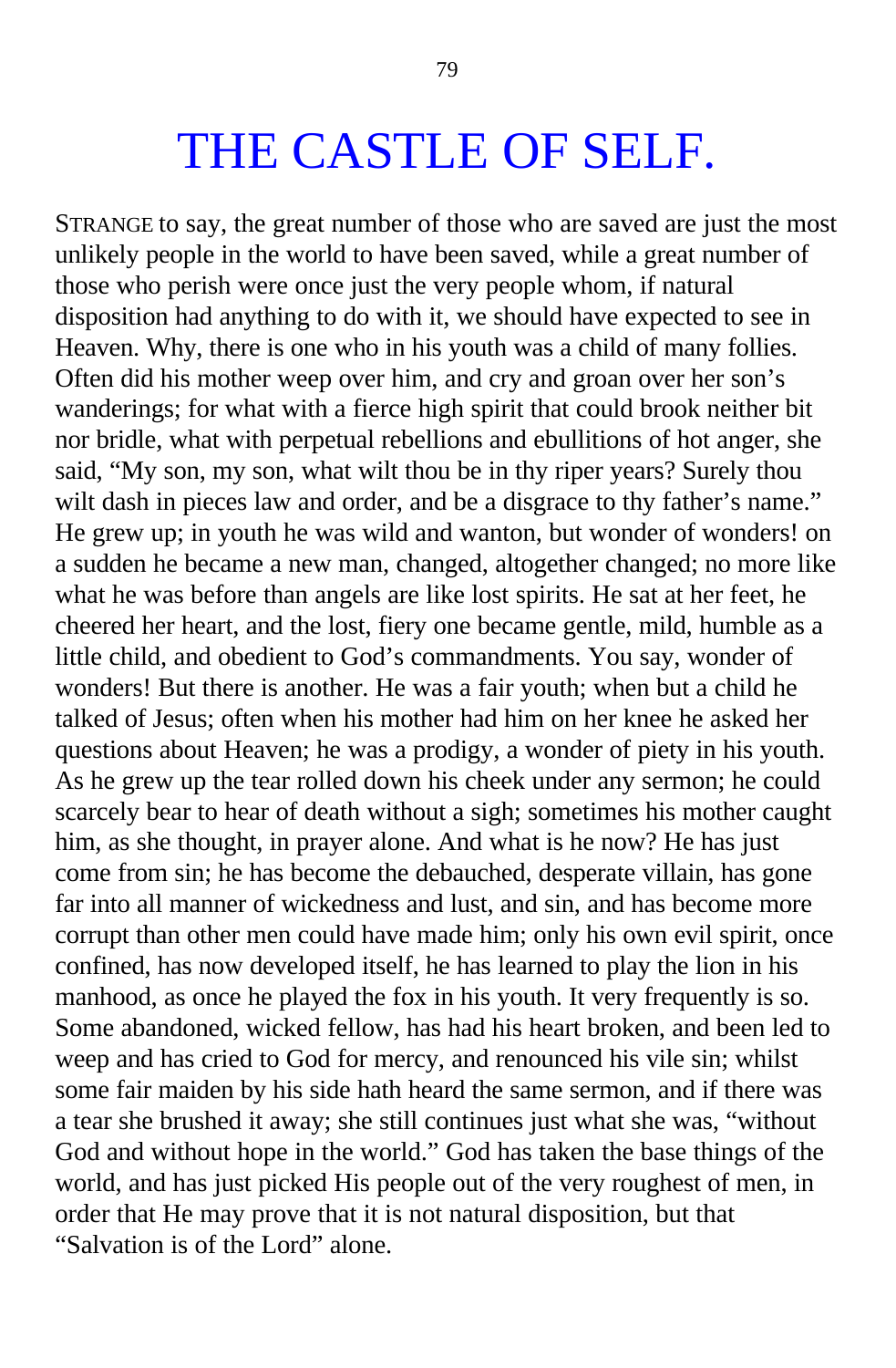With sinners, this doctrine is *a great battering-ram against their pride.* I will give you a figure. The sinner in his natural estate reminds me of a man who has a strong and well-nigh impenetrable castle into which he has fled. There is the outer moat; there is a second moat; there are the high walls; and then afterwards there is the dungeon and keep, into which the sinner will retire. Now, the first moat that goes round the sinner's trusting place is his good works. "Ah!" he says, "I am as good as my neighbor; twenty shillings in the pound down, ready money, I have always paid; I am no sinner; 'I tithe mint and cummin;' a good respectable gentleman I am indeed." Well, when God comes to work with him, to save him, he sends his army across the first moat; and as they go through it, they cry, "Salvation is of the Lord;" and the moat is dried up, for if it be of the Lord, how can it be of good works? But when that is gone, he has a second entrenchment — ceremonies. "Well," he says, "I will not trust in my good works, but I have been baptized, I have been confirmed; do not I take the sacrament? That shall be my trust." "Over the moat! Over the moat!" And the soldiers go over again, shouting, "Salvation is of the Lord." The second moat is dried up; it is all over with that. Now they come to the first strong wall; the sinner, looking over it, says, "I can repent, I can believe, whenever I like; I will save myself by repenting and believing." Up come the soldiers of God, His great army of conviction, and they batter this wall to the ground, crying, " 'Salvation is of the Lord.' Your faith and your repentance must all be given you, or else you will neither believe nor repent of sin." And now the castle is taken; the man's hopes are all cut off; he feels that it is not of self; the castle of self is overcome, and the great banner upon which is written "Salvation is of the Lord" is displayed upon the battlements.

But is the battle over? Oh, no; the sinner has retired to the keep, in the center of the castle; and now he changes his tactics. "I cannot save myself," says he, "therefore I will despair; there is no salvation for me." Now this second castle is as hard to take as the first, for the sinner sits down and says, "I can't be saved, I must perish." But God commands the soldiers to take this castle too, shouting, "Salvation *is* of the Lord;" though it is not of man, *it is of God;* "he is able to save, even to the uttermost," though you cannot save yourself. This sword, you see, cuts two ways; it cuts pride down, and then it cleaves the skull of despair. If any man say he can save himself, it halveth his pride at once; and if another man say he cannot be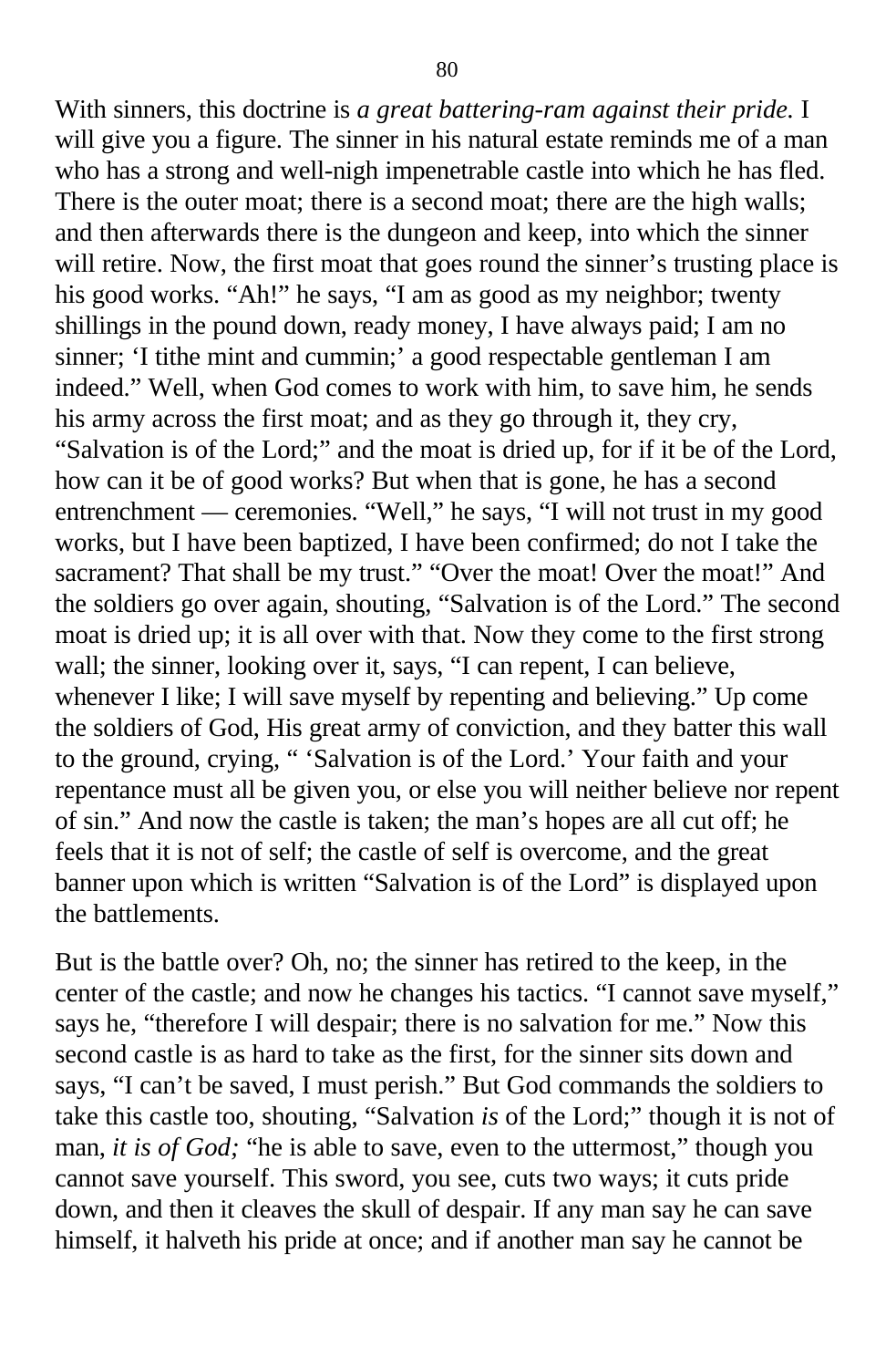saved, it dasheth his despair to the earth; for it affirms that he can be saved, seeing, "Salvation *is* of the Lord."

WHAT IS THE OBVERSE OF THIS TRUTH? Salvation is of God: then *damnation is of man.* If any of you perish, the blame will not lie at God's door; if you are lost and cast away, you will have to bear all the blame and all the tortures of conscience yourself; you will lie forever in perdition, and reflect, "I have destroyed myself; I have made a suicide of my soul; I have been my own destroyer; I can lay no blame to God." Remember, if saved, you must be saved by God alone, though if lost you have lost yourselves. "Turn ye, turn ye, why will ye die O house of Israel."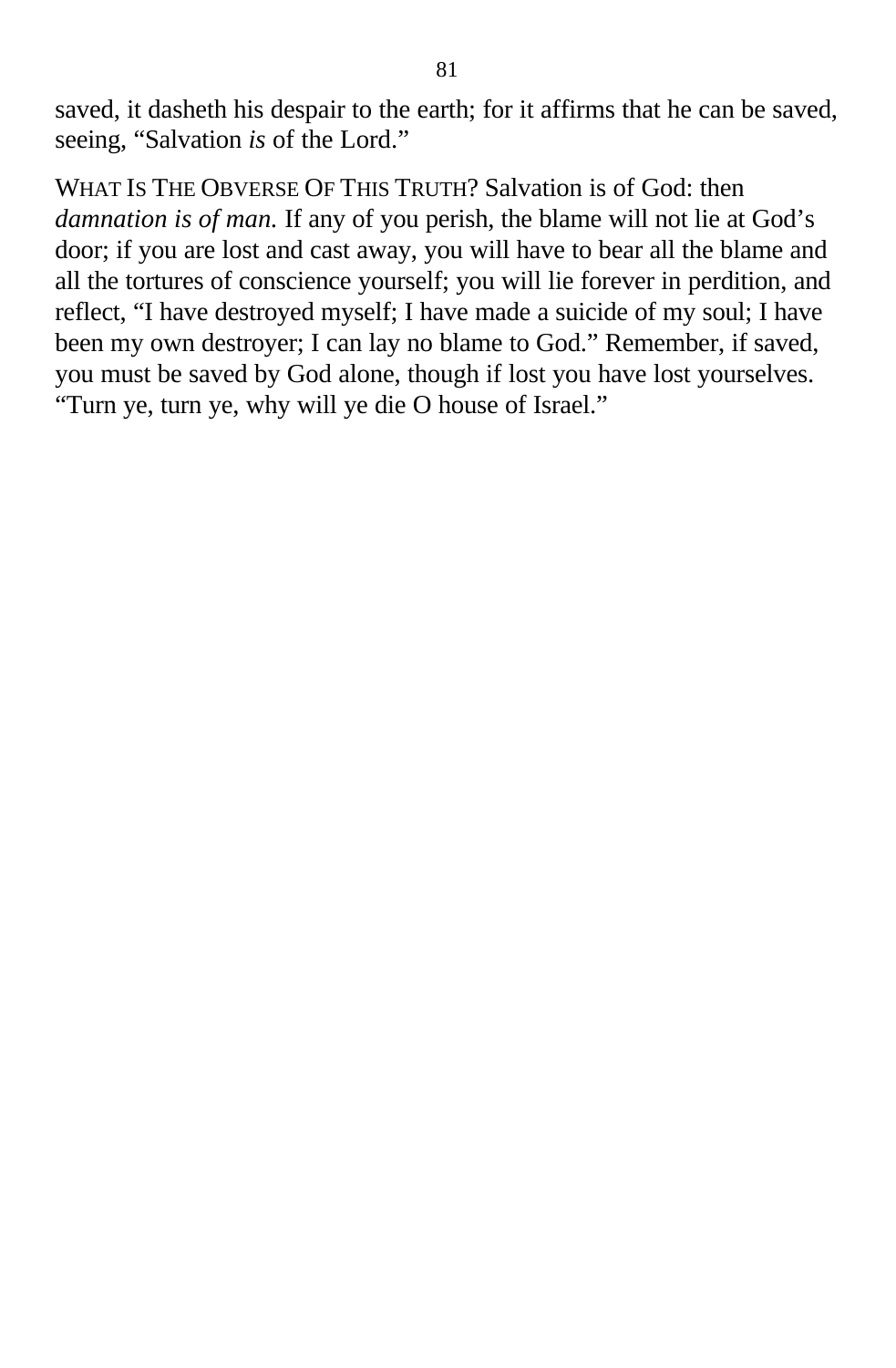## ON HALTING BETWEEN TWO OPINIONS.

MOST of the people who were before Elijah thought that Jehovah was God, and that Baal was god too; and that for this reason the worship of both was quite consistent. The great mass of them did not reject the God of their fathers wholly, nor did they bow before Baal wholly; but as polytheists, believing in many gods, they thought both Gods might be worshipped, and each of them have a share in their hearts. "No," said the prophet when he began, "this will not do, these are *two* opinions; you can never make them one, they are two contradictory things which cannot be combined. I tell you that instead of combining the two, which is impossible, you are halting between the two, which makes a vast difference." "I will build in my house," said one of them, "an altar for Jehovah here, and an altar for Baal there. I am of one opinion; I believe them both to be God." "No, no," said Elijah, "it cannot be so; they are *two,* and must be two. These things are not one but two opinions. No, you cannot unite them." Many say, "I am worldly, but I am religious too; I can go to worship God on Sunday; I went to the Derby the other day: I go, on the one hand, to the place where I can serve my lusts; I am to be met within every dancing room of every description, and yet at the same time I say my prayers most devoutly. May I not be a good Churchman, or a right good Dissenter, and a man of the world too? May I not, after all, hold with the hounds as well as run with the hare? May I not love God and serve the devil too — take the pleasure of each of them, and give my heart to neither?" We answer, "Not so, they are two opinions; you cannot do it, they are distinct and separate."

Mark Antony yoked two lions to his chariot; but there are two lions no man ever yoked together yet — the Lion of the tribe of Judah and the lion of the pit. These can never go together. Two opinions you may hold in politics, perhaps, but then you will be despised by everybody, unless you are of one opinion or the other, and act as an independent man. But two opinions in the matter of soul-religion you cannot hold. If God be God, serve Him, and do it thoroughly; but if this world be God, serve it, and make no profession of religion. If you think the things of the world the best, serve them; devote yourself to them, spite your conscience, and run into sin. But remember, if the Lord be your God, you cannot have Baal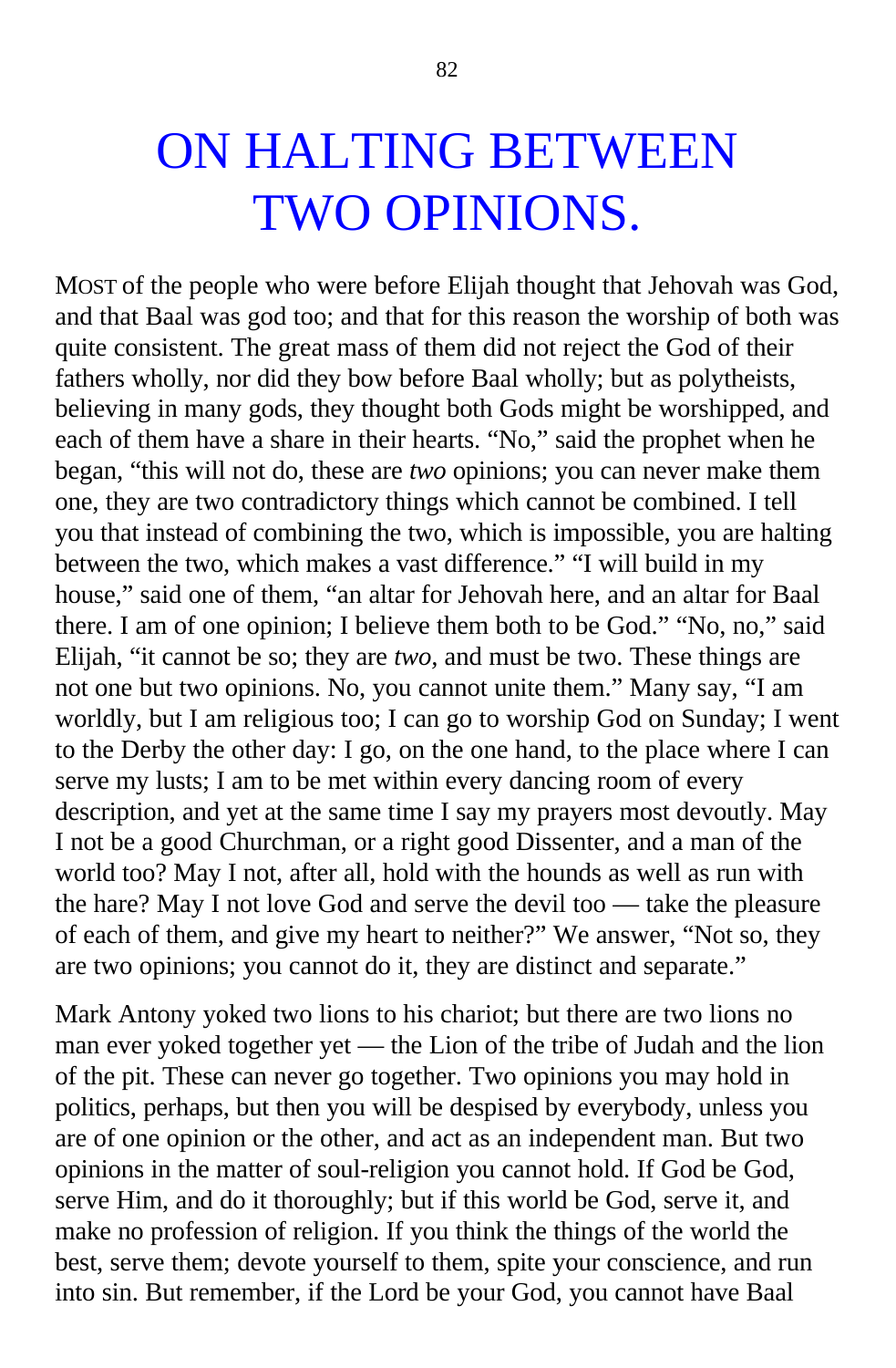too; you must have one thing or else the other. "No man can serve two *masters*." If God be served, He will be a master; and if the devil be served he will not be long before he will be a master; and "ye cannot serve two *masters*."

Oh! be wise, and think not that the two can be mingled together. How many a respectable deacon thinks that he can be covetous, and grasping in business, and grind the faces of the poor, and yet be a saint! Oh! liar to God and to man! He is no saint; he is the very chief of sinners! How many a very excellent woman, who is received into Church fellowship amongst the people of God, and thinks herself one of the elect, is to be found full of wrath and bitterness — a slave of mischief and of sin, a tattler, a slanderer, a busybody; entering into other people's houses, and turning everything like comfort out of the minds of those with whom she comes in contact and yet she is the servant of God and of the devil too! Nay, my lady, this will never answer; the two never can be served thoroughly. Serve your master, whoever he be. If you do profess to be religious, be so thoroughly; if you make any profession to be a Christian be one; but if you are no Christian, do not *pretend* to be. If you love the world, then love it; but cast off the mask, and do not be a hypocrite.

The double-minded man is of all men the most despicable; the follower of Janus, who wears two faces, and who can look with one eye upon the (socalled) Christian world with great delight, and give his subscription to the Tract Society, the Bible Society, and the Missionary Society, but who has another eye over there, with which he looks at the Casino, the Cole-hole, and other pleasures, which I do not care to mention, but which some may know more of than I wish to know. Such a man is worse than the most reprobate in the opinion of anyone who knows how to judge. Not worse in his open character, but worse really, because he is not honest enough to go through with that he professes.

Tom Loker, in "Uncle Tom," was pretty near the mark when he shut the mouth of Haley, the slaveholder, who professed religion, with the following common sense remark: — "I can stand most any talk of yours, but your pious talk — that kills me right up. After all, what's the odds between me and you? 'Tain't that you care one bit more or have a bit more feelin' — its clean, sheer, dog meanness, wanting to cheat the devil and save your own skin; don't I see through it? And your getting religious, as you call it, after all, is a deal too mean for me, run up a bill with the devil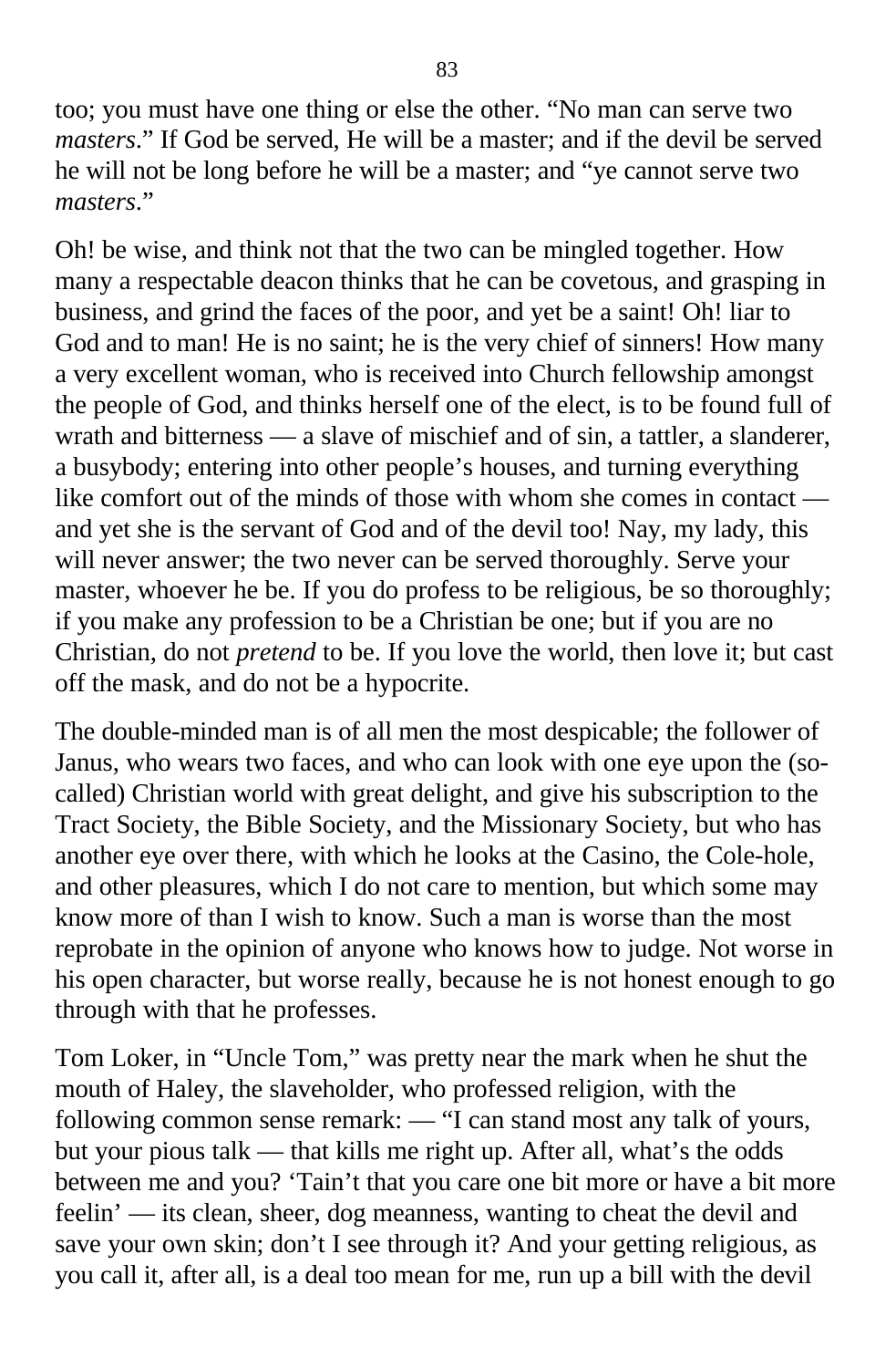all your life, and then sneak out when pay time comes." And how many do the same everyday in London, in England; everywhere else! They try to serve both masters; but it cannot be; the two things cannot be reconciled; God and Mammon, Christ and Belial, these never can meet; there never can be an agreement between them, they never can be brought into unity, and why should you seek to do it? "*Two opinions*," said the prophet. He would not allow any of his hearers to profess to worship both. "No," said he, "these are two opinions, and you are halting between the two."

It was a day to be remembered when the multitudes of Israel were assembled at the foot of Carmel, and when the solitary prophet of the Lord came forth to defy the four hundred and fifty priests of the false god. We might look upon that scene with the eye of historical curiosity, and we should find it rich with interest. Instead of so doing, however, we shall look upon it with the eye of attentive consideration, and see whether we cannot improve by its teachings. We have upon that hill of Carmel and along the plain three kinds of persons. We have first the devoted servant of Jehovah, a solitary prophet; we have, on the other hand, the decided servants of the evil one, the four hundred and fifty prophets of Baal; but the vast mass of that day belonged to a third class — they were those who had not fully determined whether fully to worship Jehovah, the God of their fathers, or Baal, the god of Jezebel. On the one hand, their ancient traditions led them to fear Jehovah, and on the other hand, their interest at court led them to bow before Baal. Many of them, therefore, were secret and half-hearted followers of Jehovah, while they were the public worshippers of Baal. The whole of them at this juncture were halting between two opinions. Elijah does not address his sermon to the priests of Baal; he will have something to say to them by-and-by, he will preach them horrible sermons in deeds of blood. Nor has he aught to say to those who are the thorough servants of Jehovah, for they are not there; but his discourse is alone directed to those who are halting between two opinions.

"Now," says the prophet, "if the Lord be God, follow Him. Let your conduct be consistent with your opinions; if you believe the Lord to be God, carry it out in your daily life; be holy, be prayerful, trust in Christ, be faithful, be upright, be loving; give your whole heart to God and follow Him. If Baal be God, then follow him; but do not pretend to follow the other." Let your conduct back up your opinion; if you really think that the follies of this world are the best, and believe that a fine fashionable life, a life of frivolity and gaiety, flying from flower to flower, getting honey from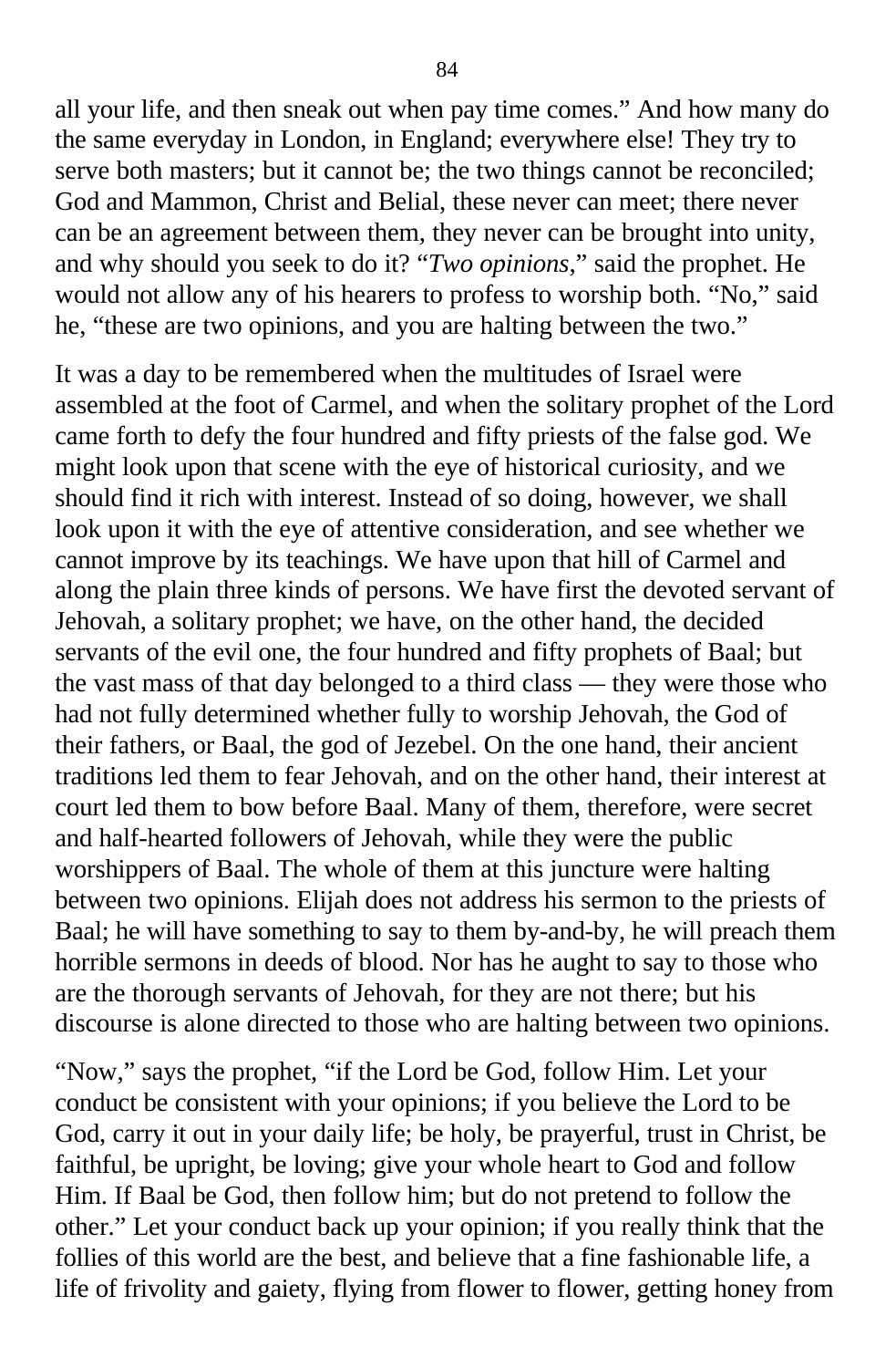none, is the most desirable, carry it out. If you think the life of the debauchee is so very desirable, if you think his end is to be much wished for, if you think his pleasures are right, follow them. Go the whole way with them. If you believe that to cheat in business is right, put it up over your door — "I sell trickery goods here;" or if you do not say it to the public, tell your conscience so; but do not deceive the public. If you mean to be religious, follow out your determination thoroughly; but if you mean to be worldly, go the whole way with the world. Let your conduct follow out your opinions. Make your life tally with your profession. Carry out your opinions whatever they be. But you dare not; you are too cowardly to sin as others do, honestly before God's sun; your conscience will not let you.

"*How long* halt ye between two opinions?" Ye middle aged men, ye said when ye were youths, "When we are out of our apprenticeship we will become religious; let us sow our wild oats in our youth, and let us then begin to be diligent servants of the Lord." Lo! ye have come to middle age, and are waiting till that quiet villa shall be built, and ye shall retire from business, and then ye think ye will serve God. Sirs, ye said the same when ye came of age, and when your business began to increase. I therefore solemnly demand of you, "How long halt ye between two opinions?" How much time do you want? Oh! young man, thou saidst in thine early childhood, when a mother's prayer followed thee, "I will seek God when I come to manhood;" and thou hast passed that day; thou art a man, and more than that, and yet thou art halting still. "How long halt ye between two opinions?" How many of you have been churchgoers and chapel-goers for years! Ye have been impressed, too, many a time; but ye have wiped the tears from your eyes, and have said, "I will seek God and turn to Him with full purpose of heart;" and you are now just where you were. How many more sermons do you want? How many more Sundays must roll away wasted? How many warnings, how many sicknesses, how many tollings of the bell to warn you that you must die? How many graves must be dug for your family before you will be impressed? How many plagues and pestilences must ravage this city before you will turn to God in truth? "How long halt ye between two opinions?" Would God you could answer this question, and not allow the sands of life to drop, drop, drop from the glass, saying, "When the next goes I will repent," and yet that next one findeth you impenitent. You say, "When the glass is just so low, I will turn to God." No; it will not answer to talk so; for thou mayest find thy glass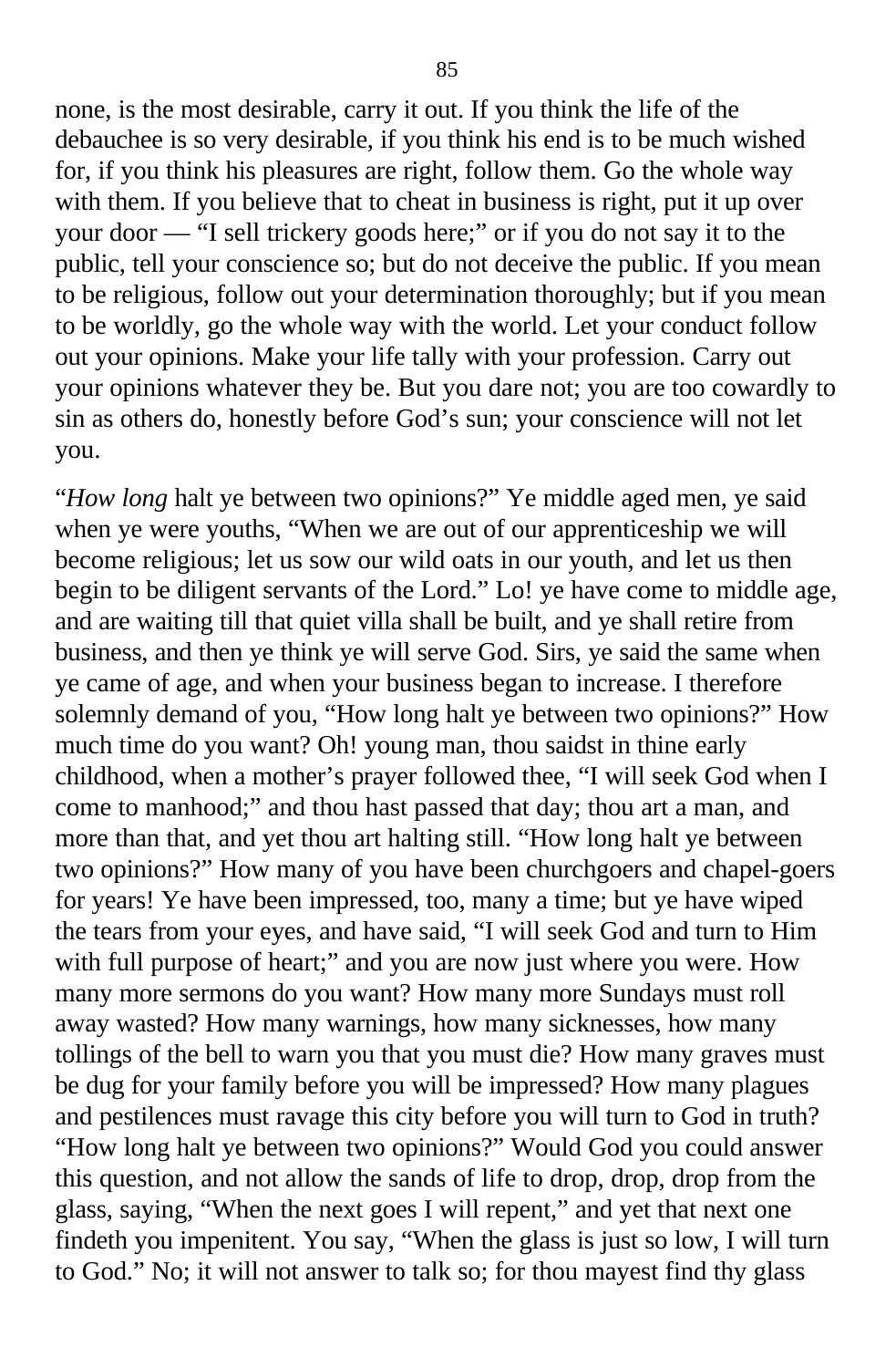empty before thou thoughtest it had begun to run low, and thou mayest find thyself in eternity when thou didst but think of repenting and turning to God.

The prophet cries, "If the Lord be God, follow Him; if Baal, then follow him," and in so doing, *he states the ground of his practical claim.* Let your conduct be consistent with your opinions. There is another objection raised by the crowd. "Prophet," says one, "thou comest to demand a practical proof of our affection; thou sayest, Follow God. Now, if I believe God to be God, and that is my opinion, yet I do not see what claim He has to my opinions." Now, mark how the prophet puts it: he says, "*If God be God* follow Him." The reason why I claim that you should follow out your opinion concerning God is, that God is God! God has a claim upon you, as creatures, for your devout obedience. One person replies, "What profit should I have, if I served God thoroughly? Should I be more happy? Should I get on better in this world? Should I have more peace of mind?" Nay, nay, that is a secondary consideration. The only question for you is, "If God be God follow Him." Not if it be more advantageous to you; but "if *God be God* follow Him." The Secularist would plead for religion on the ground that religion might be the best for this world, and best for the world to come. Not so with the prophet; he says, "I do not put it on that ground, I insist that it is your bounden duty, if you believe in God, simply because He is God, to serve Him and obey Him. I do not tell you it is for your advantage — it may be, I believe it is — but that I put aside from the question; I demand of you that you follow God, if you believe Him to be *God.* If you do not think He is God; if you really think that the devil is God, then follow him; his pretended godhead shall be your plea, and you shall be consistent; but if God be God, if He made you, I demand that you serve Him; if it is He who puts the breath into your nostrils, I demand that you obey him. If God be really worthy of worship, and you really think so, I demand that you either follow Him, or else deny that He is God at all."

"*How long halt ye*?" I will tell *them;* ye will halt between two opinions, all of you who are undecided, *until God shall answer by fire.* Fire was not what these poor people wanted that were assembled there. When Elijah says, that "The God that answereth by fire let him be God," I fancy I hear some of them saying, "No; the God that answereth by water let him be God; we want rain badly enough." "No," said Elijah, "if rain should come, you would say that it was the common course of providence; and that would not decide you." I tell you, all the providences that befall you